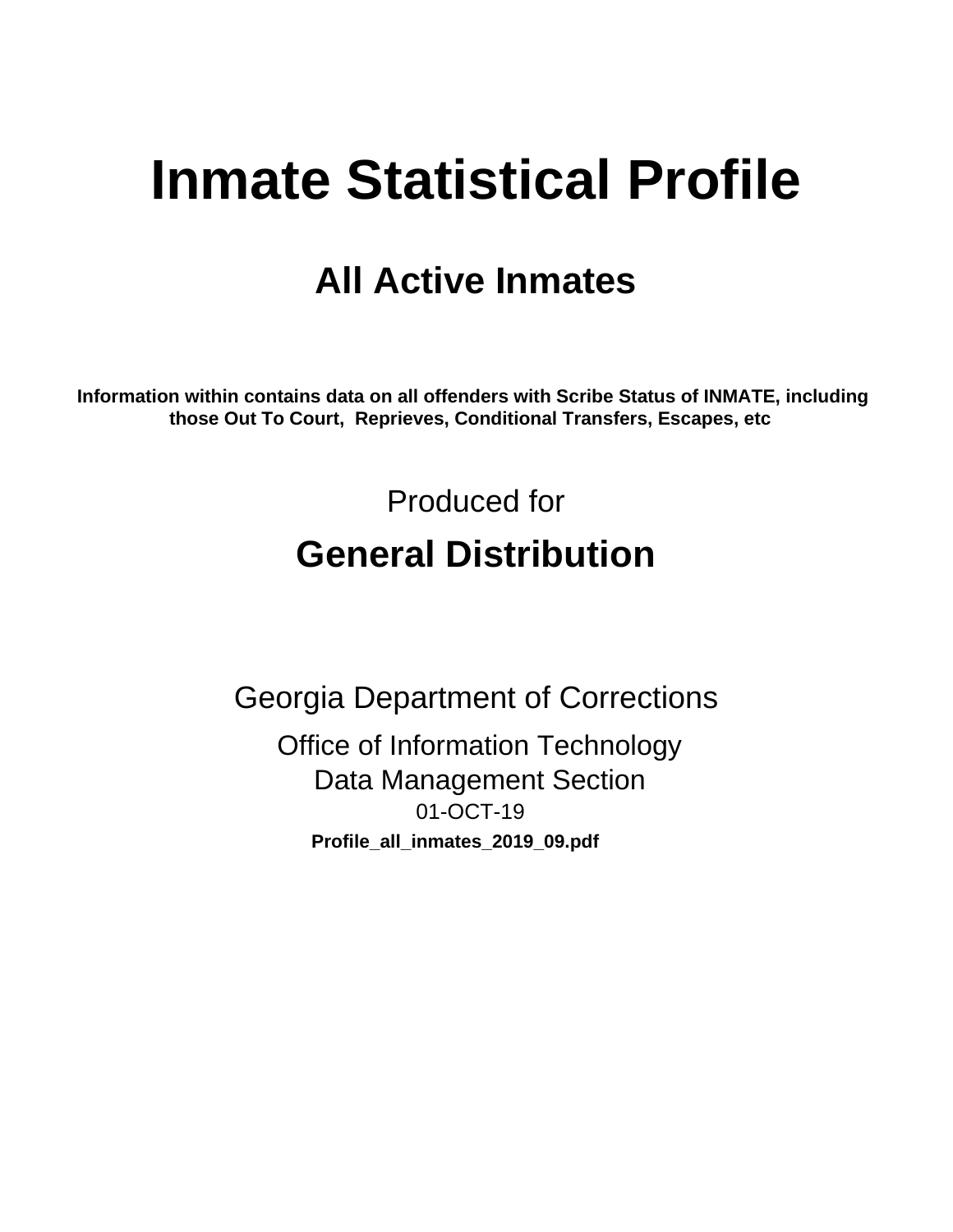#### **Inmate Statistical Profile 01-OCT-19** Contents

**All Active Inmates** 

Produced for General Distribution

# **Table of Contents**

| <b>Demographic information</b>                                        |
|-----------------------------------------------------------------------|
| 4 Current age, broken out in ten year age groups                      |
| 5 Race group                                                          |
| 6 Marital status, self-reported at entry to prison                    |
| 7 Number of Inmates with Dependents, self-reported at entry to prison |
| 8 Religious affiliation, self-reported at entry to prison             |
| 9 Home county - self-reported at entry to prison                      |
| 14 Employment status before prison, self-reported at entry to prison  |
| 15 Age at admission                                                   |
| 17 Age at admission                                                   |
| 20 Height, measured at entry to prison                                |
| 22 Weight, measured at entry to prison                                |
| 23 Military service                                                   |
| <b>Correctional information</b>                                       |
| 24 Type of admission to prison                                        |
| 25 Current / last supervision level                                   |
| 26 Current / last institution type                                    |
| 27 Institution type - transitional centers                            |
| 28 Institution type - county prisons                                  |
| 30 Institution type - state prisons                                   |
| 32 Institution type - private prisons                                 |
| 33 Institution type - inmate boot camp                                |
| 34 Number of disciplinary reports                                     |
| 35 Number of transfers                                                |
| 36 Number of escapes                                                  |
| 37 Split sentence - Probation to follow                               |
| 38 Probable future release type of still active inmates               |
| 39 Time served in current (or last) institution                       |
| <b>Educational, psychological and physical information</b>            |
| 40 Highest grade level attained                                       |
| 41 Culture fair IQ scores                                             |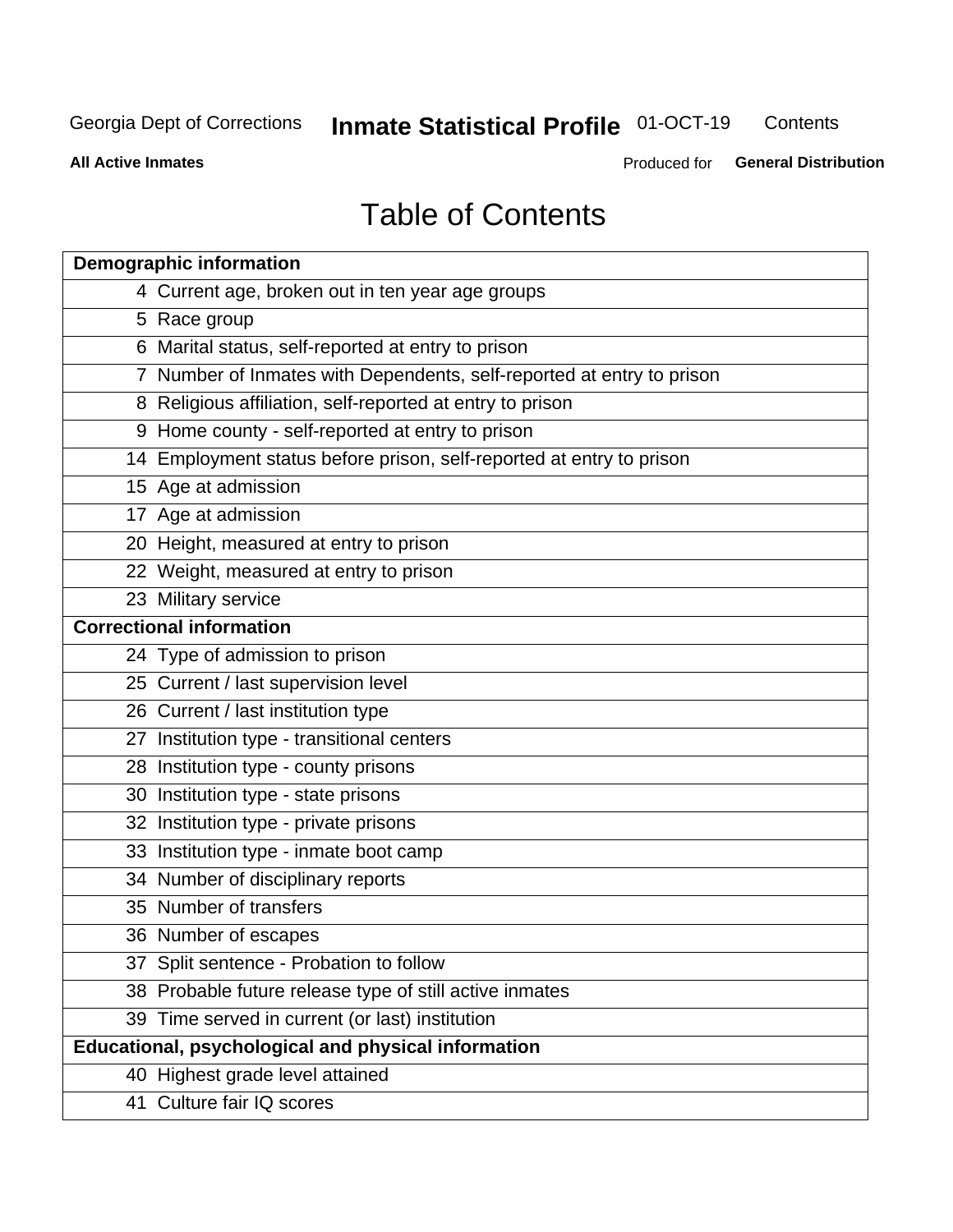# **Inmate Statistical Profile 01-OCT-19**

Contents

**All Active Inmates** 

Produced for General Distribution

# **Table of Contents**

| Educational, psychological and physical information              |
|------------------------------------------------------------------|
| 42 Wide Range Achievement Test (WRAT) reading score              |
| 43 Wide Range Achievement Test (WRAT) math score                 |
| 44 Wide Range Achievement Test (WRAT) spelling score             |
| 45 Current / last mental health treatment level                  |
| 46 PULHESDWIT medical scale - 'P' overall condition ('P'hysical) |
| 47 PULHESDWIT medical scale - 'U' upper body                     |
| 48 PULHESDWIT medical scale - 'L' lower body                     |
| 49 PULHESDWIT medical scale - 'H' hearing                        |
| 50 PULHESDWIT medical scale - 'E' vision                         |
| 51 PULHESDWIT medical scale -'S' psychiatric                     |
| 52 PULHESDWIT medical scale - 'D' dental                         |
| 53 PULHESDWIT medical scale - 'W' work ability                   |
| 54 PULHESDWIT medical scale - 'I' impairment                     |
| 55 PULHESDWIT medical scale - 'T' transportability               |
| <b>Crimes and criminal history information</b>                   |
| 56 Number of prior Georgia incarcerations                        |
| 57 Prison sentence in years                                      |
| 58 Primary offense, broken out into felonies vs misdemeanors     |
| 59 Primary offense, broken out into six broad crime categories   |
| 60 Primary offense, detailed offense code                        |
| 69 County of conviction of primary offense                       |
| 74 Circuit of conviction of primary offense                      |
| 76 Years served (jail + prison) in this incarceration            |
| <b>Medical information</b>                                       |
| 77 Results of most recent HIV test                               |
| 78 Results of most recent tuberculosis test                      |
| 79 Results of most recent syphilis test                          |
| 80 Results of most recent Hepatitis-C test                       |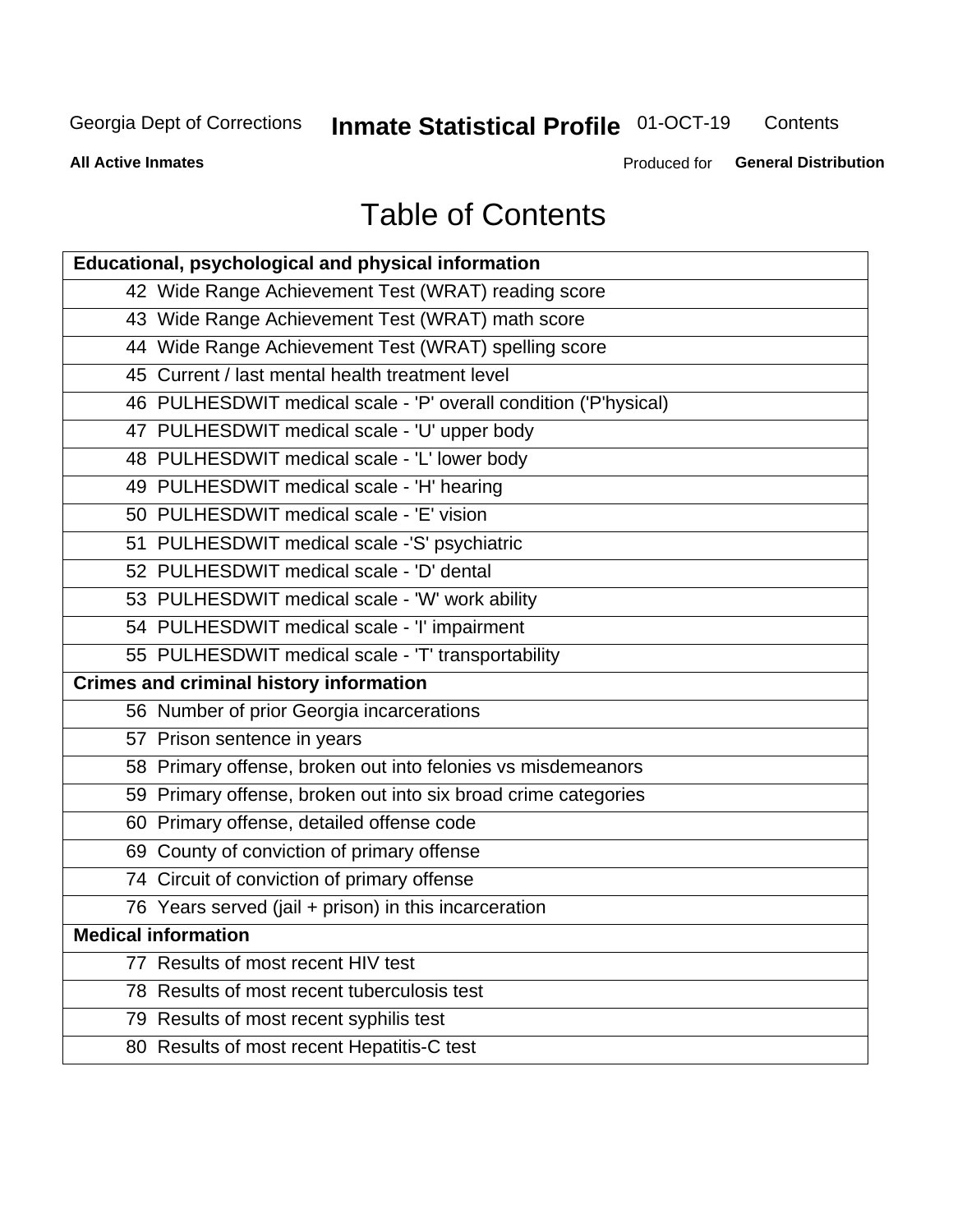# Inmate Statistical Profile 01-OCT-19 Page 4

#### **All Active Inmates**

#### Produced for General Distribution

#### Current age, broken out in ten-year age groups

COL % - percent each COUNT is of its particular column

|                          |              | <b>Male</b> |        |              | <b>Female</b> |          |              | <b>Total</b> |  |
|--------------------------|--------------|-------------|--------|--------------|---------------|----------|--------------|--------------|--|
| <b>Current Age</b>       | <b>Count</b> | Col %       | Row %  | <b>Count</b> | Col %         | Row %    | <b>Total</b> | Col %        |  |
| <b>Teens (1-19)</b>      | 654          | 1.28%       | 94.78% | 36           | 0.89%         | 5.22%    | 690          | 1.25%        |  |
| <b>Twenties (20-29)</b>  | 13,468       | 26.36%      | 92.97% | 1,019        | 25.33%        | $7.03\%$ | 14,487       | 26.29%       |  |
| Thirties (30-39)         | 15,649       | 30.63%      | 91.54% | 1,447        | 35.97%        | 8.46%    | 17,096       | 31.02%       |  |
| <b>Forties (40-49)</b>   | 10,945       | 21.42%      | 92.32% | 911          | 22.64%        | 7.68%    | 11,856       | 21.51%       |  |
| <b>Fifties (50-59)</b>   | 7,020        | 13.74%      | 93.89% | 457          | 11.36%        | 6.11%    | 7,477        | 13.57%       |  |
| <b>Sixties (60-69)</b>   | 2,678        | 5.24%       | 95.37% | 130          | 3.23%         | 4.63%    | 2,808        | 5.10%        |  |
| Seventy + (70 and above) | 672          | 1.32%       | 96.69% | 23           | 0.57%         | 3.31%    | 695          | 1.26%        |  |
| <b>Total Reported</b>    | 51,086       | 100%        | 92.70% | 4,023        | 100%          | 7.30%    | 55,109       | 100%         |  |

| Not I<br><b>Enorted</b> | 290 |              | 291    |
|-------------------------|-----|--------------|--------|
| Total                   | 27c | ے مہ<br>,vz4 | 55,400 |

| <b>Mean</b><br>(average) | 38.63         | 37.54 | 38.55 |
|--------------------------|---------------|-------|-------|
| Median (middle)          | $\sim$<br>ا پ | 36    | ^¬    |
| Mode<br>(most frequent)  | 29            | 28    | 28    |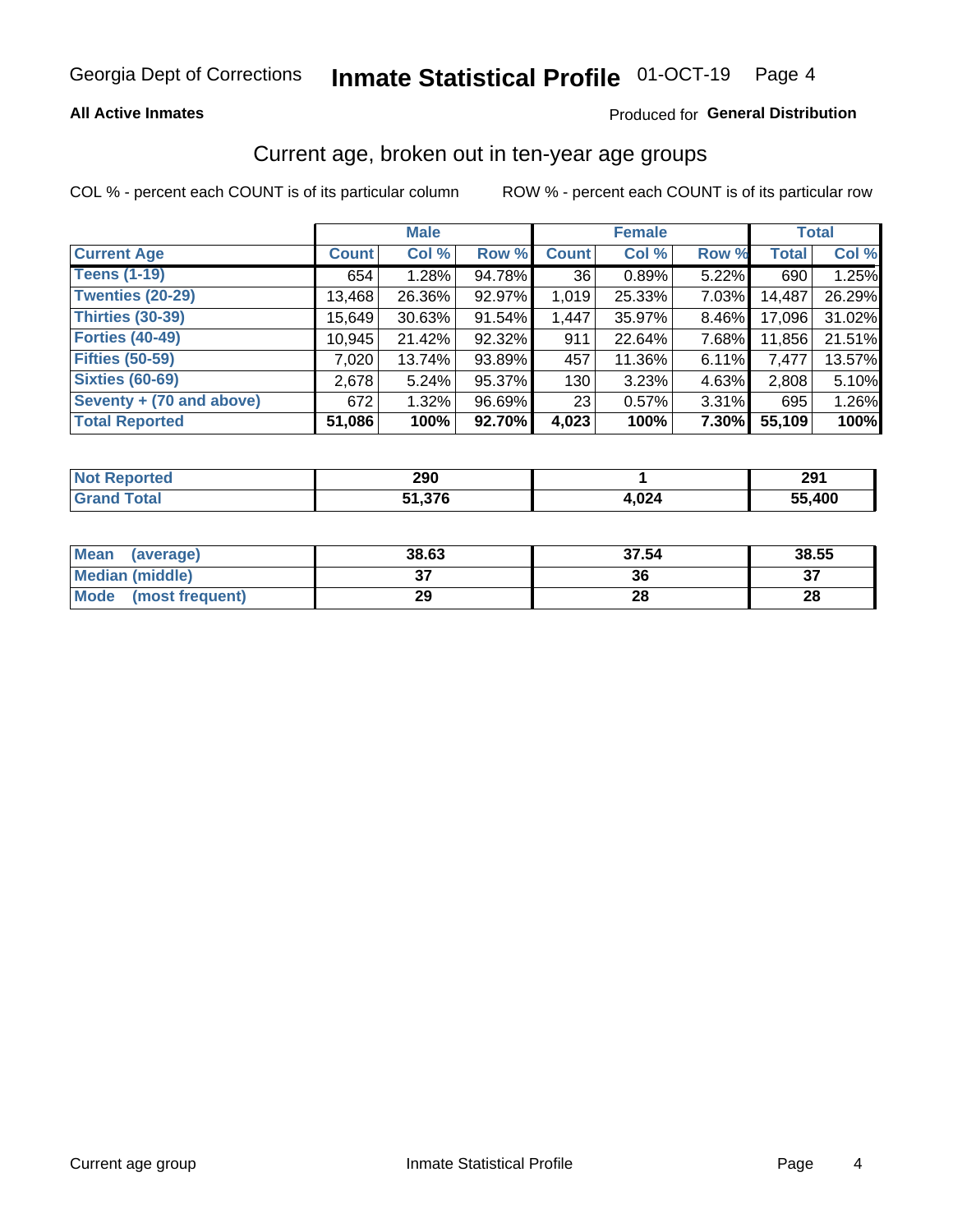#### Inmate Statistical Profile 01-OCT-19 Page 5

#### **All Active Inmates**

#### Produced for General Distribution

#### Race group

COL % - percent each COUNT is of its particular column

|              |                        |              | <b>Male</b> |         |             | <b>Female</b> |        |              | <b>Total</b> |  |
|--------------|------------------------|--------------|-------------|---------|-------------|---------------|--------|--------------|--------------|--|
|              | <b>Race Group</b>      | <b>Count</b> | Col %       |         | Row % Count | Col %         | Row %  | <b>Total</b> | Col %        |  |
|              | <b>White</b>           | 17,690       | 34.43%      | 88.09%  | 2,391       | 59.42%        | 11.91% | 20,081       | 36.25%       |  |
| $\mathbf{2}$ | <b>Black</b>           | 31,357       | 61.03%      | 95.28%  | 1,553       | 38.59%        | 4.72%  | 32,910       | 59.40%       |  |
| 5.           | <b>Other</b>           | 57           | .11%        | 89.06%  |             | .17%          | 10.94% | 64           | .12%         |  |
| 6            | <b>Asian</b>           | 181          | .35%        | 95.26%  | 9           | .22%          | 4.74%  | 190          | .34%         |  |
| 9            | <b>Unknown</b>         | 16           | $.03\%$     | 100.00% |             |               |        | 16           | .03%         |  |
| 10           | <b>Hispanic</b>        | 2,050        | 3.99%       | 97.02%  | 63          | 1.57%         | 2.98%  | 2,113        | 3.81%        |  |
| $12 \,$      | <b>Native American</b> | 24           | $.05\%$     | 96.00%  |             | $.02\%$       | 4.00%  | 25           | .05%         |  |
| 13           | <b>Native Hawaiian</b> |              | $.01\%$     | 100.00% |             |               |        |              | .01%         |  |
|              | <b>Total Reported</b>  | 51,376       | 100%        | 92.74%  | 4,024       | 100%          | 7.26%  | 55,400       | 100%         |  |

| <b>Not Reported</b>   |               |       |        |
|-----------------------|---------------|-------|--------|
| <b>Total</b><br>Gran' | 51,376<br>E4. | 4,024 | 55,400 |

| <b>Mode</b><br>---<br>most frequent) | Black | White | <b>Black</b> |
|--------------------------------------|-------|-------|--------------|
|                                      |       |       |              |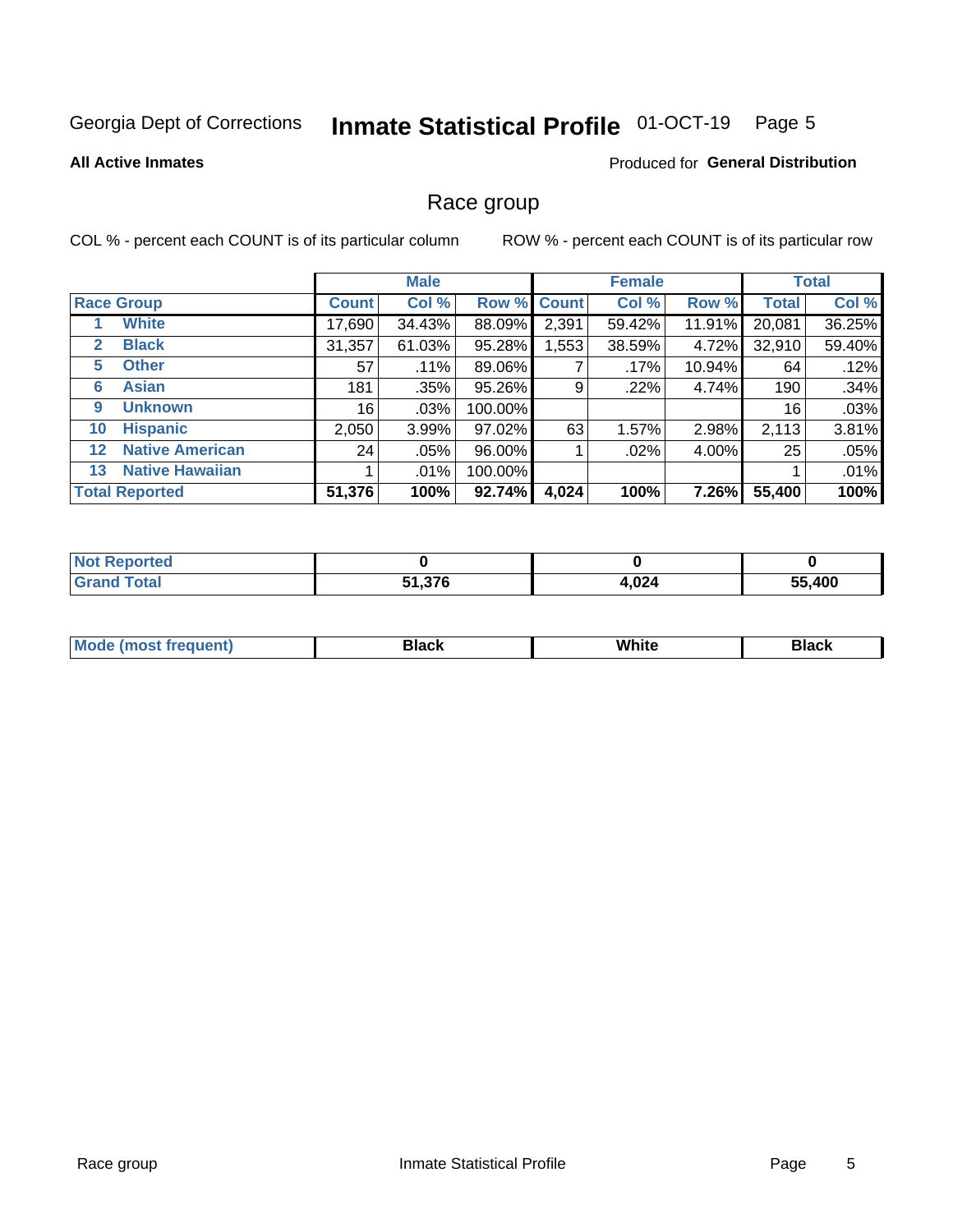#### Inmate Statistical Profile 01-OCT-19 Page 6

**All Active Inmates** 

#### Produced for General Distribution

### Marital status, self-reported at entry to prison

COL % - percent each COUNT is of its particular column

|                            | <b>Male</b>  |        |        |              | <b>Female</b> | <b>Total</b> |              |        |
|----------------------------|--------------|--------|--------|--------------|---------------|--------------|--------------|--------|
| <b>Marital Status</b>      | <b>Count</b> | Col %  | Row %  | <b>Count</b> | Col %         | Row %        | <b>Total</b> | Col %  |
| <b>Unknown</b><br>$\bf{0}$ | 1,742        | 3.39%  | 90.40% | 185          | 4.60%         | 9.60%        | 1,927        | 3.48%  |
| <b>Divorced</b><br>D       | 4,839        | 9.42%  | 89.38% | 575          | 14.29%        | 10.62%       | 5,414        | 9.77%  |
| <b>Married</b><br>М        | 6,682        | 13.01% | 90.80% | 677          | 16.82%        | 9.20%        | 7,359        | 13.28% |
| <b>Separated</b><br>S      | 1,761        | 3.43%  | 86.03% | 286          | 7.11%         | 13.97%       | 2,047        | 3.69%  |
| <b>Unmarried</b><br>U      | 35,760       | 69.60% | 94.29% | 2,165        | 53.80%        | 5.71%        | 37,925       | 68.46% |
| <b>Widow</b><br>W          | 592          | 1.15%  | 81.32% | 136          | 3.38%         | 18.68%       | 728          | 1.31%  |
| <b>Total Reported</b>      | 51,376       | 100%   | 92.74% | 4,024        | 100%          | 7.26%        | 55,400       | 100%   |

| <b>Not</b><br>rteo |        |               |        |
|--------------------|--------|---------------|--------|
| <b>Total</b>       | $\sim$ | no /<br>4,044 | 55.400 |

|--|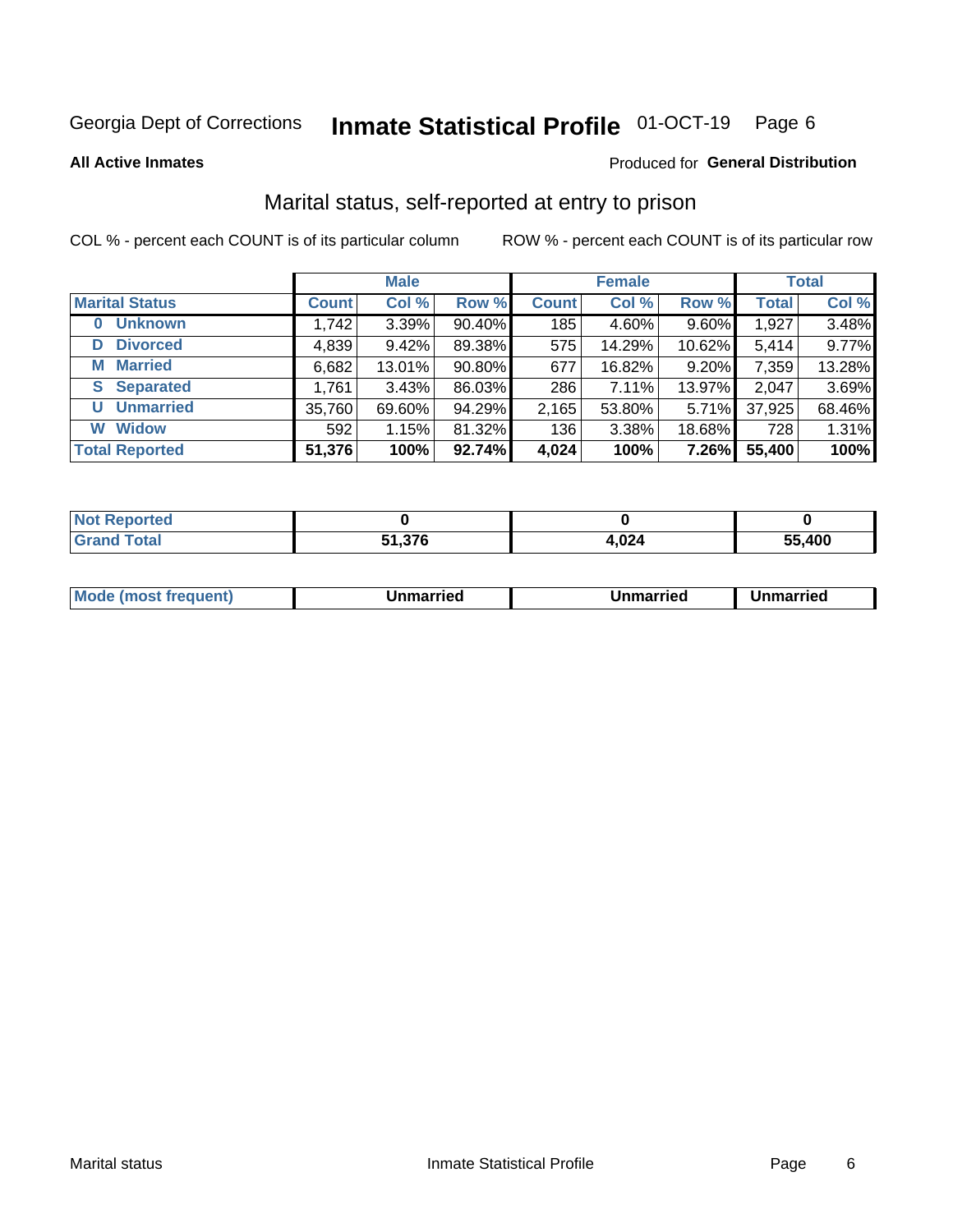#### Inmate Statistical Profile 01-OCT-19 Page 7

#### **All Active Inmates**

#### Produced for General Distribution

### Number of Inmates with Dependents, Self-Reported at Entry to Prison

COL % - percent each COUNT is of its particular column

|                             |              | <b>Male</b> |        |                | <b>Female</b> |       | <b>Total</b> |        |
|-----------------------------|--------------|-------------|--------|----------------|---------------|-------|--------------|--------|
| <b>Number of dependents</b> | <b>Count</b> | Col %       | Row %  | <b>Count</b>   | Col %         | Row % | <b>Total</b> | Col %  |
| l 0                         | 15,664       | 36.63%      | 92.40% | 1,289          | 36.92%        | 7.60% | 16,953       | 36.65% |
|                             | 9,880        | 23.10%      | 93.62% | 673            | 19.28%        | 6.38% | 10,553       | 22.81% |
| $\overline{2}$              | 7,500        | 17.54%      | 91.74% | 675            | 19.34%        | 8.26% | 8,175        | 17.67% |
| $\overline{\mathbf{3}}$     | 4,576        | 10.70%      | 90.65% | 472            | 13.52%        | 9.35% | 5,048        | 10.91% |
| 4                           | 2,425        | 5.67%       | 91.54% | 224            | 6.42%         | 8.46% | 2,649        | 5.73%  |
| 5                           | 1,256        | 2.94%       | 93.52% | 87             | 2.49%         | 6.48% | 1,343        | 2.90%  |
| 6                           | 655          | 1.53%       | 94.79% | 36             | 1.03%         | 5.21% | 691          | 1.49%  |
| 7                           | 328          | 0.77%       | 95.35% | 16             | 0.46%         | 4.65% | 344          | 0.74%  |
| 8                           | 183          | 0.43%       | 94.33% | 11             | 0.32%         | 5.67% | 194          | 0.42%  |
| 9                           | 94           | 0.22%       | 96.91% | 3              | 0.09%         | 3.09% | 97           | 0.21%  |
| 10                          | 84           | 0.20%       | 96.55% | 3              | 0.09%         | 3.45% | 87           | 0.19%  |
| Over 10                     | 120          | 0.28%       | 98.36% | $\overline{2}$ | 0.06%         | 1.64% | 122          | 0.26%  |
| <b>Total Reported</b>       | 42,765       | 100%        | 92.45% | 3,491          | 100%          | 7.55% | 46,256       | 100%   |

| NG | <b>D C 4 4</b> | 533  | 144        |
|----|----------------|------|------------|
|    | 51,376         | .024 | ,400<br>ວວ |

| Mean (average)         | . 53 | 1.52 | 1.53 |
|------------------------|------|------|------|
| <b>Median (middle)</b> |      |      |      |
| Mode (most frequent)   |      |      |      |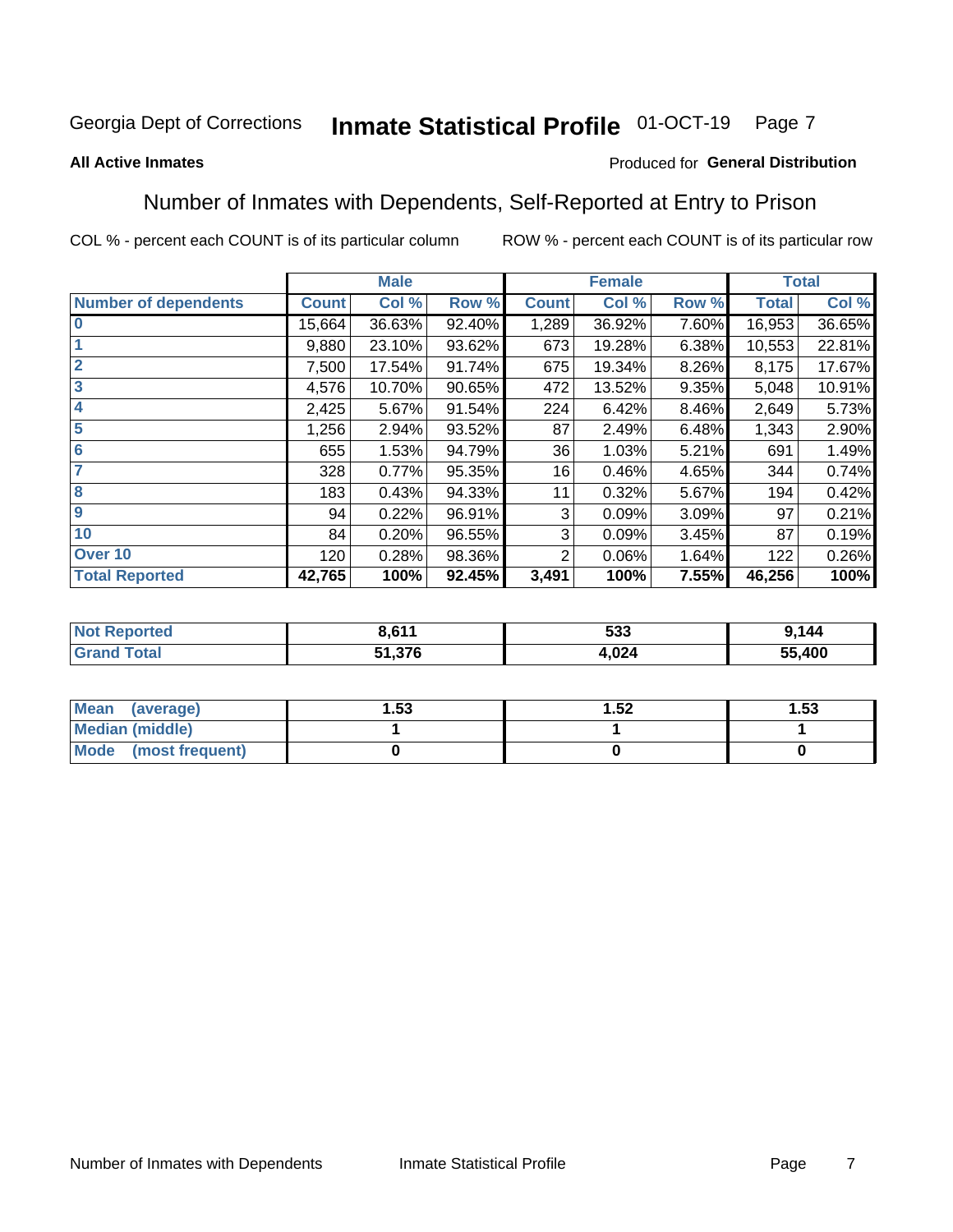#### Inmate Statistical Profile 01-OCT-19 Page 8

#### **All Active Inmates**

#### Produced for General Distribution

### Religious affiliation, self-reported at entry to prison

COL % - percent each COUNT is of its particular column

|                         |                              |                         | <b>Male</b> |         |                         | <b>Female</b> |                  |                 | <b>Total</b> |
|-------------------------|------------------------------|-------------------------|-------------|---------|-------------------------|---------------|------------------|-----------------|--------------|
|                         | <b>Religious Affiliation</b> | <b>Count</b>            | Col %       | Row %   | <b>Count</b>            | Col %         | Row <sup>%</sup> | <b>Total</b>    | Col %        |
| $\overline{1}$          | <b>Islam</b>                 | 2,023                   | 7.70%       | 96.61%  | $\overline{71}$         | 2.21%         | 3.39%            | 2,094           | 7.10%        |
| $\overline{\mathbf{2}}$ | <b>Catholic</b>              | 1,200                   | 4.57%       | 87.59%  | 170                     | 5.29%         | 12.41%           | 1,370           | 4.65%        |
| 3                       | <b>Baptist</b>               | 13,216                  | 50.33%      | 88.08%  | 1,788                   | 55.61%        | 11.92%           | 15,004          | 50.91%       |
| 4                       | <b>Methodist</b>             | 387                     | 1.47%       | 86.38%  | 61                      | 1.90%         | 13.62%           | 448             | 1.52%        |
| 5                       | <b>Episcopal</b>             | 38                      | .14%        | 86.36%  | $\,6$                   | .19%          | 13.64%           | 44              | .15%         |
| $\overline{\bf{6}}$     | <b>Presbyterian</b>          | 63                      | .24%        | 90.00%  | $\overline{7}$          | .22%          | 10.00%           | 70              | .24%         |
| 7                       | <b>Church Of God</b>         | 388                     | 1.48%       | 91.94%  | 34                      | 1.06%         | 8.06%            | 422             | 1.43%        |
| $\overline{\mathbf{8}}$ | <b>Holiness</b>              | 481                     | 1.83%       | 84.09%  | 91                      | 2.83%         | 15.91%           | 572             | 1.94%        |
| $\overline{9}$          | <b>Jewish</b>                | 88                      | .34%        | 86.27%  | 14                      | .44%          | 13.73%           | 102             | .35%         |
| 10                      | <b>Anglican</b>              | 33                      | .13%        | 91.67%  | 3                       | .09%          | 8.33%            | 36              | .12%         |
| $\overline{11}$         | <b>Greek Orthodox</b>        | $\,6$                   | .02%        | 75.00%  | $\overline{2}$          | .06%          | 25.00%           | 8               | .03%         |
| 12                      | <b>Hindu</b>                 | 20                      | .08%        | 95.24%  | $\overline{1}$          | .03%          | 4.76%            | $\overline{21}$ | .07%         |
| 13                      | <b>Buddhist</b>              | 63                      | .24%        | 90.00%  | $\overline{7}$          | .22%          | 10.00%           | 70              | .24%         |
| 14                      | <b>Taoist</b>                | $\overline{\mathbf{4}}$ | .02%        | 100.00% |                         |               |                  | 4               | .01%         |
| 15                      | <b>Shintoist</b>             | $\overline{2}$          | .01%        | 100.00% |                         |               |                  | $\overline{2}$  | .01%         |
| 16                      | <b>Seventh Day Adventist</b> | 64                      | .24%        | 88.89%  | 8                       | .25%          | 11.11%           | $\overline{72}$ | .24%         |
| 17                      | <b>Jehovah Witness</b>       | 283                     | 1.08%       | 87.08%  | 42                      | 1.31%         | 12.92%           | 325             | 1.10%        |
| 18                      | <b>Latter Day Saints</b>     | 30                      | .11%        | 88.24%  | 4                       | .12%          | 11.76%           | 34              | .12%         |
| 19                      | Quaker                       | $\overline{2}$          | .01%        | 100.00% |                         |               |                  | $\overline{2}$  | .01%         |
| 20                      | <b>Other Prot</b>            | 1,480                   | 5.64%       | 96.35%  | 56                      | 1.74%         | 3.65%            | 1,536           | 5.21%        |
| $\overline{21}$         | <b>Messianic Judaism</b>     | 42                      | .16%        | 79.25%  | 11                      | .34%          | 20.75%           | 53              | .18%         |
| 22                      | <b>Asatru-Odinism</b>        | 1                       | .01%        | 100.00% |                         |               |                  | 1               | .01%         |
| 23                      | <b>Hebrew Israelite</b>      | $\overline{53}$         | .20%        | 98.15%  | $\mathbf{1}$            | .03%          | 1.85%            | 54              | .18%         |
| 24                      | <b>Nation Of Islam</b>       | 33                      | .13%        | 86.84%  | $\mathbf 5$             | .16%          | 13.16%           | 38              | .13%         |
| 25                      | <b>Native American</b>       | 19                      | .07%        | 95.00%  | $\mathbf{1}$            | .03%          | 5.00%            | 20              | .07%         |
| 26                      | <b>Pagan</b>                 | $\,6$                   | .02%        | 75.00%  | $\overline{2}$          | .06%          | 25.00%           | 8               | .03%         |
| 27                      | <b>Pentecostal</b>           | 91                      | .35%        | 70.54%  | 38                      | 1.18%         | 29.46%           | 129             | .44%         |
| 28                      | <b>Rastafari</b>             | 10                      | .04%        | 71.43%  | $\overline{\mathbf{4}}$ | .12%          | 28.57%           | 14              | .05%         |
| 29                      | <b>Wiccan</b>                | 28                      | .11%        | 87.50%  | 4                       | .12%          | 12.50%           | $\overline{32}$ | .11%         |
| 30                      | <b>No Religion</b>           | 1,508                   | 5.74%       | 90.63%  | 156                     | 4.85%         | 9.38%            | 1,664           | 5.65%        |
| 31                      | Christian -                  | 3,239                   | 12.33%      | 83.89%  | 622                     | 19.35%        | 16.11%           | 3,861           | 13.10%       |
|                         | <b>Unspecified</b>           |                         |             |         |                         |               |                  |                 |              |
| 96                      | <b>None</b>                  | 1,358                   | 5.17%       | 99.56%  | 6                       | .19%          | .44%             | 1,364           | 4.63%        |
|                         | <b>Total Reported</b>        | 26,259                  | 100%        | 89.09%  | 3,215                   | 100%          | 10.91%           | 29,474          | 100%         |

| Ter. | 25,117               | 809  | 25,926     |
|------|----------------------|------|------------|
|      | 27c<br>C A<br>0 וכ.ו | ,024 | .400<br>55 |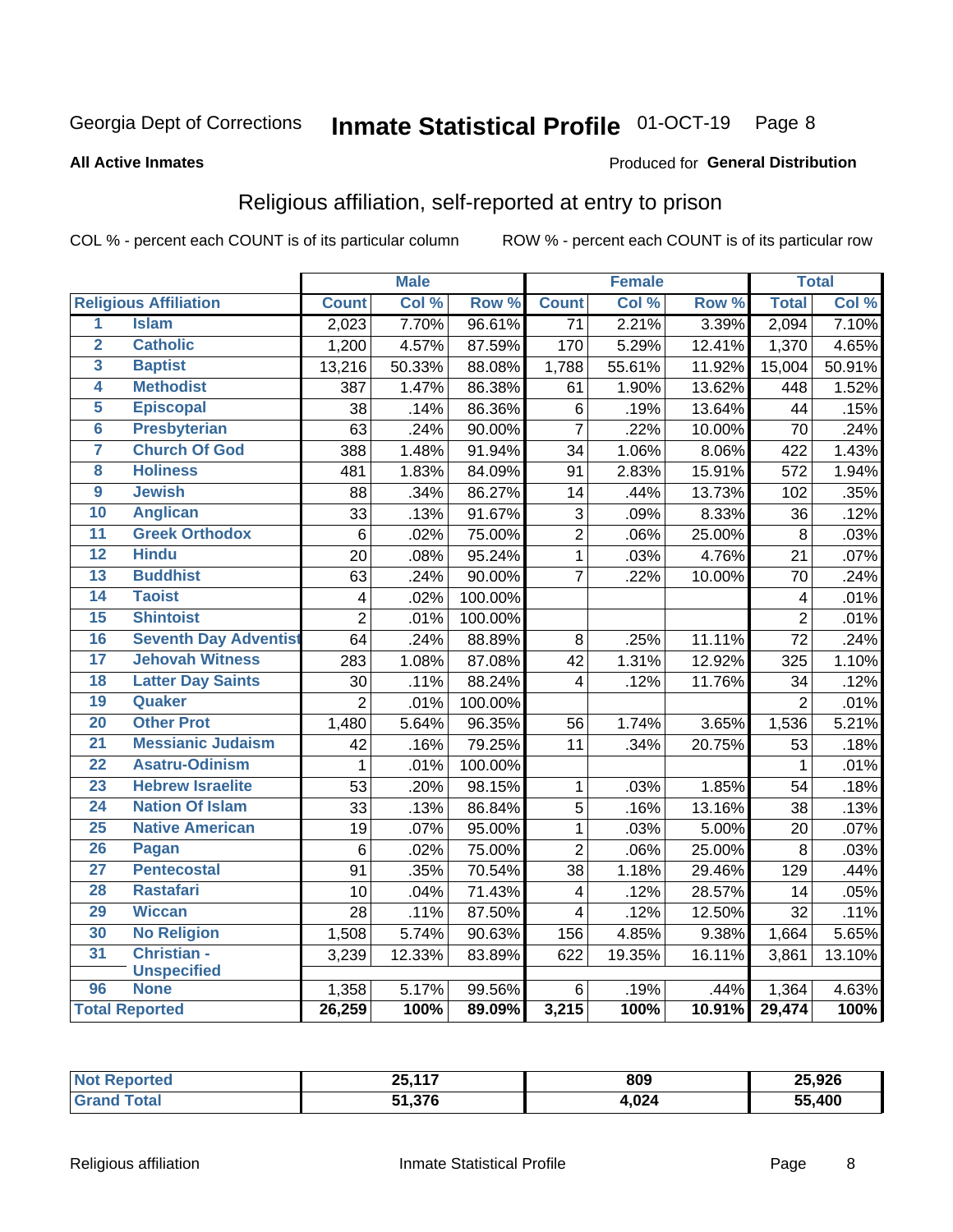#### Inmate Statistical Profile 01-OCT-19 Georgia Dept of Corrections Page 9

#### **All Active Inmates**

#### Produced for General Distribution

### Religious affiliation, self-reported at entry to prison

COL % - percent each COUNT is of its particular column ROW % - percent each COUNT is of its particular row

| <b>Mode (most frequent)</b> | Baptist | 3aptist | Baptist |
|-----------------------------|---------|---------|---------|
|-----------------------------|---------|---------|---------|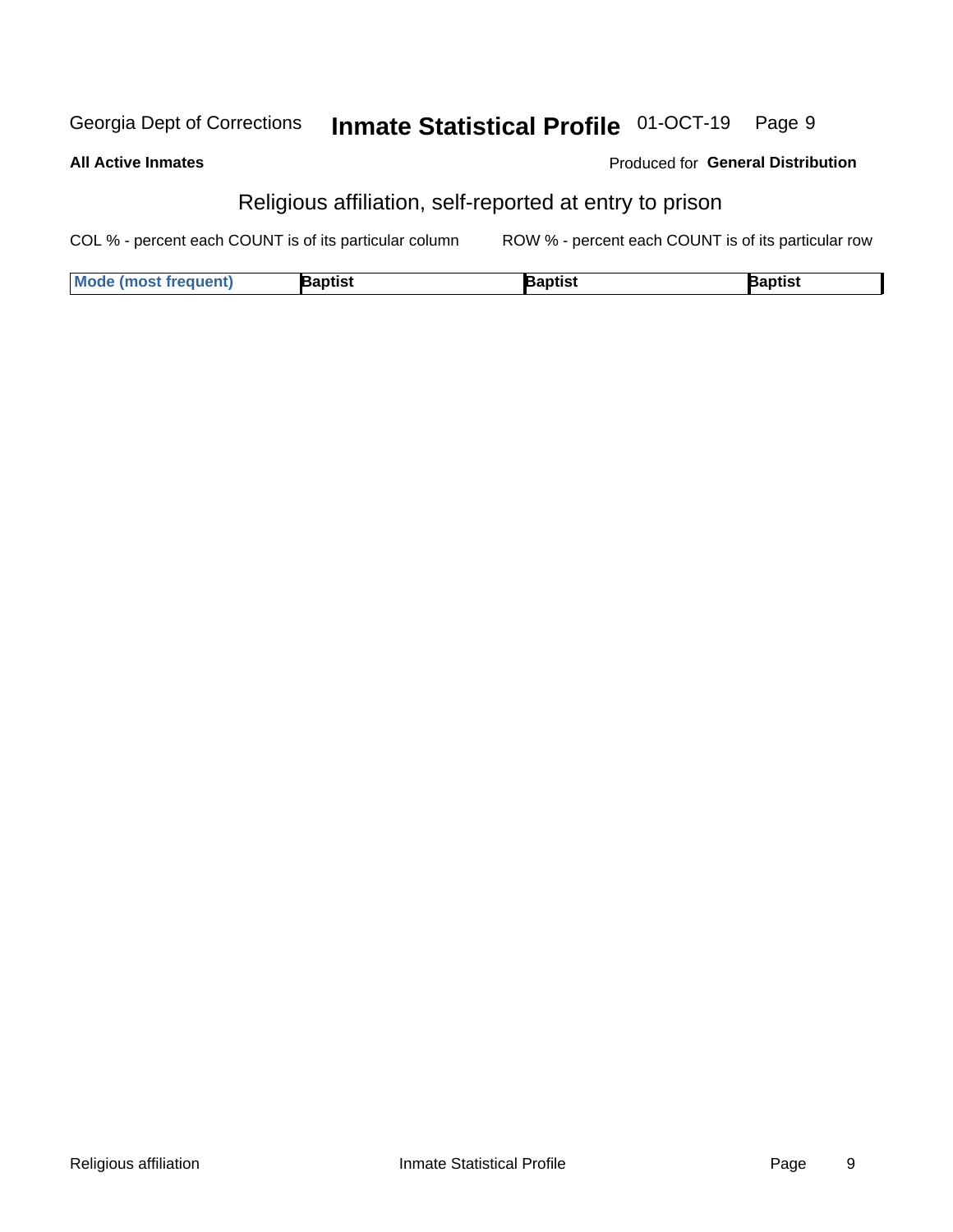#### Inmate Statistical Profile 01-OCT-19 Page 9

#### **All Active Inmates**

#### Produced for General Distribution

### Home county, self-reported at entry to prison

COL % - percent each COUNT is of its particular column

|     |                             |              | <b>Male</b> |         |                         | <b>Female</b> |        | <b>Total</b> |        |
|-----|-----------------------------|--------------|-------------|---------|-------------------------|---------------|--------|--------------|--------|
|     | <b>Home County</b>          | <b>Count</b> | Col %       | Row %   | <b>Count</b>            | Col %         | Row %  | <b>Total</b> | Col %  |
| 000 | <b>Unknown</b>              | 7,815        | 15.21%      | 92.53%  | 631                     | 15.68%        | 7.47%  | 8,446        | 15.25% |
| 001 | <b>Appling County</b>       | 131          | .25%        | 93.57%  | 9                       | .22%          | 6.43%  | 140          | .25%   |
| 002 | <b>Atkinson County</b>      | 48           | .09%        | 94.12%  | 3                       | .07%          | 5.88%  | 51           | .09%   |
| 003 | <b>Bacon County</b>         | 98           | .19%        | 93.33%  | $\overline{7}$          | .17%          | 6.67%  | 105          | .19%   |
| 004 | <b>Baker County</b>         | 20           | .04%        | 90.91%  | $\mathbf 2$             | .05%          | 9.09%  | 22           | .04%   |
| 005 | <b>Baldwin County</b>       | 268          | .52%        | 91.16%  | 26                      | .65%          | 8.84%  | 294          | .53%   |
| 006 | <b>Banks County</b>         | 87           | .17%        | 89.69%  | 10                      | .25%          | 10.31% | 97           | .18%   |
| 007 | <b>Barrow County</b>        | 320          | .62%        | 90.40%  | 34                      | .84%          | 9.60%  | 354          | .64%   |
| 008 | <b>Bartow County</b>        | 525          | 1.02%       | 84.54%  | 96                      | 2.39%         | 15.46% | 621          | 1.12%  |
| 009 | <b>Ben Hill County</b>      | 185          | .36%        | 96.86%  | $\,6$                   | .15%          | 3.14%  | 191          | .34%   |
| 010 | <b>Berrien County</b>       | 83           | .16%        | 95.40%  | 4                       | .10%          | 4.60%  | 87           | .16%   |
| 011 | <b>Bibb County</b>          | 1,150        | 2.24%       | 94.88%  | 62                      | 1.54%         | 5.12%  | 1,212        | 2.19%  |
| 012 | <b>Bleckley County</b>      | 79           | .15%        | 90.80%  | $\bf 8$                 | .20%          | 9.20%  | 87           | .16%   |
| 013 | <b>Brantley County</b>      | 80           | .16%        | 83.33%  | 16                      | .40%          | 16.67% | 96           | .17%   |
| 014 | <b>Brooks County</b>        | 188          | .37%        | 98.95%  | $\overline{c}$          | .05%          | 1.05%  | 190          | .34%   |
| 015 | <b>Bryan County</b>         | 79           | .15%        | 90.80%  | 8                       | .20%          | 9.20%  | 87           | .16%   |
| 016 | <b>Bulloch County</b>       | 333          | .65%        | 91.48%  | 31                      | .77%          | 8.52%  | 364          | .66%   |
| 017 | <b>Burke County</b>         | 222          | .43%        | 96.52%  | $\bf 8$                 | .20%          | 3.48%  | 230          | .42%   |
| 018 | <b>Butts County</b>         | 141          | .27%        | 96.58%  | $\sqrt{5}$              | .12%          | 3.42%  | 146          | .26%   |
| 019 | <b>Calhoun County</b>       | 65           | .13%        | 94.20%  | $\overline{\mathbf{4}}$ | .10%          | 5.80%  | 69           | .12%   |
| 020 | <b>Camden County</b>        | 133          | .26%        | 91.10%  | 13                      | .32%          | 8.90%  | 146          | .26%   |
| 021 | <b>Candler County</b>       | 98           | .19%        | 94.23%  | $\,6$                   | .15%          | 5.77%  | 104          | .19%   |
| 022 | <b>Carroll County</b>       | 549          | 1.07%       | 89.41%  | 65                      | 1.62%         | 10.59% | 614          | 1.11%  |
| 023 | <b>Catoosa County</b>       | 212          | .41%        | 86.89%  | 32                      | .80%          | 13.11% | 244          | .44%   |
| 024 | <b>Charlton County</b>      | 47           | .09%        | 95.92%  | $\overline{2}$          | .05%          | 4.08%  | 49           | .09%   |
| 025 | <b>Chatham County</b>       | 1,630        | 3.17%       | 95.27%  | 81                      | 2.01%         | 4.73%  | 1,711        | 3.09%  |
| 026 | <b>Chattahoochee County</b> | 22           | .04%        | 100.00% |                         |               |        | 22           | .04%   |
| 027 | <b>Chattooga County</b>     | 217          | .42%        | 85.77%  | 36                      | .89%          | 14.23% | 253          | .46%   |
| 028 | <b>Cherokee County</b>      | 414          | .81%        | 89.03%  | 51                      | 1.27%         | 10.97% | 465          | .84%   |
| 029 | <b>Clarke County</b>        | 478          | .93%        | 91.92%  | 42                      | 1.04%         | 8.08%  | 520          | .94%   |
| 030 | <b>Clay County</b>          | 37           | .07%        | 90.24%  | $\overline{\mathbf{4}}$ | .10%          | 9.76%  | 41           | .07%   |
| 031 | <b>Clayton County</b>       | 1,489        | 2.90%       | 93.35%  | 106                     | 2.63%         | 6.65%  | 1,595        | 2.88%  |
| 032 | <b>Clinch County</b>        | 50           | .10%        | 89.29%  | 6                       | .15%          | 10.71% | 56           | .10%   |
| 033 | <b>Cobb County</b>          | 1,668        | 3.25%       | 92.21%  | 141                     | 3.50%         | 7.79%  | 1,809        | 3.27%  |
| 034 | <b>Coffee County</b>        | 265          | .52%        | 93.97%  | 17                      | .42%          | 6.03%  | 282          | .51%   |
| 035 | <b>Colquitt County</b>      | 217          | .42%        | 96.44%  | 8                       | .20%          | 3.56%  | 225          | .41%   |
| 036 | <b>Columbia County</b>      | 292          | .57%        | 88.22%  | 39                      | .97%          | 11.78% | 331          | .60%   |
| 037 | <b>Cook County</b>          | 127          | .25%        | 95.49%  | $\,6$                   | .15%          | 4.51%  | 133          | .24%   |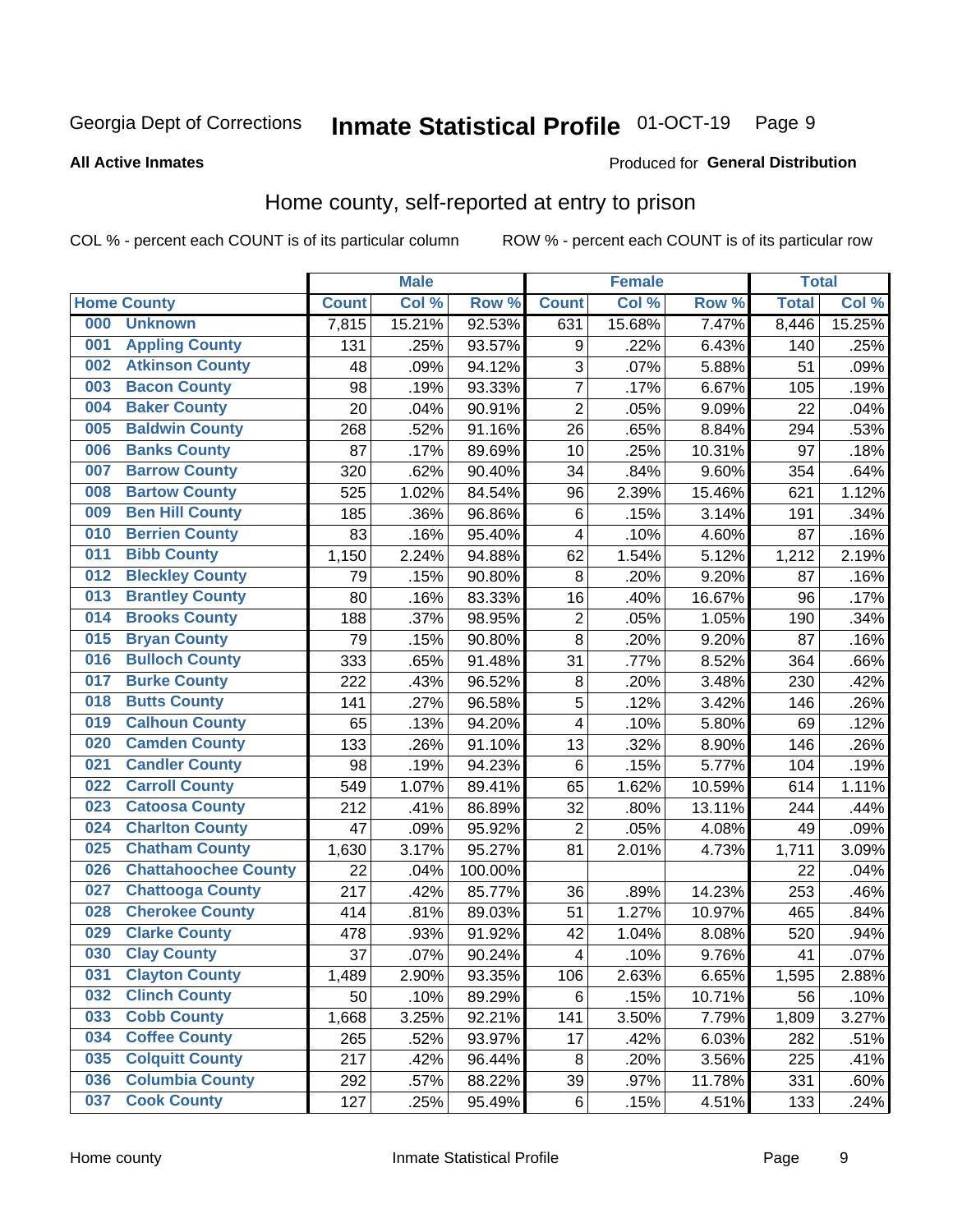### Inmate Statistical Profile 01-OCT-19 Page 10

#### **All Active Inmates**

#### Produced for General Distribution

#### Home county, self-reported at entry to prison

COL % - percent each COUNT is of its particular column

|     |                         |                | <b>Male</b> |         |                         | <b>Female</b> |        | <b>Total</b>     |       |
|-----|-------------------------|----------------|-------------|---------|-------------------------|---------------|--------|------------------|-------|
|     | <b>Home County</b>      | <b>Count</b>   | Col %       | Row %   | <b>Count</b>            | Col %         | Row %  | <b>Total</b>     | Col % |
| 038 | <b>Coweta County</b>    | 511            | .99%        | 94.11%  | $\overline{32}$         | .80%          | 5.89%  | $\overline{543}$ | .98%  |
| 039 | <b>Crawford County</b>  | 39             | .08%        | 92.86%  | 3                       | .07%          | 7.14%  | 42               | .08%  |
| 040 | <b>Crisp County</b>     | 256            | .50%        | 95.17%  | 13                      | .32%          | 4.83%  | 269              | .49%  |
| 041 | <b>Dade County</b>      | 55             | .11%        | 93.22%  | $\overline{\mathbf{4}}$ | .10%          | 6.78%  | 59               | .11%  |
| 042 | <b>Dawson County</b>    | 84             | .16%        | 91.30%  | 8                       | .20%          | 8.70%  | 92               | .17%  |
| 043 | <b>Decatur County</b>   | 223            | .43%        | 94.09%  | 14                      | .35%          | 5.91%  | 237              | .43%  |
| 044 | <b>Dekalb County</b>    | 2,762          | 5.38%       | 94.62%  | 157                     | 3.90%         | 5.38%  | 2,919            | 5.27% |
| 045 | <b>Dodge County</b>     | 123            | .24%        | 93.18%  | 9                       | .22%          | 6.82%  | 132              | .24%  |
| 046 | <b>Dooly County</b>     | 125            | .24%        | 97.66%  | 3                       | .07%          | 2.34%  | 128              | .23%  |
| 047 | <b>Dougherty County</b> | 700            | 1.36%       | 94.98%  | 37                      | .92%          | 5.02%  | 737              | 1.33% |
| 048 | <b>Douglas County</b>   | 549            | 1.07%       | 92.58%  | 44                      | 1.09%         | 7.42%  | 593              | 1.07% |
| 049 | <b>Early County</b>     | 68             | .13%        | 90.67%  | $\overline{7}$          | .17%          | 9.33%  | 75               | .14%  |
| 050 | <b>Echols County</b>    | $\overline{7}$ | .01%        | 100.00% |                         |               |        | $\overline{7}$   | .01%  |
| 051 | <b>Effingham County</b> | 218            | .42%        | 89.71%  | 25                      | .62%          | 10.29% | 243              | .44%  |
| 052 | <b>Elbert County</b>    | 119            | .23%        | 89.47%  | 14                      | .35%          | 10.53% | 133              | .24%  |
| 053 | <b>Emanuel County</b>   | 176            | .34%        | 94.12%  | 11                      | .27%          | 5.88%  | 187              | .34%  |
| 054 | <b>Evans County</b>     | 68             | .13%        | 87.18%  | 10                      | .25%          | 12.82% | 78               | .14%  |
| 055 | <b>Fannin County</b>    | 91             | .18%        | 89.22%  | 11                      | .27%          | 10.78% | 102              | .18%  |
| 056 | <b>Fayette County</b>   | 154            | .30%        | 91.12%  | 15                      | .37%          | 8.88%  | 169              | .31%  |
| 057 | <b>Floyd County</b>     | 662            | 1.29%       | 88.86%  | 83                      | 2.06%         | 11.14% | 745              | 1.34% |
| 058 | <b>Forsyth County</b>   | 210            | .41%        | 92.51%  | 17                      | .42%          | 7.49%  | 227              | .41%  |
| 059 | <b>Franklin County</b>  | 120            | .23%        | 86.33%  | 19                      | .47%          | 13.67% | 139              | .25%  |
| 060 | <b>Fulton County</b>    | 4,621          | 8.99%       | 95.34%  | 226                     | 5.62%         | 4.66%  | 4,847            | 8.75% |
| 061 | <b>Gilmer County</b>    | 99             | .19%        | 84.62%  | 18                      | .45%          | 15.38% | 117              | .21%  |
| 062 | <b>Glascock County</b>  | 10             | .02%        | 76.92%  | 3                       | .07%          | 23.08% | 13               | .02%  |
| 063 | <b>Glynn County</b>     | 388            | .76%        | 92.82%  | 30                      | .75%          | 7.18%  | 418              | .75%  |
| 064 | <b>Gordon County</b>    | 317            | .62%        | 90.31%  | 34                      | .84%          | 9.69%  | 351              | .63%  |
| 065 | <b>Grady County</b>     | 105            | .20%        | 94.59%  | $\,6$                   | .15%          | 5.41%  | 111              | .20%  |
| 066 | <b>Greene County</b>    | 108            | .21%        | 90.00%  | 12                      | .30%          | 10.00% | 120              | .22%  |
| 067 | <b>Gwinnett County</b>  | 1,783          | 3.47%       | 93.16%  | 131                     | 3.26%         | 6.84%  | 1,914            | 3.45% |
| 068 | <b>Habersham County</b> | 105            | .20%        | 79.55%  | 27                      | .67%          | 20.45% | 132              | .24%  |
| 069 | <b>Hall County</b>      | 595            | 1.16%       | 91.54%  | 55                      | 1.37%         | 8.46%  | 650              | 1.17% |
| 070 | <b>Hancock County</b>   | 58             | .11%        | 92.06%  | 5                       | .12%          | 7.94%  | 63               | .11%  |
| 071 | <b>Haralson County</b>  | 101            | .20%        | 85.59%  | 17                      | .42%          | 14.41% | 118              | .21%  |
| 072 | <b>Harris County</b>    | 106            | .21%        | 93.81%  | $\overline{7}$          | .17%          | 6.19%  | 113              | .20%  |
| 073 | <b>Hart County</b>      | 138            | .27%        | 92.62%  | 11                      | .27%          | 7.38%  | 149              | .27%  |
| 074 | <b>Heard County</b>     | 51             | .10%        | 89.47%  | 6                       | .15%          | 10.53% | 57               | .10%  |
| 075 | <b>Henry County</b>     | 677            | 1.32%       | 93.25%  | 49                      | 1.22%         | 6.75%  | 726              | 1.31% |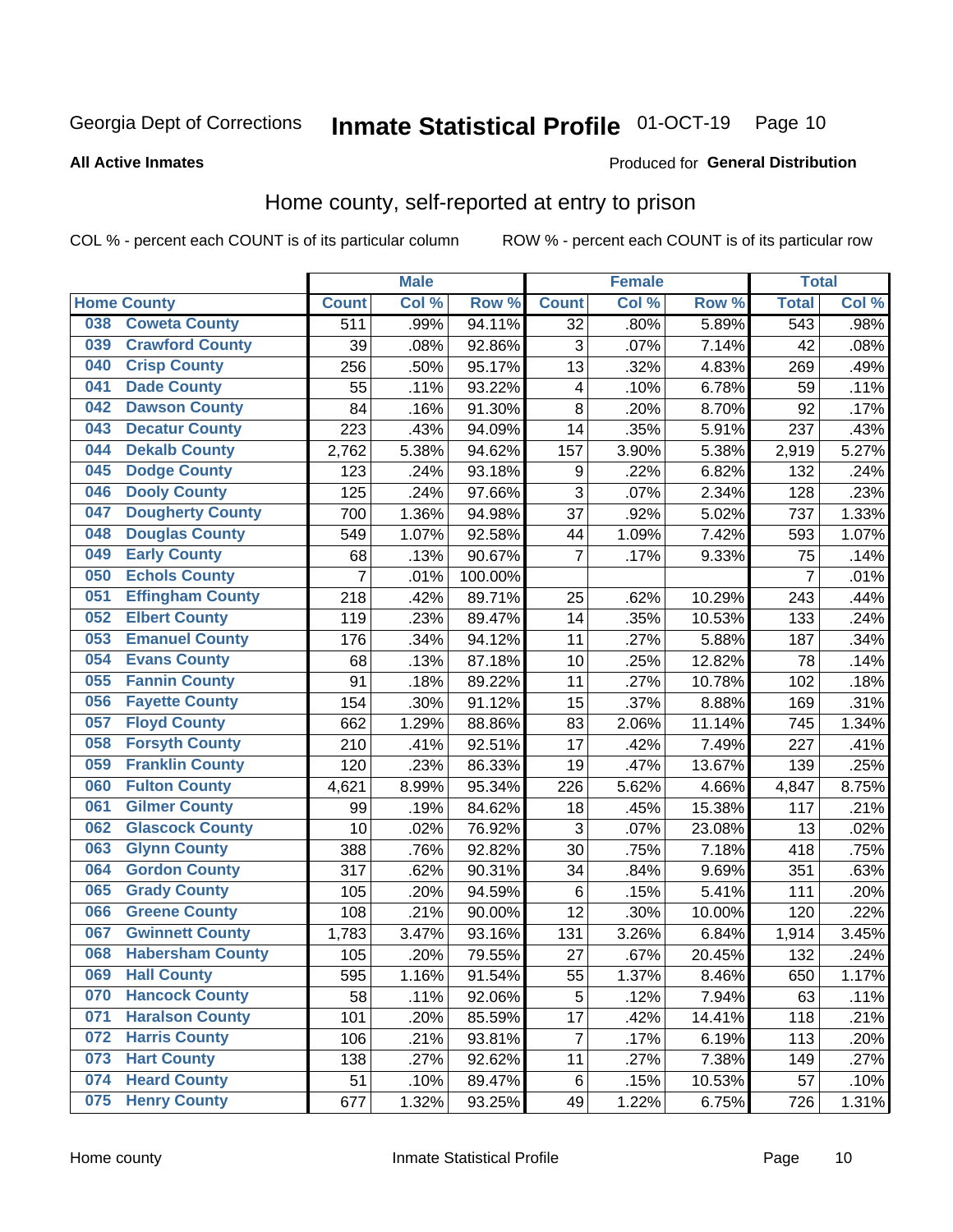### Inmate Statistical Profile 01-OCT-19 Page 11

**All Active Inmates** 

#### **Produced for General Distribution**

#### Home county, self-reported at entry to prison

COL % - percent each COUNT is of its particular column

|                  |                          |              | <b>Male</b> |                  |                | <b>Female</b> |                  | <b>Total</b> |       |
|------------------|--------------------------|--------------|-------------|------------------|----------------|---------------|------------------|--------------|-------|
|                  | <b>Home County</b>       | <b>Count</b> | Col %       | Row <sup>%</sup> | <b>Count</b>   | Col %         | Row <sup>%</sup> | <b>Total</b> | Col % |
| 076              | <b>Houston County</b>    | 543          | 1.06%       | 92.03%           | 47             | 1.17%         | 7.97%            | 590          | 1.06% |
| 077              | <b>Irwin County</b>      | 64           | .12%        | 92.75%           | 5              | .12%          | 7.25%            | 69           | .12%  |
| 078              | <b>Jackson County</b>    | 255          | .50%        | 92.06%           | 22             | .55%          | 7.94%            | 277          | .50%  |
| 079              | <b>Jasper County</b>     | 92           | .18%        | 92.93%           | $\overline{7}$ | .17%          | 7.07%            | 99           | .18%  |
| 080              | <b>Jeff Davis County</b> | 73           | .14%        | 93.59%           | 5              | .12%          | 6.41%            | 78           | .14%  |
| 081              | <b>Jefferson County</b>  | 184          | .36%        | 94.36%           | 11             | .27%          | 5.64%            | 195          | .35%  |
| 082              | <b>Jenkins County</b>    | 70           | .14%        | 94.59%           | 4              | .10%          | 5.41%            | 74           | .13%  |
| 083              | <b>Johnson County</b>    | 30           | .06%        | 88.24%           | 4              | .10%          | 11.76%           | 34           | .06%  |
| 084              | <b>Jones County</b>      | 114          | .22%        | 90.48%           | 12             | .30%          | 9.52%            | 126          | .23%  |
| 085              | <b>Lamar County</b>      | 56           | .11%        | 90.32%           | $\,6$          | .15%          | 9.68%            | 62           | .11%  |
| 086              | <b>Lanier County</b>     | 75           | .15%        | 96.15%           | $\overline{3}$ | .07%          | 3.85%            | 78           | .14%  |
| 087              | <b>Laurens County</b>    | 270          | .53%        | 90.91%           | 27             | .67%          | 9.09%            | 297          | .54%  |
| 088              | <b>Lee County</b>        | 100          | .19%        | 91.74%           | 9              | .22%          | 8.26%            | 109          | .20%  |
| 089              | <b>Liberty County</b>    | 208          | .40%        | 94.55%           | 12             | .30%          | 5.45%            | 220          | .40%  |
| 090              | <b>Lincoln County</b>    | 34           | .07%        | 91.89%           | $\mathbf{3}$   | .07%          | 8.11%            | 37           | .07%  |
| 091              | <b>Long County</b>       | 47           | .09%        | 87.04%           | $\overline{7}$ | .17%          | 12.96%           | 54           | .10%  |
| 092              | <b>Lowndes County</b>    | 393          | .76%        | 96.09%           | 16             | .40%          | 3.91%            | 409          | .74%  |
| 093              | <b>Lumpkin County</b>    | 81           | .16%        | 91.01%           | 8              | .20%          | 8.99%            | 89           | .16%  |
| 094              | <b>Macon County</b>      | 69           | .13%        | 88.46%           | 9              | .22%          | 11.54%           | 78           | .14%  |
| 095              | <b>Madison County</b>    | 172          | .33%        | 93.48%           | 12             | .30%          | 6.52%            | 184          | .33%  |
| 096              | <b>Marion County</b>     | 57           | .11%        | 89.06%           | $\overline{7}$ | .17%          | 10.94%           | 64           | .12%  |
| 097              | <b>Mcduffie County</b>   | 144          | .28%        | 96.00%           | $\,6$          | .15%          | 4.00%            | 150          | .27%  |
| 098              | <b>Mcintosh County</b>   | 54           | .11%        | 94.74%           | $\overline{3}$ | .07%          | 5.26%            | 57           | .10%  |
| 099              | <b>Meriwether County</b> | 184          | .36%        | 93.40%           | 13             | .32%          | 6.60%            | 197          | .36%  |
| 100              | <b>Miller County</b>     | 32           | .06%        | 100.00%          |                |               |                  | 32           | .06%  |
| 101              | <b>Mitchell County</b>   | 157          | .31%        | 95.15%           | 8              | .20%          | 4.85%            | 165          | .30%  |
| 102              | <b>Monroe County</b>     | 108          | .21%        | 92.31%           | 9              | .22%          | 7.69%            | 117          | .21%  |
| 103              | <b>Montgomery County</b> | 69           | .13%        | 87.34%           | 10             | .25%          | 12.66%           | 79           | .14%  |
| 104              | <b>Morgan County</b>     | 123          | .24%        | 93.18%           | 9              | .22%          | 6.82%            | 132          | .24%  |
| 105              | <b>Murray County</b>     | 207          | .40%        | 88.09%           | 28             | .70%          | 11.91%           | 235          | .42%  |
| 106              | <b>Muscogee County</b>   | 1,070        | 2.08%       | 94.11%           | 67             | 1.67%         | 5.89%            | 1,137        | 2.05% |
| 107              | <b>Newton County</b>     | 582          | 1.13%       | 90.51%           | 61             | 1.52%         | 9.49%            | 643          | 1.16% |
| 108              | <b>Oconee County</b>     | 58           | .11%        | 90.63%           | 6              | .15%          | 9.38%            | 64           | .12%  |
| 109              | <b>Oglethorpe County</b> | 58           | .11%        | 90.63%           | $\,6$          | .15%          | 9.38%            | 64           | .12%  |
| 110              | <b>Paulding County</b>   | 312          | .61%        | 91.23%           | 30             | .75%          | 8.77%            | 342          | .62%  |
| 111              | <b>Peach County</b>      | 110          | .21%        | 93.22%           | 8              | .20%          | 6.78%            | 118          | .21%  |
| $\overline{112}$ | <b>Pickens County</b>    | 111          | .22%        | 86.72%           | 17             | .42%          | 13.28%           | 128          | .23%  |
| 113              | <b>Pierce County</b>     | 98           | .19%        | 92.45%           | $\bf 8$        | .20%          | 7.55%            | 106          | .19%  |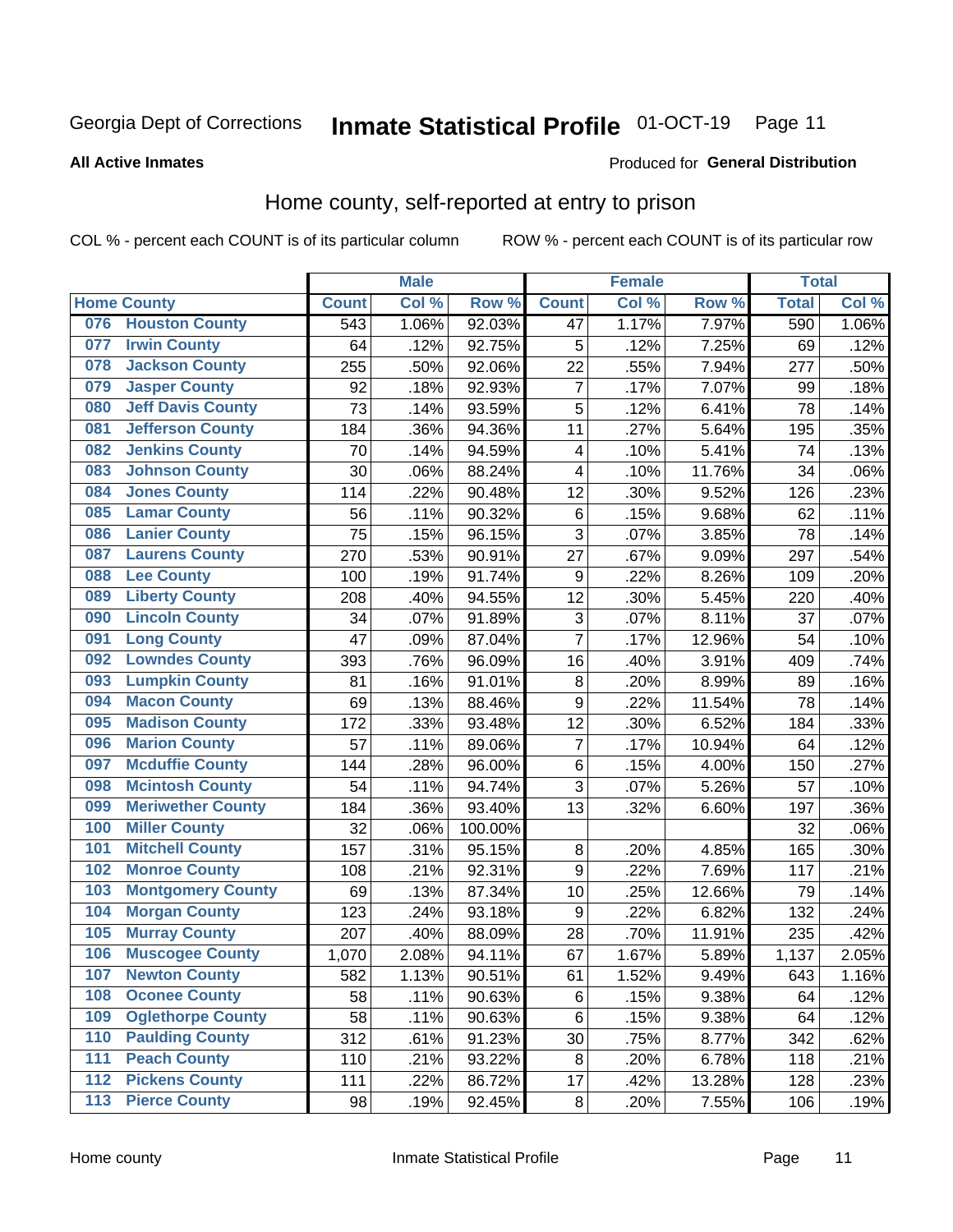### Inmate Statistical Profile 01-OCT-19 Page 12

#### **All Active Inmates**

#### Produced for General Distribution

#### Home county, self-reported at entry to prison

COL % - percent each COUNT is of its particular column

|                  |                          |                | <b>Male</b> |                  |                | <b>Female</b> |        | <b>Total</b>    |         |
|------------------|--------------------------|----------------|-------------|------------------|----------------|---------------|--------|-----------------|---------|
|                  | <b>Home County</b>       | <b>Count</b>   | Col %       | Row <sup>%</sup> | <b>Count</b>   | Col %         | Row %  | <b>Total</b>    | Col %   |
| 114              | <b>Pike County</b>       | 36             | .07%        | 92.31%           | 3              | .07%          | 7.69%  | $\overline{39}$ | .07%    |
| 115              | <b>Polk County</b>       | 216            | .42%        | 87.10%           | 32             | .80%          | 12.90% | 248             | .45%    |
| 116              | <b>Pulaski County</b>    | 52             | .10%        | 91.23%           | 5              | .12%          | 8.77%  | 57              | .10%    |
| 117              | <b>Putnam County</b>     | 125            | .24%        | 91.91%           | 11             | .27%          | 8.09%  | 136             | .25%    |
| 118              | <b>Quitman County</b>    | 16             | .03%        | 100.00%          |                |               |        | 16              | .03%    |
| 119              | <b>Rabun County</b>      | 46             | .09%        | 76.67%           | 14             | .35%          | 23.33% | 60              | .11%    |
| 120              | <b>Randolph County</b>   | 59             | .11%        | 92.19%           | 5              | .12%          | 7.81%  | 64              | .12%    |
| 121              | <b>Richmond County</b>   | 1,720          | 3.35%       | 93.73%           | 115            | 2.86%         | 6.27%  | 1,835           | 3.31%   |
| 122              | <b>Rockdale County</b>   | 382            | .74%        | 93.17%           | 28             | .70%          | 6.83%  | 410             | .74%    |
| 123              | <b>Schley County</b>     | 20             | .04%        | 100.00%          |                |               |        | 20              | .04%    |
| 124              | <b>Screven County</b>    | 113            | .22%        | 97.41%           | $\sqrt{3}$     | .07%          | 2.59%  | 116             | .21%    |
| 125              | <b>Seminole County</b>   | 74             | .14%        | 91.36%           | $\overline{7}$ | .17%          | 8.64%  | 81              | .15%    |
| 126              | <b>Spalding County</b>   | 447            | .87%        | 92.36%           | 37             | .92%          | 7.64%  | 484             | .87%    |
| 127              | <b>Stephens County</b>   | 131            | .25%        | 88.51%           | 17             | .42%          | 11.49% | 148             | .27%    |
| 128              | <b>Stewart County</b>    | 32             | .06%        | 100.00%          |                |               |        | 32              | .06%    |
| 129              | <b>Sumter County</b>     | 185            | .36%        | 95.36%           | 9              | .22%          | 4.64%  | 194             | .35%    |
| 130              | <b>Talbot County</b>     | 39             | .08%        | 95.12%           | $\overline{2}$ | .05%          | 4.88%  | 41              | .07%    |
| 131              | <b>Taliaferro County</b> | $\overline{7}$ | .01%        | 87.50%           | $\mathbf{1}$   | .02%          | 12.50% | 8               | .01%    |
| 132              | <b>Tattnall County</b>   | 175            | .34%        | 90.67%           | 18             | .45%          | 9.33%  | 193             | .35%    |
| 133              | <b>Taylor County</b>     | 58             | .11%        | 92.06%           | 5              | .12%          | 7.94%  | 63              | .11%    |
| 134              | <b>Telfair County</b>    | 101            | .20%        | 97.12%           | $\mathbf{3}$   | .07%          | 2.88%  | 104             | .19%    |
| $\overline{135}$ | <b>Terrell County</b>    | 68             | .13%        | 95.77%           | 3              | .07%          | 4.23%  | 71              | .13%    |
| 136              | <b>Thomas County</b>     | 186            | .36%        | 97.89%           | $\overline{4}$ | .10%          | 2.11%  | 190             | .34%    |
| 137              | <b>Tift County</b>       | 281            | .55%        | 95.58%           | 13             | .32%          | 4.42%  | 294             | .53%    |
| 138              | <b>Toombs County</b>     | 287            | .56%        | 92.58%           | 23             | .57%          | 7.42%  | 310             | .56%    |
| 139              | <b>Towns County</b>      | 25             | .05%        | 86.21%           | 4              | .10%          | 13.79% | 29              | .05%    |
| 140              | <b>Treutlen County</b>   | 51             | .10%        | 83.61%           | 10             | .25%          | 16.39% | 61              | .11%    |
| 141              | <b>Troup County</b>      | 530            | 1.03%       | 92.98%           | 40             | .99%          | 7.02%  | 570             | 1.03%   |
| 142              | <b>Turner County</b>     | 66             | .13%        | 97.06%           | $\overline{c}$ | .05%          | 2.94%  | 68              | .12%    |
| 143              | <b>Twiggs County</b>     | 52             | .10%        | 92.86%           | 4              | .10%          | 7.14%  | 56              | .10%    |
| 144              | <b>Union County</b>      | 103            | .20%        | 85.83%           | 17             | .42%          | 14.17% | 120             | .22%    |
| 145              | <b>Upson County</b>      | 160            | .31%        | 93.02%           | 12             | .30%          | 6.98%  | 172             | .31%    |
| 146              | <b>Walker County</b>     | 361            | .70%        | 87.83%           | 50             | 1.24%         | 12.17% | 411             | .74%    |
| 147              | <b>Walton County</b>     | 459            | .89%        | 91.62%           | 42             | 1.04%         | 8.38%  | 501             | .90%    |
| 148              | <b>Ware County</b>       | 261            | .51%        | 95.26%           | 13             | .32%          | 4.74%  | 274             | .49%    |
| 149              | <b>Warren County</b>     | 34             | .07%        | 89.47%           | 4              | .10%          | 10.53% | 38              | .07%    |
| 150              | <b>Washington County</b> | 173            | .34%        | 92.02%           | 15             | .37%          | 7.98%  | 188             | .34%    |
| 151              | <b>Wayne County</b>      | 183            | .36%        | 92.89%           | 14             | .35%          | 7.11%  | 197             | $.36\%$ |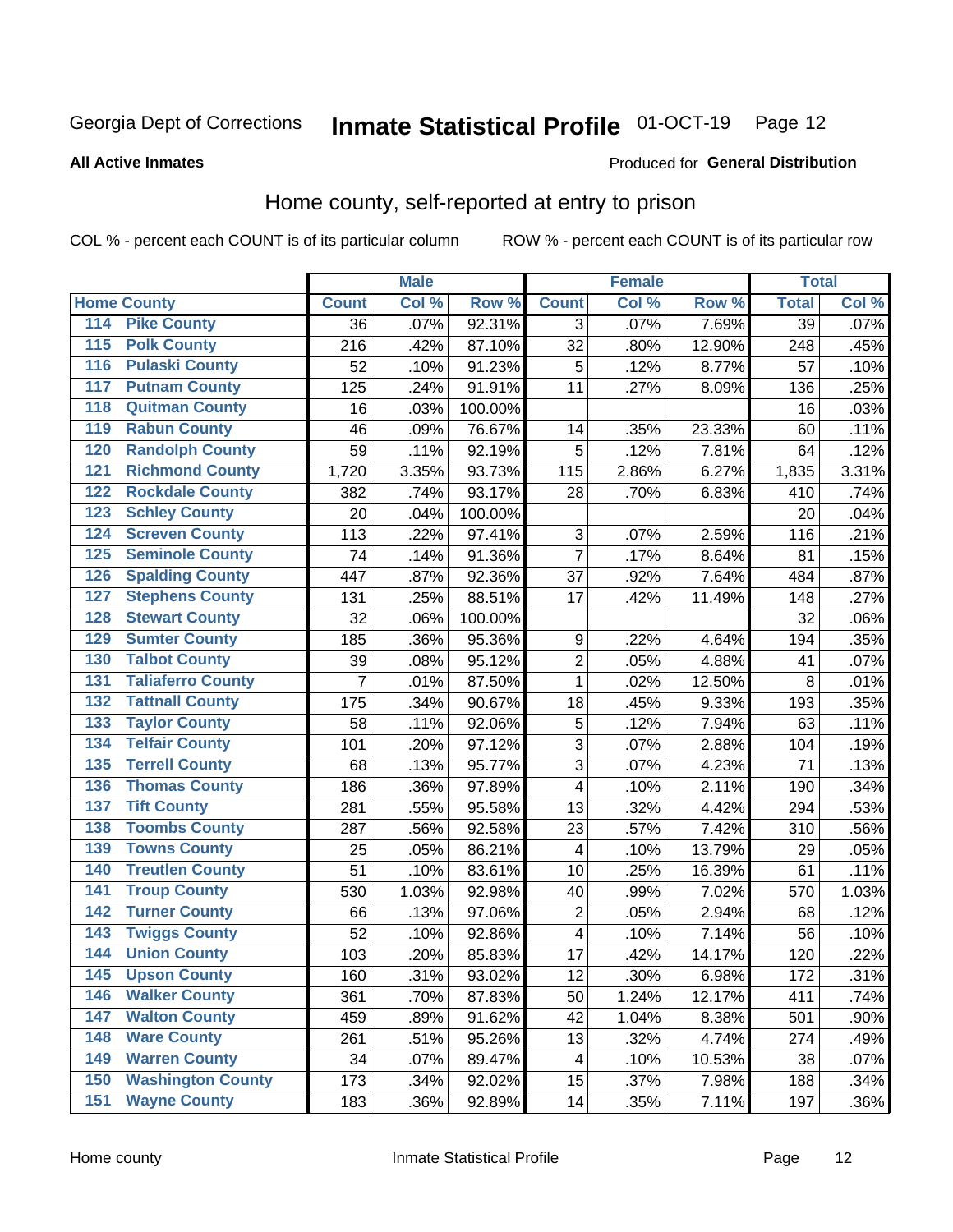### Inmate Statistical Profile 01-OCT-19 Page 13

**All Active Inmates** 

#### Produced for General Distribution

#### Home county, self-reported at entry to prison

COL % - percent each COUNT is of its particular column

|     |                             |              | <b>Male</b> |        |              | <b>Female</b> |        | <b>Total</b> |       |
|-----|-----------------------------|--------------|-------------|--------|--------------|---------------|--------|--------------|-------|
|     | <b>Home County</b>          | <b>Count</b> | Col %       | Row %  | <b>Count</b> | Col %         | Row %  | <b>Total</b> | Col % |
| 152 | <b>Webster County</b>       |              | .01%        | 70.00% | 3            | .07%          | 30.00% | 10           | .02%  |
| 153 | <b>Wheeler County</b>       | 85           | .17%        | 95.51% | 4            | .10%          | 4.49%  | 89           | .16%  |
| 154 | <b>White County</b>         | 94           | .18%        | 91.26% | 9            | .22%          | 8.74%  | 103          | .19%  |
| 155 | <b>Whitfield County</b>     | 560          | 1.09%       | 89.46% | 66           | 1.64%         | 10.54% | 626          | 1.13% |
| 156 | <b>Wilcox County</b>        | 62           | .12%        | 91.18% | 6            | .15%          | 8.82%  | 68           | .12%  |
| 157 | <b>Wilkes County</b>        | 57           | .11%        | 85.07% | 10           | .25%          | 14.93% | 67           | .12%  |
| 158 | <b>Wilkinson County</b>     | 54           | $.11\%$     | 98.18% |              | .02%          | 1.82%  | 55           | .10%  |
| 159 | <b>Worth County</b>         | 119          | .23%        | 91.54% | 11           | .27%          | 8.46%  | 130          | .23%  |
| 999 | <b>Other Custody/Out Of</b> | 116          | .23%        | 96.67% | 4            | .10%          | 3.33%  | 120          | .22%  |
|     | <b>State</b>                |              |             |        |              |               |        |              |       |
|     | <b>Total Rported</b>        | 51,376       | 100%        | 92.74% | 4,024        | 100%          | 7.26%  | 55,400       | 100%  |

| <b>Not</b><br>Reported |                       |       |        |
|------------------------|-----------------------|-------|--------|
| <b>Total</b>           | 27C<br>E4.<br>ס וכ.וכ | 4,024 | 55,400 |

| Mode (most frequent) | <b>Fulton County</b> | <b>Fulton County</b> | <b>Fulton County</b> |
|----------------------|----------------------|----------------------|----------------------|
|                      |                      |                      |                      |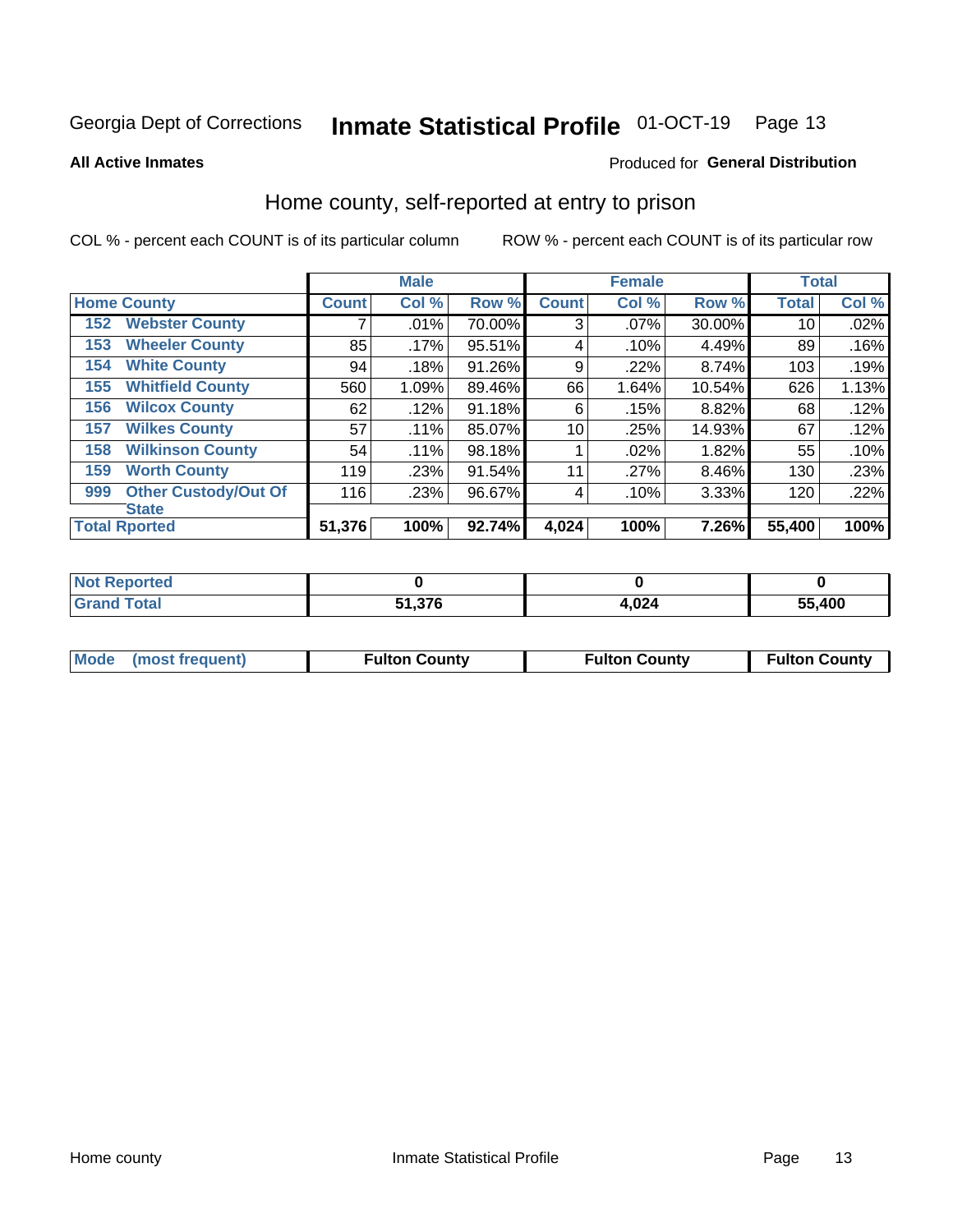#### Inmate Statistical Profile 01-OCT-19 Page 14

#### **All Active Inmates**

#### Produced for General Distribution

### Employment status before prison, self-reported at entry to prison

COL % - percent each COUNT is of its particular column

|                           |              | <b>Male</b> |        |              | <b>Female</b> |        | <b>Total</b> |        |
|---------------------------|--------------|-------------|--------|--------------|---------------|--------|--------------|--------|
| <b>Employment Status</b>  | <b>Count</b> | Col %       | Row %  | <b>Count</b> | Col %         | Row %  | <b>Total</b> | Col %  |
| <b>Full Time</b><br>01    | 14,543       | 45.54%      | 94.47% | 851          | 35.59%        | 5.53%  | 15,394       | 44.85% |
| <b>Part Time</b><br>02    | 2,215        | 6.94%       | 91.68% | 201          | 8.41%         | 8.32%  | 2,416        | 7.04%  |
| Unempl $<$ 6M<br>03       | ∣ 1,984.     | 6.21%       | 98.02% | 40           | 1.67%         | 1.98%  | 2,024        | 5.90%  |
| Unempl > 6M<br>04         | 7,616        | 23.85%      | 90.51% | 799          | 33.42%        | 9.49%  | 8,415        | 24.52% |
| <b>Never Worked</b><br>05 | 3,344        | 10.47%      | 94.92% | 179          | 7.49%         | 5.08%  | 3,523        | 10.26% |
| <b>Student</b><br>06      | 848          | $2.66\%$    | 95.60% | 39           | 1.63%         | 4.40%  | 887          | 2.58%  |
| <b>Incapable</b><br>07    | 1,383        | 4.33%       | 83.06% | 282          | 11.79%        | 16.94% | 1,665        | 4.85%  |
| <b>Total Reported</b>     | 31,933       | 100%        | 93.03% | 2,391        | 100%          | 6.97%  | 34,324       | 100%   |

| <b>Not Reported</b> | 19.443 | con.<br>.633 | . 1,076<br>O4. |
|---------------------|--------|--------------|----------------|
| `otal<br>Gra        | 51,376 | 4,024        | 55,400         |

| Mc | ----<br>me<br>ш | nc<br>. |
|----|-----------------|---------|
|    |                 |         |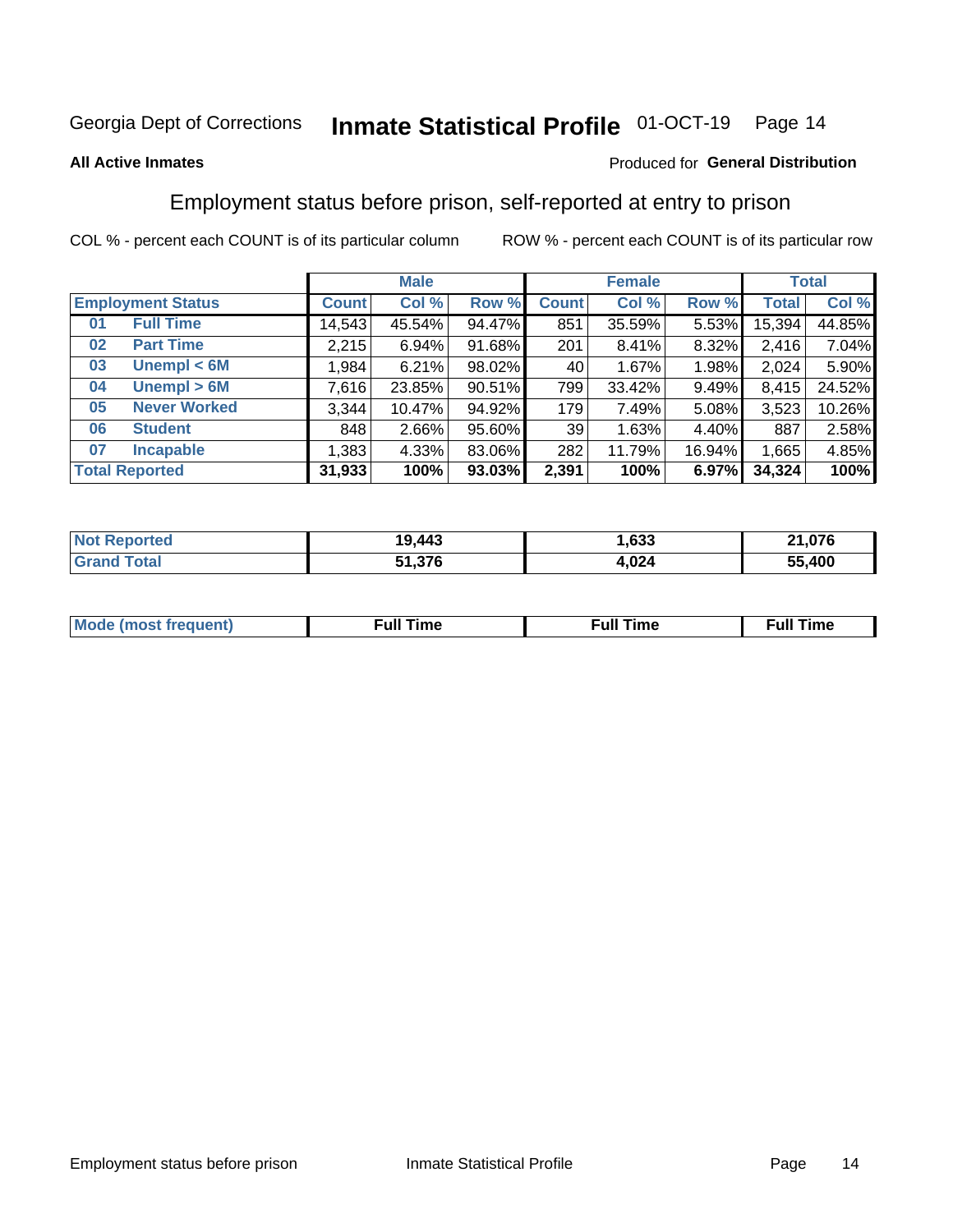# Inmate Statistical Profile 01-OCT-19 Page 15

#### **All Active Inmates**

Produced for General Distribution

#### Age at admission

COL % - percent each COUNT is of its particular column

|                         |              | <b>Male</b> |         |              | <b>Female</b> |        |              | <b>Total</b> |
|-------------------------|--------------|-------------|---------|--------------|---------------|--------|--------------|--------------|
| <b>Age At Admission</b> | <b>Count</b> | Col %       | Row %   | <b>Count</b> | Col %         | Row %  | <b>Total</b> | Col %        |
| 14                      | 8            | 0.02%       | 88.89%  | 1            | 0.02%         | 11.11% | 9            | 0.02%        |
| 15                      | 40           | 0.08%       | 100.00% |              |               |        | 40           | 0.07%        |
| 16                      | 124          | 0.24%       | 98.41%  | $\mathbf 2$  | 0.05%         | 1.59%  | 126          | 0.23%        |
| $\overline{17}$         | 638          | 1.24%       | 95.37%  | 31           | 0.77%         | 4.63%  | 669          | 1.21%        |
| $\overline{18}$         | 1,298        | 2.53%       | 96.36%  | 49           | 1.22%         | 3.64%  | 1,347        | 2.43%        |
| 19                      | 1,766        | 3.44%       | 96.40%  | 66           | 1.64%         | 3.60%  | 1,832        | 3.31%        |
| 20                      | 2,033        | 3.96%       | 95.45%  | 97           | 2.41%         | 4.55%  | 2,130        | 3.84%        |
| $\overline{21}$         | 2,002        | 3.90%       | 95.29%  | 99           | 2.46%         | 4.71%  | 2,101        | 3.79%        |
| $\overline{22}$         | 2,057        | 4.00%       | 94.97%  | 109          | 2.71%         | 5.03%  | 2,166        | 3.91%        |
| 23                      | 1,987        | 3.87%       | 94.26%  | 121          | 3.01%         | 5.74%  | 2,108        | 3.81%        |
| 24                      | 1,973        | 3.84%       | 92.15%  | 168          | 4.17%         | 7.85%  | 2,141        | 3.86%        |
| $\overline{25}$         | 1,932        | 3.76%       | 92.80%  | 150          | 3.73%         | 7.20%  | 2,082        | 3.76%        |
| 26                      | 1,934        | 3.76%       | 93.20%  | 141          | 3.50%         | 6.80%  | 2,075        | 3.75%        |
| $\overline{27}$         | 1,923        | 3.74%       | 93.21%  | 140          | 3.48%         | 6.79%  | 2,063        | 3.72%        |
| 28                      | 1,819        | 3.54%       | 92.10%  | 156          | 3.88%         | 7.90%  | 1,975        | 3.57%        |
| 29                      | 1,793        | 3.49%       | 91.67%  | 163          | 4.05%         | 8.33%  | 1,956        | 3.53%        |
| 30                      | 1,677        | 3.26%       | 92.09%  | 144          | 3.58%         | 7.91%  | 1,821        | 3.29%        |
| 31                      | 1,621        | 3.16%       | 91.22%  | 156          | 3.88%         | 8.78%  | 1,777        | 3.21%        |
| 32                      | 1,543        | 3.00%       | 90.71%  | 158          | 3.93%         | 9.29%  | 1,701        | 3.07%        |
| 33                      | 1,583        | 3.08%       | 92.03%  | 137          | 3.40%         | 7.97%  | 1,720        | 3.10%        |
| 34                      | 1,424        | 2.77%       | 90.18%  | 155          | 3.85%         | 9.82%  | 1,579        | 2.85%        |
| 35                      | 1,409        | 2.74%       | 91.67%  | 128          | 3.18%         | 8.33%  | 1,537        | 2.77%        |
| 36                      | 1,348        | 2.62%       | 92.33%  | 112          | 2.78%         | 7.67%  | 1,460        | 2.64%        |
| $\overline{37}$         | 1,326        | 2.58%       | 91.39%  | 125          | 3.11%         | 8.61%  | 1,451        | 2.62%        |
| 38                      | 1,279        | 2.49%       | 92.08%  | 110          | 2.73%         | 7.92%  | 1,389        | 2.51%        |
| 39                      | 1,194        | 2.32%       | 92.34%  | 99           | 2.46%         | 7.66%  | 1,293        | 2.33%        |
| 40                      | 1,156        | 2.25%       | 90.38%  | 123          | 3.06%         | 9.62%  | 1,279        | 2.31%        |
| 41                      | 1,059        | 2.06%       | 91.06%  | 104          | 2.58%         | 8.94%  | 1,163        | 2.10%        |
| 42                      | 921          | 1.79%       | 92.19%  | 78           | 1.94%         | 7.81%  | 999          | 1.80%        |
| 43                      | 834          | 1.62%       | 90.55%  | 87           | 2.16%         | 9.45%  | 921          | 1.66%        |
| 44                      | 753          | 1.47%       | 91.27%  | 72           | 1.79%         | 8.73%  | 825          | 1.49%        |
| 45                      | 800          | 1.56%       | 91.43%  | 75           | 1.86%         | 8.57%  | 875          | 1.58%        |
| 46                      | 762          | 1.48%       | 89.86%  | 86           | 2.14%         | 10.14% | 848          | 1.53%        |
| 47                      | 727          | 1.42%       | 90.65%  | 75           | 1.86%         | 9.35%  | 802          | 1.45%        |
| 48                      | 730          | 1.42%       | 92.06%  | 63           | 1.57%         | 7.94%  | 793          | 1.43%        |
| 49                      | 626          | 1.22%       | 90.72%  | 64           | 1.59%         | 9.28%  | 690          | 1.25%        |
| 50                      | 583          | 1.13%       | 92.54%  | 47           | 1.17%         | 7.46%  | 630          | 1.14%        |
| 51                      | 489          | 0.95%       | 92.97%  | 37           | 0.92%         | 7.03%  | 526          | 0.95%        |
| 52                      | 528          | 1.03%       | 92.79%  | 41           | 1.02%         | 7.21%  | 569          | 1.03%        |
| 53                      | 497          | 0.97%       | 91.36%  | 47           | 1.17%         | 8.64%  | 544          | 0.98%        |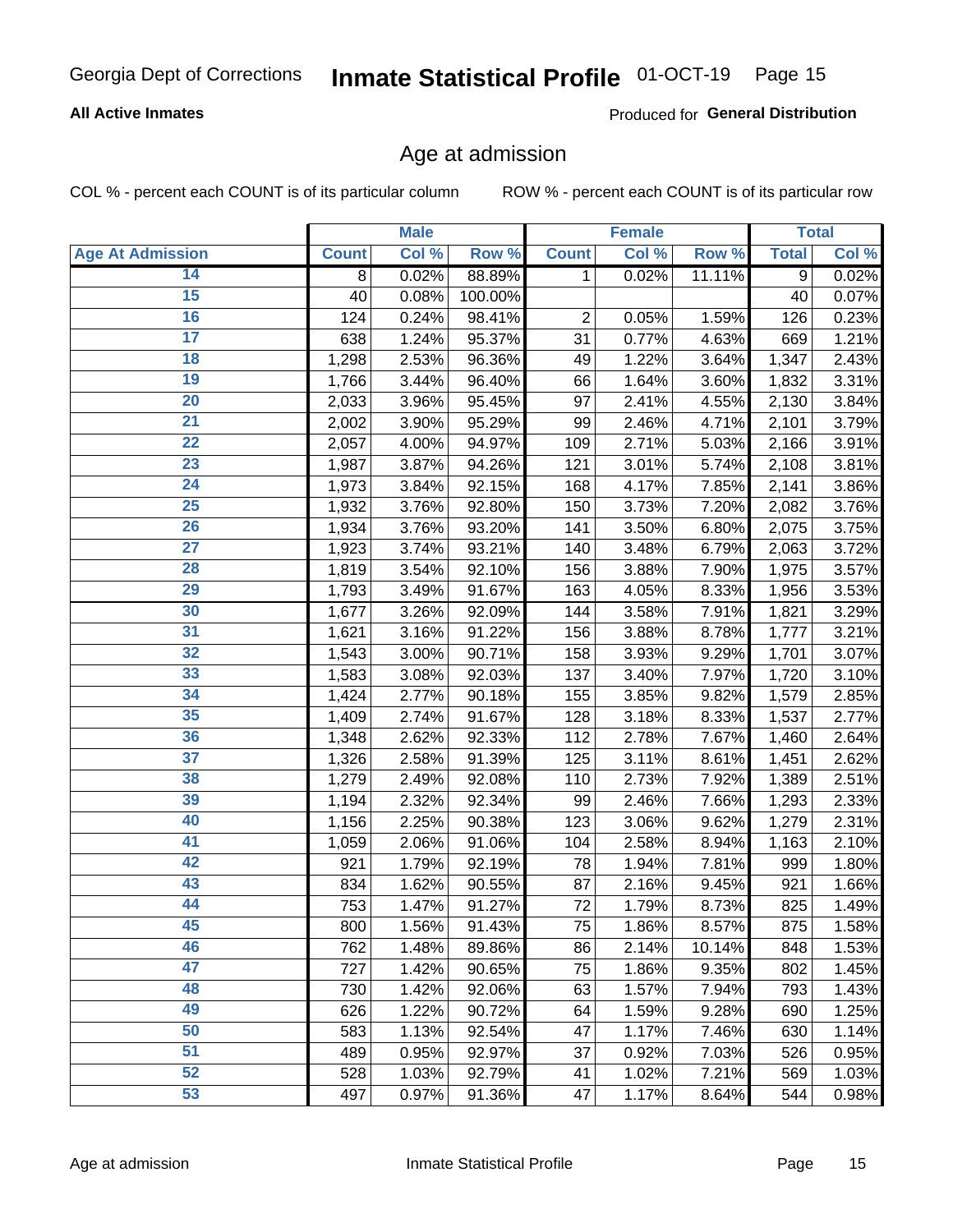# Inmate Statistical Profile 01-OCT-19 Page 16

#### **All Active Inmates**

Produced for General Distribution

#### Age at admission

COL % - percent each COUNT is of its particular column

|                         |                | <b>Male</b> |         |                | <b>Female</b> |        |                | <b>Total</b> |
|-------------------------|----------------|-------------|---------|----------------|---------------|--------|----------------|--------------|
| <b>Age At Admission</b> | <b>Count</b>   | Col %       | Row %   | <b>Count</b>   | Col %         | Row %  | <b>Total</b>   | Col %        |
| 54                      | 442            | 0.86%       | 92.28%  | 37             | 0.92%         | 7.72%  | 479            | 0.86%        |
| $\overline{55}$         | 399            | 0.78%       | 94.55%  | 23             | 0.57%         | 5.45%  | 422            | 0.76%        |
| 56                      | 344            | 0.67%       | 91.98%  | 30             | 0.75%         | 8.02%  | 374            | 0.68%        |
| $\overline{57}$         | 324            | 0.63%       | 94.19%  | 20             | 0.50%         | 5.81%  | 344            | 0.62%        |
| 58                      | 267            | 0.52%       | 93.36%  | 19             | 0.47%         | 6.64%  | 286            | 0.52%        |
| 59                      | 225            | 0.44%       | 93.36%  | 16             | 0.40%         | 6.64%  | 241            | 0.44%        |
| 60                      | 205            | 0.40%       | 93.61%  | 14             | 0.35%         | 6.39%  | 219            | 0.40%        |
| 61                      | 185            | 0.36%       | 94.87%  | 10             | 0.25%         | 5.13%  | 195            | 0.35%        |
| 62                      | 127            | 0.25%       | 92.03%  | 11             | 0.27%         | 7.97%  | 138            | 0.25%        |
| 63                      | 123            | 0.24%       | 94.62%  | $\overline{7}$ | 0.17%         | 5.38%  | 130            | 0.23%        |
| 64                      | 109            | 0.21%       | 97.32%  | 3              | 0.07%         | 2.68%  | 112            | 0.20%        |
| 65                      | 78             | 0.15%       | 96.30%  | $\overline{3}$ | 0.07%         | 3.70%  | 81             | 0.15%        |
| 66                      | 58             | 0.11%       | 96.67%  | $\overline{2}$ | 0.05%         | 3.33%  | 60             | 0.11%        |
| 67                      | 53             | 0.10%       | 98.15%  | $\mathbf{1}$   | 0.02%         | 1.85%  | 54             | 0.10%        |
| 68                      | 45             | 0.09%       | 91.84%  | 4              | 0.10%         | 8.16%  | 49             | 0.09%        |
| 69                      | 37             | 0.07%       | 97.37%  | 1              | 0.02%         | 2.63%  | 38             | 0.07%        |
| 70                      | 33             | 0.06%       | 100.00% |                |               |        | 33             | 0.06%        |
| $\overline{71}$         | 20             | 0.04%       | 95.24%  | $\mathbf{1}$   | 0.02%         | 4.76%  | 21             | 0.04%        |
| $\overline{72}$         | 21             | 0.04%       | 87.50%  | 3              | 0.07%         | 12.50% | 24             | 0.04%        |
| $\overline{73}$         | 19             | 0.04%       | 100.00% |                |               |        | 19             | 0.03%        |
| $\overline{74}$         | $\overline{7}$ | 0.01%       | 87.50%  | $\mathbf{1}$   | 0.02%         | 12.50% | 8              | 0.01%        |
| 75                      | 13             | 0.03%       | 92.86%  | 1              | 0.02%         | 7.14%  | 14             | 0.03%        |
| 76                      | 11             | 0.02%       | 100.00% |                |               |        | 11             | 0.02%        |
| $\overline{77}$         | $\overline{5}$ | 0.01%       | 100.00% |                |               |        | $\overline{5}$ | 0.01%        |
| 78                      | $\overline{6}$ | 0.01%       | 100.00% |                |               |        | $\overline{6}$ | 0.01%        |
| 79                      | $\overline{3}$ | 0.01%       | 100.00% |                |               |        | $\overline{3}$ | 0.01%        |
| 80                      | 3              | 0.01%       | 75.00%  | 1              | 0.02%         | 25.00% | 4              | 0.01%        |
| $\overline{81}$         | $\overline{3}$ | 0.01%       | 100.00% |                |               |        | 3              | 0.01%        |
| 82                      | $\overline{7}$ | 0.01%       | 100.00% |                |               |        | 7              | 0.01%        |
| 83                      | $\overline{2}$ | 0.01%       | 100.00% |                |               |        | $\overline{2}$ | 0.01%        |
| 84                      | 3              | 0.01%       | 100.00% |                |               |        | 3              | 0.01%        |
| 86                      | $\mathbf 1$    | 0.01%       | 100.00% |                |               |        | 1              | 0.01%        |
| 87                      | $\mathbf{1}$   | 0.01%       | 100.00% |                |               |        | $\mathbf{1}$   | 0.01%        |
| <b>Total Reported</b>   | 51,375         | 100%        | 92.74%  | 4,024          | 100%          | 7.26%  | 55,399         | 100%         |

| тео<br> |        |                 |        |
|---------|--------|-----------------|--------|
|         | 51 376 | 4,024<br>$\sim$ | 55,400 |

| .<br>ن 2.دد<br>აა. I ა<br>$\cdots$ | Mear | nn 10 | 34.49 | $\sim$ |
|------------------------------------|------|-------|-------|--------|
|------------------------------------|------|-------|-------|--------|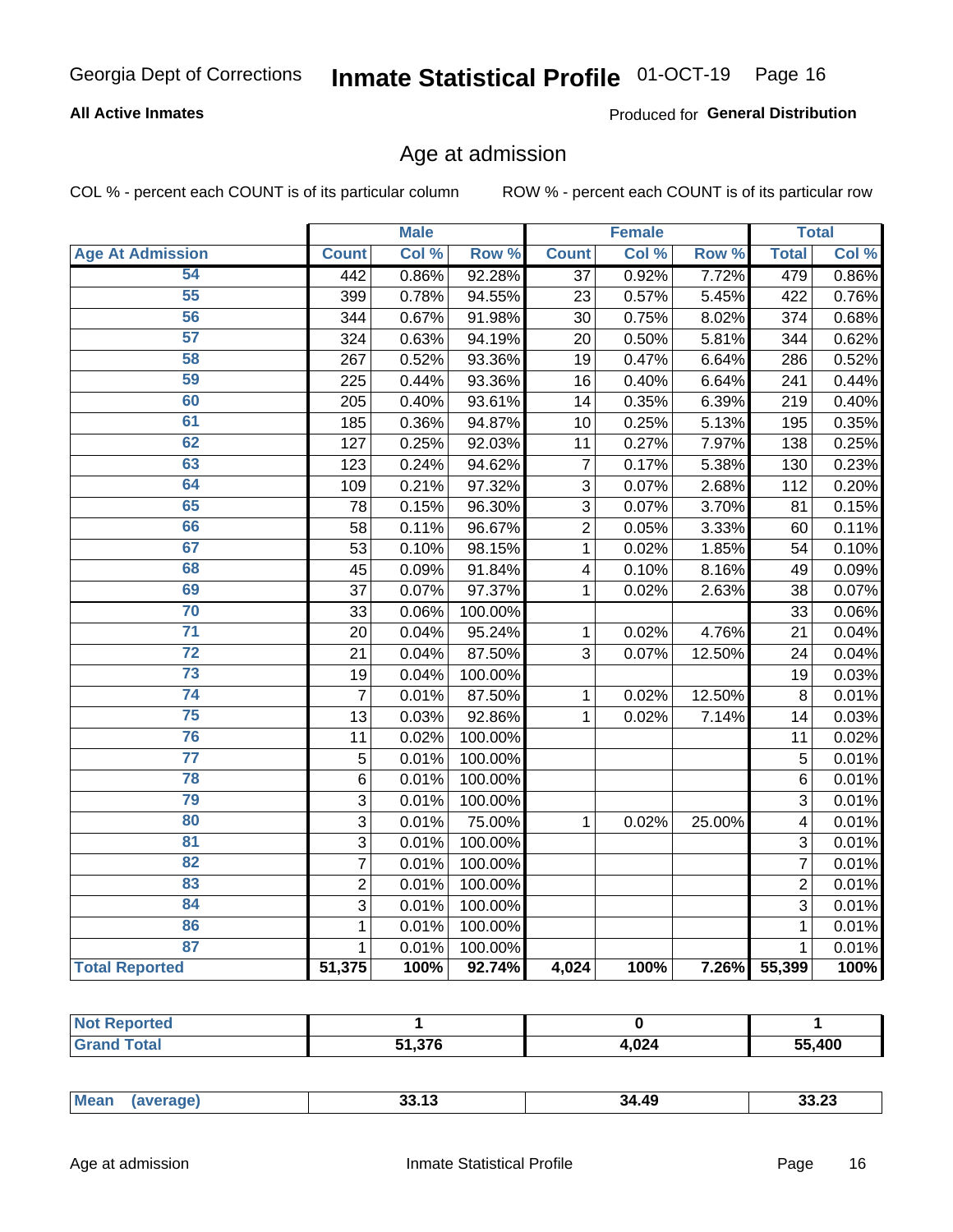#### **All Active Inmates**

Produced for General Distribution

### Age at admission

COL % - percent each COUNT is of its particular column

|                                  | <b>Male</b> | <b>Female</b> | Total    |
|----------------------------------|-------------|---------------|----------|
| MetiRap(aniektig)                |             | 33            | 31       |
| <b>Gloaded Tomadst frequent)</b> | --          | 24            | n.<br>44 |
|                                  |             |               |          |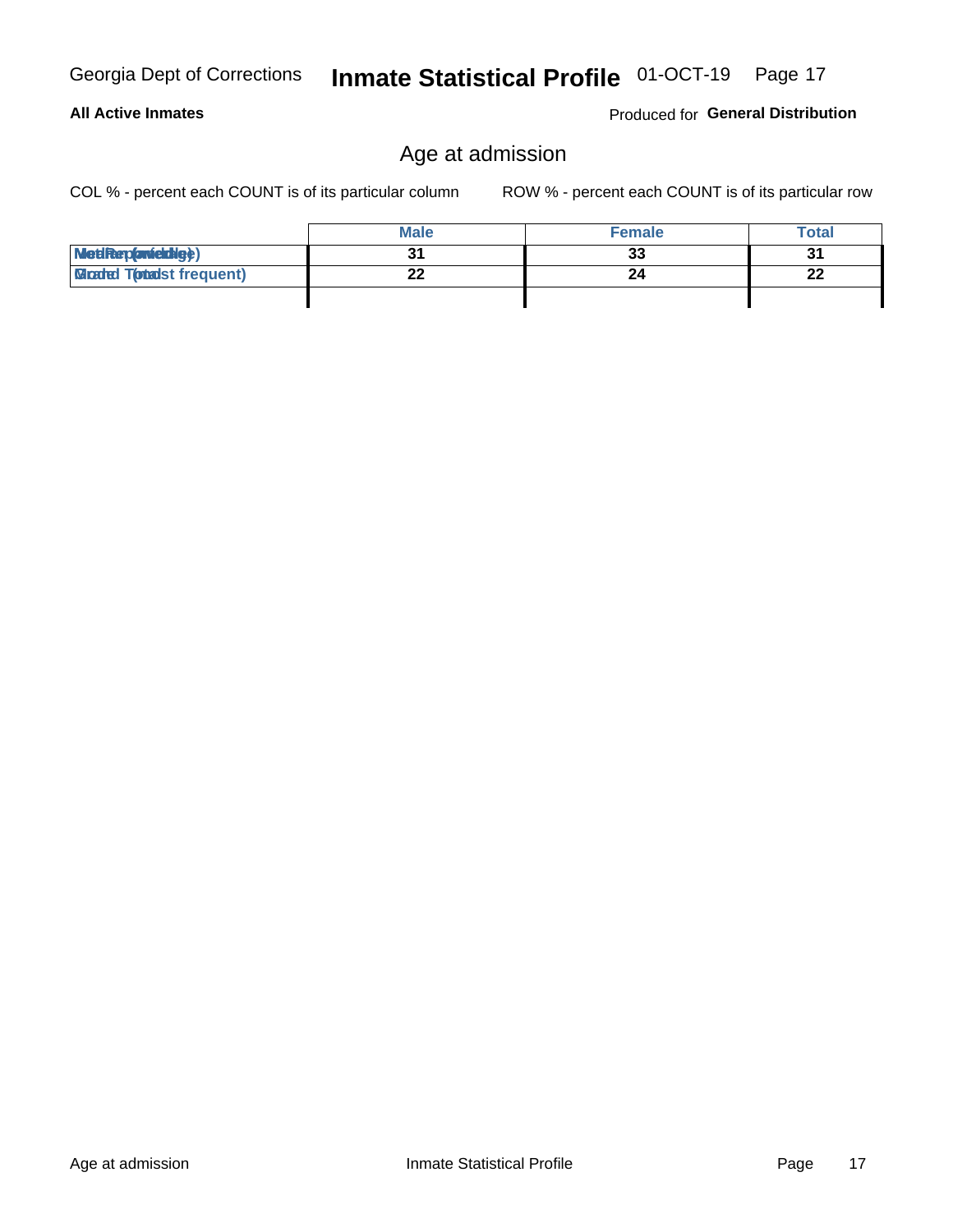# Inmate Statistical Profile 01-OCT-19 Page 20

#### **All Active Inmates**

#### Produced for General Distribution

#### Height, measured at entry to prison

COL % - percent each COUNT is of its particular column

|                         |                | <b>Male</b> |         |              | <b>Female</b> |         |                | <b>Total</b> |
|-------------------------|----------------|-------------|---------|--------------|---------------|---------|----------------|--------------|
| <b>Height</b>           | <b>Count</b>   | Col %       | Row %   | <b>Count</b> | Col %         | Row %   | <b>Total</b>   | Col %        |
| $\overline{\mathbf{0}}$ | 637            | 1.24%       | 95.07%  | 33           | 0.82%         | 4.93%   | 670            | 1.21%        |
| 4'00"                   |                |             |         | 1            | 0.02%         | 100.00% | 1              | 0.01%        |
| 4'02''                  | 1              | 0.01%       | 33.33%  | 2            | 0.05%         | 66.67%  | 3              | 0.01%        |
| 4'03''                  | 4              | 0.01%       | 100.00% |              |               |         | 4              | 0.01%        |
| 4'04"                   | 1              | 0.01%       | 100.00% |              |               |         | 1              | 0.01%        |
| 4'05"                   | $\overline{2}$ | 0.01%       | 66.67%  | 1            | 0.02%         | 33.33%  | 3              | 0.01%        |
| 4'06"                   | $\mathbf 1$    | 0.01%       | 50.00%  | 1            | 0.02%         | 50.00%  | $\overline{2}$ | 0.01%        |
| 4'07"                   | 1              | 0.01%       | 25.00%  | 3            | 0.07%         | 75.00%  | 4              | 0.01%        |
| 4'08"                   | 7              | 0.01%       | 63.64%  | 4            | 0.10%         | 36.36%  | 11             | 0.02%        |
| 4'09"                   | $\overline{2}$ | 0.01%       | 14.29%  | 12           | 0.30%         | 85.71%  | 14             | 0.03%        |
| 4'10"                   | 5              | 0.01%       | 23.81%  | 16           | 0.40%         | 76.19%  | 21             | 0.04%        |
| 4'11''                  | 20             | 0.04%       | 17.09%  | 97           | 2.41%         | 82.91%  | 117            | 0.21%        |
| 5'00''                  | 98             | 0.19%       | 38.74%  | 155          | 3.85%         | 61.26%  | 253            | 0.46%        |
| 5'01"                   | 106            | 0.21%       | 29.12%  | 258          | 6.41%         | 70.88%  | 364            | 0.66%        |
| 5'02"                   | 279            | 0.54%       | 40.03%  | 418          | 10.39%        | 59.97%  | 697            | 1.26%        |
| 5'03''                  | 397            | 0.77%       | 44.56%  | 494          | 12.28%        | 55.44%  | 891            | 1.61%        |
| 5'04"                   | 942            | 1.83%       | 61.13%  | 599          | 14.89%        | 38.87%  | 1,541          | 2.78%        |
| 5'05"                   | 1,763          | 3.43%       | 78.39%  | 486          | 12.08%        | 21.61%  | 2,249          | 4.06%        |
| 5'06''                  | 3,521          | 6.85%       | 88.11%  | 475          | 11.80%        | 11.89%  | 3,996          | 7.21%        |
| 5'07''                  | 4,148          | 8.07%       | 90.96%  | 412          | 10.24%        | 9.04%   | 4,560          | 8.23%        |
| 5'08''                  | 4,981          | 9.70%       | 96.18%  | 198          | 4.92%         | 3.82%   | 5,179          | 9.35%        |
| 5'09''                  | 6,469          | 12.59%      | 97.32%  | 178          | 4.42%         | 2.68%   | 6,647          | 12.00%       |
| 5'10''                  | 5,608          | 10.92%      | 98.49%  | 86           | 2.14%         | 1.51%   | 5,694          | 10.28%       |
| 5'11"                   | 6,170          | 12.01%      | 99.12%  | 55           | 1.37%         | 0.88%   | 6,225          | 11.24%       |
| 6'00''                  | 5,726          | 11.15%      | 99.69%  | 18           | 0.45%         | 0.31%   | 5,744          | 10.37%       |
| 6'01''                  | 4,169          | 8.11%       | 99.67%  | 14           | 0.35%         | 0.33%   | 4,183          | 7.55%        |
| 6'02"                   | 3,051          | 5.94%       | 99.90%  | 3            | 0.07%         | 0.10%   | 3,054          | 5.51%        |
| 6'03''                  | 1,666          | 3.24%       | 99.76%  | 4            | 0.10%         | 0.24%   | 1,670          | 3.01%        |
| 6'04"                   | 922            | 1.79%       | 99.89%  | $\mathbf{1}$ | 0.02%         | 0.11%   | 923            | 1.67%        |
| 6'05"                   | 371            | 0.72%       | 100.00% |              |               |         | 371            | 0.67%        |
| 6'06''                  | 170            | 0.33%       | 100.00% |              |               |         | 170            | 0.31%        |
| 6'07"                   | 52             | 0.10%       | 100.00% |              |               |         | 52             | 0.09%        |
| 6'08"                   | 36             | 0.07%       | 100.00% |              |               |         | 36             | 0.06%        |
| 6'09''                  | 27             | 0.05%       | 100.00% |              |               |         | 27             | 0.05%        |
| 6'10''                  | 7              | 0.01%       | 100.00% |              |               |         | $\overline{7}$ | 0.01%        |
| 6'11''                  | 9              | 0.02%       | 100.00% |              |               |         | 9              | 0.02%        |
| 7'00"                   | 5              | 0.01%       | 100.00% |              |               |         | 5              | 0.01%        |
| 7'02"                   | 1              | 0.01%       | 100.00% |              |               |         | 1              | 0.01%        |
| 7'03''                  | 1              | 0.01%       | 100.00% |              |               |         | 1              | 0.01%        |
| <b>Total Reported</b>   | 51,376         | 100%        | 92.74%  | 4,024        | 100%          | 7.26%   | 55,400         | 100%         |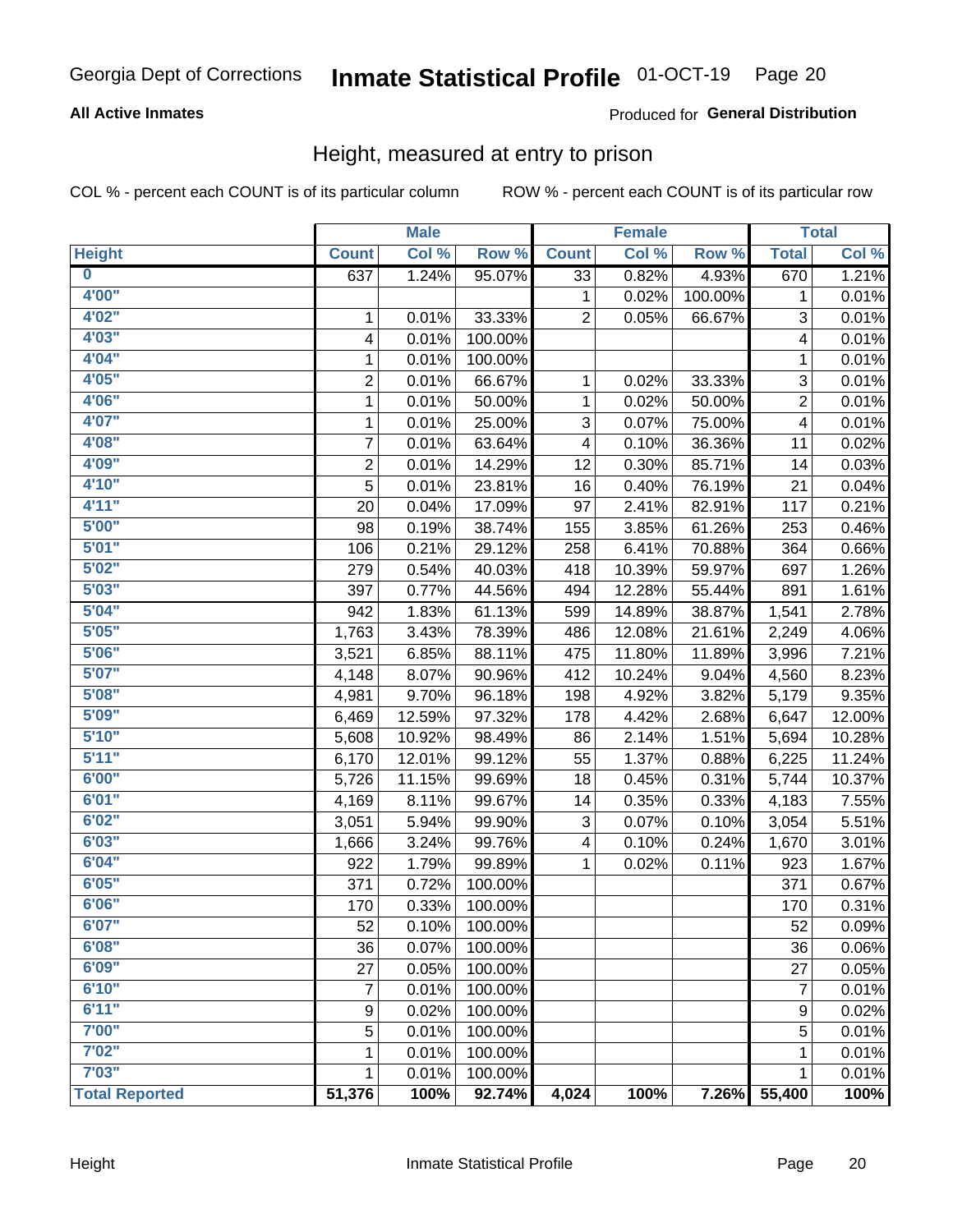# Inmate Statistical Profile 01-OCT-19 Page 21

#### **All Active Inmates**

Produced for General Distribution

#### Height, measured at entry to prison

COL % - percent each COUNT is of its particular column

|                     | <b>Male</b> | Female | <b>Total</b> |
|---------------------|-------------|--------|--------------|
| <b>Not Reported</b> |             |        |              |
| <b>Grand Total</b>  | 51,376      | 4,024  | 55,400       |

| <b>Mean</b> | 'average) | <b>5'10"</b><br>1 V | 5'05" | <b>CIA AIL</b><br>1 U |
|-------------|-----------|---------------------|-------|-----------------------|
|             |           |                     |       |                       |
| $M_{\odot}$ | auent)    | 5'09"               | 5'04" | 5'09"                 |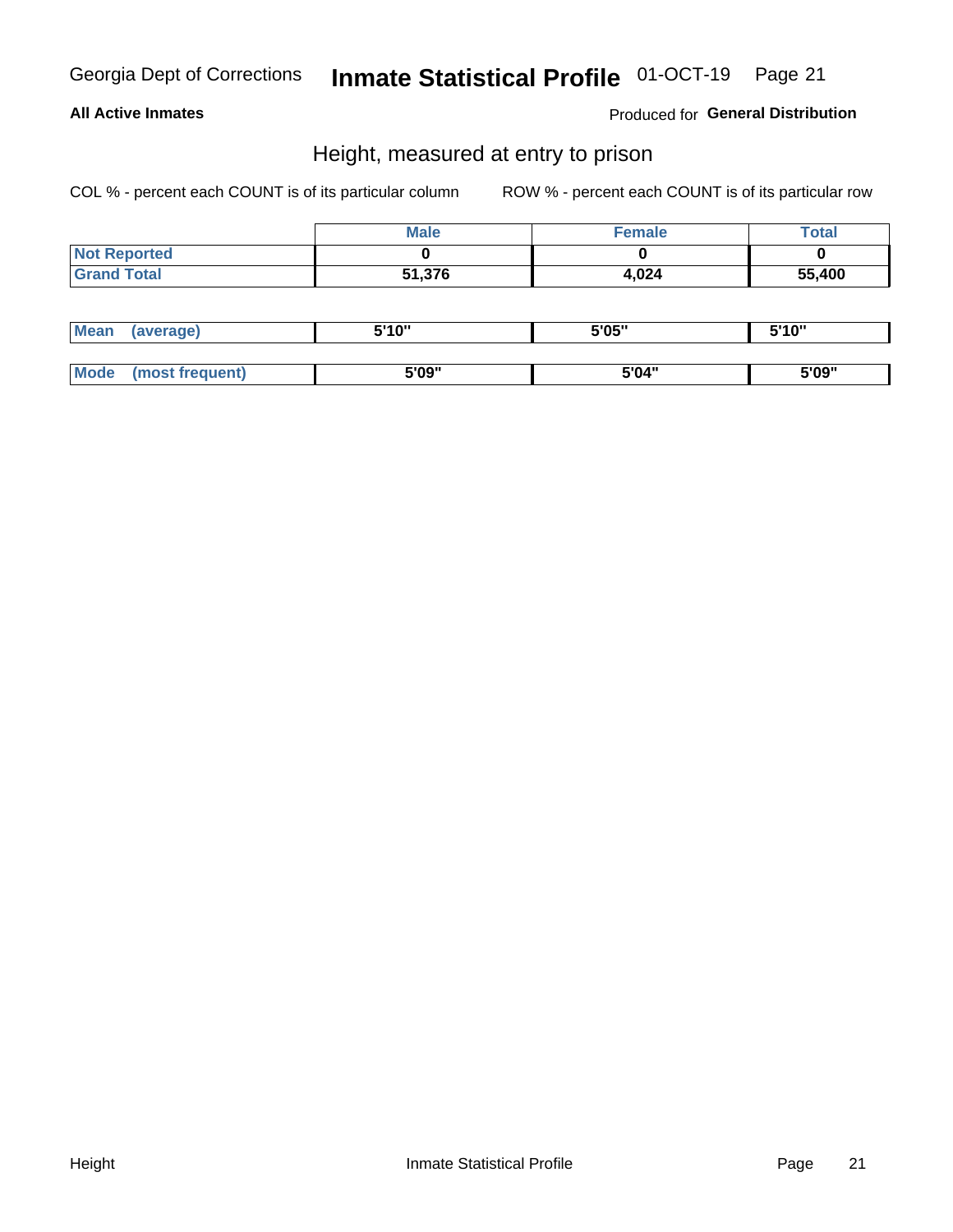#### Inmate Statistical Profile 01-OCT-19 Page 22

**All Active Inmates** 

Produced for General Distribution

### Weight, measured at entry to prison

COL % - percent each COUNT is of its particular column ROW % - percent each COUNT is of its particular row

|                                           |                  | <b>Male</b>   |         |                | <b>Female</b> |        |              | <b>Total</b> |
|-------------------------------------------|------------------|---------------|---------|----------------|---------------|--------|--------------|--------------|
| Weight                                    | <b>Count</b>     | Col %         | Row %   | <b>Count</b>   | Col %         | Row %  | <b>Total</b> | Col %        |
| <b>Under 80 pounds</b>                    | $\overline{7}$   | 0.01%         | 77.78%  | 2              | 0.05%         | 22.22% | 9            | 0.02%        |
| 90 - 99 pounds                            | 4                | 0.01%         | 33.33%  | 8              | 0.20%         | 66.67% | 12           | 0.02%        |
| 100 - 109 pounds                          | 31               | 0.06%         | 46.97%  | 35             | 0.88%         | 53.03% | 66           | 0.12%        |
| 110 - 119 pounds                          | 134              | 0.26%         | 57.02%  | 101            | 2.53%         | 42.98% | 235          | 0.43%        |
| 120 - 129 pounds                          | 599              | 1.18%         | 71.82%  | 235            | 5.90%         | 28.18% | 834          | 1.52%        |
| 130 - 139 pounds                          | 1,792            | 3.53%         | 84.01%  | 341            | 8.56%         | 15.99% | 2,133        | 3.90%        |
| 140 - 149 pounds                          | 3,429            | 6.76%         | 89.72%  | 393            | 9.86%         | 10.28% | 3,822        | 6.98%        |
| 150 - 159 pounds                          | 5,202            | 10.25%        | 92.22%  | 439            | 11.02%        | 7.78%  | 5,641        | 10.31%       |
| 160 - 169 pounds                          | 6,744            | 13.29%        | 93.60%  | 461            | 11.57%        | 6.40%  | 7,205        | 13.16%       |
| 170 - 179 pounds                          | 6,301            | 12.42%        | 94.34%  | 378            | 9.49%         | 5.66%  | 6,679        | 12.20%       |
| 180 - 189 pounds                          | 6,501            | 12.81%        | 94.38%  | 387            | 9.71%         | 5.62%  | 6,888        | 12.59%       |
| 190 - 199 pounds                          | 4,426            | 8.72%         | 94.43%  | 261            | 6.55%         | 5.57%  | 4,687        | 8.56%        |
| 200 - 209 pounds                          | 4,156            | 8.19%         | 93.94%  | 268            | 6.73%         | 6.06%  | 4,424        | 8.08%        |
| 210 - 219 pounds                          | 2,958            | 5.83%         | 95.91%  | 126            | 3.16%         | 4.09%  | 3,084        | 5.63%        |
| 220 - 229 pounds                          | 2,499            | 4.92%         | 95.13%  | 128            | 3.21%         | 4.87%  | 2,627        | 4.80%        |
| 230 - 239 pounds                          | 1,630            | 3.21%         | 93.89%  | 106            | 2.66%         | 6.11%  | 1,736        | 3.17%        |
| 240 - 249 pounds                          | 1,307            | 2.58%         | 94.85%  | 71             | 1.78%         | 5.15%  | 1,378        | 2.52%        |
| 250 - 259 pounds                          | 957              | 1.89%         | 94.10%  | 60             | 1.51%         | 5.90%  | 1,017        | 1.86%        |
| 260 - 269 pounds                          | 594              | 1.17%         | 91.10%  | 58             | 1.46%         | 8.90%  | 652          | 1.19%        |
| 270 - 279 pounds                          | 396              | 0.78%         | 92.96%  | 30             | 0.75%         | 7.04%  | 426          | 0.78%        |
| 280 - 289 pounds                          | 343              | 0.68%         | 92.70%  | 27             | 0.68%         | 7.30%  | 370          | 0.68%        |
| 290 - 299 pounds                          | 177              | 0.35%         | 93.16%  | 13             | 0.33%         | 6.84%  | 190          | 0.35%        |
| 300 - 309 pounds                          | 184              | 0.36%         | 88.89%  | 23             | 0.58%         | 11.11% | 207          | 0.38%        |
| 310 - 319 pounds                          | 77               | 0.15%         | 90.59%  | 8              | 0.20%         | 9.41%  | 85           | 0.16%        |
| 320 - 329 pounds                          | 89               | 0.18%         | 92.71%  | $\overline{7}$ | 0.18%         | 7.29%  | 96           | 0.18%        |
| 330 - 339 pounds                          | 49               | 0.10%         | 94.23%  | 3              | 0.08%         | 5.77%  | 52           | 0.10%        |
| 340 - 349 pounds                          | 43               | 0.08%         | 91.49%  | 4              | 0.10%         | 8.51%  | 47           | 0.09%        |
| 350 - 359 pounds                          | 37               | 0.07%         | 88.10%  | 5              | 0.13%         | 11.90% | 42           | 0.08%        |
| 360 - 369 pounds                          | 17               | 0.03%         | 100.00% |                |               |        | 17           | 0.03%        |
| 370 - 379 pounds                          | 15               | 0.03%         | 93.75%  | $\mathbf 1$    | 0.03%         | 6.25%  | 16           | 0.03%        |
| 380 - 389 pounds                          | $\boldsymbol{9}$ | 0.02%         | 81.82%  | $\overline{2}$ | 0.05%         | 18.18% | 11           | 0.02%        |
| 390 - 399 pounds                          | 9                | 0.02%         | 90.00%  | 1              | 0.03%         | 10.00% | 10           | 0.02%        |
| 400 pounds and over                       | 30               | 0.06%         | 90.91%  | 3              | 0.08%         | 9.09%  | 33           | 0.06%        |
| <b>Total Reported</b>                     | 50,746           | 100%          | 92.72%  | 3,985          | 100%          | 7.28%  | 54,731       | 100.0%       |
|                                           |                  |               |         |                | 39            |        |              |              |
| <b>Not Reported</b><br><b>Grand Total</b> |                  | 630<br>51,376 |         |                |               |        |              | 669          |
|                                           |                  |               |         |                | 4,024         |        |              | 55,400       |
| <b>Mean</b><br>(average)                  |                  | 185           |         |                | 174           |        |              | 184          |
| <b>Median (middle)</b>                    |                  | 180           |         |                | 168           |        |              | 180          |
| <b>Mode</b><br>(most frequent)            |                  | 160           |         |                | 150           |        |              | 160          |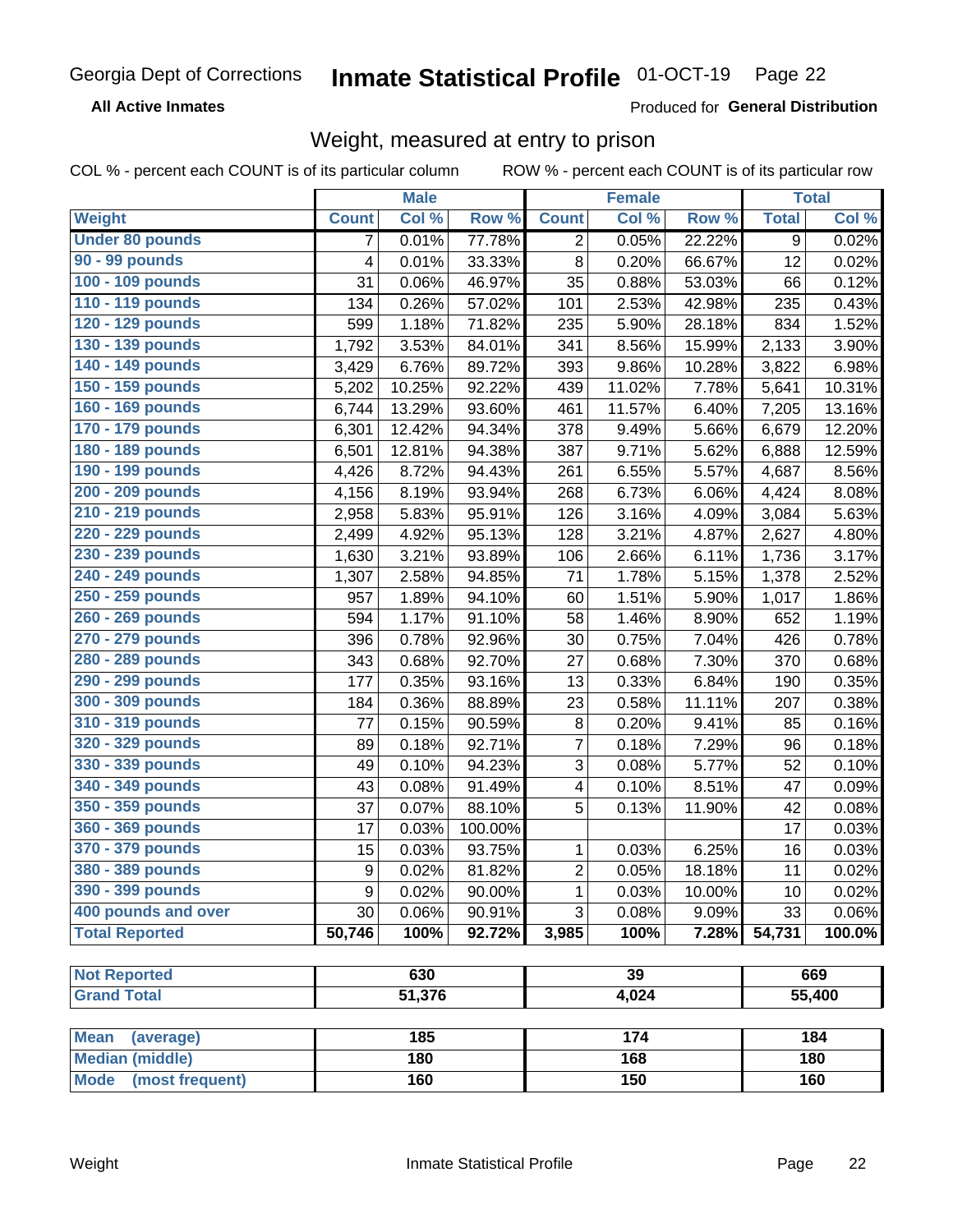#### Inmate Statistical Profile 01-OCT-19 Page 23

**All Active Inmates** 

#### Produced for General Distribution

### Veterans validated by Veteran's Administration

COL % - percent each COUNT is of its particular column

|                          |              | <b>Male</b> |        |             | <b>Female</b> |       |              | <b>Total</b> |
|--------------------------|--------------|-------------|--------|-------------|---------------|-------|--------------|--------------|
| <b>Military service</b>  | <b>Count</b> | Col %       |        | Row % Count | Col %         | Row % | <b>Total</b> | Col %        |
| <b>Others</b><br>0       | 826          | 30.23%      | 96.27% | 32          | 51.61%        | 3.73% | 858          | 30.71%       |
| <b>Air Force</b>         | 1,118        | 40.92%      | 98.42% | 18          | 29.03%        | 1.58% | 1,136        | 40.66%       |
| 2<br><b>Army</b>         | 149          | 5.45%       | 98.68% | 2           | 3.23%         | 1.32% | 151          | 5.40%        |
| <b>Navy</b><br>3         | 358          | 13.10%      | 98.90% | 4           | 6.45%         | 1.10% | 362          | 12.96%       |
| <b>Marines</b><br>4      | 15           | .55%        | 93.75% |             | 1.61%         | 6.25% | 16           | $.57\%$      |
| <b>Coast Guard</b><br>5. | 266          | 9.74%       | 98.15% | 5           | 8.06%         | 1.85% | 271          | 9.70%        |
| <b>Total Reported</b>    | 2,732        | 100%        | 97.78% | 62          | 100%          | 2.22% | 2,794        | 100%         |

| <b>Not</b><br>Reported | 48,643 | 3,962 | 52,605 |
|------------------------|--------|-------|--------|
| ⊺otai                  | 51,375 | 4,024 | 55,399 |

|  |  | <b>Mode (most frequent)</b> | <b>Force</b><br>Aır | วthers | orce |
|--|--|-----------------------------|---------------------|--------|------|
|--|--|-----------------------------|---------------------|--------|------|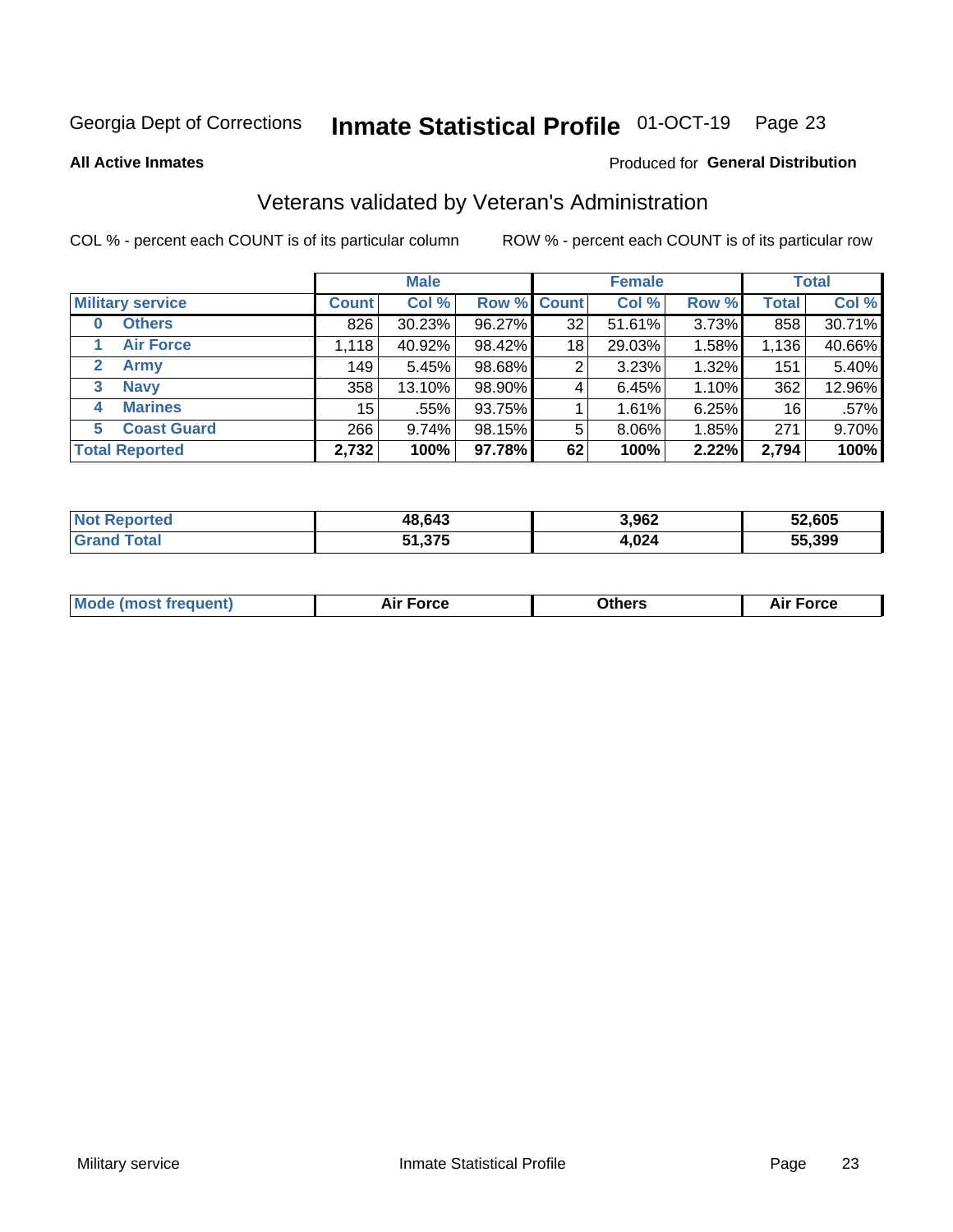#### Inmate Statistical Profile 01-OCT-19 Page 24

#### **All Active Inmates**

#### Produced for General Distribution

#### Type of admission to prison

COL % - percent each COUNT is of its particular column

|    |                                  |                | <b>Male</b> |                    |       | <b>Female</b> |          |              | <b>Total</b> |
|----|----------------------------------|----------------|-------------|--------------------|-------|---------------|----------|--------------|--------------|
|    | <b>Type of Admission</b>         | <b>Count</b>   | Col %       | <b>Row % Count</b> |       | Col %         | Row %    | <b>Total</b> | Col %        |
| 4  | <b>Completed Diagnostics</b>     | 1              | .01%        | 100.00%            |       |               |          |              | .01%         |
| 16 | <b>Population Redistribution</b> | 5              | .01%        | 100.00%            |       |               |          | 5            | .01%         |
| 27 | <b>Boot Camp Plus</b>            | 1.             | .01%        | 100.00%            |       |               |          |              | .01%         |
| 28 | <b>Initial Assignment</b>        | 9              | .02%        | 100.00%            |       |               |          | 9            | .02%         |
| 52 | <b>New Sentence</b>              | 40,366         | 78.59%      | 92.39%             | 3,324 | 82.60%        | 7.61%    | 43,690       | 78.88%       |
| 53 | <b>Probation Rev Partial</b>     | 2,597          | 5.06%       | 93.69%             | 175   | 4.35%         | 6.31%    | 2,772        | 5.00%        |
| 54 | <b>Probation Rev Remainder</b>   | 3,715          | 7.23%       | 93.11%             | 275   | 6.83%         | 6.89%    | 3,990        | 7.20%        |
| 55 | <b>Parole Rev New Sentence</b>   | 2,846          | 5.54%       | 94.80%             | 156   | 3.88%         | 5.20%    | 3,002        | 5.42%        |
| 56 | <b>Parole Rev No New</b>         | 1,757          | 3.42%       | 94.97%             | 93    | 2.31%         | 5.03%    | 1,850        | 3.34%        |
|    | <b>Sentence</b>                  |                |             |                    |       |               |          |              |              |
| 57 | <b>Released In Error</b>         | 13             | .03%        | 92.86%             |       | .02%          | 7.14%    | 14           | .03%         |
| 65 | <b>Return Appeal/Bond</b>        | $\overline{c}$ | .01%        | 100.00%            |       |               |          | 2            | .01%         |
| 67 | <b>Admit Fm Other Cust</b>       | 4              | .01%        | 100.00%            |       |               |          | 4            | .01%         |
| 69 | <b>New Sent/Par Rev Pnd</b>      | 3              | .01%        | 100.00%            |       |               |          | 3            | .01%         |
| 70 | <b>Life W/O Parole</b>           | 14             | .03%        | 100.00%            |       |               |          | 14           | .03%         |
| 72 | <b>Par Rev/Rsn Unknown</b>       | 23             | .04%        | 100.00%            |       |               |          | 23           | .04%         |
| 75 | <b>Prob Revoc/Spec Cond</b>      | 1              | .01%        | 100.00%            |       |               |          |              | .01%         |
| 76 | <b>Par Rev/Revoc Center</b>      | 1              | .01%        | 100.00%            |       |               |          |              | .01%         |
| 82 | <b>Unknown</b>                   | 7              | .01%        | 100.00%            |       |               |          |              | .01%         |
|    | <b>Total Reported</b>            | 51,365         | 100%        | 92.74% 4,024       |       | 100%          | $7.26\%$ | 55,389       | 100%         |

| <b>Not Reported</b>  |                      |      | . .    |
|----------------------|----------------------|------|--------|
| <b>Total</b><br>Cror | 51 376<br>0 I G, I C | ິດາ⊿ | 55,400 |

| Mode (most frequent) | <b>New Sentence</b> | <b>New Sentence</b> | <b>New Sentence</b> |
|----------------------|---------------------|---------------------|---------------------|
|                      |                     |                     |                     |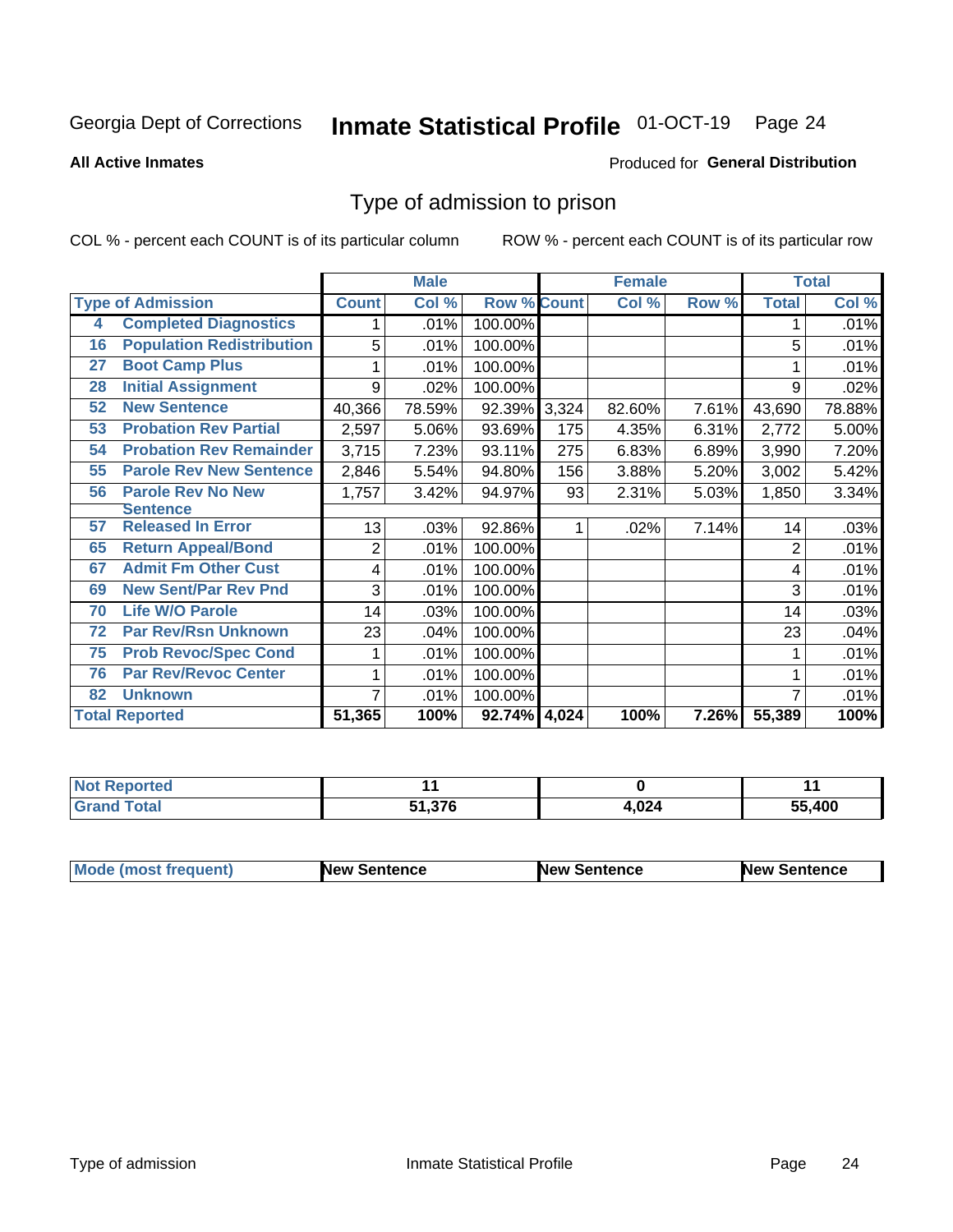### Inmate Statistical Profile 01-OCT-19 Page 25

**All Active Inmates** 

#### Produced for General Distribution

### Current / last supervision level

COL % - percent each COUNT is of its particular column

|                        |              | <b>Male</b> |                    |       | <b>Female</b> |          |        | <b>Total</b> |
|------------------------|--------------|-------------|--------------------|-------|---------------|----------|--------|--------------|
| <b>Security Status</b> | <b>Count</b> | Col %       | <b>Row % Count</b> |       | Col %         | Row %    | Total  | Col %        |
| 3 Minimum              | 3.901        | 7.59%l      | 70.17%             | 1,658 | 41.21%        | 29.83%   | 5,559  | 10.04%       |
| 4 Medium               | 37,182       | 72.39%      | 94.46%             | 2,179 | 54.16%        | $5.54\%$ | 39,361 | 71.06%       |
| 5 Close                | 10,282       | $20.02\%$   | 98.22%             | 186   | 4.62%         | 1.78%    | 10,468 | 18.90%       |
| <b>Total Reported</b>  | 51,365       | 100%        | 92.74%             | 4,023 | 100%          | $7.26\%$ | 55,388 | 100%         |

| <b>Still being diagnosed</b> |        |       |        |
|------------------------------|--------|-------|--------|
| <b>Not Reported</b>          |        |       |        |
| <b>Grand Total</b>           | 51,376 | 4.024 | 55,400 |

| M | M | . . |
|---|---|-----|
|   |   |     |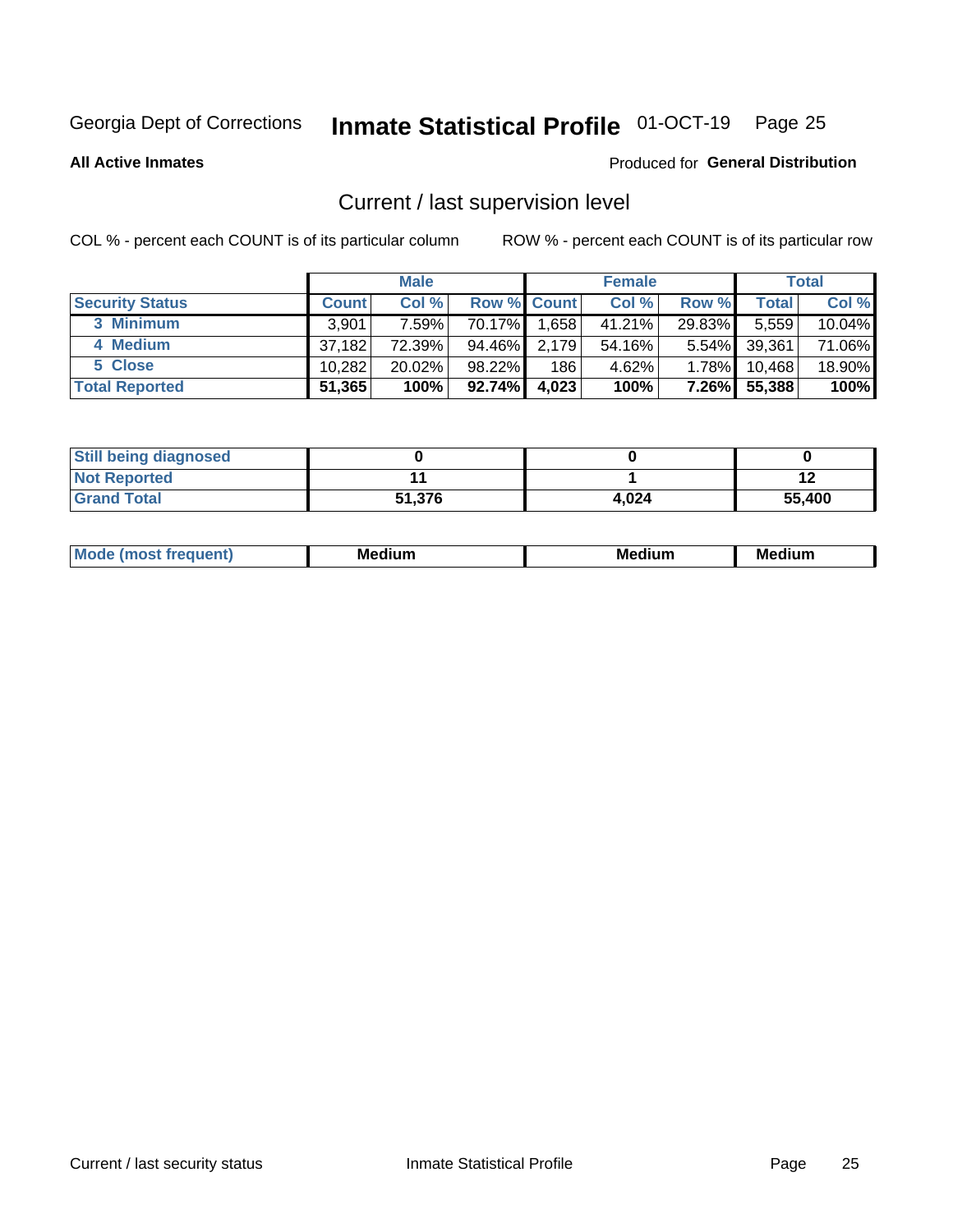# Inmate Statistical Profile 01-OCT-19 Page 26

**All Active Inmates** 

#### Produced for General Distribution

### Current / last type of institution

COL % - percent each COUNT is of its particular column

|                            |                | <b>Male</b> |             |       | <b>Female</b> |         |              | <b>Total</b> |
|----------------------------|----------------|-------------|-------------|-------|---------------|---------|--------------|--------------|
| <b>Type of Institution</b> | <b>Count</b>   | Col %       | Row % Count |       | Col %         | Row %   | <b>Total</b> | Col %        |
| <b>County Ci</b>           | 4,989          | $9.77\%$    | 99.98%      |       | .02%          | .02%    | 4,990        | 9.06%        |
| <b>State Prison</b>        | 35,932         | 70.36%      | 90.57%      | 3,739 | 92.94%        | 9.43%   | 39,671       | 72.01%       |
| <b>Transitional Center</b> | 2,099          | 4.11%       | 89.89%      | 236   | 5.87%         | 10.11%  | 2,335        | 4.24%        |
| <b>Private Prison</b>      | 8,039          | 15.74%      | 100.00%     |       |               |         | 8,039        | 14.59%       |
| <b>County Jail</b>         | 6              | $.01\%$     | 100.00%     |       |               |         | 6            | .01%         |
| <b>Rsat - Center</b>       |                |             |             | 46    | 1.14%         | 100.00% | 46           | .08%         |
| <b>State Hospital</b>      | 3 <sup>1</sup> | $.01\%$     | 75.00%      |       | $.02\%$       | 25.00%  | 4            | .01%         |
| <b>Total Reported</b>      | 51,068         | 100%        | 92.7%       | 4,023 | 100%          | 7.3%    | 55,091       | 100%         |

| <b>Reported</b><br><b>NOT</b> F |      |       |        |
|---------------------------------|------|-------|--------|
| <b>Total</b>                    | ,068 | 1,023 | 55,091 |

| <b>Mode (most frequent)</b> | <b>State Prison</b> | <b>State Prison</b> | <b>State Prison</b> |
|-----------------------------|---------------------|---------------------|---------------------|
|                             |                     |                     |                     |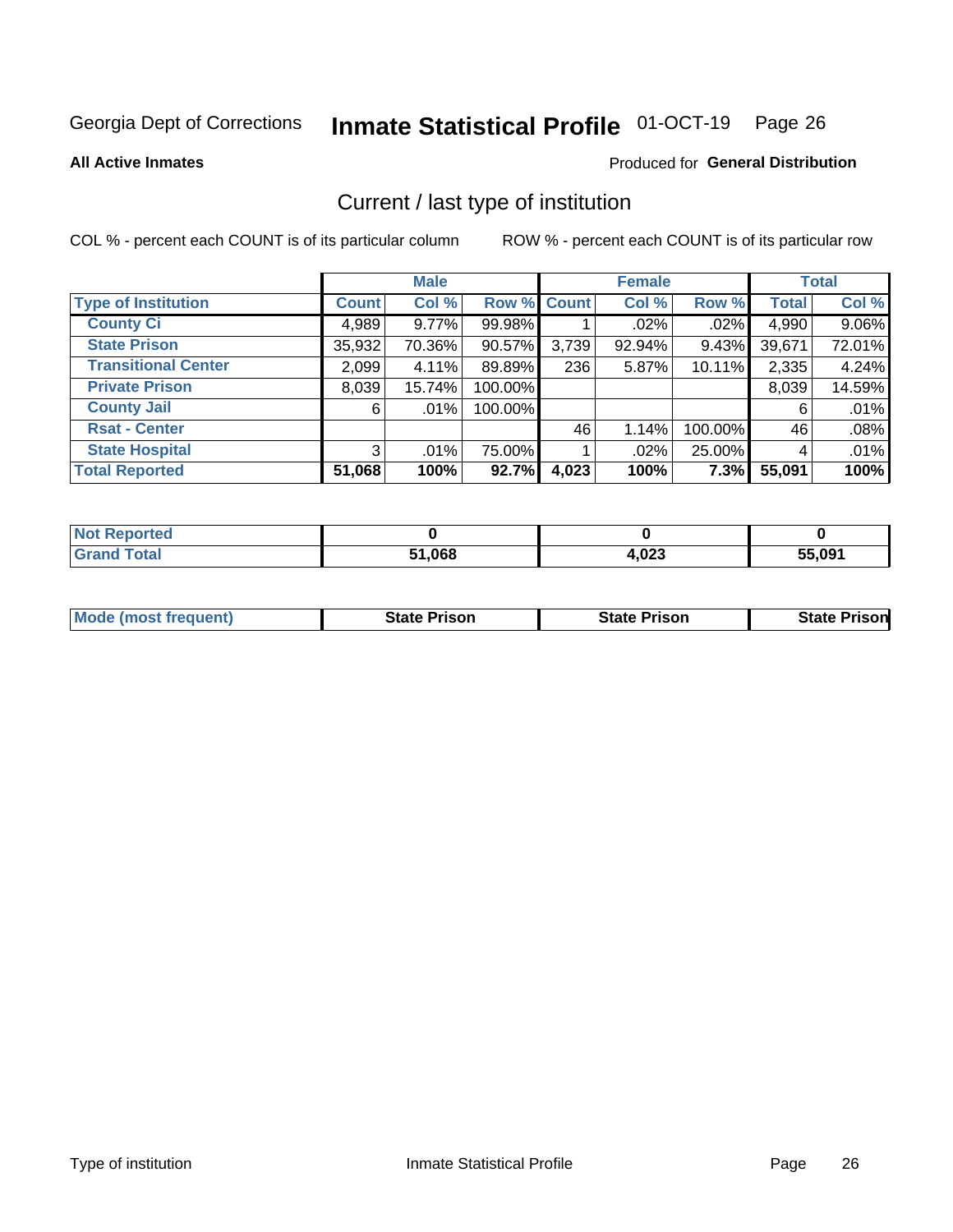## Inmate Statistical Profile 01-OCT-19 Page 27

#### **All Active Inmates**

#### Produced for General Distribution

#### Institution type - transitional centers

COL % - percent each COUNT is of its particular column

|                                          |              | <b>Male</b> |         |                | <b>Female</b> |         |              | <b>Total</b> |
|------------------------------------------|--------------|-------------|---------|----------------|---------------|---------|--------------|--------------|
| <b>Institution Type - Trans. Centers</b> | <b>Count</b> | Col %       | Row %   | <b>Count</b>   | Col %         | Row %   | <b>Total</b> | Col %        |
| <b>Albany Tc</b>                         | 116          | 5.09%       | 100.00% |                |               |         | 116          | 4.39%        |
| <b>Arrendale State Prison</b>            |              |             |         | 129            | 35.34%        | 100.00% | 129          | 4.88%        |
| <b>Atlanta Tc</b>                        | 269          | 11.80%      | 100.00% |                |               |         | 269          | 10.17%       |
| <b>Augusta Tc</b>                        | 224          | 9.82%       | 100.00% |                |               |         | 224          | 8.47%        |
| <b>Bacon Tc</b>                          | 48           | 2.11%       | 100.00% |                |               |         | 48           | 1.81%        |
| <b>Charles D. Hudson Tc</b>              | 153          | 6.71%       | 100.00% |                |               |         | 153          | 5.78%        |
| <b>Clayton Tc</b>                        | 375          | 16.45%      | 100.00% |                |               |         | 375          | 14.18%       |
| <b>Coastal Tc</b>                        | 251          | 11.01%      | 100.00% |                |               |         | 251          | 9.49%        |
| <b>Columbus Tc</b>                       | 136          | 5.96%       | 100.00% |                |               |         | 136          | 5.14%        |
| <b>Macon Tc</b>                          | 155          | 6.80%       | 100.00% |                |               |         | 155          | 5.86%        |
| <b>Macon Womens Tc</b>                   |              |             |         | $\overline{2}$ | .55%          | 100.00% | 2            | .08%         |
| <b>Metro Tc</b>                          |              |             |         | 234            | 64.11%        | 100.00% | 234          | 8.85%        |
| <b>Phillips State Prison</b>             | 181          | 7.94%       | 100.00% |                |               |         | 181          | 6.84%        |
| <b>Savannah Mens Tc</b>                  | 1            | .04%        | 100.00% |                |               |         |              | .04%         |
| <b>Smith Tc</b>                          | 209          | 9.17%       | 100.00% |                |               |         | 209          | 7.90%        |
| <b>Valdosta Tc</b>                       | 162          | 7.11%       | 100.00% |                |               |         | 162          | 6.12%        |
| <b>Total Reported</b>                    | 2,280        | 100%        | 86.2%   | 365            | 100%          | 13.8%   | 2,645        | 100%         |

| <b>Not Reported</b> |       |     |       |
|---------------------|-------|-----|-------|
| Total               | 2,280 | 365 | 2,645 |

| Mode (most frequent) | <b>Clayton Tc</b> | Metro Tc | <b>Clayton Tc</b> |
|----------------------|-------------------|----------|-------------------|
|                      |                   |          |                   |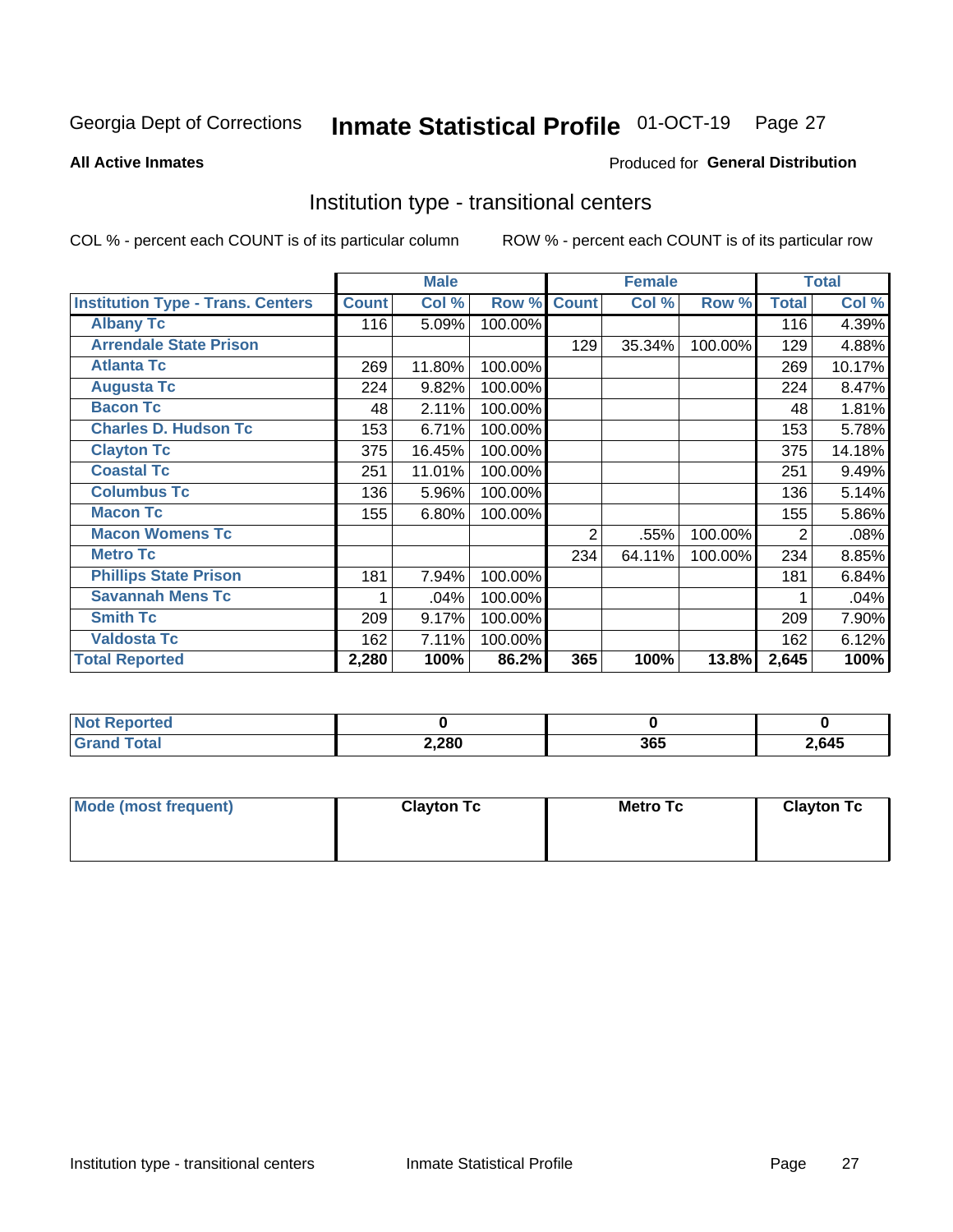# Inmate Statistical Profile 01-OCT-19 Page 28

#### **All Active Inmates**

#### Produced for General Distribution

#### Institution type - county prisons

COL % - percent each COUNT is of its particular column

|                                          |                | <b>Male</b> |         |              | <b>Female</b> |       |                | <b>Total</b> |
|------------------------------------------|----------------|-------------|---------|--------------|---------------|-------|----------------|--------------|
| <b>Institution Type - County Prisons</b> | <b>Count</b>   | Col %       | Row %   | <b>Count</b> | Col %         | Row % | <b>Total</b>   | Col %        |
| <b>Adoc</b>                              | 20             | .40%        | 100.00% |              |               |       | 20             | .40%         |
| <b>Baldwin County Ci</b>                 | 1              | .02%        | 100.00% |              |               |       | 1              | .02%         |
| <b>Bulloch County Ci</b>                 | 150            | 3.01%       | 100.00% |              |               |       | 150            | 3.01%        |
| <b>Calhoun County Ci</b>                 | 1              | .02%        | 100.00% |              |               |       | 1              | .02%         |
| <b>Carroll County Ci</b>                 | 246            | 4.93%       | 100.00% |              |               |       | 246            | 4.93%        |
| <b>Chattooga County Ci</b>               | 1              | .02%        | 100.00% |              |               |       | 1              | .02%         |
| <b>Clarke County Ci</b>                  | 155            | 3.11%       | 100.00% |              |               |       | 155            | 3.11%        |
| <b>Clayton County Ci</b>                 | 260            | 5.21%       | 100.00% |              |               |       | 260            | 5.21%        |
| <b>Colquitt County Ci</b>                | 195            | 3.91%       | 100.00% |              |               |       | 195            | 3.91%        |
| <b>Coweta County Ci</b>                  | 231            | 4.63%       | 100.00% |              |               |       | 231            | 4.63%        |
| <b>Decatur County Ci</b>                 | 182            | 3.65%       | 100.00% |              |               |       | 182            | 3.65%        |
| <b>Effingham County Ci</b>               | 195            | 3.91%       | 100.00% |              |               |       | 195            | 3.91%        |
| <b>Floyd County Ci</b>                   | 438            | 8.78%       | 100.00% |              |               |       | 438            | 8.78%        |
| <b>Fulton County Ci</b>                  | 8              | .16%        | 100.00% |              |               |       | 8              | .16%         |
| <b>Gilmer County Ci</b>                  | $\overline{2}$ | .04%        | 100.00% |              |               |       | $\overline{2}$ | .04%         |
| <b>Grady County Ci</b>                   | $\overline{2}$ | .04%        | 100.00% |              |               |       | $\overline{2}$ | .04%         |
| <b>Gwinnett County Ci</b>                | 222            | 4.45%       | 100.00% |              |               |       | 222            | 4.45%        |
| <b>Hall County Ci</b>                    | 215            | 4.31%       | 100.00% |              |               |       | 215            | 4.31%        |
| <b>Hancock County Ci</b>                 | 1              | .02%        | 100.00% |              |               |       | 1              | .02%         |
| <b>Harris County Ci</b>                  | 154            | 3.09%       | 100.00% |              |               |       | 154            | 3.09%        |
| <b>Hart County Ci</b>                    | 4              | .08%        | 100.00% |              |               |       | 4              | .08%         |
| <b>Jackson County Ci</b>                 | 154            | 3.09%       | 100.00% |              |               |       | 154            | 3.09%        |
| Jefferson County Ci                      | 191            | 3.83%       | 100.00% |              |               |       | 191            | 3.83%        |
| <b>Meriwether County Ci</b>              | 3              | .06%        | 100.00% |              |               |       | 3              | .06%         |
| <b>Miller County Ci</b>                  | 1              | .02%        | 100.00% |              |               |       | $\mathbf{1}$   | .02%         |
| <b>Mitchell County Ci</b>                | 141            | 2.83%       | 100.00% |              |               |       | 141            | 2.83%        |
| <b>Morgan County Ci</b>                  | 1              | .02%        | 100.00% |              |               |       | 1              | .02%         |
| <b>Muscogee County Ci</b>                | 535            | 10.72%      | 100.00% |              |               |       | 535            | 10.72%       |
| <b>Richmond County Ci</b>                | 240            | 4.81%       | 100.00% |              |               |       | 240            | 4.81%        |
| <b>Screven County Ci</b>                 | 150            | 3.01%       | 100.00% |              |               |       | 150            | 3.01%        |
| <b>Spalding County Ci</b>                | 382            | 7.66%       | 100.00% |              |               |       | 382            | 7.66%        |
| <b>Stewart County Ci</b>                 | $\overline{2}$ | .04%        | 100.00% |              |               |       | $\overline{2}$ | .04%         |
| <b>Sumter County Ci</b>                  | 351            | 7.04%       | 100.00% |              |               |       | 351            | 7.03%        |
| <b>Terrell County Ci</b>                 | 140            | 2.81%       | 100.00% |              |               |       | 140            | 2.81%        |
| <b>Thomas County Ci</b>                  | 4              | .08%        | 100.00% |              |               |       | 4              | .08%         |
| <b>Tift County Ci</b>                    | 3              | .06%        | 100.00% |              |               |       | 3              | .06%         |
| <b>Upson County Ci</b>                   | 1              | .02%        | 100.00% |              |               |       | $\mathbf 1$    | .02%         |
| <b>Walker County Ci</b>                  | 3              | .06%        | 100.00% |              |               |       | $\sqrt{3}$     | .06%         |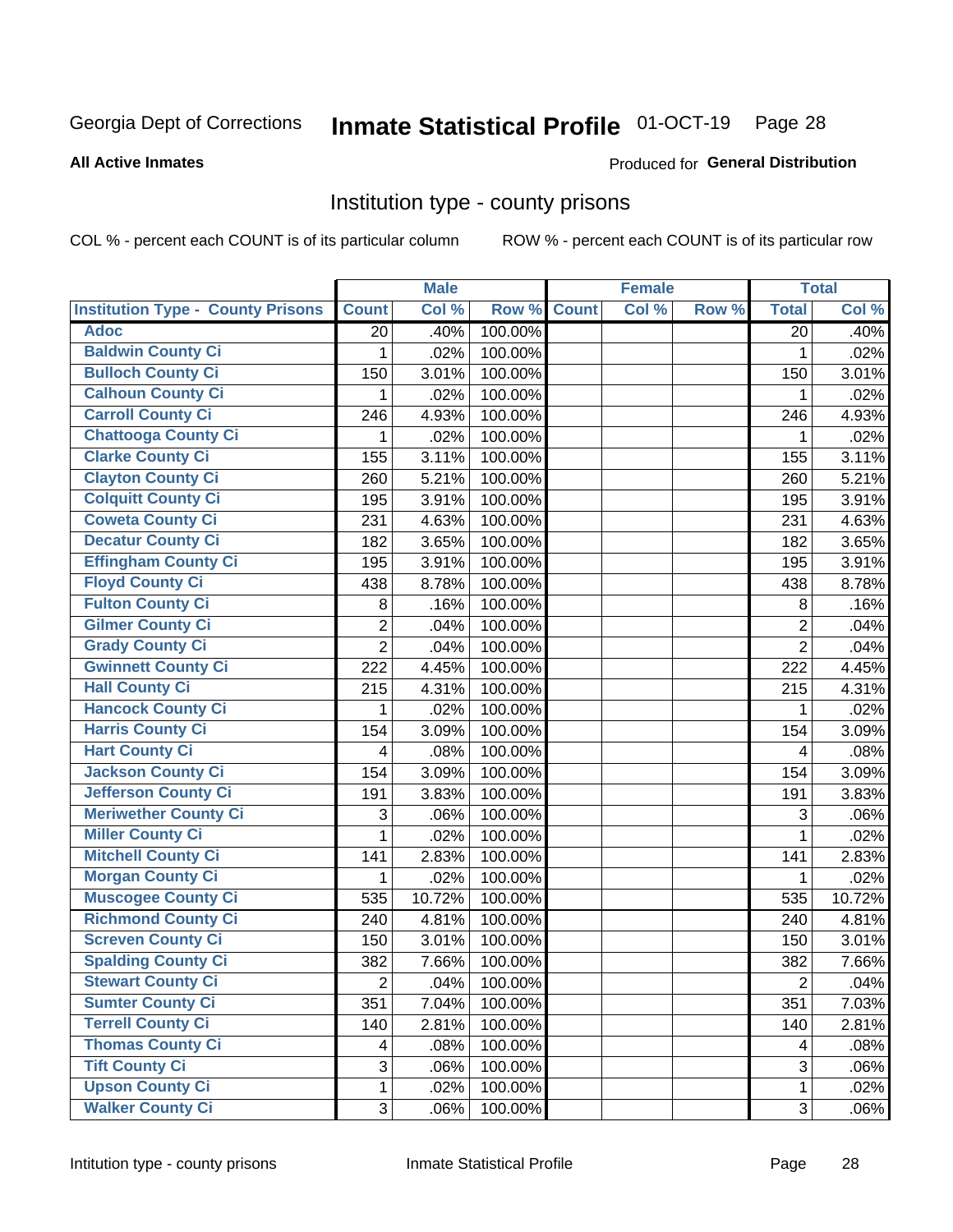### Inmate Statistical Profile 01-OCT-19 Page 29

**All Active Inmates** 

#### Produced for General Distribution

#### Institution type - county prisons

COL % - percent each COUNT is of its particular column

|                                          |              | <b>Male</b> |                    | <b>Female</b> |         |       | <b>Total</b> |
|------------------------------------------|--------------|-------------|--------------------|---------------|---------|-------|--------------|
| <b>Institution Type - County Prisons</b> | <b>Count</b> | Col%        | <b>Row % Count</b> | Col%          | Row %   | Total | Col %        |
| <b>Walton County Ci</b>                  | ⌒            | $.04\%$     | 100.00%            |               |         |       | .04%         |
| <b>Wilkes County Ci</b>                  |              | $.04\%$     | 100.00%            |               |         |       | .04%         |
| <b>Womens Ci</b>                         |              |             |                    | 100.00%       | 100.00% |       | .02%         |
| <b>Total Reported</b>                    | 4,989        | 100%        | 99.98%             | 100%          | $.02\%$ | 4,990 | 100%         |

| rtea<br>.<br>$\cdots$ |       |       |
|-----------------------|-------|-------|
|                       | 4,989 | 990,ا |

| Mode (most frequent) | <b>Muscogee County Ci</b> | <b>Womens CilMuscogee County</b> |
|----------------------|---------------------------|----------------------------------|
|----------------------|---------------------------|----------------------------------|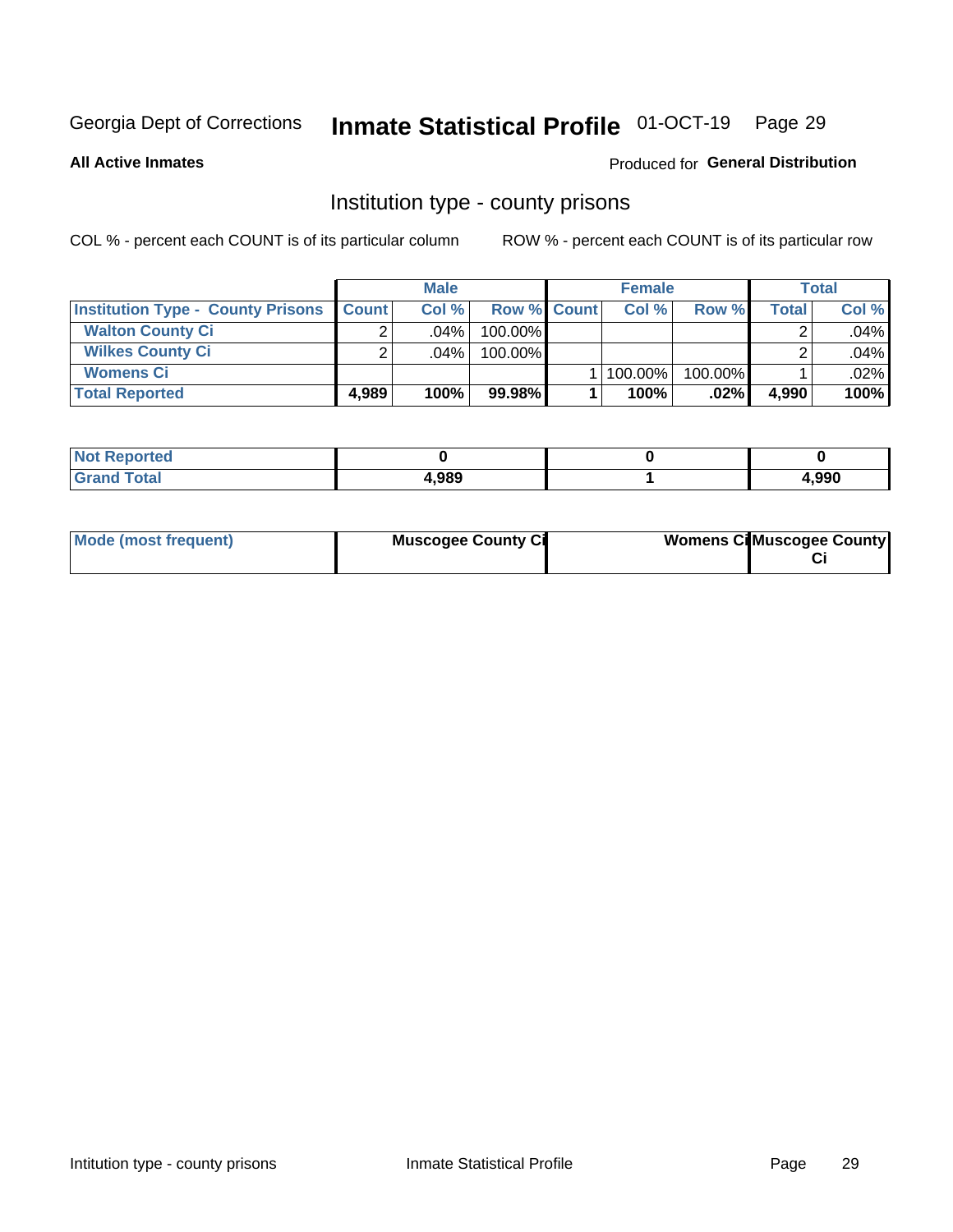# Inmate Statistical Profile 01-OCT-19 Page 30

#### **All Active Inmates**

#### Produced for General Distribution

#### Institution type - state prisons

COL % - percent each COUNT is of its particular column

|                                         |              | <b>Male</b> |         |              | <b>Female</b> |         | <b>Total</b> |       |
|-----------------------------------------|--------------|-------------|---------|--------------|---------------|---------|--------------|-------|
| <b>Institution Type - State Prisons</b> | <b>Count</b> | Col %       | Row %   | <b>Count</b> | Col %         | Row %   | <b>Total</b> | Col % |
| <b>Arrendale State Prison</b>           |              |             |         | 1,701        | 45.49%        | 100.00% | 1,701        | 4.29% |
| <b>Augusta State Med. Prison</b>        | 1,243        | 3.46%       | 99.84%  | 2            | .05%          | .16%    | 1,245        | 3.14% |
| <b>Autry State Prison</b>               | 1,625        | 4.52%       | 100.00% |              |               |         | 1,625        | 4.10% |
| <b>Baldwin State Prison</b>             | 954          | 2.66%       | 100.00% |              |               |         | 954          | 2.40% |
| <b>Burruss Correctional Training</b>    | 673          | 1.87%       | 100.00% |              |               |         | 673          | 1.70% |
| <b>Ctr</b>                              |              |             |         |              |               |         |              |       |
| <b>Calhoun State Prison</b>             | 1,663        | 4.63%       | 100.00% |              |               |         | 1,663        | 4.19% |
| <b>Central State Prison</b>             | 1,149        | 3.20%       | 100.00% |              |               |         | 1,149        | 2.90% |
| <b>Chatham State Prison</b>             | 5            | .01%        | 100.00% |              |               |         | 5            | .01%  |
| <b>Coastal State Prison</b>             | 1,567        | 4.36%       | 100.00% |              |               |         | 1,567        | 3.95% |
| <b>Dodge State Prison</b>               | 1,244        | 3.46%       | 100.00% |              |               |         | 1,244        | 3.14% |
| <b>Dooly State Prison</b>               | 1,677        | 4.67%       | 100.00% |              |               |         | 1,677        | 4.23% |
| <b>Emanuel Womens Facility</b>          |              |             |         | 409          | 10.94%        | 100.00% | 409          | 1.03% |
| <b>Ga Diag Class Prison</b>             | 3,579        | 9.96%       | 100.00% |              |               |         | 3,579        | 9.02% |
| <b>Ga State Prison</b>                  | 1,397        | 3.89%       | 100.00% |              |               |         | 1,397        | 3.52% |
| <b>Hancock State Prison</b>             | 1,181        | 3.29%       | 100.00% |              |               |         | 1,181        | 2.98% |
| <b>Hays State Prison</b>                | 998          | 2.78%       | 100.00% |              |               |         | 998          | 2.52% |
| <b>Helms Facility</b>                   | 19           | .05%        | 50.00%  | 19           | .51%          | 50.00%  | 38           | .10%  |
| <b>Johnson State Prison</b>             | 1,512        | 4.21%       | 100.00% |              |               |         | 1,512        | 3.81% |
| <b>Lee State Prison</b>                 | 747          | 2.08%       | 100.00% |              |               |         | 747          | 1.88% |
| <b>Long Unit</b>                        | 209          | .58%        | 100.00% |              |               |         | 209          | .53%  |
| <b>Lowndes Unit</b>                     | 5            | .01%        | 100.00% |              |               |         | 5            | .01%  |
| <b>Macon State Prison</b>               | 1,698        | 4.73%       | 100.00% |              |               |         | 1,698        | 4.28% |
| <b>Metro Reentry Facility</b>           | 308          | .86%        | 100.00% |              |               |         | 308          | .78%  |
| <b>Metro State Prison (W)</b>           |              |             |         | 1            | .03%          | 100.00% | 1            | .01%  |
| <b>Montgomery State Prison</b>          | 418          | 1.16%       | 100.00% |              |               |         | 418          | 1.05% |
| <b>Phillips State Prison</b>            | 1,063        | 2.96%       | 100.00% |              |               |         | 1,063        | 2.68% |
| <b>Pulaski State Prison</b>             |              |             |         | 1,166        | 31.18%        | 100.00% | 1,166        | 2.94% |
| <b>Putnam State Prison</b>              | 1            | .01%        | 100.00% |              |               |         | 1            | .01%  |
| <b>Rogers State Prison</b>              | 1,414        | 3.94%       | 100.00% |              |               |         | 1,414        | 3.56% |
| <b>Rutledge State Prison</b>            | 614          | 1.71%       | 100.00% |              |               |         | 614          | 1.55% |
| <b>Smith State Prison</b>               | 1,514        | 4.21%       | 100.00% |              |               |         | 1,514        | 3.82% |
| <b>Telfair State Prison</b>             | 1,381        | 3.84%       | 100.00% |              |               |         | 1,381        | 3.48% |
| <b>Valdosta State Prison</b>            | 756          | 2.10%       | 100.00% |              |               |         | 756          | 1.91% |
| <b>Walker State Prison</b>              | 418          | 1.16%       | 100.00% |              |               |         | 418          | 1.05% |
| <b>Ware State Prison</b>                | 1,518        | 4.22%       | 100.00% |              |               |         | 1,518        | 3.83% |
| <b>Washington State Prison</b>          | 1,552        | 4.32%       | 100.00% |              |               |         | 1,552        | 3.91% |
| <b>Wayne State Prison</b>               | 1            | .01%        | 100.00% |              |               |         | 1            | .01%  |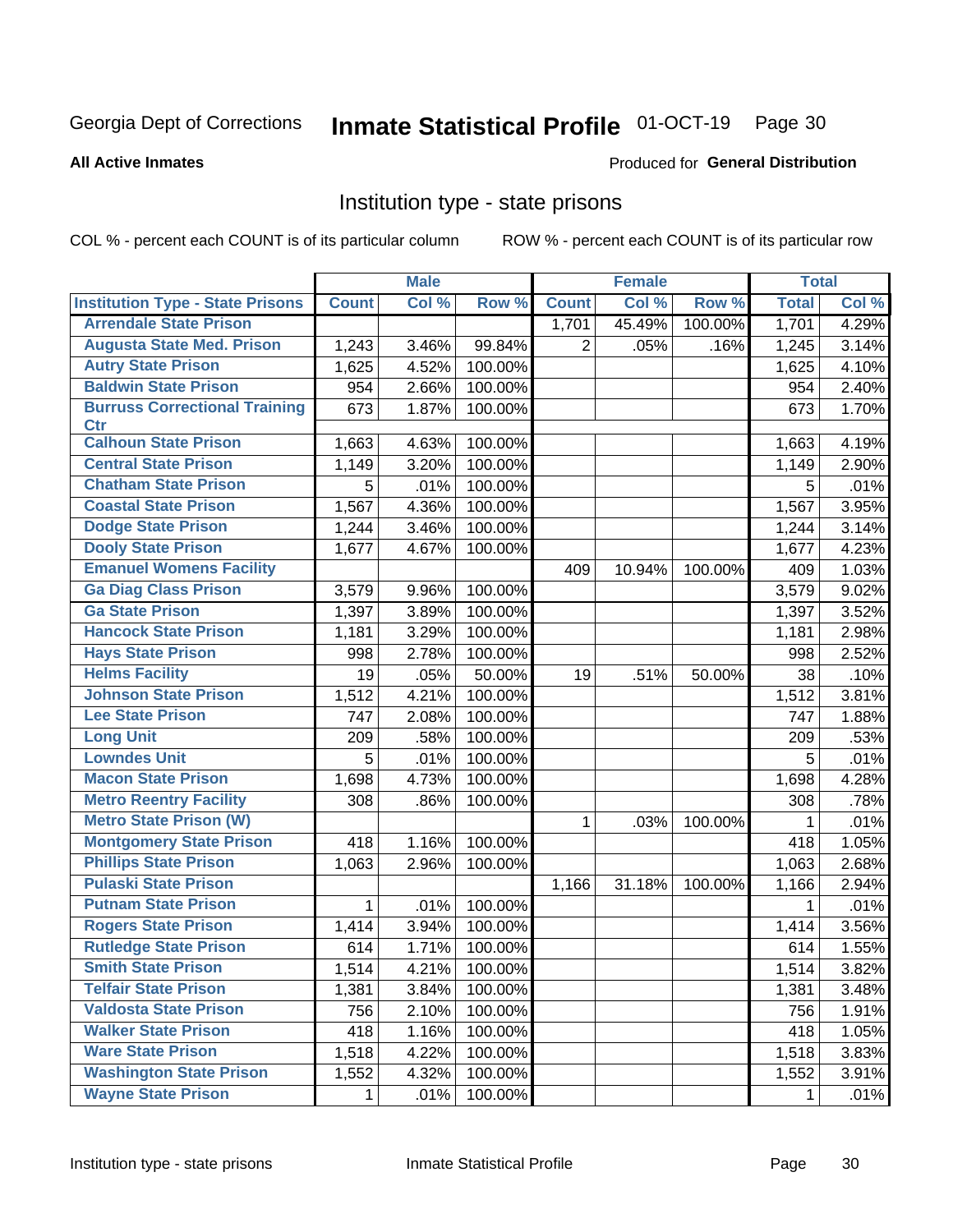# Inmate Statistical Profile 01-OCT-19 Page 31

**All Active Inmates** 

Produced for General Distribution

### Institution type - state prisons

COL % - percent each COUNT is of its particular column

|                                         |                             | <b>Male</b> |                               |              | <b>Female</b> | <b>Total</b>                   |              |        |  |
|-----------------------------------------|-----------------------------|-------------|-------------------------------|--------------|---------------|--------------------------------|--------------|--------|--|
| <b>Institution Type - State Prisons</b> | <b>Count</b>                | Col %       | Row %                         | <b>Count</b> | Col %         | Row %                          | <b>Total</b> | Col %  |  |
| <b>Whitworth Women'S Facility</b>       |                             |             |                               | 441          | 11.79%        | 100.00%                        | 441          | 1.11%  |  |
| <b>Wilcox State Prison</b>              | 1,829                       | 5.09%       | 100.00%                       |              |               |                                | 1,829        | 4.61%  |  |
| <b>Total Reported</b>                   | 35,932                      | 100%        | $90.57\%$                     | 3,739        | 100%          | 9.43%                          | 39,671       | 100%   |  |
|                                         |                             |             |                               |              |               |                                |              |        |  |
| <b>Not Reported</b>                     |                             | 0           |                               |              | 0             |                                | 0            |        |  |
| <b>Grand Total</b>                      |                             | 35,932      |                               |              | 3,739         |                                |              | 39,671 |  |
| <b>Mode (most frequent)</b>             | <b>Ga Diag Class Prison</b> |             | <b>Arrendale State Prison</b> |              |               | <b>Ga Diag Class</b><br>Prison |              |        |  |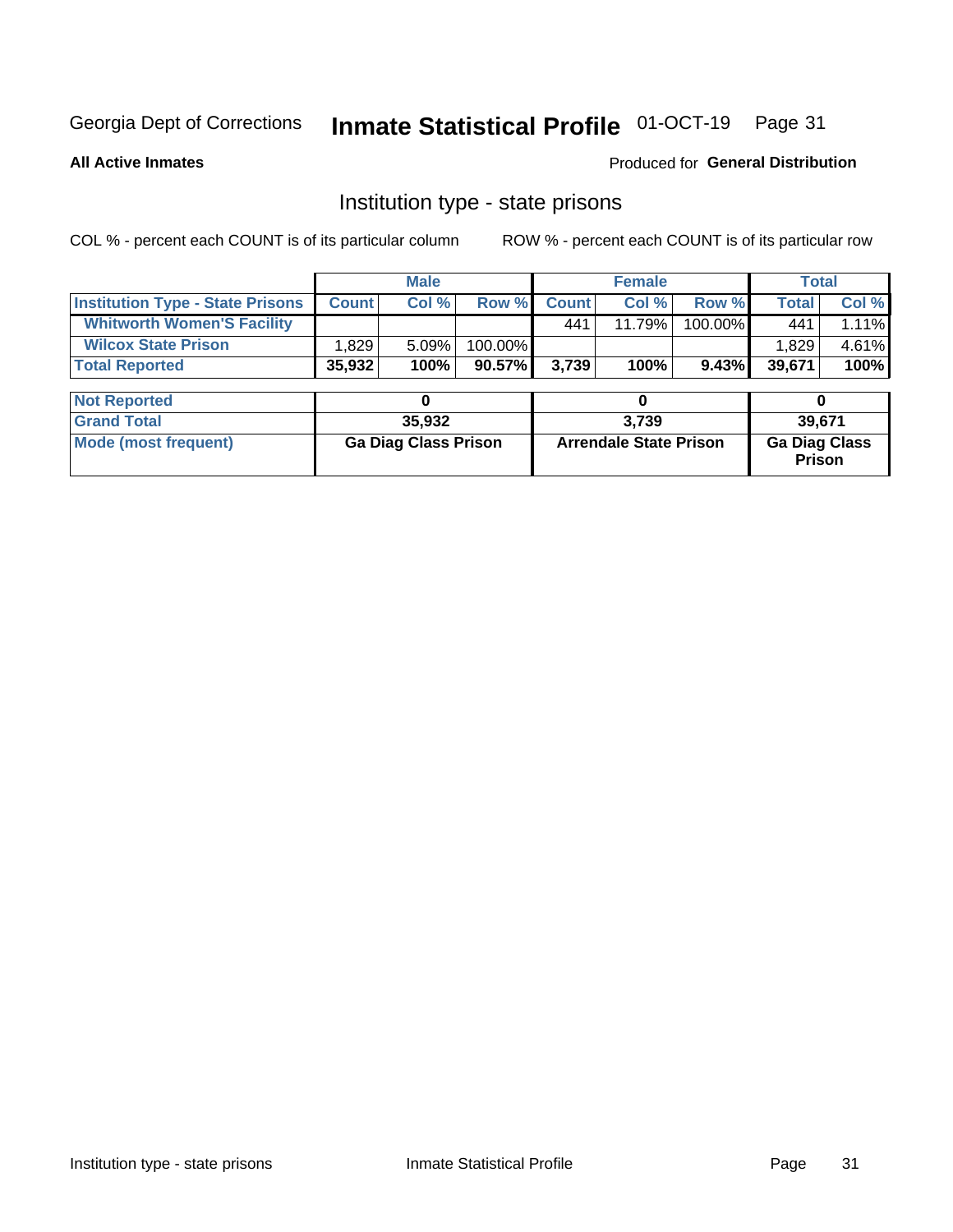## Inmate Statistical Profile 01-OCT-19 Page 32

**All Active Inmates** 

#### Produced for General Distribution

#### Institution type - private prisons

COL % - percent each COUNT is of its particular column

|                                           |                    | <b>Male</b> |                    | <b>Female</b> |       |       | <b>Total</b> |
|-------------------------------------------|--------------------|-------------|--------------------|---------------|-------|-------|--------------|
| <b>Institution Type - Private Prisons</b> | <b>Count</b>       | Col %       | <b>Row % Count</b> | Col %         | Row % | Total | Col %        |
| <b>Coffee Corr Facility</b>               | 2.666              | $33.16\%$   | 100.00%            |               |       | 2,666 | 33.16%       |
| <b>Jenkins Corr Facility</b>              | $.155$ $^{\prime}$ | 14.37%      | $100.00\%$         |               |       | 1,155 | 14.37%       |
| <b>Riverbend Corr Facility</b>            | 1.533              | 19.07%      | 100.00%            |               |       | 1,533 | 19.07%       |
| <b>Wheeler Corr Facility</b>              | 2,685              | 33.40%      | 100.00%            |               |       | 2,685 | 33.40%       |
| <b>Total Reported</b>                     | 8,039              | 100%        | $100\%$            |               | %Ⅰ    | 8,039 | 100%         |

| <b>Not Reported</b> |       |       |
|---------------------|-------|-------|
| <b>Total</b>        | 8,039 | 3,039 |

| <b>Mode (most frequent)</b> | <b>Wheeler Corr Facility</b> | <b>Null</b> | <b>Wheeler Corr</b><br><b>Facility</b> |
|-----------------------------|------------------------------|-------------|----------------------------------------|
|-----------------------------|------------------------------|-------------|----------------------------------------|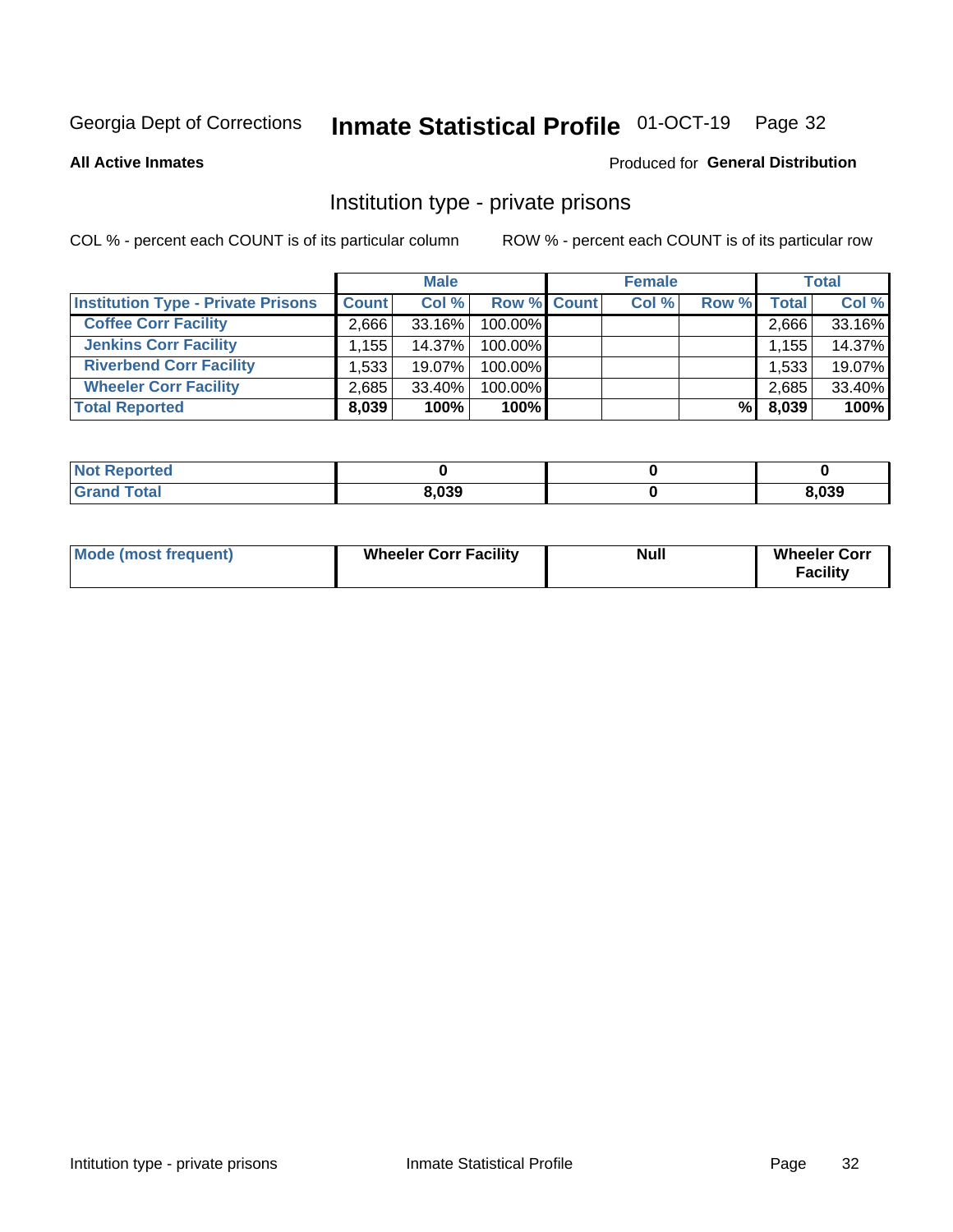#### Inmate Statistical Profile 01-OCT-19 Page 33

**All Active Inmates** 

#### Produced for General Distribution

### Institution type - inmate boot camp

COL % - percent each COUNT is of its particular column

|                                      |              | <b>Male</b> |               |              | <b>Female</b> |             | <b>Total</b> |
|--------------------------------------|--------------|-------------|---------------|--------------|---------------|-------------|--------------|
| <b>Institution Type - Boot Camps</b> | <b>Count</b> | Col %       | <b>Row %I</b> | <b>Count</b> | Col %         | Row % Total | Col %        |
| <b>Total Rported</b>                 |              |             |               |              |               |             |              |

| <b>Not Reported</b>            |  |  |
|--------------------------------|--|--|
| <b>Total</b><br>C <sub>r</sub> |  |  |

| Mod<br>uamo | Nul.<br>$- - - - - -$ | <b>Null</b> | <br>uu.<br>------ |
|-------------|-----------------------|-------------|-------------------|
|             |                       |             |                   |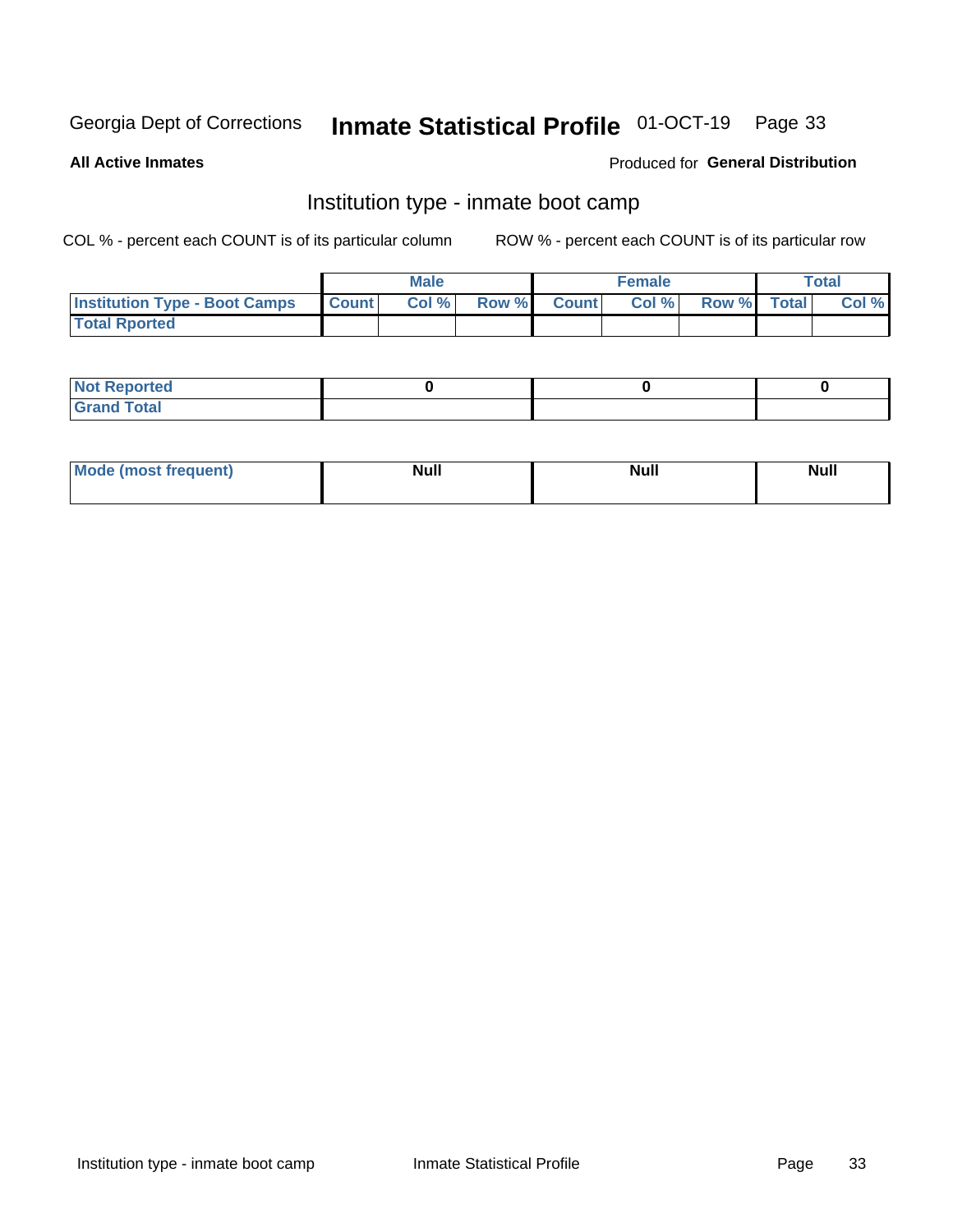# Inmate Statistical Profile 01-OCT-19 Page 34

#### **All Active Inmates**

#### Produced for General Distribution

#### Number of disciplinary reports

COL % - percent each COUNT is of its particular column

|                                       |              | <b>Male</b> |        |              | <b>Female</b> |          |              | <b>Total</b> |
|---------------------------------------|--------------|-------------|--------|--------------|---------------|----------|--------------|--------------|
| <b>Number of Disciplinary Reports</b> | <b>Count</b> | Col %       | Row %  | <b>Count</b> | Col %         | Row %    | <b>Total</b> | Col %        |
|                                       | 24,754       | 48.18%      | 89.60% | 2,874        | 71.42%        | 10.40%   | 27,628       | 49.87%       |
|                                       | 6,388        | 12.43%      | 93.76% | 425          | 10.56%        | 6.24%    | 6,813        | 12.30%       |
|                                       | 3,655        | 7.11%       | 95.58% | 169          | 4.20%         | $4.42\%$ | 3,824        | 6.90%        |
| 3                                     | 2.510        | 4.89%       | 95.76% | 111          | 2.76%         | 4.24%    | 2,621        | 4.73%        |
| 4                                     | 1,830        | $3.56\%$    | 96.47% | 67           | 1.67%         | 3.53%    | 1,897        | 3.42%        |
| 5                                     | 1,465        | 2.85%       | 96.96% | 46           | 1.14%         | $3.04\%$ | 1,511        | 2.73%        |
| <b>More Than 5</b>                    | 10,774       | 20.97%      | 97.01% | 332          | 8.25%         | $2.99\%$ | 11,106       | 20.05%       |
| <b>Total Reported</b>                 | 51,376       | 100%        | 92.74% | 4,024        | 100%          | 7.26%    | 55,400       | 100%         |

| Reported<br><b>NOT</b> |        |       |        |
|------------------------|--------|-------|--------|
| Total                  | 51,376 | 4.024 | 55.400 |

| Mean (average)       | 4.63 | 1.88 | 4.43 |
|----------------------|------|------|------|
| Median (middle)      |      |      |      |
| Mode (most frequent) |      |      |      |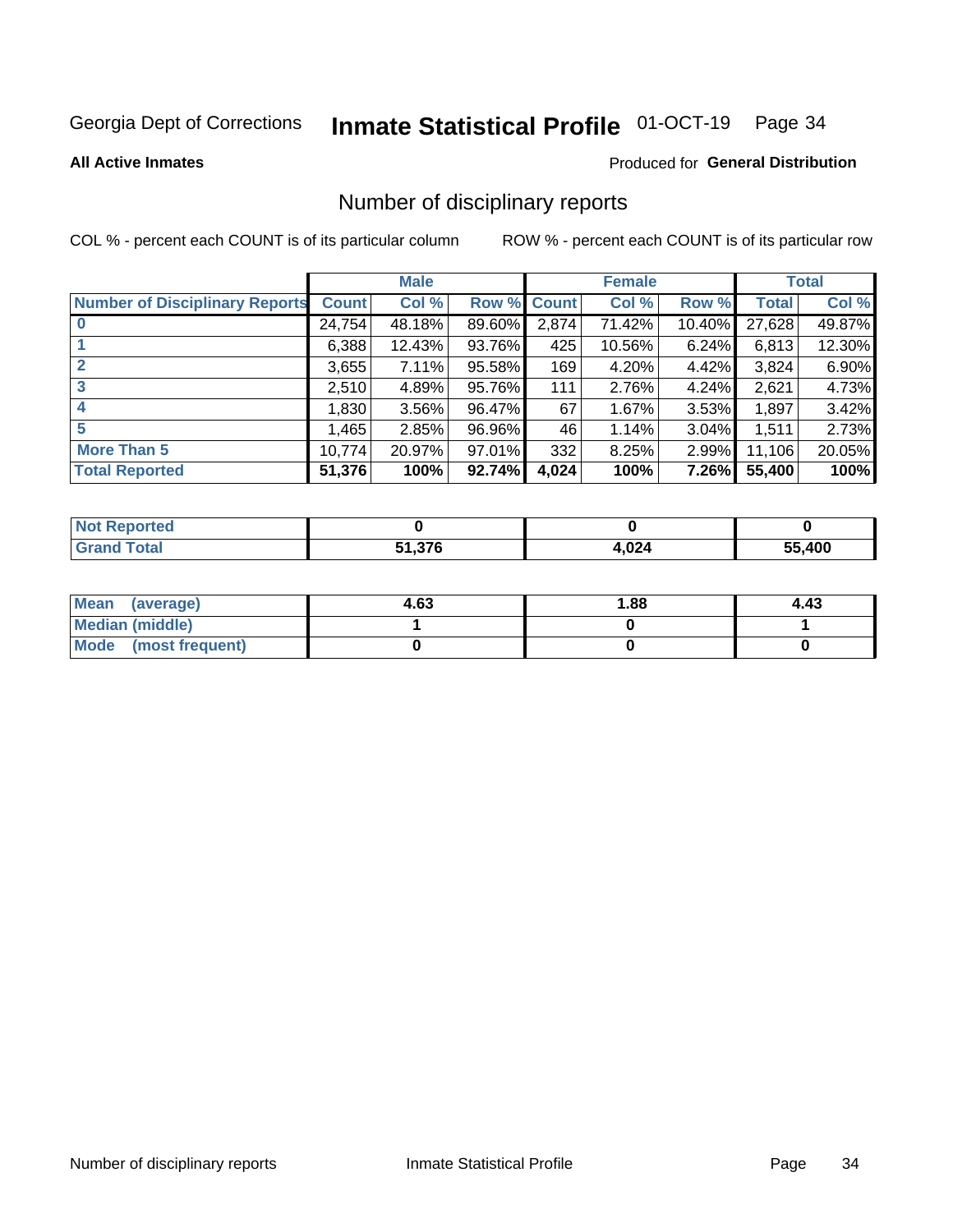# Inmate Statistical Profile 01-OCT-19 Page 35

#### **All Active Inmates**

#### **Produced for General Distribution**

### Number of transfers

COL % - percent each COUNT is of its particular column

|                            |         | <b>Male</b> |             |       | <b>Female</b> |          |              | <b>Total</b> |
|----------------------------|---------|-------------|-------------|-------|---------------|----------|--------------|--------------|
| <b>Number of Transfers</b> | Count l | Col %       | Row % Count |       | Col %         | Row %    | <b>Total</b> | Col %        |
|                            | 3,909   | 7.61%       | 80.80%      | 929   | 23.09%        | 19.20%   | 4,838        | 8.73%        |
|                            | 16,515  | 32.15%      | 90.81%      | 1,671 | 41.53%        | 9.19%    | 18,186       | 32.83%       |
|                            | 7,892   | 15.36%      | 91.08%      | 773   | 19.21%        | 8.92%    | 8,665        | 15.64%       |
| 3                          | 5,430   | 10.57%      | 95.21%      | 273   | 6.78%         | 4.79%    | 5,703        | 10.29%       |
|                            | 3,661   | 7.13%       | 96.75%      | 123   | 3.06%         | 3.25%    | 3,784        | 6.83%        |
| 5                          | 2,579   | $5.02\%$    | 97.10%      | 77    | 1.91%         | $2.90\%$ | 2,656        | 4.79%        |
| <b>More Than 5</b>         | 11,390  | 22.17%      | 98.46%      | 178   | 4.42%         | $1.54\%$ | 11,568       | 20.88%       |
| <b>Total Reported</b>      | 51,376  | 100%        | 92.74%      | 4,024 | 100%          | 7.26%    | 55,400       | 100%         |

| <b>Not Reported</b> |        |       |        |
|---------------------|--------|-------|--------|
| <b>Total</b>        | 51,376 | 4,024 | 55.400 |

| Mean (average)       | 1.60 | 3.98 |
|----------------------|------|------|
| Median (middle)      |      |      |
| Mode (most frequent) |      |      |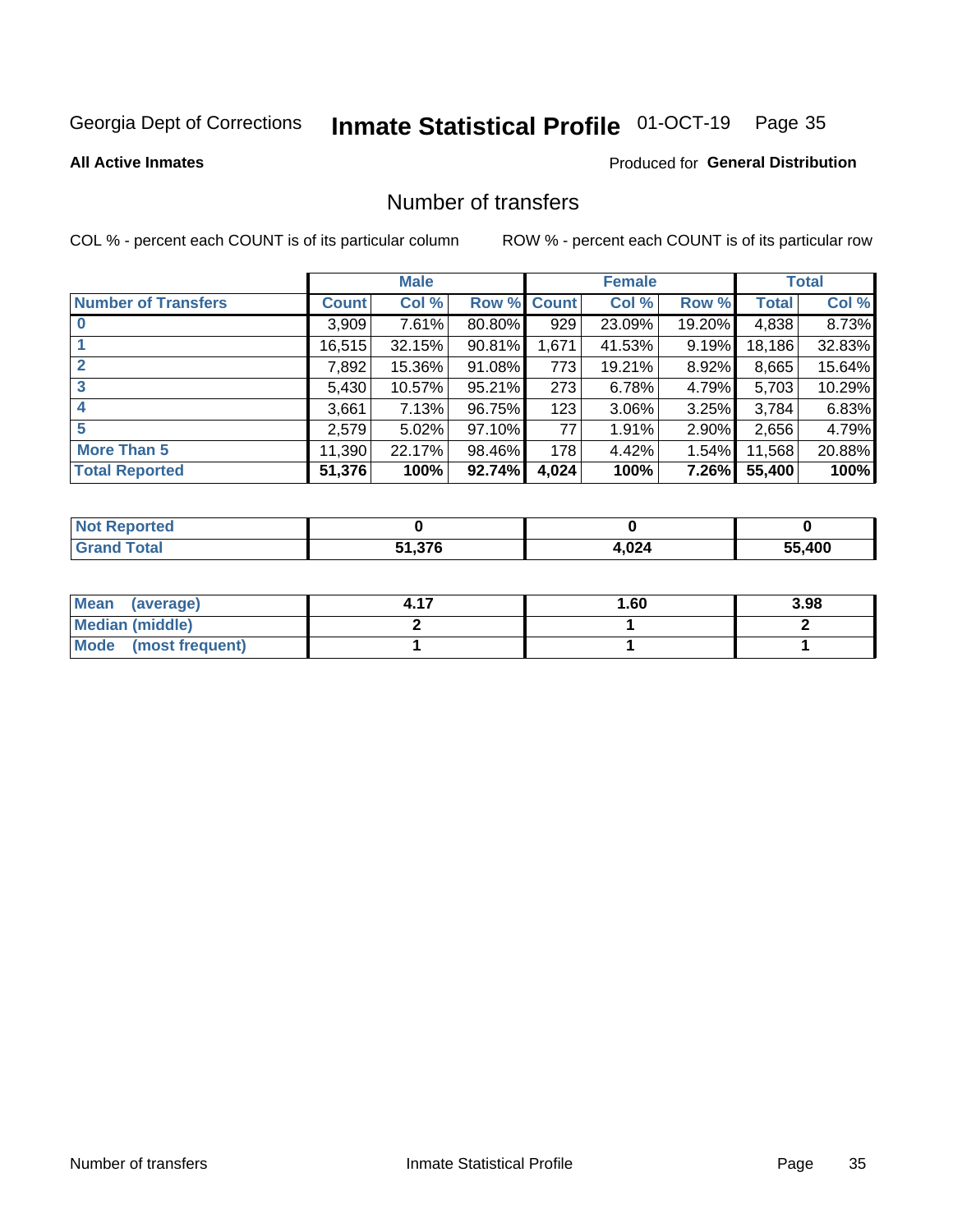# Inmate Statistical Profile 01-OCT-19 Page 36

**All Active Inmates** 

#### Produced for General Distribution

### Number of escapes

COL % - percent each COUNT is of its particular column

|                          |              | <b>Male</b> |                    |       | <b>Female</b> |              |        | <b>Total</b> |
|--------------------------|--------------|-------------|--------------------|-------|---------------|--------------|--------|--------------|
| <b>Number of Escapes</b> | <b>Count</b> | Col %       | <b>Row % Count</b> |       | Col %         | Row %        | Total  | Col %        |
|                          | 50,807       | 98.89%      | 92.68%             | 4,012 | 99.70%        | 7.32%        | 54,819 | 98.95%       |
|                          | 543          | 1.06%       | 97.84%             | 12    | $0.30\%$      | 2.16%        | 555    | 1.00%        |
|                          | 23           | 0.04%       | 100.00%            |       |               |              | 23     | 0.04%        |
|                          | ົ            | 0.01%       | $100.00\%$         |       |               |              |        | 0.01%        |
|                          |              | 0.01%       | 100.00%            |       |               |              |        | 0.01%        |
| <b>Total Reported</b>    | 51,376       | 100%        | $92.74\%$          | 4,024 | 100%          | <b>7.26%</b> | 55,400 | 100.0%       |

| <b>Not Reported</b> |        |       |        |
|---------------------|--------|-------|--------|
| Total               | 51,376 | 1,024 | 55.400 |

| Mean (average)       |  | .0 <sup>1</sup> |
|----------------------|--|-----------------|
| Median (middle)      |  |                 |
| Mode (most frequent) |  |                 |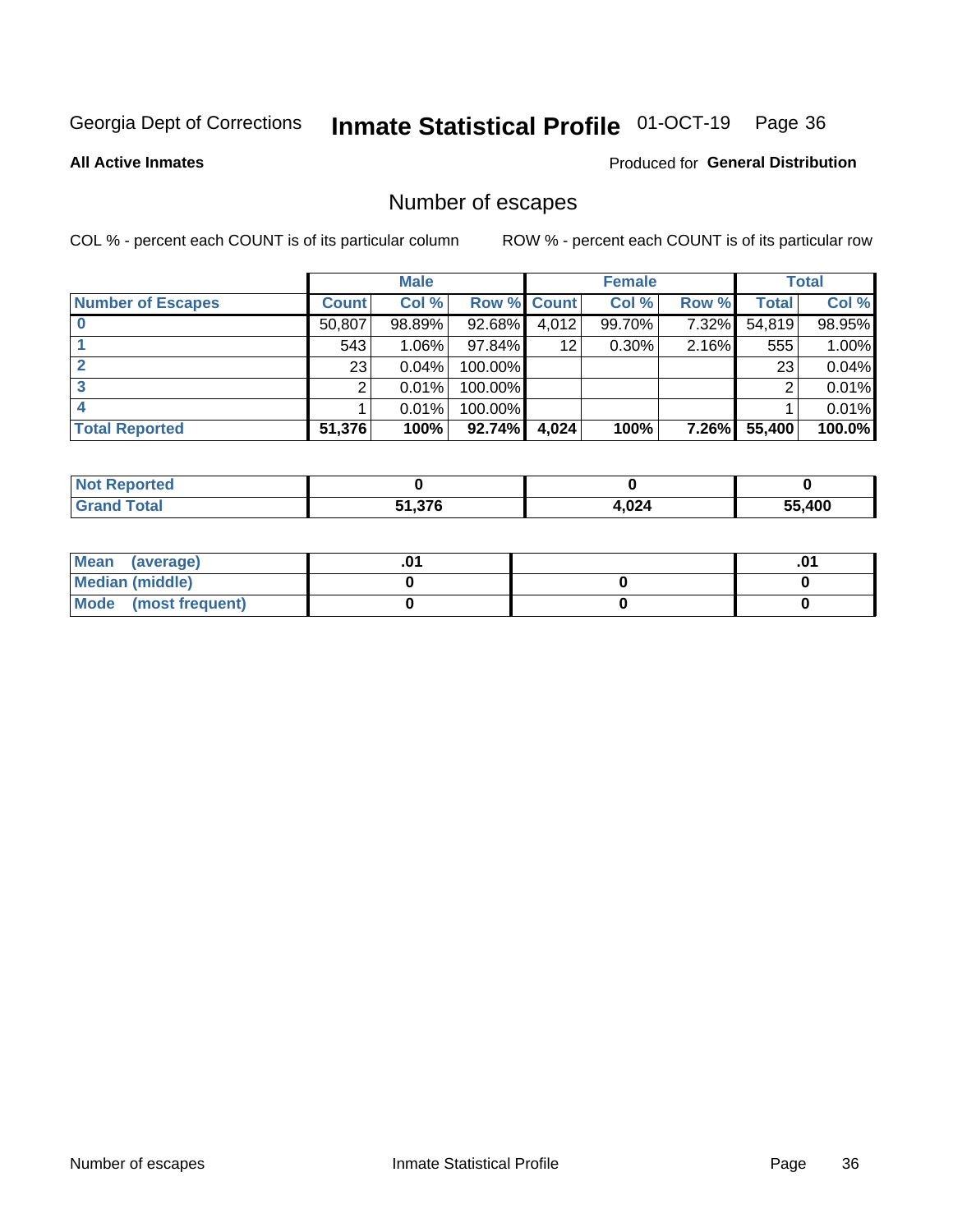#### **Inmate Statistical Profile 01-OCT-19** Page 37

**All Active Inmates** 

#### Produced for General Distribution

### Split sentences - Probation to follow

COL % - percent each COUNT is of its particular column

|                            |              | <b>Male</b> |                 |       | <b>Female</b> |          |              | <b>Total</b> |
|----------------------------|--------------|-------------|-----------------|-------|---------------|----------|--------------|--------------|
| <b>Probation to follow</b> | <b>Count</b> | Col%        | Row % Count     |       | Col %         | Row %    | Total        | Col %        |
| <b>Yes</b>                 | 38.804       | 75.53%      | $92.53\%$ 3.134 |       | 77.88%        | $7.47\%$ | 41,938       | 75.70%       |
| <b>No</b>                  | 12.572       | 24.47%      | $93.39\%$       | 890   | 22.12%        | $6.61\%$ | 13,462       | 24.30%       |
| <b>Total Reported</b>      | 51,376       | 100%        | 92.74%          | 4.024 | 100%          |          | 7.26% 55,400 | 100%         |

|  | . | -4.070 E<br>1.J/U | 1,024 | .400<br>--<br>55. |
|--|---|-------------------|-------|-------------------|
|--|---|-------------------|-------|-------------------|

| M<br>reauent)<br>/٥<br>$\sim$<br>v.,<br>.<br>w<br>$\cdot$ - $\cdot$ |  |  |  |  |  |
|---------------------------------------------------------------------|--|--|--|--|--|
|---------------------------------------------------------------------|--|--|--|--|--|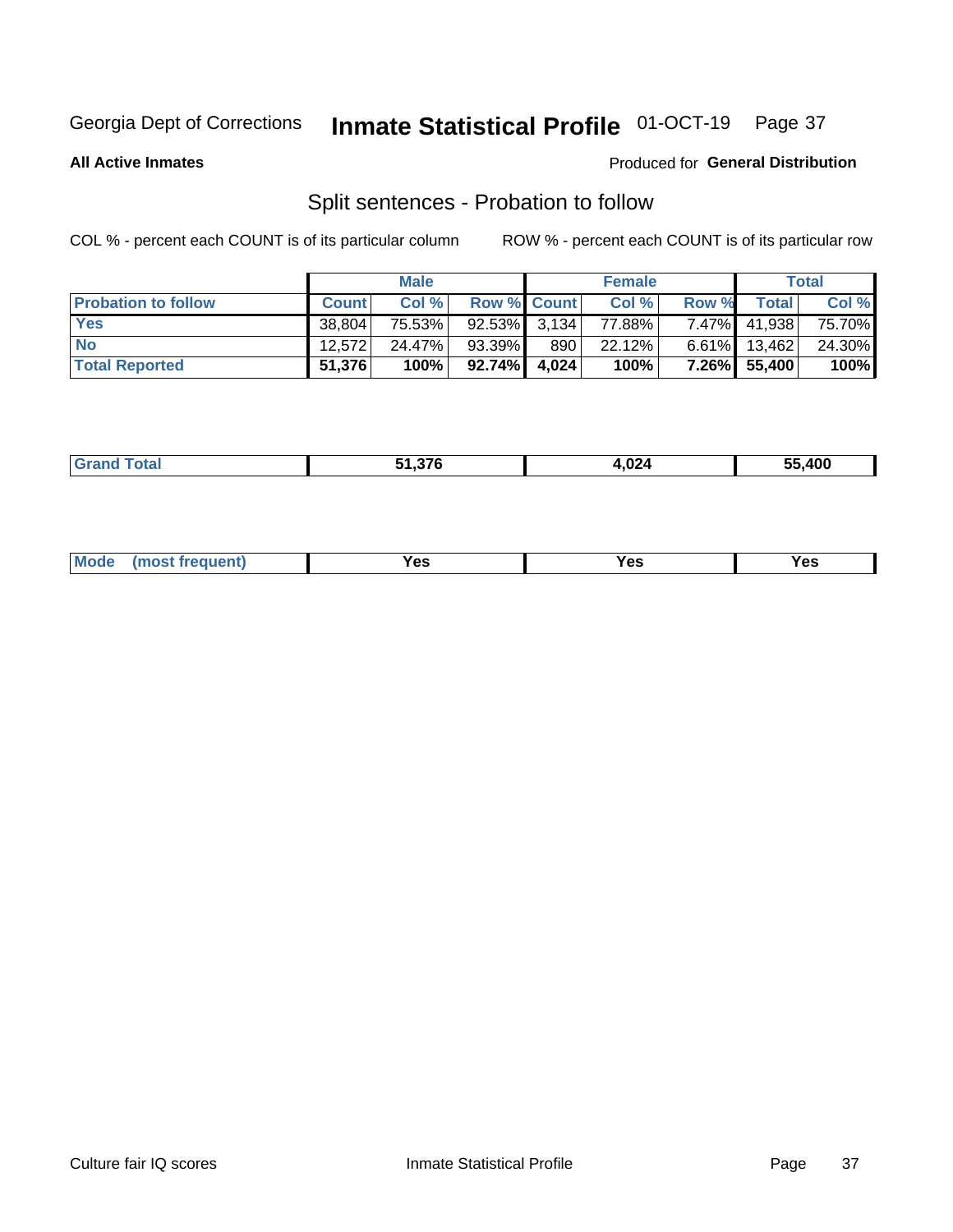# Inmate Statistical Profile 01-OCT-19 Page 38

**All Active Inmates** 

## Produced for General Distribution

# Probable future release type of still active inmates

COL % - percent each COUNT is of its particular column

|                                         |              | <b>Male</b> |                    |     | <b>Female</b> |       | <b>Total</b> |        |
|-----------------------------------------|--------------|-------------|--------------------|-----|---------------|-------|--------------|--------|
| <b>Probable Future Release Type</b>     | <b>Count</b> | Col %       | <b>Row % Count</b> |     | Col %         | Row % | <b>Total</b> | Col %  |
| <b>Paroled with probation to follow</b> | 21,649       | 43.46%      | $91.28\%$ 2,069    |     | 52.82%        | 8.72% | 23,718       | 44.14% |
| Paroled w/o probation to follow         | 5,897        | 11.84%      | 91.63%             | 539 | 13.76%        | 8.37% | 6,436        | 11.98% |
| <b>Maxout with probation to follow</b>  | 14,577       | 29.26%      | 93.85%             | 955 | 24.38%        | 6.15% | 15,532       | 28.91% |
| <b>Maxout w/o probation to follow</b>   | 2,039        | 4.09%       | 94.14%             | 127 | 3.24%         | 5.86% | 2,166        | 4.03%  |
| Life, LWOP or death sentence            | 5,650        | 11.34%      | 96.14%             | 227 | 5.80%         | 3.86% | 5,877        | 10.94% |
| <b>Total Reported</b>                   | 49,812       | 100%        | $92.71\%$ 3,917    |     | 100%          | 7.29% | 53,729       | 100%   |

| $C = 4 - 7$ | <b>49812</b> | 2017 | ,729<br>-^<br>ວວ |
|-------------|--------------|------|------------------|

| <b>Mode (most frequent)</b> | <b>PAR with PROB follow</b> | <b>PAR with PROB follow</b> | <b>PAR with PROB</b> |
|-----------------------------|-----------------------------|-----------------------------|----------------------|
|                             |                             |                             | follow               |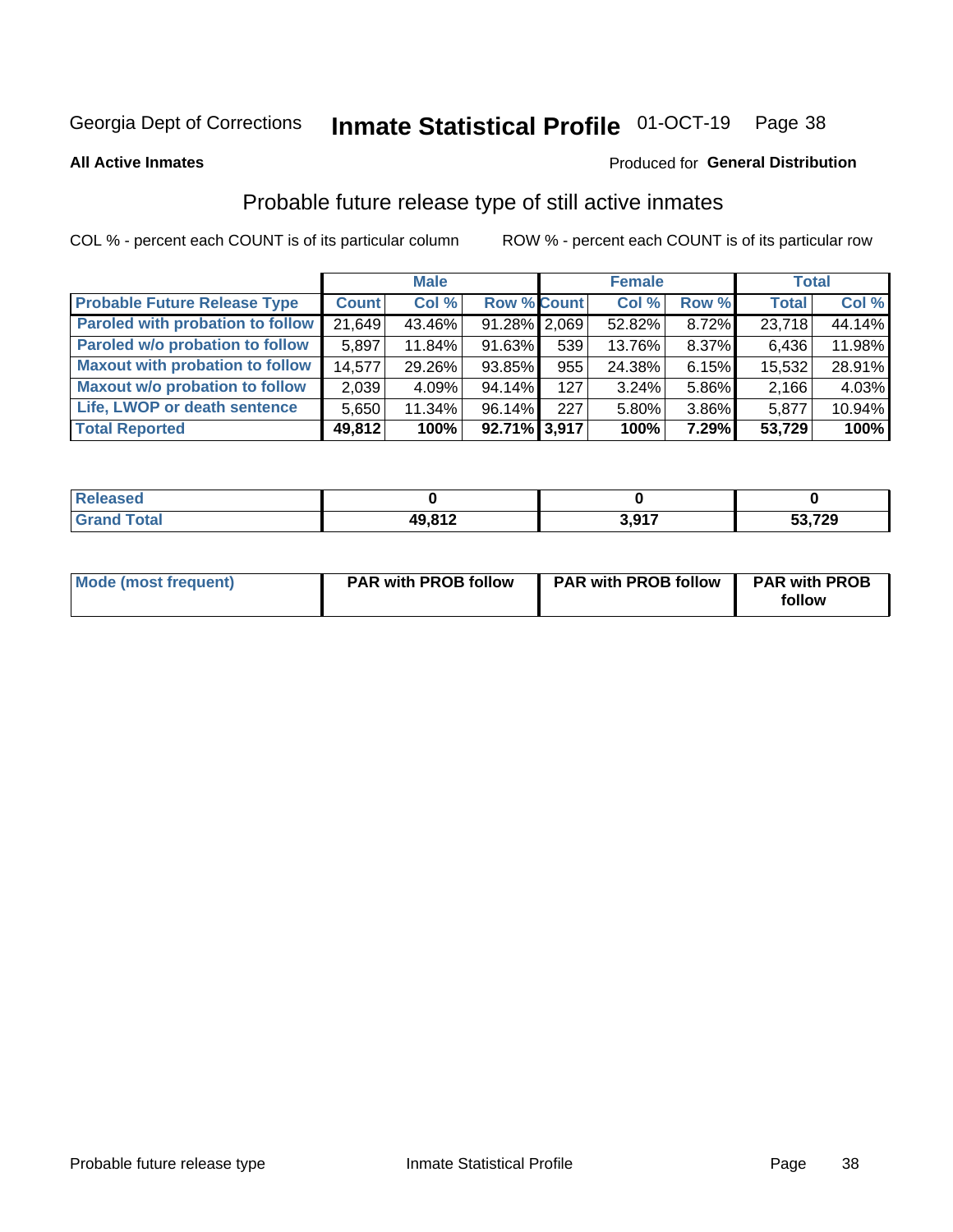# **All Active Inmates**

# **Produced for General Distribution**

# Time served in current (or last) institution

COL % - percent each COUNT is of its particular column

|                            |              | <b>Male</b> |        | <b>Female</b> |        |        | <b>Total</b> |        |
|----------------------------|--------------|-------------|--------|---------------|--------|--------|--------------|--------|
| <b>Time In Institution</b> | <b>Count</b> | Col %       | Row %  | <b>Count</b>  | Col %  | Row %  | <b>Total</b> | Col %  |
| 0 to 3 months              | 13,731       | 26.73%      | 92.28% | 1,149         | 28.55% | 7.72%  | 14,880       | 26.86% |
| 3.01 to 6 months           | 7,378        | 14.36%      | 91.75% | 663           | 16.48% | 8.25%  | 8,041        | 14.51% |
| 6.01 to 9 months           | 5,399        | 10.51%      | 92.27% | 452           | 11.23% | 7.73%  | 5,851        | 10.56% |
| 9.01 to 12 months          | 3,672        | 7.15%       | 92.73% | 288           | 7.16%  | 7.27%  | 3,960        | 7.15%  |
| <b>12.01 to 18 months</b>  | 5,670        | 11.04%      | 93.38% | 402           | 9.99%  | 6.62%  | 6,072        | 10.96% |
| <b>18.01 to 24 months</b>  | 3,293        | 6.41%       | 93.58% | 226           | 5.62%  | 6.42%  | 3,519        | 6.35%  |
| 2.01 to 3 years            | 4,157        | 8.09%       | 94.56% | 239           | 5.94%  | 5.44%  | 4,396        | 7.94%  |
| $3.01$ to 4 years          | 2,548        | 4.96%       | 94.69% | 143           | 3.55%  | 5.31%  | 2,691        | 4.86%  |
| $4.01$ to 5 years          | 1,850        | 3.60%       | 94.58% | 106           | 2.63%  | 5.42%  | 1,956        | 3.53%  |
| 5.01 to 6 years            | 985          | 1.92%       | 93.99% | 63            | 1.57%  | 6.01%  | 1,048        | 1.89%  |
| 6.01 to 7 years            | 658          | 1.28%       | 91.26% | 63            | 1.57%  | 8.74%  | 721          | 1.30%  |
| 7.01 to 8 years            | 491          | 0.96%       | 91.95% | 43            | 1.07%  | 8.05%  | 534          | 0.96%  |
| 8.01 to 9 years            | 322          | 0.63%       | 79.90% | 81            | 2.01%  | 20.10% | 403          | 0.73%  |
| 9.01 to 10 years           | 234          | 0.46%       | 90.00% | 26            | 0.65%  | 10.00% | 260          | 0.47%  |
| Over 10 years              | 988          | 1.92%       | 92.51% | 80            | 1.99%  | 7.49%  | 1,068        | 1.93%  |
| <b>Total Reported</b>      | 51,376       | 100%        | 92.74% | 4,024         | 100%   | 7.26%  | 55,400       | 100%   |

| orted<br><b>Not</b> |                   |       |        |
|---------------------|-------------------|-------|--------|
| <b>otal</b>         | E4 97C<br>1.J / 0 | 4,024 | 55.400 |

| <b>Mean</b><br>(average) | 25 months | 20 months | 24 months |
|--------------------------|-----------|-----------|-----------|
| Median (middle)          | 9 months  | 7 months  | 8 months  |
| Mode (most frequent)     | 0 months  | months    | l months  |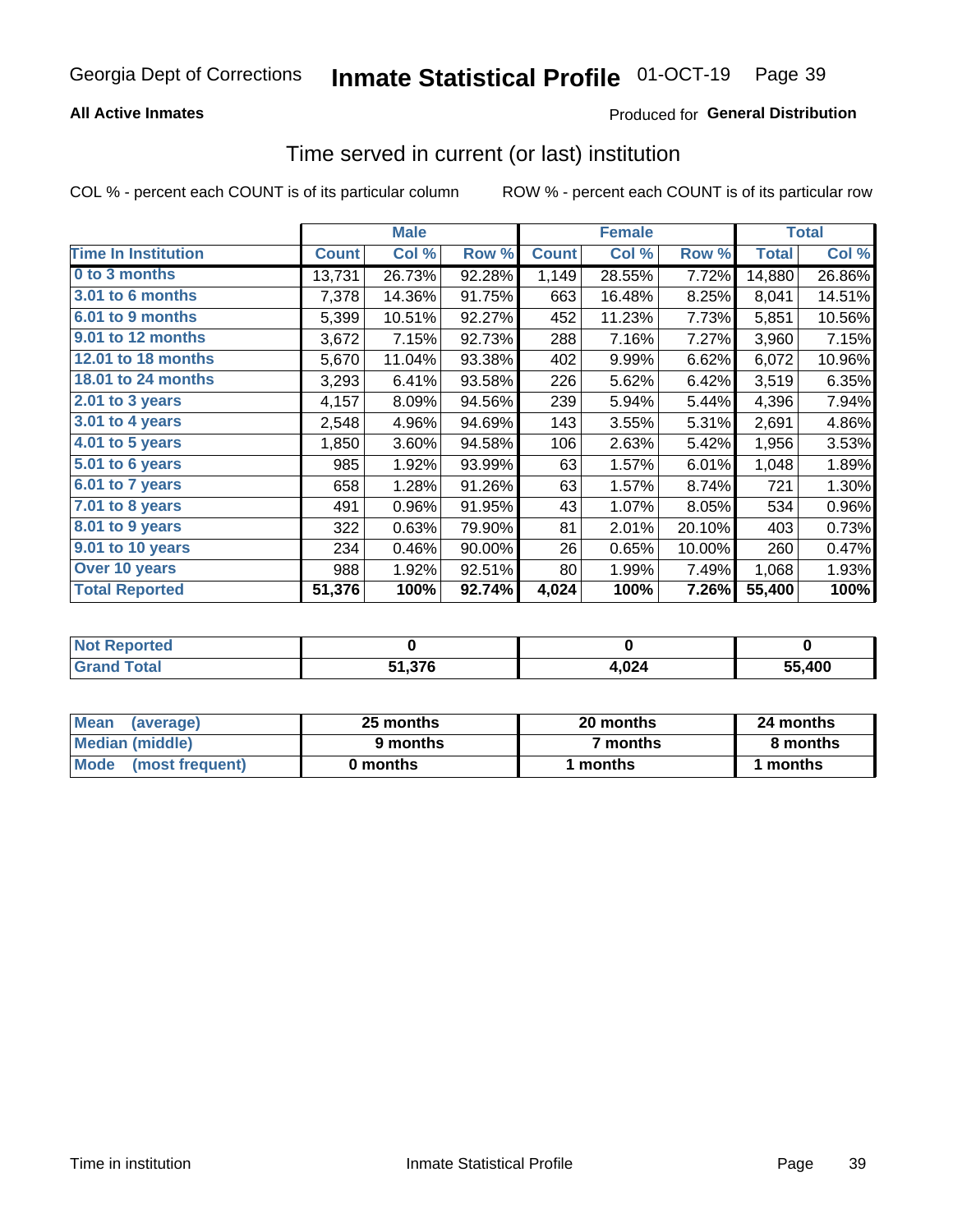#### Inmate Statistical Profile 01-OCT-19 Page 40

### **All Active Inmates**

## Produced for General Distribution

# Highest grade level attained

COL % - percent each COUNT is of its particular column

|                              |                 | <b>Male</b> |         |                         | <b>Female</b> |        |                 | <b>Total</b> |
|------------------------------|-----------------|-------------|---------|-------------------------|---------------|--------|-----------------|--------------|
| <b>Grade Level</b>           | <b>Count</b>    | Col %       | Row %   | <b>Count</b>            | Col%          | Row %  | <b>Total</b>    | Col %        |
| No school at all             | $\overline{13}$ | 0.04%       | 100.00% |                         |               |        | $\overline{13}$ | 0.03%        |
| <b>Grade 1</b>               | 19              | 0.05%       | 100.00% |                         |               |        | 19              | 0.05%        |
| <b>Grade 2</b>               | 26              | 0.07%       | 96.30%  | 1                       | 0.04%         | 3.70%  | 27              | 0.07%        |
| Grade 3                      | 64              | 0.18%       | 98.46%  | $\mathbf{1}$            | 0.04%         | 1.54%  | 65              | 0.17%        |
| Grade 4                      | 71              | 0.20%       | 92.21%  | 6                       | 0.26%         | 7.79%  | 77              | 0.20%        |
| Grade 5                      | 88              | 0.24%       | 94.62%  | 5                       | 0.22%         | 5.38%  | 93              | 0.24%        |
| Grade 6                      | 324             | 0.90%       | 95.58%  | 15                      | 0.65%         | 4.42%  | 339             | 0.88%        |
| <b>Grade 7</b>               | 645             | 1.78%       | 94.44%  | 38                      | 1.65%         | 5.56%  | 683             | 1.77%        |
| Grade 8                      | 2,367           | 6.54%       | 94.34%  | 142                     | 6.18%         | 5.66%  | 2,509           | 6.52%        |
| Grade 9                      | 4,501           | 12.44%      | 95.81%  | 197                     | 8.57%         | 4.19%  | 4,698           | 12.21%       |
| Grade 10                     | 6,103           | 16.87%      | 95.87%  | 263                     | 11.44%        | 4.13%  | 6,366           | 16.54%       |
| Grade 11                     | 6,023           | 16.65%      | 95.26%  | 300                     | 13.05%        | 4.74%  | 6,323           | 16.43%       |
| <b>Grade 12 or GED</b>       | 12,569          | 34.74%      | 93.44%  | 883                     | 38.41%        | 6.56%  | 13,452          | 34.96%       |
| <b>Some tech school</b>      | 245             | 0.68%       | 84.19%  | 46                      | 2.00%         | 15.81% | 291             | 0.76%        |
| <b>Completed tech school</b> | 252             | 0.70%       | 81.55%  | 57                      | 2.48%         | 18.45% | 309             | 0.80%        |
| College, 1 year              | 982             | 2.71%       | 90.93%  | 98                      | 4.26%         | 9.07%  | 1,080           | 2.81%        |
| College, 2 year              | 1,116           | 3.08%       | 88.01%  | 152                     | 6.61%         | 11.99% | 1,268           | 3.30%        |
| College, 3 year              | 296             | 0.82%       | 88.89%  | 37                      | 1.61%         | 11.11% | 333             | 0.87%        |
| <b>Bachelor's degree</b>     | 380             | 1.05%       | 89.41%  | 45                      | 1.96%         | 10.59% | 425             | 1.10%        |
| <b>Master's degree</b>       | 66              | 0.18%       | 88.00%  | 9                       | 0.39%         | 12.00% | 75              | 0.19%        |
| Ph.D. degree                 | 8               | 0.02%       | 80.00%  | $\overline{\mathbf{c}}$ | 0.09%         | 20.00% | 10              | 0.03%        |
| Law degree                   | 14              | 0.04%       | 93.33%  | $\mathbf{1}$            | 0.04%         | 6.67%  | 15              | 0.04%        |
| <b>Some medical school</b>   | $\overline{2}$  | 0.01%       | 66.67%  | 1                       | 0.04%         | 33.33% | 3               | 0.01%        |
| <b>Medical degree</b>        | 6               | 0.02%       | 100.00% |                         |               |        | 6               | 0.02%        |
|                              | $\mathbf 1$     | 0.01%       | 100.00% |                         |               |        | 1               | 0.01%        |
| <b>Total Reported</b>        | 36,181          | 100%        | 94.03%  | 2,299                   | 100%          | 5.97%  | 38,480          | 100.0%       |

| 195<br>1 J J<br>ıJ. | ,725      | 6.920            |
|---------------------|-----------|------------------|
| 51,376              | በጋለ<br>__ | <b>AND</b><br>66 |

| <b>Mean</b><br>(average) | 10.85           | 11.38           | 10.88           |  |
|--------------------------|-----------------|-----------------|-----------------|--|
| Median (middle)          | Grade 11        | Grade 12 or GED | Grade 11        |  |
| Mode (most frequent)     | Grade 12 or GED | Grade 12 or GED | Grade 12 or GED |  |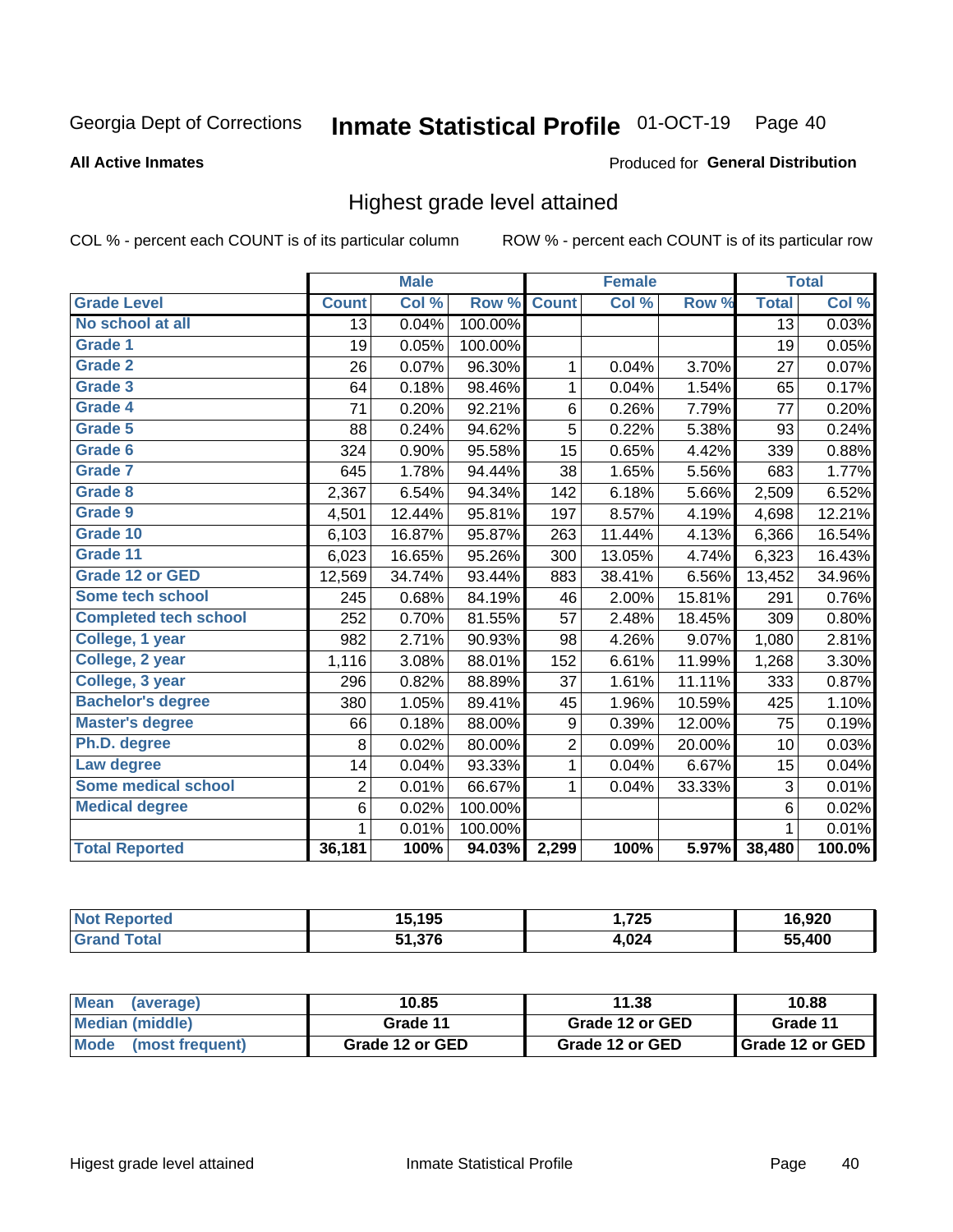# Inmate Statistical Profile 01-OCT-19 Page 41

### **All Active Inmates**

## **Produced for General Distribution**

# Culture fair IQ scores

COL % - percent each COUNT is of its particular column

|                       |              | <b>Male</b> |             |       | <b>Female</b> |        |              | <b>Total</b> |
|-----------------------|--------------|-------------|-------------|-------|---------------|--------|--------------|--------------|
| <b>IQ Scores</b>      | <b>Count</b> | Col %       | Row % Count |       | Col %         | Row %  | <b>Total</b> | Col %        |
| $60 - 69$             | 954          | 2.34%       | 92.89%      | 73    | 2.07%         | 7.11%  | 1,027        | 2.32%        |
| $70 - 79$             | 2,774        | 6.79%       | $91.92\%$   | 244   | 6.92%         | 8.08%  | 3,018        | 6.80%        |
| $80 - 89$             | 5,949        | 14.57%      | 87.67%      | 837   | 23.74%        | 12.33% | 6,786        | 15.30%       |
| $90 - 99$             | 11,209       | 27.45%      | 89.26%      | 1,349 | 38.26%        | 10.74% | 12,558       | 28.31%       |
| $100 - 109$           | 11,374       | 27.86%      | $95.02\%$   | 596   | 16.90%        | 4.98%  | 11,970       | 26.99%       |
| $110 - 119$           | 7,053        | 17.27%      | 96.68%      | 242   | 6.86%         | 3.32%  | 7,295        | 16.45%       |
| $120 - 129$           | 1,457        | 3.57%       | 92.39%      | 120   | 3.40%         | 7.61%  | 1,577        | 3.56%        |
| $130 - 139$           | 57           | 0.14%       | 55.34%      | 46    | 1.30%         | 44.66% | 103          | 0.23%        |
| 140 & Up              | 4            | 0.01%       | 17.39%      | 19    | 0.54%         | 82.61% | 23           | 0.05%        |
| <b>Total Reported</b> | 40,831       | 100%        | 92.05%      | 3,526 | 100%          | 7.95%  | 44,357       | 100.0%       |

| <b>Not Reported</b>         | 9,834  | 335   | 10,169 |
|-----------------------------|--------|-------|--------|
| <b>Not Valid (under 60)</b> | 711    | 163   | 874    |
| <b>Grand Total</b>          | 51,376 | 4,024 | 55,400 |

| <b>Mean</b><br>(average) | 98  | 96 | 98 |
|--------------------------|-----|----|----|
| <b>Median (middle)</b>   | 99  | 94 | 99 |
| Mode<br>(most frequent)  | 103 | 92 | 99 |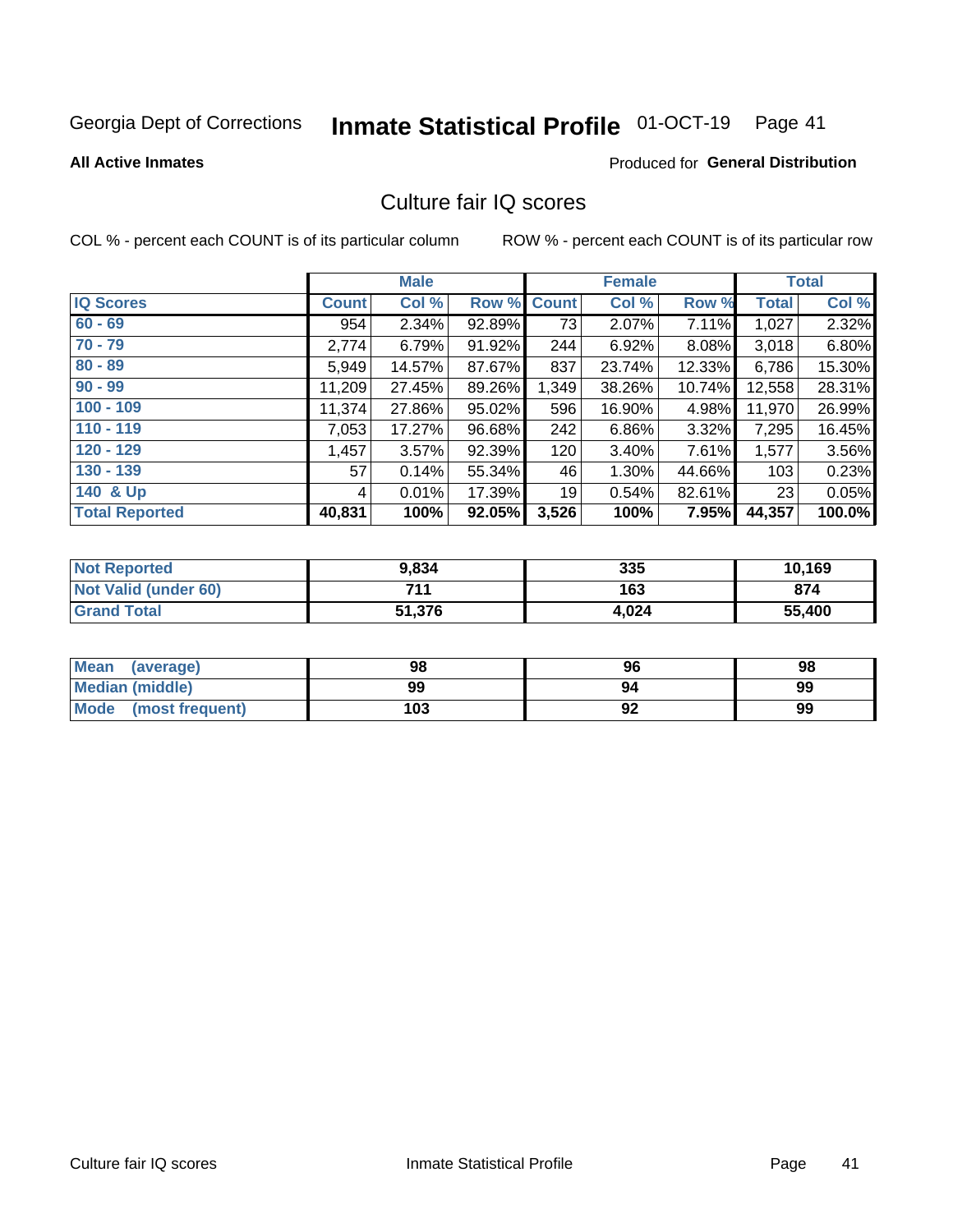#### Inmate Statistical Profile 01-OCT-19 Page 42

## **All Active Inmates**

# Produced for General Distribution

# Wide Range Achievement Test (WRAT) reading score

COL % - percent each COUNT is of its particular column

|                           |              | <b>Male</b> |        |                  | <b>Female</b> |        |              | <b>Total</b> |
|---------------------------|--------------|-------------|--------|------------------|---------------|--------|--------------|--------------|
| <b>WRAT Reading Score</b> | <b>Count</b> | Col %       | Row %  | <b>Count</b>     | Col %         | Row %  | <b>Total</b> | Col %        |
| 0.1 to 0.9                | 876          | 1.92%       | 99.32% | 6                | 0.16%         | 0.68%  | 882          | 1.79%        |
| 1.0 to 1.9                | 893          | 1.96%       | 98.35% | 15 <sub>15</sub> | 0.41%         | 1.65%  | 908          | 1.84%        |
| 2.0 to 2.9                | 1,560        | 3.43%       | 97.44% | 41               | 1.11%         | 2.56%  | 1,601        | 3.25%        |
| 3.0 to 3.9                | 3,213        | 7.06%       | 96.63% | 112              | 3.04%         | 3.37%  | 3,325        | 6.75%        |
| 4.0 to 4.9                | 3,885        | 8.53%       | 94.99% | 205              | 5.56%         | 5.01%  | 4,090        | 8.31%        |
| 5.0 to 5.9                | 3,725        | 8.18%       | 95.29% | 184              | 4.99%         | 4.71%  | 3,909        | 7.94%        |
| 6.0 to 6.9                | 4,089        | 8.98%       | 94.39% | 243              | 6.59%         | 5.61%  | 4,332        | 8.80%        |
| 7.0 to 7.9                | 1,956        | 4.30%       | 95.23% | 98               | 2.66%         | 4.77%  | 2,054        | 4.17%        |
| 8.0 to 8.9                | 3,595        | 7.90%       | 94.43% | 212              | 5.75%         | 5.57%  | 3,807        | 7.73%        |
| 9.0 to 9.9                | 1,904        | 4.18%       | 93.65% | 129              | 3.50%         | 6.35%  | 2,033        | 4.13%        |
| 10.0 to 10.9              | 2,945        | 6.47%       | 92.06% | 254              | 6.89%         | 7.94%  | 3,199        | 6.50%        |
| 11.0 to 11.9              | 3,729        | 8.19%       | 89.79% | 424              | 11.49%        | 10.21% | 4,153        | 8.44%        |
| 12.0 to 12.9              | 12,624       | 27.72%      | 88.16% | 1,695            | 45.95%        | 11.84% | 14,319       | 29.09%       |
| 13                        | 541          | 1.19%       | 88.40% | 71               | 1.92%         | 11.60% | 612          | 1.24%        |
| <b>Total Reported</b>     | 45,535       | 100%        | 92.51% | 3,689            | 100.0%        | 7.49%  | 49,224       | 100%         |

| Reported<br>' NOT | 5.841  | 335   | .176   |
|-------------------|--------|-------|--------|
| <b>Total</b>      | 51,376 | 4,024 | 55.400 |

| <b>Mean</b><br>(average)       | 8.47 | 10.28 | 8.61 |
|--------------------------------|------|-------|------|
| Median (middle)                | 8.8  | 11.9  | 8.9  |
| <b>Mode</b><br>(most frequent) | 12.9 | 12.9  | 12.9 |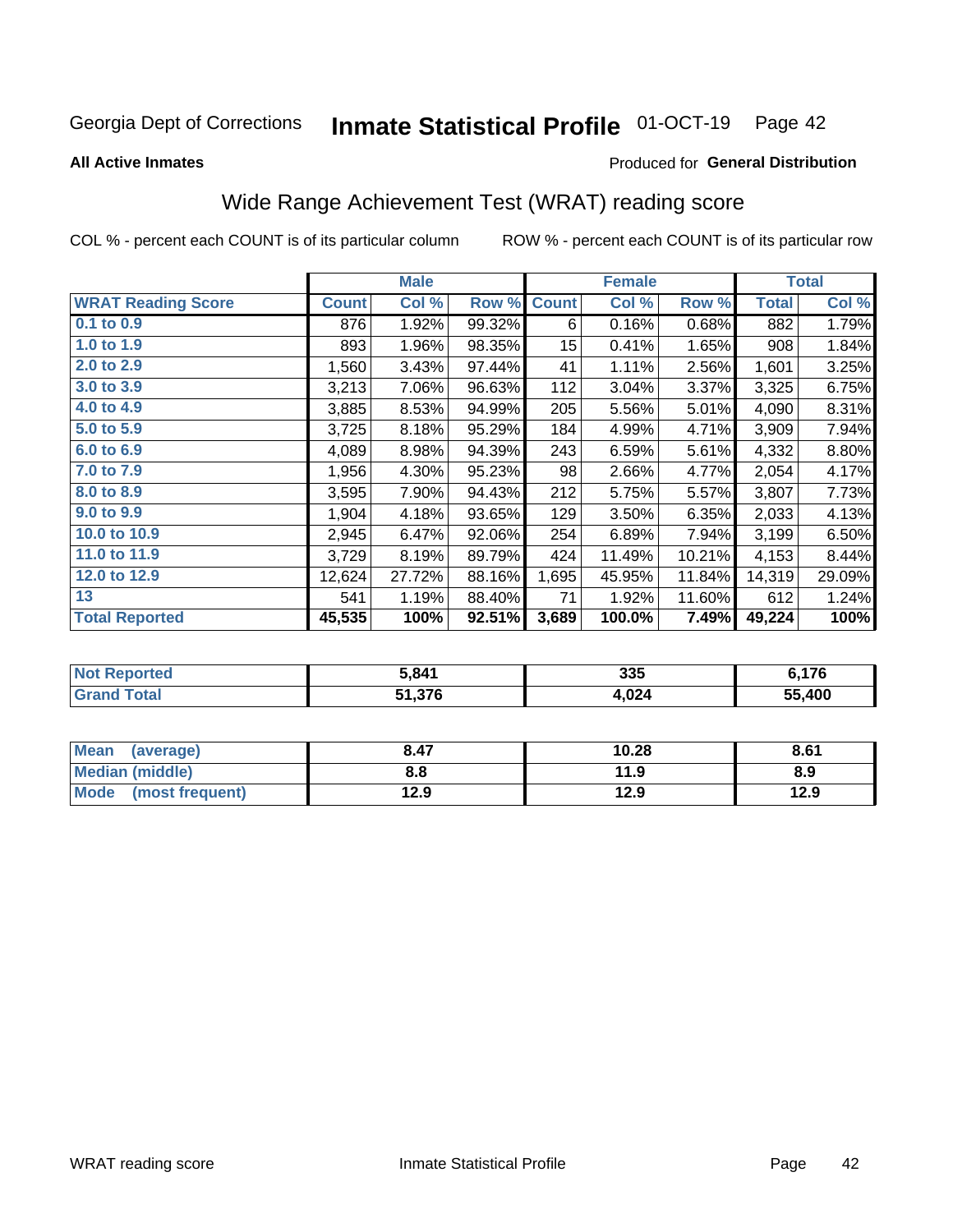#### Inmate Statistical Profile 01-OCT-19 Page 43

**All Active Inmates** 

## Produced for General Distribution

# Wide Range Achievement Test (WRAT) math score

COL % - percent each COUNT is of its particular column

|                              |         | <b>Male</b> |        |                  | <b>Female</b> |        |              | <b>Total</b> |
|------------------------------|---------|-------------|--------|------------------|---------------|--------|--------------|--------------|
| <b>WRAT Mathematic Score</b> | Count l | Col %       | Row %  | <b>Count</b>     | Col %         | Row %  | <b>Total</b> | Col %        |
| $0.1$ to $0.9$               | 267     | 0.59%       | 99.63% | 1                | 0.03%         | 0.37%  | 268          | 0.54%        |
| 1.0 to 1.9                   | 439     | 0.96%       | 97.99% | 9                | 0.24%         | 2.01%  | 448          | 0.91%        |
| 2.0 to 2.9                   | 1,163   | 2.55%       | 96.51% | 42               | 1.14%         | 3.49%  | 1,205        | 2.45%        |
| 3.0 to 3.9                   | 2,745   | 6.03%       | 96.42% | 102              | 2.76%         | 3.58%  | 2,847        | 5.78%        |
| 4.0 to 4.9                   | 5,796   | 12.73%      | 93.63% | 394              | 10.67%        | 6.37%  | 6,190        | 12.58%       |
| 5.0 to 5.9                   | 7,252   | 15.93%      | 91.83% | 645              | 17.47%        | 8.17%  | 7,897        | 16.04%       |
| 6.0 to 6.9                   | 8,723   | 19.16%      | 91.57% | 803              | 21.76%        | 8.43%  | 9,526        | 19.35%       |
| 7.0 to 7.9                   | 3,629   | 7.97%       | 92.98% | 274              | 7.42%         | 7.02%  | 3,903        | 7.93%        |
| 8.0 to 8.9                   | 4,388   | 9.64%       | 90.14% | 480              | 13.00%        | 9.86%  | 4,868        | 9.89%        |
| 9.0 to 9.9                   | 2,605   | 5.72%       | 92.61% | 208              | 5.64%         | 7.39%  | 2,813        | 5.71%        |
| 10.0 to 10.9                 | 842     | 1.85%       | 98.25% | 15 <sub>15</sub> | 0.41%         | 1.75%  | 857          | 1.74%        |
| 11.0 to 11.9                 | 1,446   | 3.18%       | 90.38% | 154              | 4.17%         | 9.63%  | 1,600        | 3.25%        |
| 12.0 to 12.9                 | 6,170   | 13.55%      | 91.87% | 546              | 14.79%        | 8.13%  | 6,716        | 13.64%       |
| 13                           | 67      | 0.15%       | 78.82% | 18               | 0.49%         | 21.18% | 85           | 0.17%        |
| <b>Total Reported</b>        | 45,532  | 100%        | 92.50% | 3,691            | 100%          | 7.50%  | 49,223       | 100%         |

| Reported<br>' NOT | 5.844  | つつつ<br>ააა | 477    |
|-------------------|--------|------------|--------|
| <b>Total</b>      | 51,376 | 4,024      | 55.400 |

| <b>Mean</b><br>(average) | 7.20 | 7.62 | 7.24 |
|--------------------------|------|------|------|
| Median (middle)          | כ.ס  | 6.9  | ხ.მ  |
| Mode<br>(most frequent)  | 12.9 | 12.9 | 12.9 |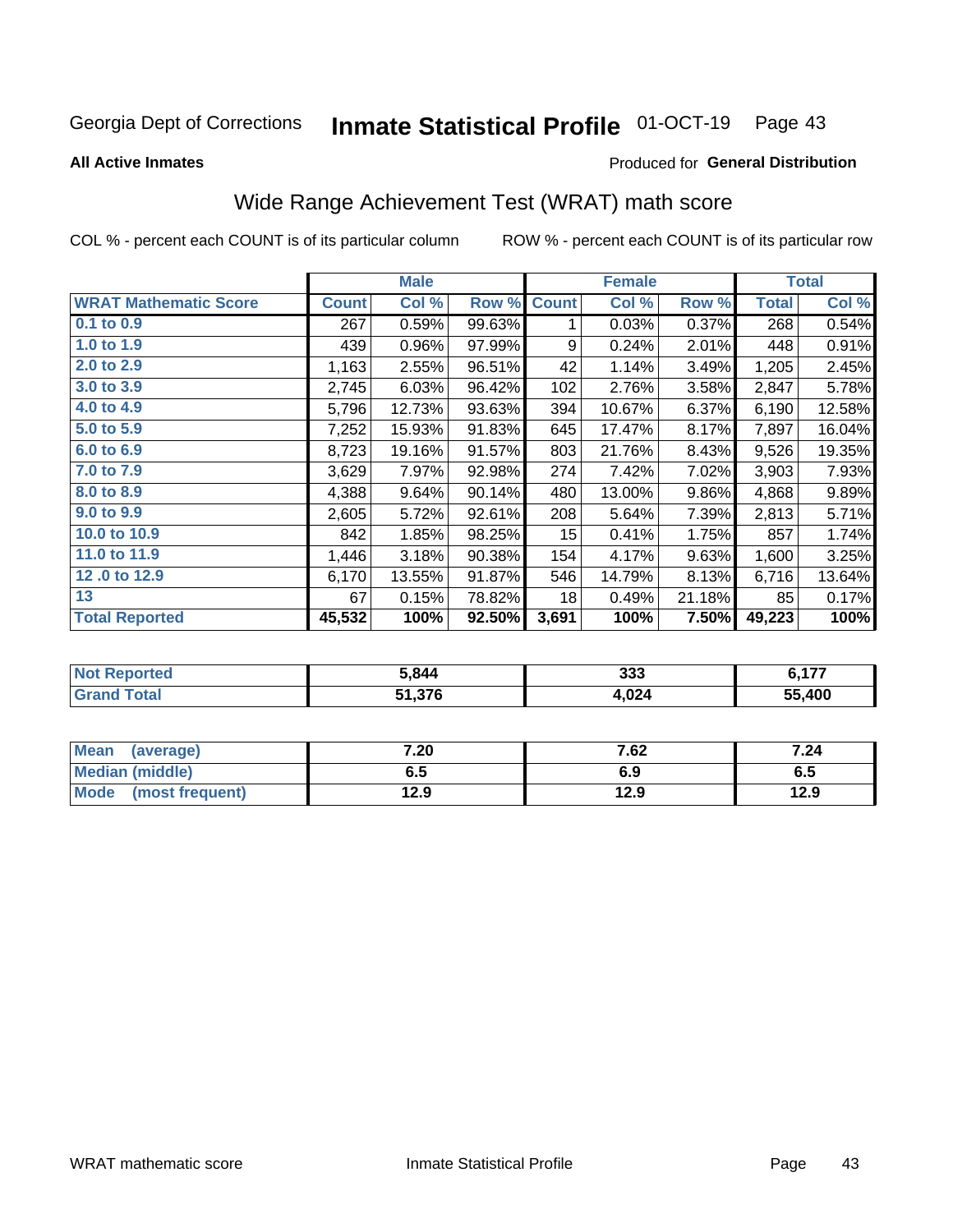#### **Inmate Statistical Profile 01-OCT-19** Page 44

Produced for General Distribution

### **All Active Inmates**

# Wide Range Achievement Test (WRAT) spelling score

COL % - percent each COUNT is of its particular column

|                            |              | <b>Male</b> |        |              | <b>Female</b> |        |              | <b>Total</b> |
|----------------------------|--------------|-------------|--------|--------------|---------------|--------|--------------|--------------|
| <b>WRAT Spelling Score</b> | <b>Count</b> | Col %       | Row %  | <b>Count</b> | Col %         | Row %  | <b>Total</b> | Col %        |
| 0.1 to 0.9                 | 949          | 2.08%       | 99.37% | 6            | 0.16%         | 0.63%  | 955          | 1.94%        |
| 1.0 to 1.9                 | 1,226        | 2.69%       | 98.63% | 17           | 0.46%         | 1.37%  | 1,243        | 2.52%        |
| 2.0 to 2.9                 | 2,354        | 5.17%       | 98.12% | 45           | 1.22%         | 1.88%  | 2,399        | 4.87%        |
| 3.0 to 3.9                 | 3,537        | 7.77%       | 98.00% | 72           | 1.95%         | 2.00%  | 3,609        | 7.33%        |
| 4.0 to 4.9                 | 3,062        | 6.72%       | 96.93% | 97           | 2.63%         | 3.07%  | 3,159        | 6.42%        |
| 5.0 to 5.9                 | 4,408        | 9.68%       | 94.98% | 233          | 6.31%         | 5.02%  | 4,641        | 9.43%        |
| 6.0 to 6.9                 | 4,192        | 9.20%       | 94.76% | 232          | 6.28%         | 5.24%  | 4,424        | 8.99%        |
| 7.0 to 7.9                 | 3,949        | 8.67%       | 93.73% | 264          | 7.15%         | 6.27%  | 4,213        | 8.56%        |
| 8.0 to 8.9                 | 3,936        | 8.64%       | 93.01% | 296          | 8.02%         | 6.99%  | 4,232        | 8.60%        |
| 9.0 to 9.9                 | 2,197        | 4.82%       | 92.58% | 176          | 4.77%         | 7.42%  | 2,373        | 4.82%        |
| 10.0 to 10.9               | 2,206        | 4.84%       | 92.61% | 176          | 4.77%         | 7.39%  | 2,382        | 4.84%        |
| 11.0 to 11.9               | 3,210        | 7.05%       | 89.24% | 387          | 10.48%        | 10.76% | 3,597        | 7.31%        |
| 12.0 to 12.9               | 10,059       | 22.09%      | 85.90% | 1,651        | 44.72%        | 14.10% | 11,710       | 23.78%       |
| 13                         | 257          | 0.56%       | 86.53% | 40           | 1.08%         | 13.47% | 297          | 0.60%        |
| <b>Total Reported</b>      | 45,542       | 100%        | 92.50% | 3,692        | 100%          | 7.50%  | 49,234       | 100.0%       |

| prted<br>NO       | 5.834  | 332   | 6,166  |
|-------------------|--------|-------|--------|
| $T \sim$ follows: | 51,376 | 4,024 | 55,400 |

| <b>Mean</b><br>(average) | 7.90 | 10.20 | 8.07 |
|--------------------------|------|-------|------|
| Median (middle)          | . .  | 11.6  | 7. O |
| Mode<br>(most frequent)  | 12.9 | 12.9  | 12.9 |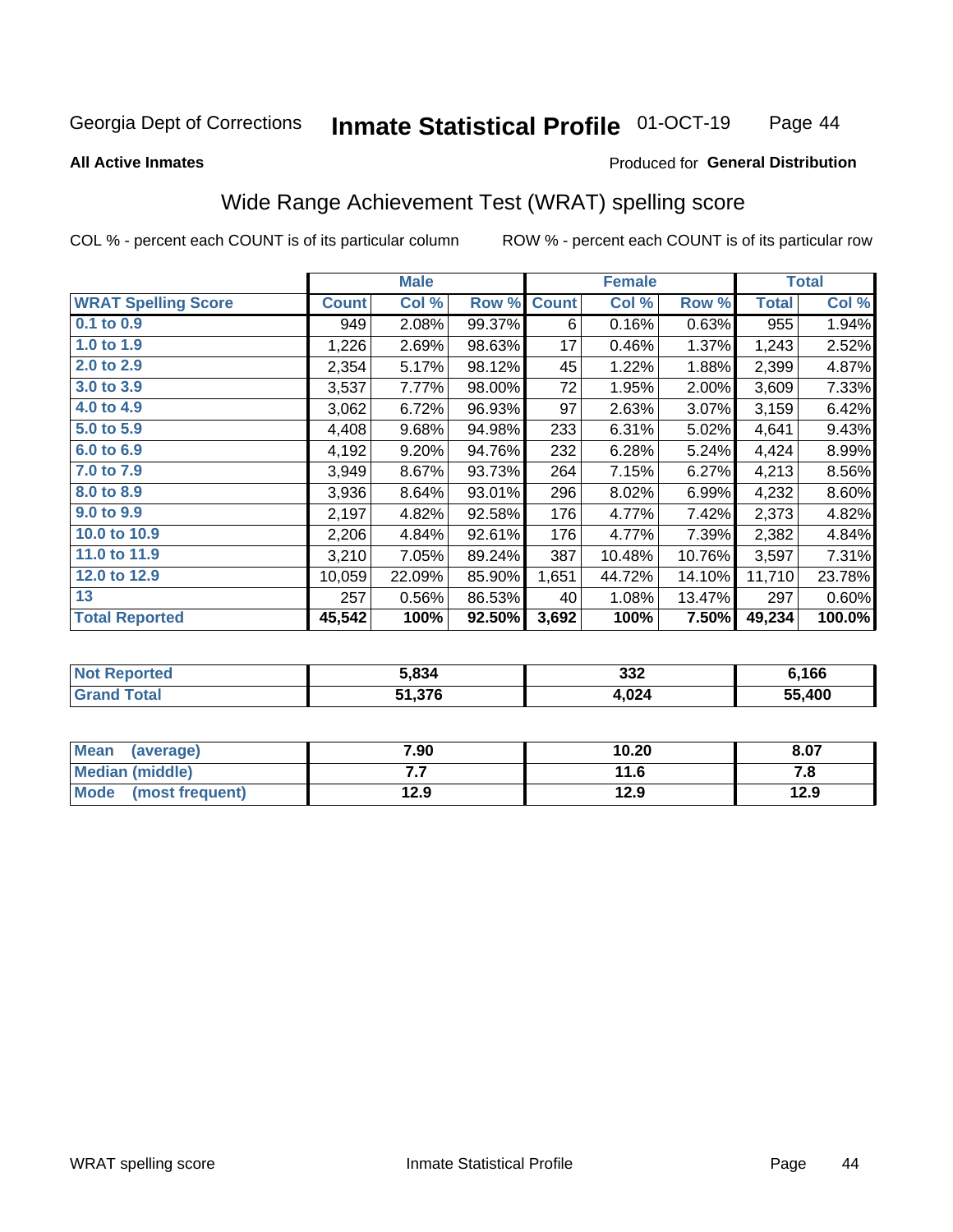# Inmate Statistical Profile 01-OCT-19 Page 45

### **All Active Inmates**

## Produced for General Distribution

# Current / last mental health treatment level

COL % - percent each COUNT is of its particular column

|                                    |              | <b>Male</b> |         |              | <b>Female</b> |        |              | <b>Total</b> |
|------------------------------------|--------------|-------------|---------|--------------|---------------|--------|--------------|--------------|
| <b>Mental Health Treatment Lev</b> | <b>Count</b> | Col %       | Row %   | <b>Count</b> | Col %         | Row %  | <b>Total</b> | Col %        |
| 1 No problem at current time       | 8,498        | 48.94%      | 92.35%  | 704          | 22.53%        | 7.65%  | 9,202        | 44.91%       |
| 2 Receiving outpatient             | 7,083        | 40.79%      | 74.92%  | 2,371        | 75.87%        | 25.08% | 9,454        | 46.14%       |
| <b>Treatment</b>                   |              |             |         |              |               |        |              |              |
| 3 Inpatient, moderate              | 1,425        | 8.21%       | 97.40%  | 38           | 1.22%         | 2.60%  | 1,463        | 7.14%        |
| <b>Treatment</b>                   |              |             |         |              |               |        |              |              |
| 4 Inpatient, intensive             | 335          | 1.93%       | 96.54%  | 12           | 0.38%         | 3.46%  | 347          | 1.69%        |
| Treatment                          |              |             |         |              |               |        |              |              |
| 5 Undergoing crisis                | 22           | 0.13%       | 100.00% |              |               |        | 22           | 0.11%        |
| <b>stabilization</b>               |              |             |         |              |               |        |              |              |
| <b>6 Hospital for criminally</b>   |              | 0.01%       | 100.00% |              |               |        |              | 0.01%        |
| <b>Tinsane</b>                     |              |             |         |              |               |        |              |              |
| <b>Total Evaluated</b>             | 17,364       | 100%        | 84.75%  | 3,125        | 100%          | 15.25% | 20,489       | 100%         |

| Never had MH evaluation | 34,012 | 899   | 34,911 |
|-------------------------|--------|-------|--------|
| <b>Grand Total</b>      | 51,376 | 4.024 | 55,400 |

| <b>Median (middle)</b>         | <b>Receiving outpatient</b><br>treatment | <b>Receiving outpatient</b><br>treatment | <b>Receiving</b><br>outpatient<br>treatment |  |  |
|--------------------------------|------------------------------------------|------------------------------------------|---------------------------------------------|--|--|
| <b>Mode</b><br>(most frequent) | No problem at current time               | <b>Receiving outpatient</b><br>treatment | Receiving<br>outpatient<br>treatment        |  |  |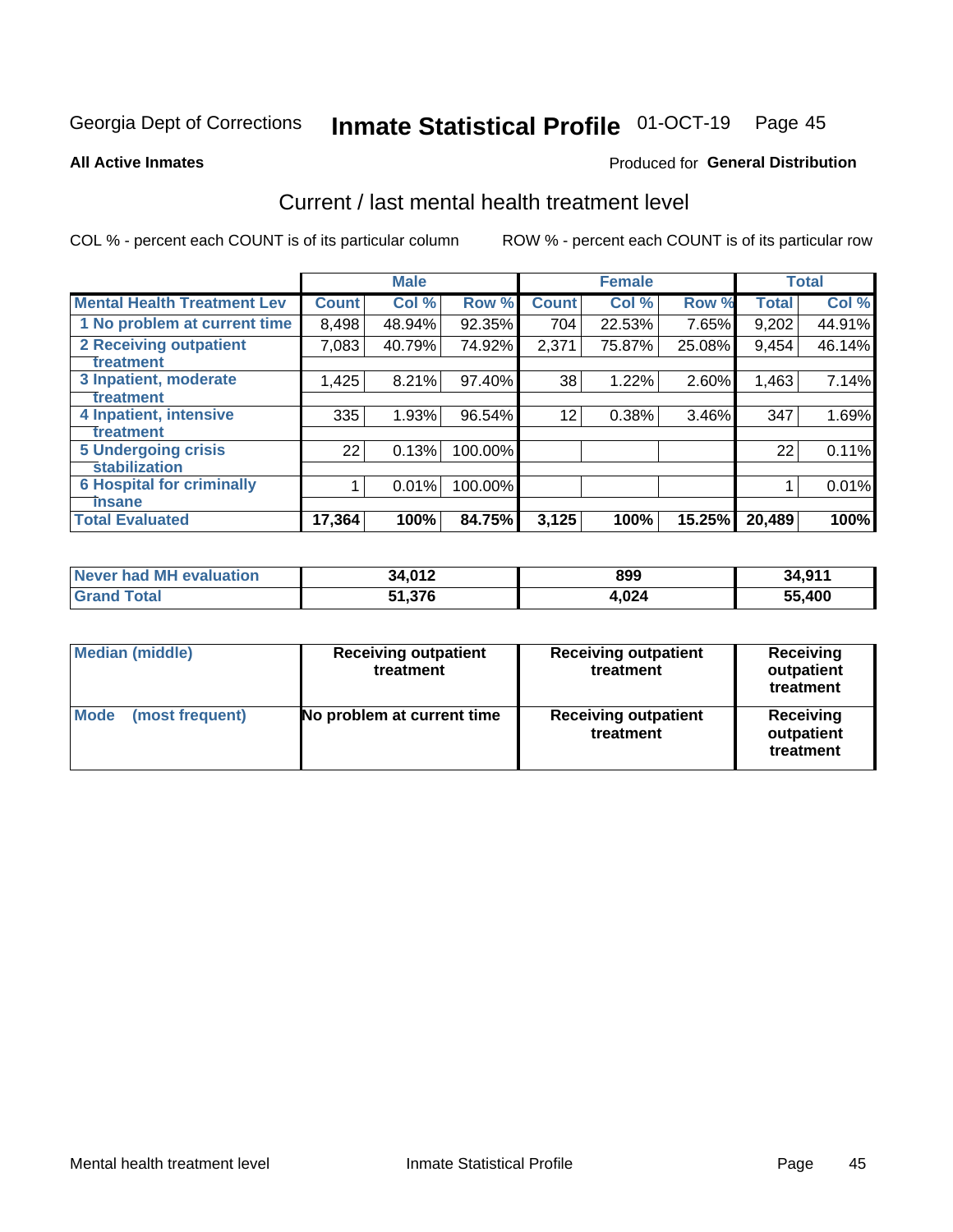## **All Active Inmates**

# Produced for General Distribution

# PULHESDWIT medical scale - 'P' overall condition ('P'hysical)

COL % - percent each COUNT is of its particular column

|                                  |              | <b>Male</b> |         |              | <b>Female</b> |        |              | <b>Total</b> |
|----------------------------------|--------------|-------------|---------|--------------|---------------|--------|--------------|--------------|
| <b>'P' Overall Condition</b>     | <b>Count</b> | Col %       | Row %   | <b>Count</b> | Col %         | Row %  | <b>Total</b> | Col %        |
| 1 No medical illness             | 34,785       | 74.64%      | 93.86%  | 2,276        | 62.48%        | 6.14%  | 37,061       | 73.76%       |
| 2 Well-controlled chronic        | 10,783       | 23.14%      | 89.47%  | 1,269        | 34.83%        | 10.53% | 12,052       | 23.99%       |
| <b>illness</b>                   |              |             |         |              |               |        |              |              |
| 3 Poorly-controlled chronic      | 956          | 2.05%       | 92.28%  | 80           | 2.20%         | 7.72%  | 1,036        | 2.06%        |
| <b>illness</b>                   |              |             |         |              |               |        |              |              |
| 4 Significant problems requiring | 73           | 0.16%       | 81.11%  | 17           | 0.47%         | 18.89% | 90           | 0.18%        |
| special housing                  |              |             |         |              |               |        |              |              |
| 5 Terminal illness, < 6 months   | 6            | 0.01%       | 100.00% |              |               |        | 6            | 0.01%        |
| to live                          |              |             |         |              |               |        |              |              |
| 6 Inmate is pregnant             |              | $0.01\%$    | 50.00%  |              | 0.03%         | 50.00% | 2            | 0.01%        |
| <b>Total Reported</b>            | 46,604       | 100%        | 92.75%  | 3,643        | 100%          | 7.25%  | 50,247       | 100.0%       |

| 'teo | 770 | 381  | こ イベマ<br>יש |
|------|-----|------|-------------|
|      | 27c | ,024 | 55.400      |

| Mode | (most frequent) | 1 No medical illness | 1 No medical illness | 1 No medical<br>illness |
|------|-----------------|----------------------|----------------------|-------------------------|
|------|-----------------|----------------------|----------------------|-------------------------|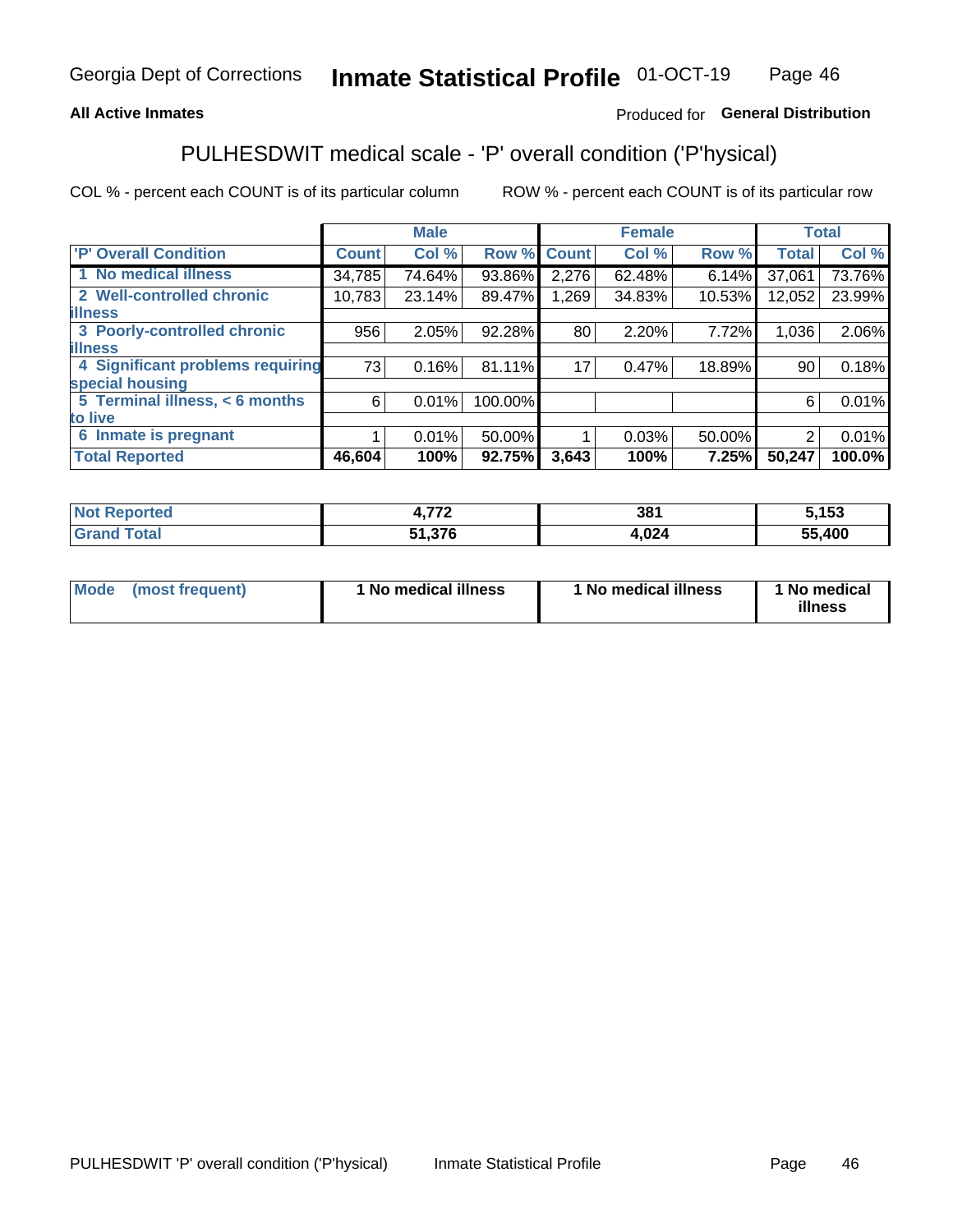## **All Active Inmates**

# Produced for General Distribution

# PULHESDWIT medical scale - 'U' upper body

COL % - percent each COUNT is of its particular column

|                              |              | <b>Male</b> |         |              | <b>Female</b> |       |              | <b>Total</b> |
|------------------------------|--------------|-------------|---------|--------------|---------------|-------|--------------|--------------|
| <b>U' Upper Body</b>         | <b>Count</b> | Col %       | Row %   | <b>Count</b> | Col %         | Row % | <b>Total</b> | Col %        |
| 1 Upper bones, joints,       | 44,393       | 95.69%      | 92.81%  | 3,437        | 94.32%        | 7.19% | 47,830       | 95.59%       |
| muscles all OK               |              |             |         |              |               |       |              |              |
| 2 One or both arms minimally | 1,729        | 3.73%       | 90.38%  | 184          | 5.05%         | 9.62% | 1,913        | 3.82%        |
| limited                      |              |             |         |              |               |       |              |              |
| 3 One or both arms           | 225          | 0.48%       | 91.84%  | 20           | 0.55%         | 8.16% | 245          | 0.49%        |
| <b>moderately limited</b>    |              |             |         |              |               |       |              |              |
| 4 One arm disabled,          | 42           | 0.09%       | 93.33%  | 3            | 0.08%         | 6.67% | 45           | 0.09%        |
| paralyzed, or amputated      |              |             |         |              |               |       |              |              |
| 5 Both arms disabled,        | 3            | 0.01%       | 100.00% |              |               |       | 3            | 0.01%        |
| paralyzed, or amputated      |              |             |         |              |               |       |              |              |
| <b>Total Reported</b>        | 46,392       | 100%        | 92.72%  | 3,644        | 100%          | 7.28% | 50,036       | 100%         |

| <b>Not Reported</b> | 4,984  | 380   | 5,364  |
|---------------------|--------|-------|--------|
| <b>Grand Total</b>  | 51,376 | 4,024 | 55,400 |

| Mode<br>(most frequent) | 1 Upper bones, joints,<br>muscles all OK | 1 Upper bones, joints,<br>muscles all OK | 1 Upper bones,<br>joints, muscles all<br>ΟK |
|-------------------------|------------------------------------------|------------------------------------------|---------------------------------------------|
|-------------------------|------------------------------------------|------------------------------------------|---------------------------------------------|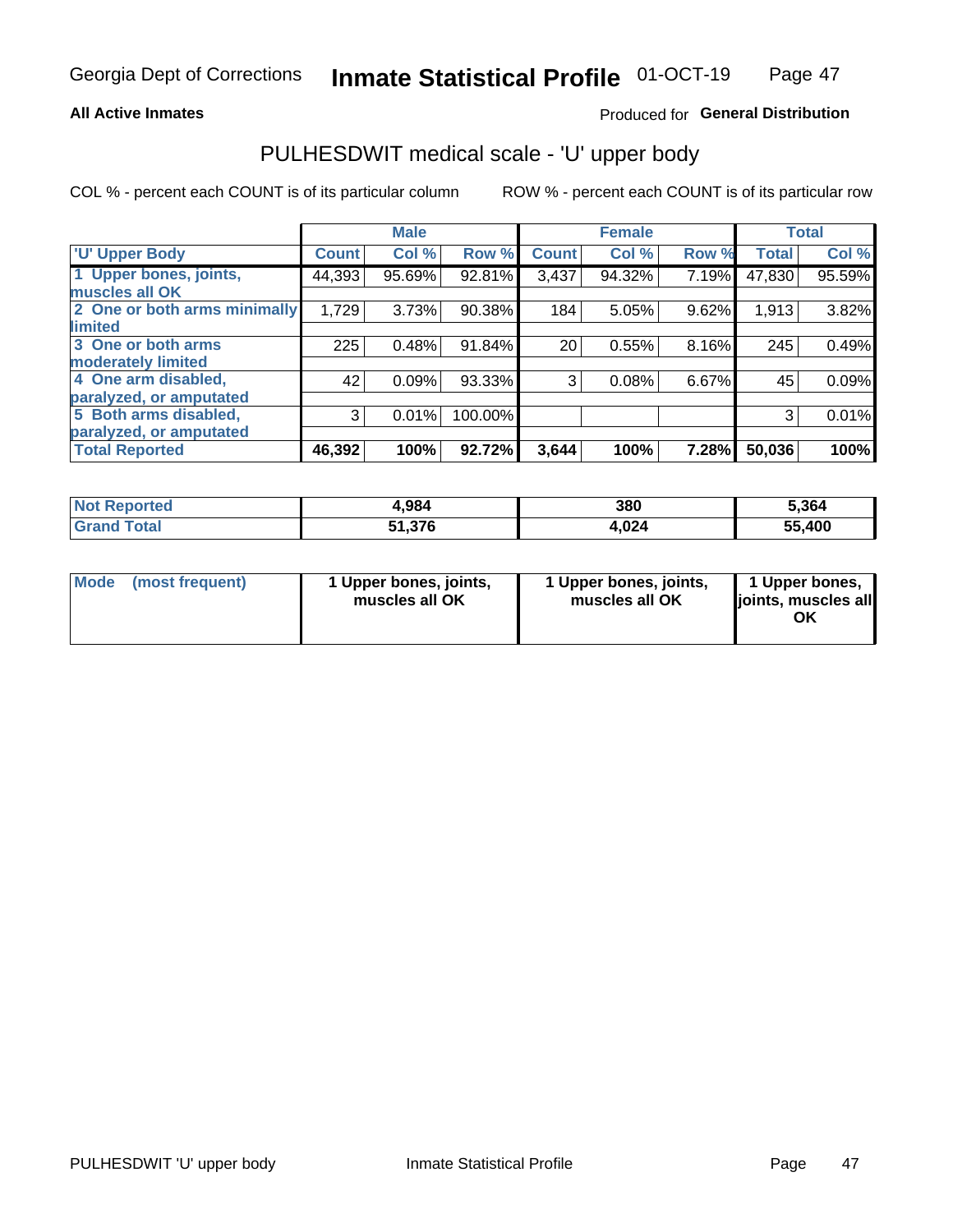## **All Active Inmates**

# Produced for General Distribution

# PULHESDWIT medical scale - 'L' lower body

COL % - percent each COUNT is of its particular column

|                                |              | <b>Male</b> |         |              | <b>Female</b> |       |              | <b>Total</b> |
|--------------------------------|--------------|-------------|---------|--------------|---------------|-------|--------------|--------------|
| 'L' Lower Body                 | <b>Count</b> | Col %       | Row %   | <b>Count</b> | Col %         | Row % | <b>Total</b> | Col %        |
| 1 Lower bones, joints,         | 41,944       | 90.42%      | 92.84%  | 3,236        | 88.88%        | 7.16% | 45,180       | 90.30%       |
| muscles all OK                 |              |             |         |              |               |       |              |              |
| 2 One or both legs minimally   | 3,705        | 7.99%       | 91.26%  | 355          | 9.75%         | 8.74% | 4,060        | 8.11%        |
| limited                        |              |             |         |              |               |       |              |              |
| 3 One or both legs             | 593          | 1.28%       | 93.53%  | 41           | 1.13%         | 6.47% | 634          | 1.27%        |
| moderately limited             |              |             |         |              |               |       |              |              |
| 4 One leg disabled, paralyzed, | 131          | 0.28%       | 93.57%  | 9            | 0.25%         | 6.43% | 140          | 0.28%        |
| or amputated                   |              |             |         |              |               |       |              |              |
| 5 Both legs disabled,          | 17           | 0.04%       | 100.00% |              |               |       | 17           | 0.03%        |
| paralyzed, or amputated        |              |             |         |              |               |       |              |              |
| <b>Total Reported</b>          | 46,390       | 100%        | 92.72%  | 3,641        | 100%          | 7.28% | 50,031       | 100%         |

| <b>Not Reported</b>   | 4,986  | 383   | 5,369  |
|-----------------------|--------|-------|--------|
| <b>Total</b><br>Grand | 51,376 | 4,024 | 55,400 |

|  | Mode (most frequent) | 1 Lower bones, joints,<br>muscles all OK | 1 Lower bones, joints,<br>muscles all OK | 1 Lower bones,<br>joints, muscles all<br>ΟK |
|--|----------------------|------------------------------------------|------------------------------------------|---------------------------------------------|
|--|----------------------|------------------------------------------|------------------------------------------|---------------------------------------------|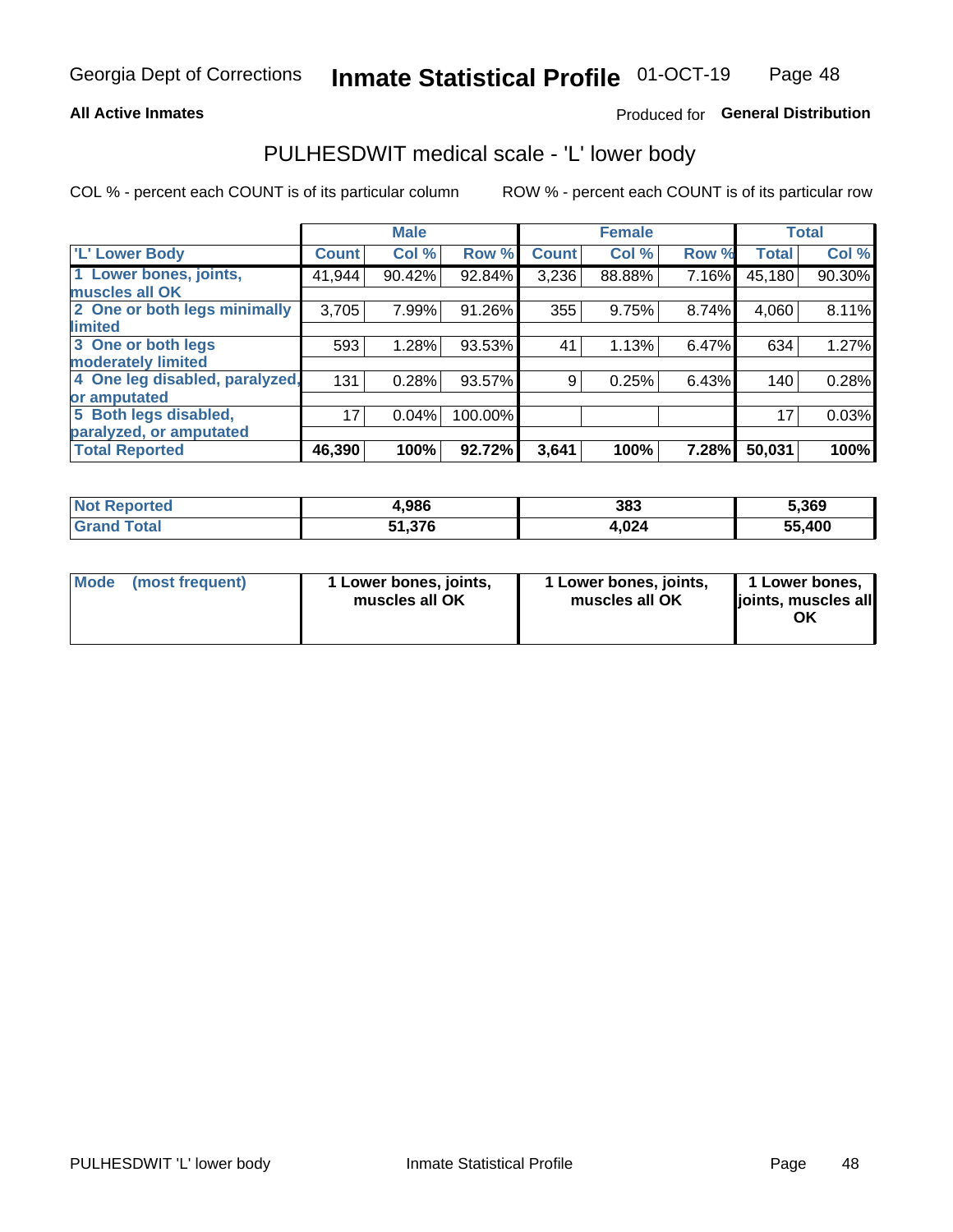## **All Active Inmates**

# Produced for General Distribution

# PULHESDWIT medical scale - 'H' hearing

COL % - percent each COUNT is of its particular column

|                                |              | <b>Male</b> |        |             | <b>Female</b> |        | <b>Total</b> |        |
|--------------------------------|--------------|-------------|--------|-------------|---------------|--------|--------------|--------|
| <b>H' Hearing</b>              | <b>Count</b> | Col %       |        | Row % Count | Col %         | Row %  | <b>Total</b> | Col %  |
| 1 Normal hearing both ears     | 45,720       | 98.63%      | 92.74% | 3,581       | 98.38%        | 7.26%  | 49,301       | 98.62% |
| 2 Some loss in one ear with    | 487          | 1.05%       | 90.86% | 49          | 1.35%         | 9.14%  | 536          | 1.07%  |
| other OK, or mild loss in both |              |             |        |             |               |        |              |        |
| 3 Total loss in one ear with   | 99           | 0.21%       | 97.06% | 3           | 0.08%         | 2.94%  | 102          | 0.20%  |
| mild loss in other             |              |             |        |             |               |        |              |        |
| 4 Severe loss in both ears     | 31           | 0.07%       | 86.11% | 5           | 0.14%         | 13.89% | 36           | 0.07%  |
| 5 Total loss in both ears,     | 16           | 0.03%       | 88.89% | 2           | 0.05%         | 11.11% | 18           | 0.04%  |
| requiring special housing      |              |             |        |             |               |        |              |        |
| <b>Total Reported</b>          | 46,353       | 100%        | 92.72% | 3,640       | 100%          | 7.28%  | 49,993       | 100%   |

| <b>Not Renc</b><br>ాorted | 5,023  | 384   | 5,407  |
|---------------------------|--------|-------|--------|
| Total                     | 51,376 | 024.ا | 55,400 |

| Mode (most frequent) | 1 Normal hearing both ears 11 Normal hearing both ears 1 Normal hearing | both ears |
|----------------------|-------------------------------------------------------------------------|-----------|
|                      |                                                                         |           |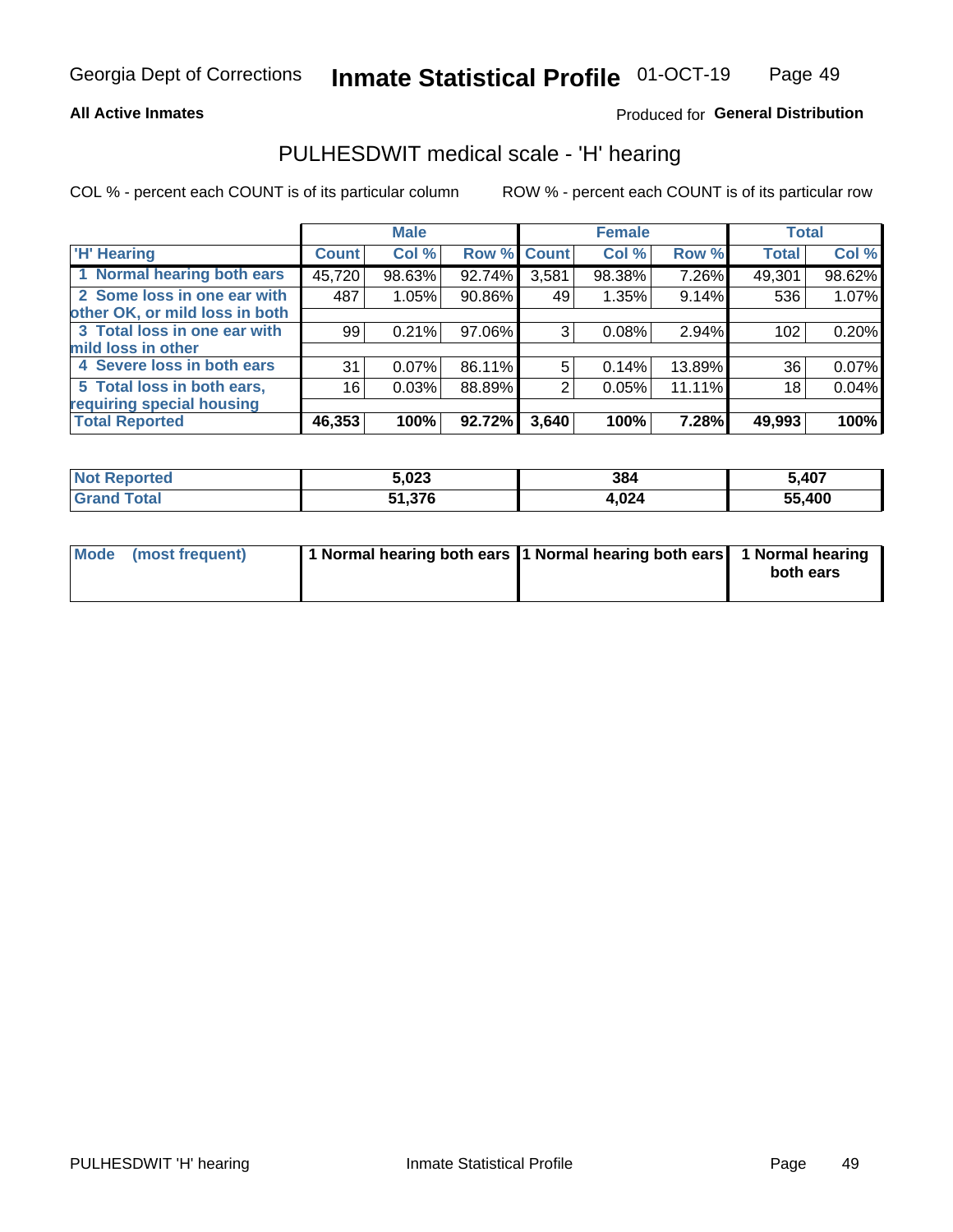## **All Active Inmates**

# Produced for General Distribution

# PULHESDWIT medical scale - 'E' vision

COL % - percent each COUNT is of its particular column

|                                 |              | <b>Male</b> |        |              | <b>Female</b> |        |              | <b>Total</b> |
|---------------------------------|--------------|-------------|--------|--------------|---------------|--------|--------------|--------------|
| 'E' Vision                      | <b>Count</b> | Col %       | Row %  | <b>Count</b> | Col %         | Row %  | <b>Total</b> | Col %        |
| 1 Correctable to 20/40 in both  | 35,993       | 78.32%      | 95.04% | 1,877        | 52.07%        | 4.96%  | 37,870       | 76.41%       |
| eyes                            |              |             |        |              |               |        |              |              |
| 2 Correctable to 20/70 in one   | 8,931        | 19.43%      | 85.51% | 1,514        | 42.00%        | 14.49% | 10,445       | 21.07%       |
| eye, may be blind in other      |              |             |        |              |               |        |              |              |
| 3 Correctable to 20/200 in one  | 844          | 1.84%       | 82.58% | 178          | 4.94%         | 17.42% | 1,022        | 2.06%        |
| eye, may be blind in other      |              |             |        |              |               |        |              |              |
| 4 One eye not correctable to    | 171          | 0.37%       | 83.41% | 34           | 0.94%         | 16.59% | 205          | 0.41%        |
| 20/200, other may be blind      |              |             |        |              |               |        |              |              |
| 5 Blind in both eyes, requiring | 19           | 0.04%       | 90.48% | 2            | 0.06%         | 9.52%  | 21           | 0.04%        |
| special housing                 |              |             |        |              |               |        |              |              |
| <b>Total Reported</b>           | 45,958       | 100%        | 92.73% | 3,605        | 100%          | 7.27%  | 49,563       | 100%         |

| <b>Not Reported</b> | 418,   | 419   | 5,837  |
|---------------------|--------|-------|--------|
| ™∩tal               | 51.376 | 4,024 | 55,400 |

| Mode (most frequent) | 1 Correctable to 20/40 in both<br>eves | 1 Correctable to 20/40 in   1 Correctable to  <br>both eves | 20/40 in both eyes |
|----------------------|----------------------------------------|-------------------------------------------------------------|--------------------|
|                      |                                        |                                                             |                    |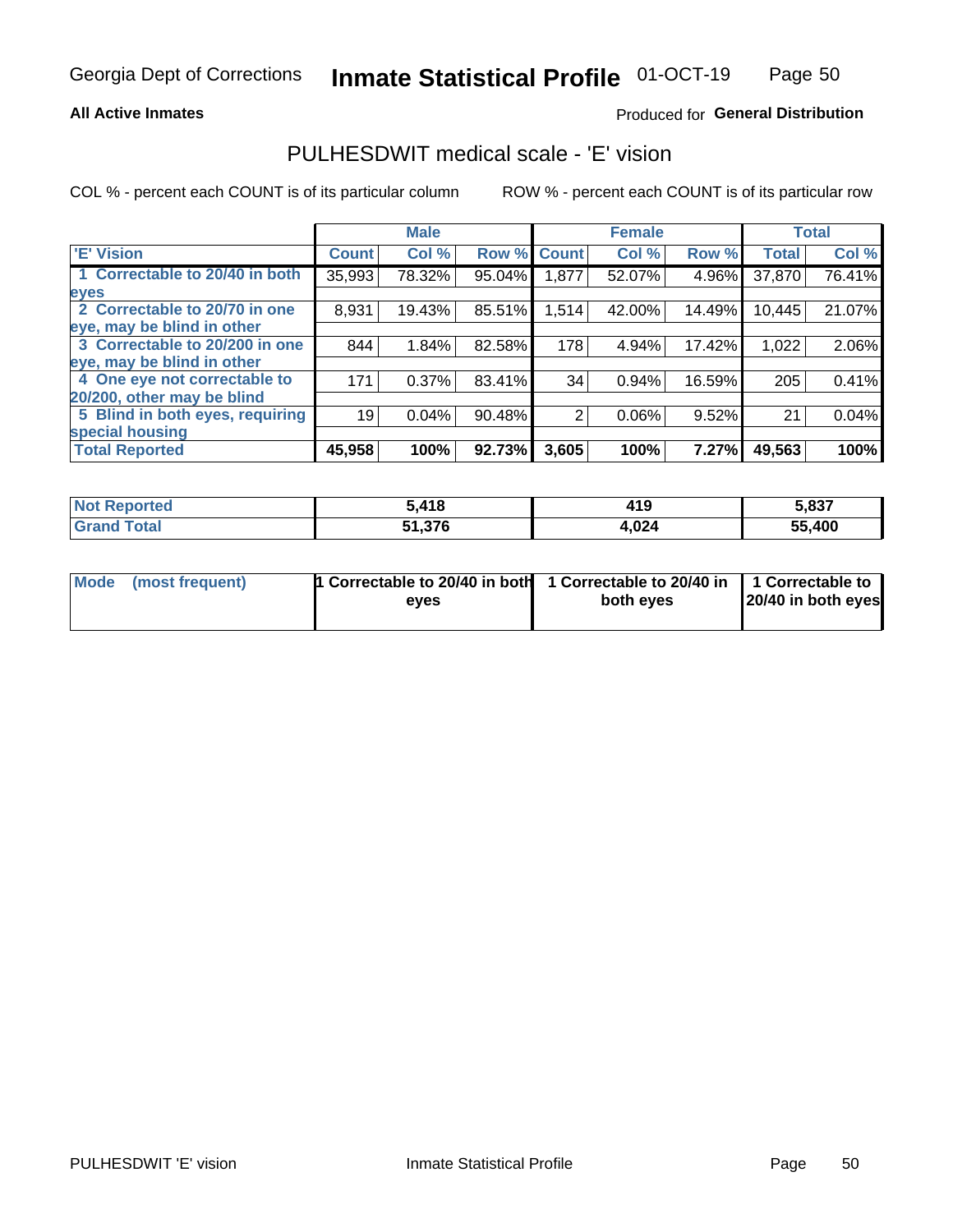## **All Active Inmates**

# Produced for General Distribution

# PULHESDWIT medical scale - 'S' pSychiatric

COL % - percent each COUNT is of its particular column

|                                        |              | <b>Male</b> |         |             | <b>Female</b> |          |              | <b>Total</b> |
|----------------------------------------|--------------|-------------|---------|-------------|---------------|----------|--------------|--------------|
| 'S' pSychiatric                        | <b>Count</b> | Col %       |         | Row % Count | Col %         | Row %    | <b>Total</b> | Col %        |
| 1 No impairment or disorders           | 41,184       | 89.50%      | 96.95%  | 1,297       | 38.20%        | $3.05\%$ | 42,481       | 85.98%       |
| 2 Stable, or in remission, or          | 3,833        | 8.33%       | 64.86%  | 2,077       | 61.18%        | 35.14%   | 5,910        | 11.96%       |
| mild impairment or retardation         |              |             |         |             |               |          |              |              |
| 3 Requires moderate inpatient          | 807          | 1.75%       | 98.18%  | 15          | 0.44%         | 1.82%    | 822          | 1.66%        |
| treatment                              |              |             |         |             |               |          |              |              |
| 4 Requires intensive inpatient         | 185          | 0.40%       | 96.86%  | 6           | 0.18%         | 3.14%    | 191          | 0.39%        |
| treatment                              |              |             |         |             |               |          |              |              |
| <b>5 Requires Crisis Stabilization</b> | 6            | 0.01%       | 100.00% |             |               |          | 6            | 0.01%        |
| Unit (CSU) inpatient care              |              |             |         |             |               |          |              |              |
| <b>Total Reported</b>                  | 46,015       | 100%        | 93.13%  | 3,395       | 100%          | 6.87%    | 49,410       | 100%         |

| <b>Not Reported</b>          | 5,361  | 629   | 5,990  |
|------------------------------|--------|-------|--------|
| <b>Grand</b><br><b>Total</b> | 51,376 | 4,024 | 55,400 |

| Mode (most frequent) | <b>t No impairment or disorders 2 Stable, or in remission, 1 No impairment or</b> |                       |           |
|----------------------|-----------------------------------------------------------------------------------|-----------------------|-----------|
|                      |                                                                                   | or mild impairment or | disorders |
|                      |                                                                                   | retardation           |           |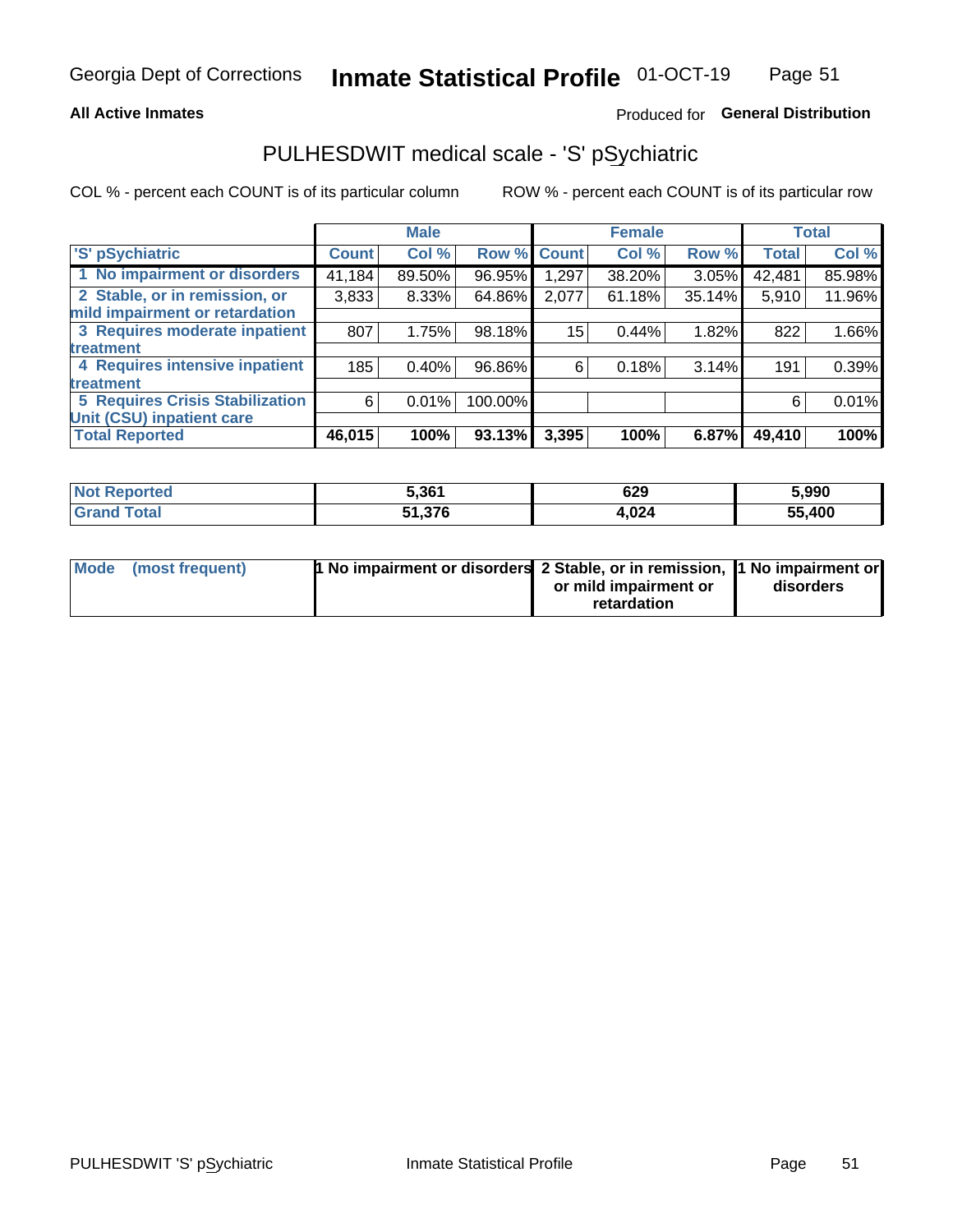## **All Active Inmates**

# Produced for General Distribution

# PULHESDWIT medical scale - 'D' dental

COL % - percent each COUNT is of its particular column

|                                 |              | <b>Male</b> |        |              | <b>Female</b> |          |              | <b>Total</b> |
|---------------------------------|--------------|-------------|--------|--------------|---------------|----------|--------------|--------------|
| <b>D'</b> Dental                | <b>Count</b> | Col %       | Row %  | <b>Count</b> | Col %         | Row %    | <b>Total</b> | Col %        |
| 1 Minimal routine dental health | 25,769       | 59.13%      | 91.31% | 2,453        | 71.12%        | $8.69\%$ | 28,222       | 60.01%       |
| <b>needs</b>                    |              |             |        |              |               |          |              |              |
| 2 Moderate cavities and/or gum  | 15,340       | 35.20%      | 95.87% | 661          | 19.16%        | 4.13%    | 16,001       | 34.02%       |
| disease                         |              |             |        |              |               |          |              |              |
| 3 Extensive gum disease         | 2,437        | 5.59%       | 88.01% | 332          | 9.63%         | 11.99%   | 2,769        | 5.89%        |
| and/or widespread decay         |              |             |        |              |               |          |              |              |
| 4 Urgent need for dental        | 36           | 0.08%       | 92.31% | 3            | 0.09%         | 7.69%    | 39           | 0.08%        |
| <b>services</b>                 |              |             |        |              |               |          |              |              |
| <b>Total Reported</b>           | 43,582       | 100%        | 92.67% | 3,449        | 100%          | 7.33%    | 47,031       | 100%         |

| <b>Not Reported</b> | 7,794 | こつこ<br>,,<br>ว เ ว | 8,369  |
|---------------------|-------|--------------------|--------|
| Total<br>Grand      | 1,376 | 4,024              | 55,400 |

| <b>Mode</b> | (most frequent) | <b>Minimal routine dental</b><br>health needs | 1 Minimal routine dental   1 Minimal routine  <br>health needs | dental health<br>needs |
|-------------|-----------------|-----------------------------------------------|----------------------------------------------------------------|------------------------|
|-------------|-----------------|-----------------------------------------------|----------------------------------------------------------------|------------------------|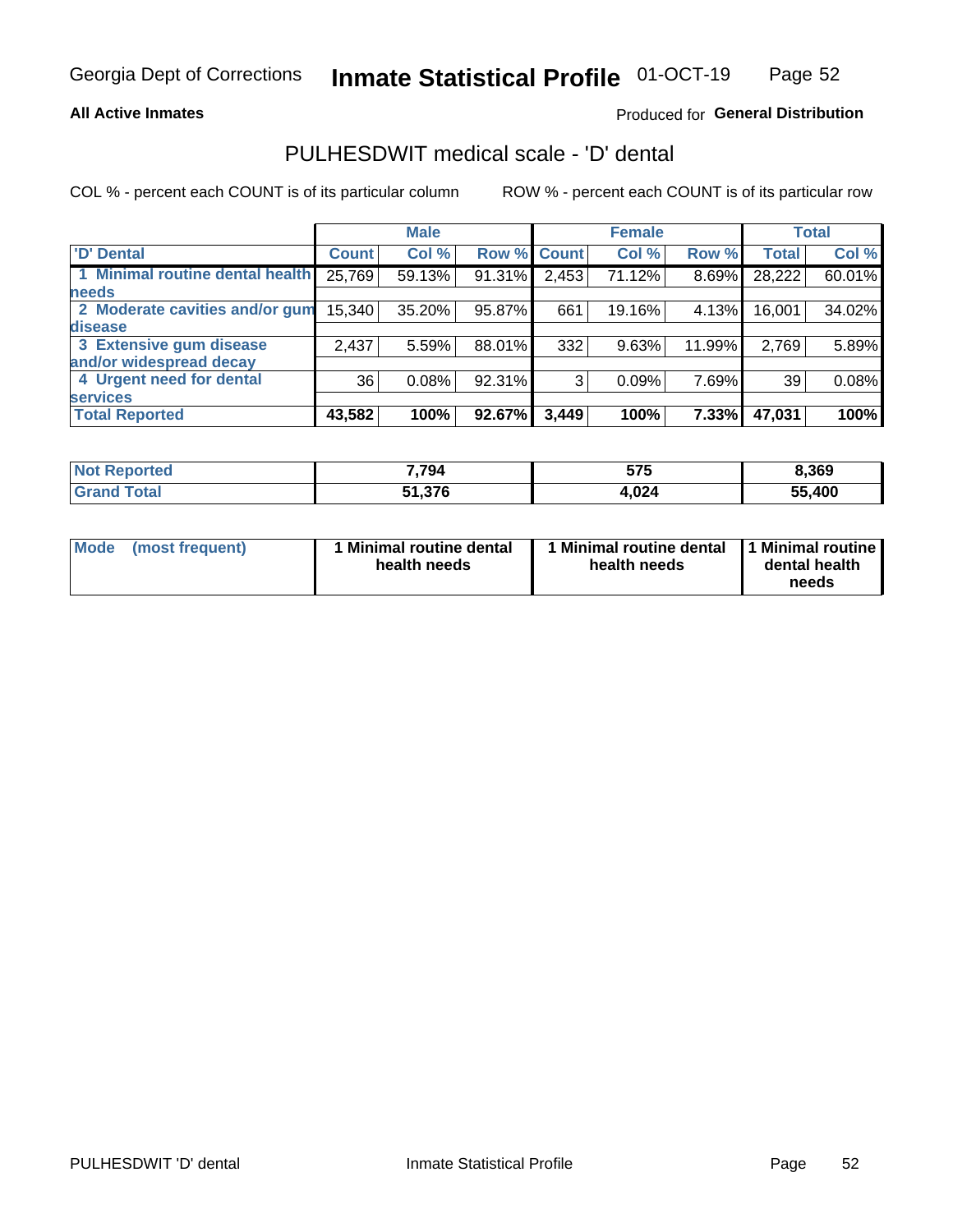## **All Active Inmates**

# Produced for General Distribution

# PULHESDWIT medical scale - 'W' work ability

COL % - percent each COUNT is of its particular column

|                                 |              | <b>Male</b> |        |             | <b>Female</b> |          |              | <b>Total</b> |
|---------------------------------|--------------|-------------|--------|-------------|---------------|----------|--------------|--------------|
| <b>W' work ability</b>          | <b>Count</b> | Col %       |        | Row % Count | Col %         | Row %    | <b>Total</b> | Col %        |
| 1 Unrestricted work or activity | 39,395       | 84.95%      | 93.34% | 2,809       | 77.17%        | $6.66\%$ | 42,204       | 84.38%       |
| 2 Minor restrictions on type of | 5,574        | 12.02%      | 88.46% | 727         | 19.97%        | 11.54%   | 6,301        | 12.60%       |
| <b>work</b>                     |              |             |        |             |               |          |              |              |
| 3 Moderate restrictions on type | 968          | 2.09%       | 93.17% | 71          | 1.95%         | 6.83%    | 1,039        | 2.08%        |
| lof work                        |              |             |        |             |               |          |              |              |
| 4 Major restrictions on type of | 305          | 0.66%       | 92.42% | 25          | 0.69%         | 7.58%    | 330          | 0.66%        |
| <b>work</b>                     |              |             |        |             |               |          |              |              |
| 5 Cannot work under any         | 132          | 0.28%       | 94.29% | 8           | 0.22%         | 5.71%    | 140          | 0.28%        |
| <b>circumstances</b>            |              |             |        |             |               |          |              |              |
| <b>Total Reported</b>           | 46,374       | 100%        | 92.72% | 3,640       | 100%          | 7.28%    | 50,014       | 100%         |

| <b>Not Reported</b>   | 5,002  | 384   | 5,386  |
|-----------------------|--------|-------|--------|
| Total<br><b>Grand</b> | 51,376 | 4,024 | 55,400 |

| Mode            | 1 Unrestricted work or | 1 Unrestricted work or | 1 Unrestricted   |
|-----------------|------------------------|------------------------|------------------|
| (most frequent) | activity               | activity               | work or activity |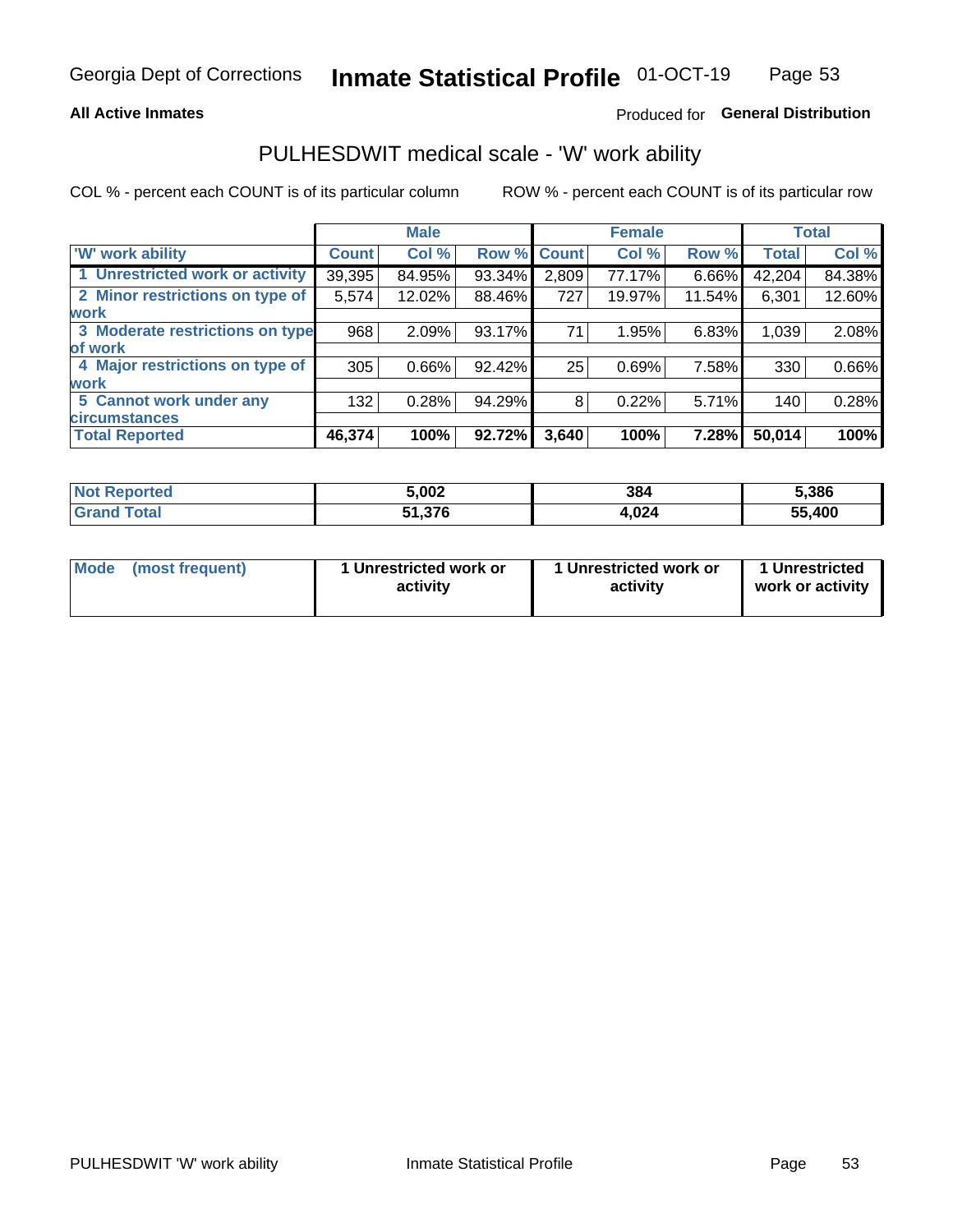## **All Active Inmates**

# Produced for General Distribution

# PULHESDWIT medical scale - 'I' impairment

COL % - percent each COUNT is of its particular column ROW % - percent each COUNT is of its particular row

|                                   |         | <b>Male</b> |         |              | <b>Female</b> |       |              | <b>Total</b> |
|-----------------------------------|---------|-------------|---------|--------------|---------------|-------|--------------|--------------|
| 'l' Impairment                    | Count l | Col %       | Row %   | <b>Count</b> | Col %         | Row % | <b>Total</b> | Col %        |
| 1 No impairments or               | 45,918  | 99.04%      | 92.68%  | 3,624        | 99.56%        | 7.32% | 49,542       | 99.08%       |
| disabilities                      |         |             |         |              |               |       |              |              |
| 2 Wheelchair-bound but            | 257     | 0.55%       | 97.35%  | 7            | 0.19%         | 2.65% | 264          | 0.53%        |
| otherwise OK                      |         |             |         |              |               |       |              |              |
| <b>3 Needs low-level Assisted</b> | 49      | 0.11%       | 92.45%  | 4            | 0.11%         | 7.55% | 53           | 0.11%        |
| Living (level I)                  |         |             |         |              |               |       |              |              |
| 4 Needs moderate Assisted         | 23      | 0.05%       | 100.00% |              |               |       | 23           | 0.05%        |
| Living (level II)                 |         |             |         |              |               |       |              |              |
| <b>5 Needs maximal Assisted</b>   | 114     | 0.25%       | 95.80%  | 5            | 0.14%         | 4.20% | 119          | 0.24%        |
| <b>Living (level III)</b>         |         |             |         |              |               |       |              |              |
| <b>Total Reported</b>             | 46,361  | 100%        | 92.72%  | 3,640        | 100%          | 7.28% | 50,001       | 100.0%       |

| <b>Reported</b><br>I NOT | 5,015  | 384   | 5,399  |
|--------------------------|--------|-------|--------|
| $n+n$                    | 51,376 | 1,024 | 55,400 |

| Mode | (most frequent) | 1 No impairments or<br>disabilities | 1 No impairments or<br>disabilities | 1 No impairments<br>or disabilities |
|------|-----------------|-------------------------------------|-------------------------------------|-------------------------------------|
|------|-----------------|-------------------------------------|-------------------------------------|-------------------------------------|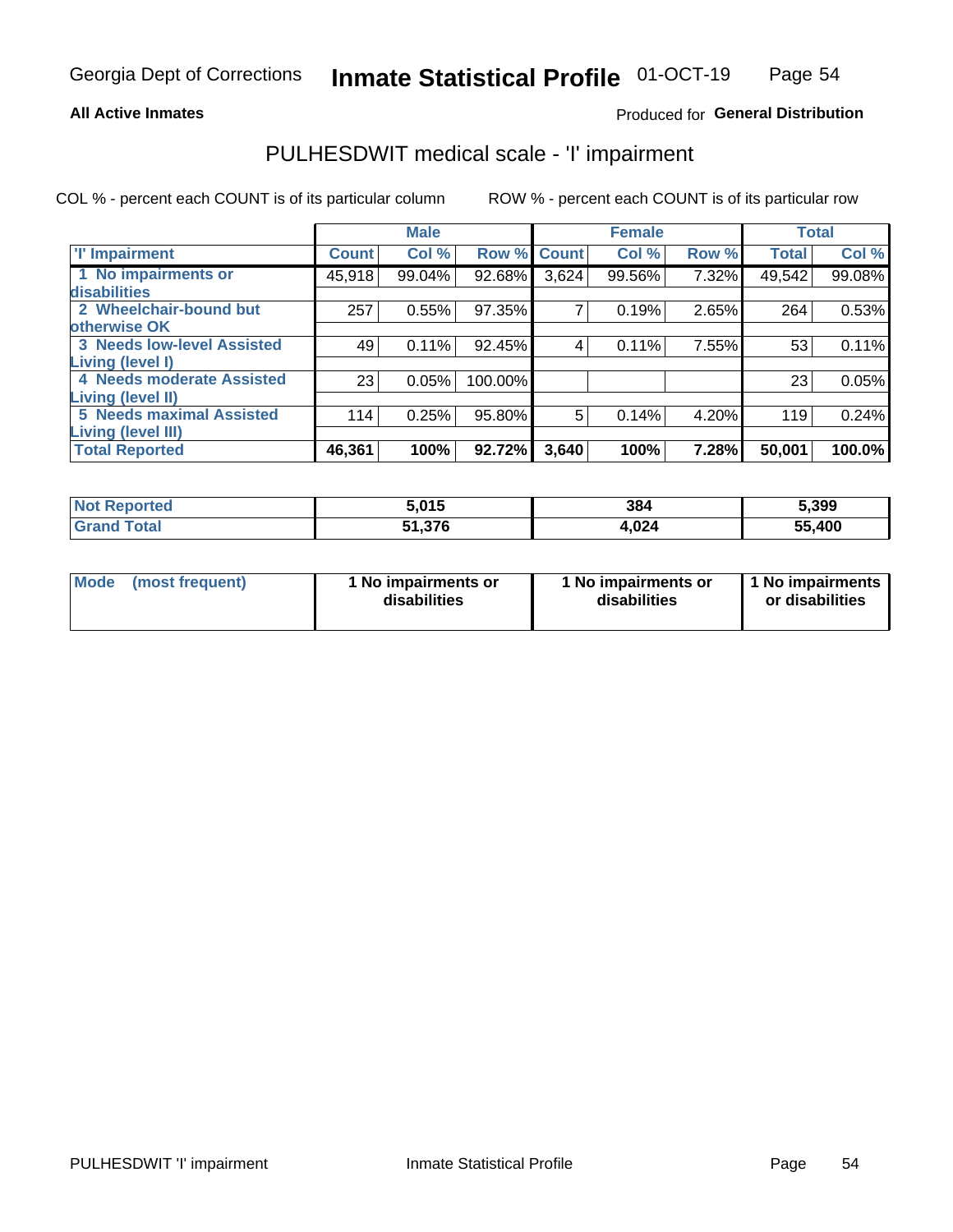## **All Active Inmates**

# Produced fo General Distribution

# PULHESDWIT medical scale - 'T' transportability

COL % - percent each COUNT is of its particular column

|                              |              | <b>Male</b> |         |              | <b>Female</b> |       |              | <b>Total</b> |
|------------------------------|--------------|-------------|---------|--------------|---------------|-------|--------------|--------------|
| <b>T' Transportability</b>   | <b>Count</b> | Col %       | Row %   | <b>Count</b> | Col %         | Row % | <b>Total</b> | Col %        |
| 1 Can be transported in any  | 46,203       | 99.21%      | 92.73%  | 3,620        | 99.61%        | 7.27% | 49,823       | 99.24%       |
| ordinary approved vehicle    |              |             |         |              |               |       |              |              |
| 2 Wheelchair-bound, not      | 78           | 0.17%       | 97.50%  | 2            | 0.06%         | 2.50% | 80           | 0.16%        |
| needing special vehicle      |              |             |         |              |               |       |              |              |
| 3 Wheelchair-bound, requires | 16           | 0.03%       | 100.00% |              |               |       | 16           | 0.03%        |
| special vehicle              |              |             |         |              |               |       |              |              |
| 4 Needs specially-equipped   | 5            | 0.01%       | 100.00% |              |               |       | 5            | 0.01%        |
| medical vehicle              |              |             |         |              |               |       |              |              |
| <b>5 Requires ambulance</b>  | 268          | 0.58%       | 95.71%  | 12           | 0.33%         | 4.29% | 280          | 0.56%        |
| transport                    |              |             |         |              |               |       |              |              |
| <b>Total Reported</b>        | 46,570       | 100%        | 92.76%  | 3,634        | 100%          | 7.24% | 50,204       | 100%         |

| orted | .806   | 390           | 5,196  |
|-------|--------|---------------|--------|
|       | 51,376 | 02 A<br>4,VZ4 | 55,400 |

|  | Mode (most frequent) | 1 Can be transported in any 1 Can be transported in any<br>ordinary approved vehicle   ordinary approved vehicle   transported in any |  | 1 Can be<br>  ordinary approved  <br>vehicle |
|--|----------------------|---------------------------------------------------------------------------------------------------------------------------------------|--|----------------------------------------------|
|--|----------------------|---------------------------------------------------------------------------------------------------------------------------------------|--|----------------------------------------------|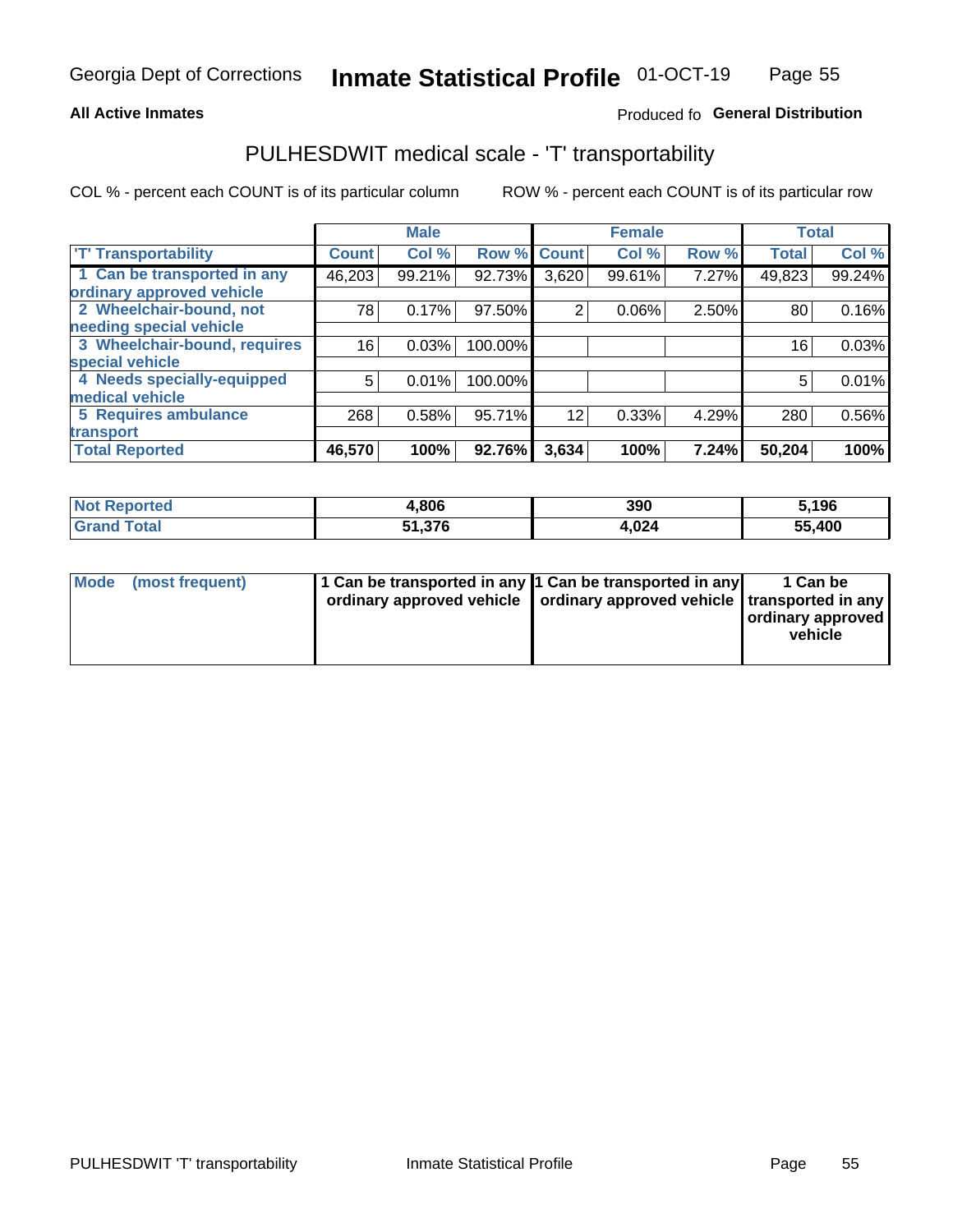#### Inmate Statistical Profile 01-OCT-19 Page 56

**All Active Inmates** 

## Produced for General Distribution

# Number of prior Georgia incarcerations

COL % - percent each COUNT is of its particular column

|                                       |              | <b>Male</b> |             |       | <b>Female</b> |       |        | <b>Total</b> |
|---------------------------------------|--------------|-------------|-------------|-------|---------------|-------|--------|--------------|
| <b>Num of Prior GA Incarcerations</b> | <b>Count</b> | Col %       | Row % Count |       | Col %         | Row % | Total  | Col %        |
| $\bf{0}$                              | 28,385       | 55.25%      | 90.77%      | 2,888 | 71.77%        | 9.23% | 31,273 | 56.45%       |
|                                       | 9,551        | 18.59%      | 94.19%      | 589   | 14.64%        | 5.81% | 10,140 | 18.30%       |
| $\overline{2}$                        | 5,535        | 10.77%      | 95.12%      | 284   | 7.06%         | 4.88% | 5,819  | 10.50%       |
| 3                                     | 3,278        | 6.38%       | 96.75%      | 110   | 2.73%         | 3.25% | 3,388  | 6.12%        |
| $\boldsymbol{4}$                      | 1,897        | 3.69%       | 97.13%      | 56    | 1.39%         | 2.87% | 1,953  | 3.53%        |
| 5                                     | 1,117        | 2.17%       | 96.21%      | 44    | 1.09%         | 3.79% | 1,161  | 2.10%        |
| <b>More Than 5</b>                    | 1,613        | 3.14%       | 96.82%      | 53    | 1.32%         | 3.18% | 1,666  | 3.01%        |
| <b>Total Reported</b>                 | 51,376       | 100%        | 92.74%      | 4,024 | 100%          | 7.26% | 55,400 | 100.0%       |

| <b>Not</b><br>Reported  |                   |       |        |
|-------------------------|-------------------|-------|--------|
| Total<br><b>'</b> Gran∟ | E4 97C<br>ס וכ.וכ | 1,024 | 55,400 |

| Mean (average)       | .08 | .58 | 1.04 |
|----------------------|-----|-----|------|
| Median (middle)      |     |     |      |
| Mode (most frequent) |     |     |      |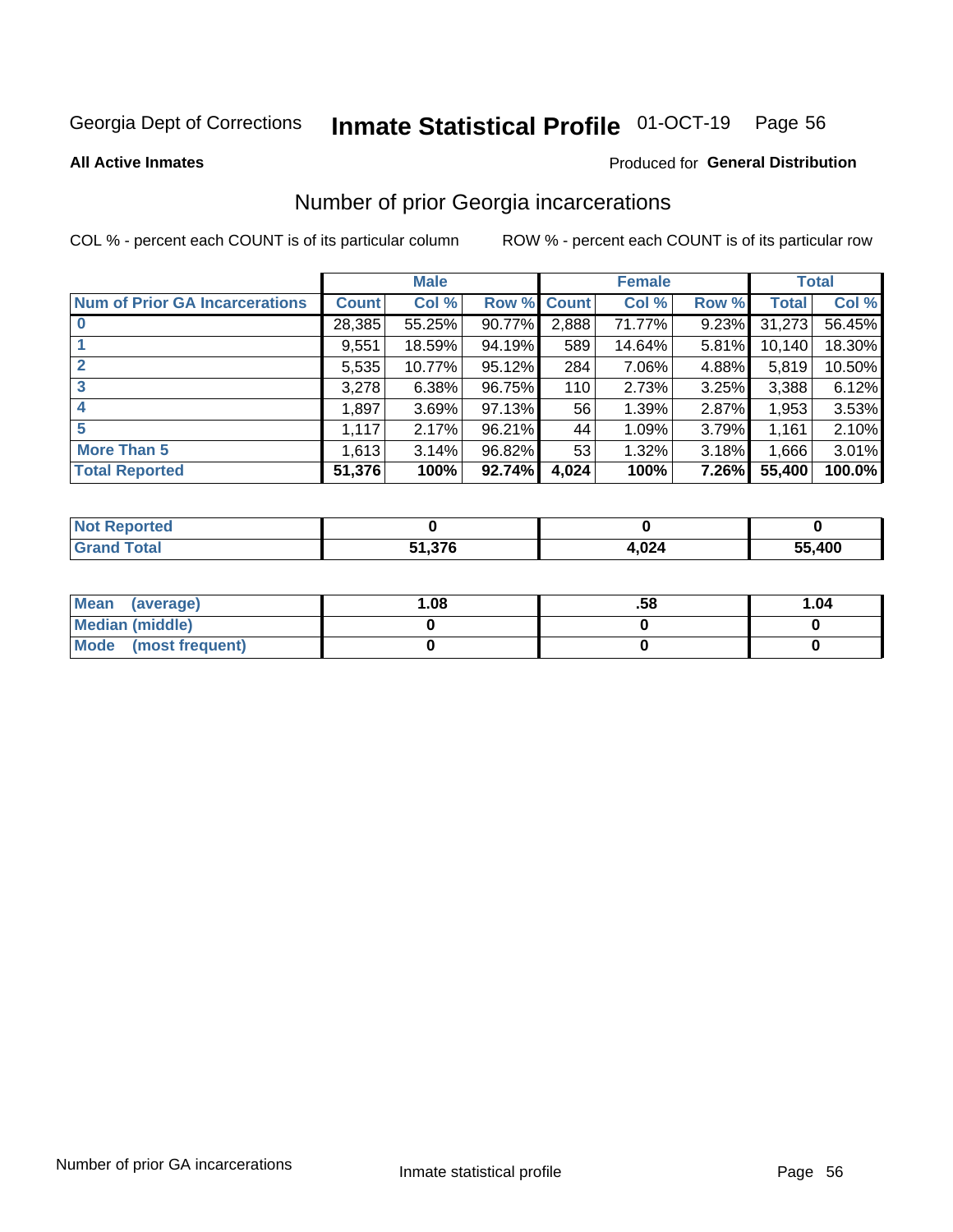#### Inmate Statistical Profile 01-OCT-19 Page 57

### **All Active Inmates**

## Produced for General Distribution

# Prison sentence in years

COL % - percent each COUNT is of its particular column

ROW % - percent each COUNT is of its particular row

|                                 |              | <b>Male</b> |        |                | <b>Female</b> |          |              | <b>Total</b> |
|---------------------------------|--------------|-------------|--------|----------------|---------------|----------|--------------|--------------|
| <b>Prison Sentence In Years</b> | <b>Count</b> | Col %       | Row %  | <b>Count</b>   | Col %         | Row %    | <b>Total</b> | Col %        |
| $0 - 1$                         | 533          | 1.04%       | 91.11% | 52             | 1.29%         | 8.89%    | 585          | 1.06%        |
| $1.1 - 2$                       | 805          | 1.57%       | 89.74% | 92             | 2.29%         | 10.26%   | 897          | 1.62%        |
| $2.1 - 3$                       | 1,190        | 2.32%       | 86.99% | 178            | 4.42%         | 13.01%   | 1,368        | 2.47%        |
| $3.1 - 4$                       | 1,010        | 1.97%       | 88.29% | 134            | 3.33%         | 11.71%   | 1,144        | 2.06%        |
| $4.1 - 5$                       | 1,929        | 3.75%       | 89.35% | 230            | 5.72%         | 10.65%   | 2,159        | 3.90%        |
| $5.1 - 6$                       | 1,160        | 2.26%       | 90.06% | 128            | 3.18%         | 9.94%    | 1,288        | 2.32%        |
| $6.1 - 7$                       | 1,099        | 2.14%       | 91.20% | 106            | 2.63%         | 8.80%    | 1,205        | 2.18%        |
| $7.1 - 8$                       | 1,148        | 2.23%       | 91.55% | 106            | 2.63%         | 8.45%    | 1,254        | 2.26%        |
| $8.1 - 9$                       | 1,273        | 2.48%       | 93.74% | 85             | 2.11%         | 6.26%    | 1,358        | 2.45%        |
| $9.1 - 10$                      | 3,573        | 6.95%       | 89.46% | 421            | 10.46%        | 10.54%   | 3,994        | 7.21%        |
| $10.1 - 12$                     | 2,265        | 4.41%       | 91.00% | 224            | 5.57%         | $9.00\%$ | 2,489        | 4.49%        |
| $12.1 - 15$                     | 5,035        | 9.80%       | 92.30% | 420            | 10.44%        | 7.70%    | 5,455        | 9.85%        |
| $15.1 - 20$                     | 9,491        | 18.47%      | 93.07% | 707            | 17.57%        | 6.93%    | 10,198       | 18.41%       |
| 20.1 - Over                     | 11,754       | 22.88%      | 94.31% | 709            | 17.62%        | 5.69%    | 12,463       | 22.50%       |
| <b>Life</b>                     | 7,404        | 14.41%      | 95.20% | 373            | 9.27%         | 4.80%    | 7,777        | 14.04%       |
| <b>Life Without Parole</b>      | 1,552        | 3.02%       | 96.52% | 56             | 1.39%         | 3.48%    | 1,608        | 2.90%        |
| <b>Death</b>                    | 84           | 0.16%       | 98.82% | 1              | 0.02%         | 1.18%    | 85           | 0.15%        |
| <b>Youthful Offenders</b>       | 71           | 0.14%       | 97.26% | $\overline{2}$ | 0.05%         | 2.74%    | 73           | 0.13%        |
| <b>Total Reported</b>           | 51,376       | 100%        | 92.74% | 4,024          | 100%          | 7.26%    | 55,400       | 100%         |

| <b>Not Reported</b> |        |     |        |
|---------------------|--------|-----|--------|
| <b>otal</b>         | 51.376 | በ24 | 55,400 |

### **Determinate (numeric) sentences only**

| Mos | D | $\sim$<br>44.OZ | Λſ<br><u>те</u><br>.J.4U<br>__ |
|-----|---|-----------------|--------------------------------|
|     |   |                 |                                |

All sentences (including determinate), with life, life without parole, and death sentences figured at 45 years

| Me: | 36.32 | $\cdots$<br>88.∠<br>$ -$ | 36.38 |
|-----|-------|--------------------------|-------|
|     |       |                          |       |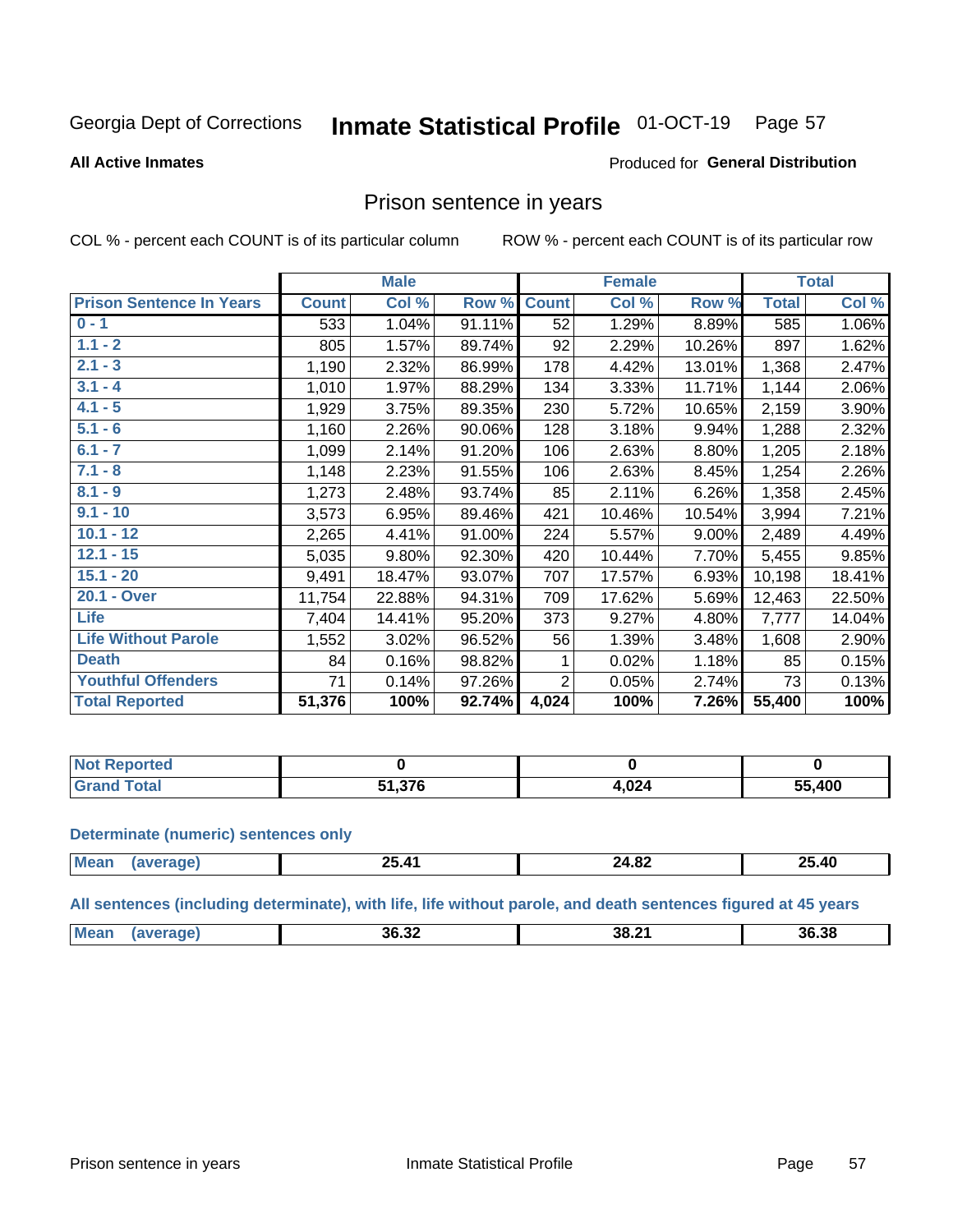#### **Inmate Statistical Profile 01-OCT-19** Page 58

## **All Active Inmates**

## Produced for General Distribution

# Primary offense, broken out into felonies vs misdemeanors

COL % - percent each COUNT is of its particular column

|                                  |              | <b>Male</b> |           |                    | <b>Female</b> |          | Total  |        |
|----------------------------------|--------------|-------------|-----------|--------------------|---------------|----------|--------|--------|
| <b>Felonies and Misdemeanors</b> | <b>Count</b> | Col %       |           | <b>Row % Count</b> | Col %         | Row %    | Total  | Col %  |
| <b>Felonies</b>                  | 51.131       | 99.81%      | $92.72\%$ | 4.012              | 99.93%        | 7.28%    | 55,143 | 99.82% |
| <b>Misdemeanors</b>              | 95           | 19%         | 96.94%    |                    | .07%          | $3.06\%$ | 98     | 18%    |
| <b>Total Reported</b>            | 51,226       | 100%        | $92.73\%$ | 4,015              | 100%          | 7.27%    | 55,241 | 100%   |

| <b>Not Reported</b> | טכו    |            | 159    |
|---------------------|--------|------------|--------|
| Grand               | $\sim$ | າລະ        | 55,400 |
| Total               |        | د تد∠, ا ر |        |

| Mo | ____ | 11 C.S<br>. | onies<br>. |
|----|------|-------------|------------|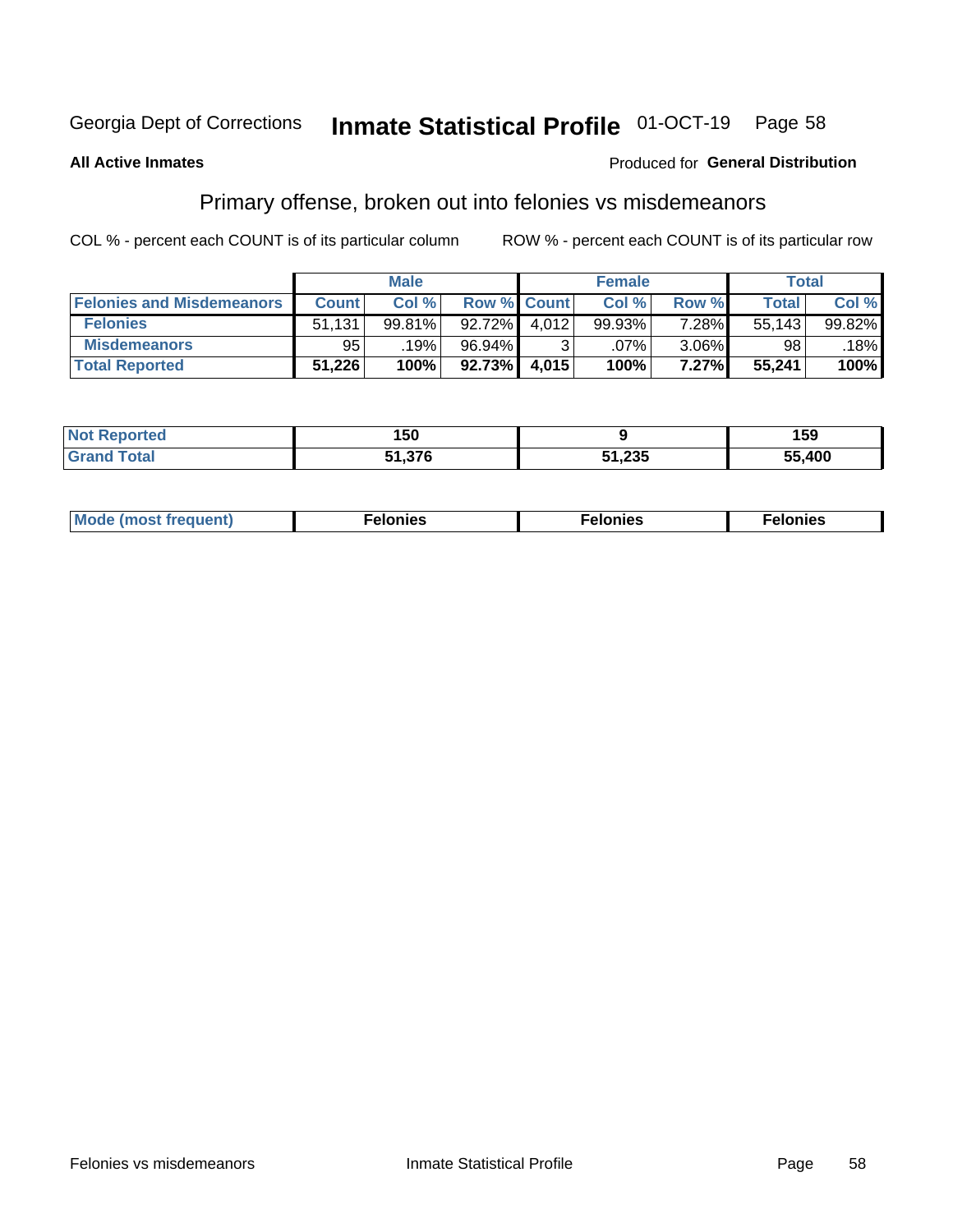#### Inmate Statistical Profile 01-OCT-19 Page 59

### **All Active Inmates**

# **Produced for General Distribution**

# Primary offense, broken out into six broad crime categories

COL % - percent each COUNT is of its particular column

|                                 | <b>Male</b>  |        |        | <b>Female</b> |          |        | <b>Total</b> |        |
|---------------------------------|--------------|--------|--------|---------------|----------|--------|--------------|--------|
| <b>Crime Categories</b>         | <b>Count</b> | Col %  |        | Row % Count   | Col %    | Row %  | <b>Total</b> | Col %  |
| <b>Violent</b>                  | 26,901       | 52.46% | 93.71% | 1,807         | 44.91%   | 6.29%  | 28,708       | 51.91% |
| <b>Sex Crime</b><br>2           | 8,777        | 17.12% | 98.42% | 141           | $3.50\%$ | 1.58%  | 8,918        | 16.13% |
| $\mathbf{3}$<br><b>Property</b> | 7,454        | 14.54% | 89.39% | 885           | 21.99%   | 10.61% | 8,339        | 15.08% |
| <b>Drug</b><br>4                | 5,269        | 10.28% | 85.04% | 927           | 23.04%   | 14.96% | 6,196        | 11.20% |
| <b>Habit/DUI</b><br>5           | 97           | .19%   | 85.84% | 16            | .40%     | 14.16% | 113          | .20%   |
| <b>Other</b><br>6               | 2,781        | 5.42%  | 91.81% | 248           | 6.16%    | 8.19%  | 3,029        | 5.48%  |
| <b>Total Reported</b>           | 51,279       | 100%   | 92.72% | 4,024         | 100%     | 7.28%  | 55,303       | 100%   |

| <b>orteg</b><br>NO      | ~-                   |               | כח          |
|-------------------------|----------------------|---------------|-------------|
| $T$ atal $\blacksquare$ | 27C<br>E4<br>ט וט וי | .001<br>4.VZ4 | ,400<br>56. |

| Mo<br>uent)<br>nos | .<br>/iolent | <br>Violent | - --<br><b>Tiolent</b> |
|--------------------|--------------|-------------|------------------------|
|                    |              |             |                        |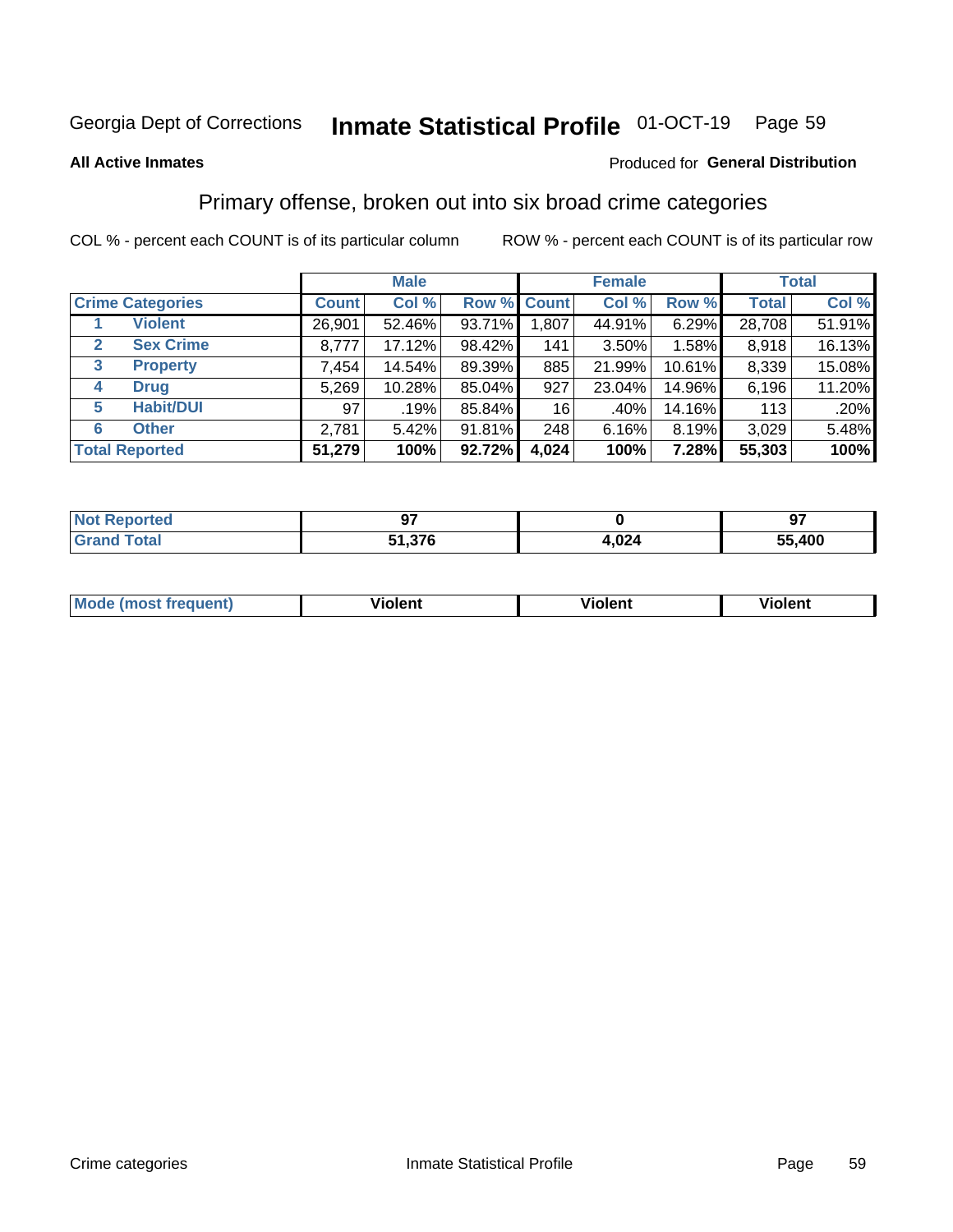#### Inmate Statistical Profile 01-OCT-19 Page 60

### **All Active Inmates**

## Produced for General Distribution

# Primary offense, detailed offense code

COL % - percent each COUNT is of its particular column

|                                                   | <b>Male</b>             |        | <b>Female</b> |                 |       | <b>Total</b> |                |        |
|---------------------------------------------------|-------------------------|--------|---------------|-----------------|-------|--------------|----------------|--------|
| <b>Primary Offense</b>                            | <b>Count</b>            | Col %  | Row %         | <b>Count</b>    | Col % | Row %        | <b>Total</b>   | Col %  |
| <b>Abandmnt Of Contrid Subst</b>                  | 1.                      | .01%   | 100.00%       |                 |       |              | 1              | .01%   |
| (4160)<br><b>Abuse Neglect Elder/Disab (2812)</b> | 44                      | .09%   | 64.71%        | 24              | .60%  | 35.29%       | 68             | .12%   |
| Agg Aslt W Intnt To Rape (2095)                   | 71                      | .14%   | 100.00%       |                 |       |              | 71             | .13%   |
| <b>Agg Sex Battery Atmpt (2099)</b>               | 3                       | .01%   | 100.00%       |                 |       |              | 3              | .01%   |
| <b>Aggrav Assault (1302)</b>                      | 5,316                   | 10.37% | 94.47%        | 311             | 7.73% | 5.53%        | 5,627          | 10.17% |
| <b>Aggrav Assault Peace Ofcr</b>                  | 367                     | .72%   | 94.10%        | 23              | .57%  | 5.90%        | 390            | .71%   |
| (1314)                                            |                         |        |               |                 |       |              |                |        |
| <b>Aggrav Battery (1305)</b>                      | 1,350                   | 2.63%  | 92.91%        | 103             | 2.56% | 7.09%        | 1,453          | 2.63%  |
| <b>Aggrav Battery Peace Ofcr</b><br>(1315)        | 28                      | .05%   | 96.55%        | 1               | .02%  | 3.45%        | 29             | .05%   |
| <b>Aggrav Ch Molest Atmpt (2096)</b>              | 5                       | .01%   | 100.00%       |                 |       |              | 5              | .01%   |
| <b>Aggrav Child Molestation (2021)</b>            | 1,313                   | 2.56%  | 98.43%        | 21              | .52%  | 1.57%        | 1,334          | 2.41%  |
| <b>Aggrav Cruelty To Animals</b>                  | 14                      | .03%   | 93.33%        | $\mathbf 1$     | .02%  | 6.67%        | 15             | .03%   |
| (2972)                                            |                         |        |               |                 |       |              |                |        |
| <b>Aggrav Sexual Battery (2009)</b>               | 242                     | .47%   | 99.18%        | $\overline{2}$  | .05%  | .82%         | 244            | .44%   |
| <b>Aggrav Sodomy (2003)</b>                       | 228                     | .44%   | 98.70%        | $\overline{3}$  | .07%  | 1.30%        | 231            | .42%   |
| <b>Aggrav Stalking (1321)</b>                     | 318                     | .62%   | 95.78%        | 14              | .35%  | 4.22%        | 332            | .60%   |
| <b>Aggravated Assault On 65+</b><br>(1304)        | 6                       | .01%   | 75.00%        | $\overline{2}$  | .05%  | 25.00%       | 8              | .01%   |
| <b>Aiding Escape (2502)</b>                       |                         |        |               | $\overline{2}$  | .05%  | 100.00%      | $\overline{2}$ | .01%   |
| <b>Alter Id (1506)</b>                            | 1                       | .01%   | 100.00%       |                 |       |              | $\mathbf{1}$   | .01%   |
| <b>Armed Robbery (1902)</b>                       | 5,775                   | 11.26% | 96.43%        | 214             | 5.32% | 3.57%        | 5,989          | 10.83% |
| Arson 1st Degree (1401)                           | 55                      | .11%   | 84.62%        | 10              | .25%  | 15.38%       | 65             | .12%   |
| <b>Arson 2nd Degree (1402)</b>                    | 9                       | .02%   | 90.00%        | 1               | .02%  | 10.00%       | 10             | .02%   |
| <b>Arson 3rd Degree (1403)</b>                    | 5                       | .01%   | 100.00%       |                 |       |              | 5              | .01%   |
| <b>Arson Misc (1400)</b>                          | $\boldsymbol{2}$        | .01%   | 100.00%       |                 |       |              | $\mathbf 2$    | .01%   |
| Ass W/ Int Transmit Hiv (1313)                    | 1                       | .01%   | 50.00%        | $\mathbf{1}$    | .02%  | 50.00%       | $\overline{2}$ | .01%   |
| <b>Atmpt Aggrav Assault (1303)</b>                | $\boldsymbol{9}$        | .02%   | 90.00%        | 1               | .02%  | 10.00%       | 10             | .02%   |
| <b>Atmpt Aggrav Sodomy (2093)</b>                 | $\overline{\mathbf{4}}$ | .01%   | 100.00%       |                 |       |              | 4              | .01%   |
| <b>Atmpt Armed Robbery (1992)</b>                 | 89                      | .17%   | 93.68%        | 6               | .15%  | 6.32%        | 95             | .17%   |
| <b>Atmpt Burglary (1690)</b>                      | 24                      | .05%   | 96.00%        | 1               | .02%  | 4.00%        | 25             | .05%   |
| <b>Atmpt Child Molestation (2094)</b>             | 45                      | .09%   | 100.00%       |                 |       |              | 45             | .08%   |
| <b>Atmpt Kidnap (1390)</b>                        | 3                       | .01%   | 100.00%       |                 |       |              | $\sqrt{3}$     | .01%   |
| <b>Atmpt Murder (1190)</b>                        | 153                     | .30%   | 93.87%        | 10              | .25%  | 6.13%        | 163            | .29%   |
| Atmpt Rape (2091)                                 | 51                      | .10%   | 98.08%        | $\mathbf{1}$    | .02%  | 1.92%        | 52             | .09%   |
| <b>Atmpt Robbery (1991)</b>                       | 32                      | .06%   | 96.97%        | 1               | .02%  | 3.03%        | 33             | .06%   |
| <b>Atmpt Sodomy (2092)</b>                        | 1                       | .01%   | 100.00%       |                 |       |              | 1              | .01%   |
| <b>Atmpt Theft By Taking (1812)</b>               | $\overline{c}$          | .01%   | 100.00%       |                 |       |              | $\overline{2}$ | .01%   |
| <b>Atmpt Viol Substance Act (4090)</b>            | 13                      | .03%   | 76.47%        | $\vert 4 \vert$ | .10%  | 23.53%       | 17             | .03%   |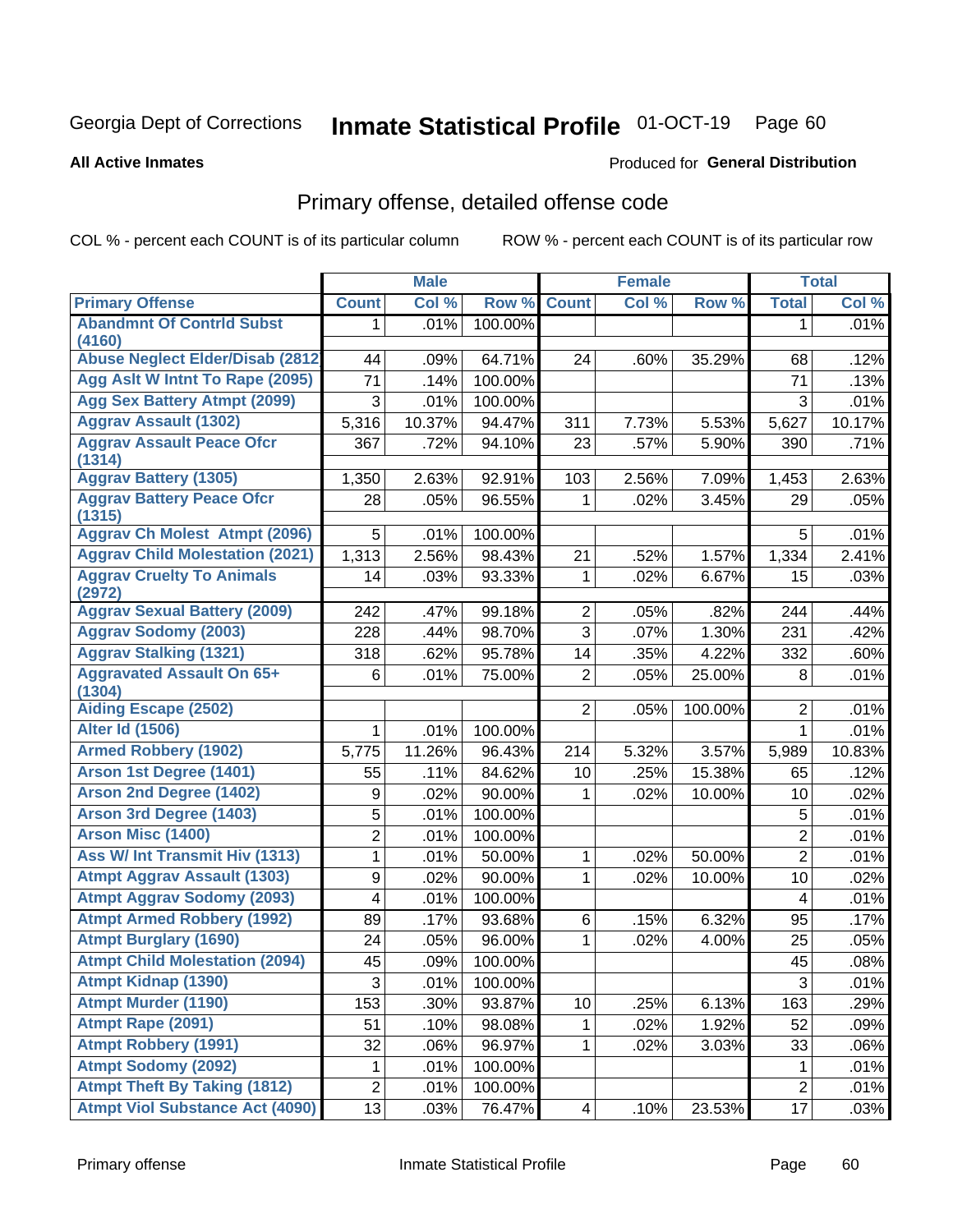# Inmate Statistical Profile 01-OCT-19 Page 61

**All Active Inmates** 

### Produced for General Distribution

# Primary offense, detailed offense code

COL % - percent each COUNT is of its particular column

|                                           |                | <b>Male</b> |         |                | <b>Female</b> |         |                | <b>Total</b> |
|-------------------------------------------|----------------|-------------|---------|----------------|---------------|---------|----------------|--------------|
| <b>Primary Offense</b>                    | <b>Count</b>   | Col %       | Row %   | <b>Count</b>   | Col %         | Row %   | <b>Total</b>   | Col %        |
| <b>Att/Consprcy Commt C/S/Of</b>          | 45             | .09%        | 88.24%  | 6              | .15%          | 11.76%  | 51             | .09%         |
| (4134)<br><b>Bad Checks (1704)</b>        |                |             |         |                |               |         |                |              |
|                                           | 1              | .01%        | 100.00% |                |               |         | 1              | .01%         |
| <b>Bail Jumping (2511)</b>                | 5              | .01%        | 100.00% |                |               |         | 5              | .01%         |
| <b>Bestiality (2004)</b>                  | 1              | .01%        | 100.00% |                |               |         | 1              | .01%         |
| <b>Bigamy (2007)</b>                      | 3              | .01%        | 100.00% |                |               |         | 3              | .01%         |
| <b>Bribery Govt Officer (2301)</b>        | 1              | .01%        | 50.00%  | 1              | .02%          | 50.00%  | $\overline{2}$ | .01%         |
| <b>Bribery Of Contestant (2711)</b>       |                |             |         | 1              | .02%          | 100.00% | $\mathbf 1$    | .01%         |
| Burg 1st Aft 6/30/12 (1611)               | 2,058          | 4.01%       | 92.62%  | 164            | 4.08%         | 7.38%   | 2,222          | 4.02%        |
| Burg 2nd Aft 6/30/12 (1612)               | 717            | 1.40%       | 96.37%  | 27             | .67%          | 3.63%   | 744            | 1.35%        |
| Burg Bef 7/1/12 (1601)                    | 1,929          | 3.76%       | 96.98%  | 60             | 1.49%         | 3.02%   | 1,989          | 3.60%        |
| <b>Carry Pistl Without Licns (2903)</b>   | 2              | .01%        | 100.00% |                |               |         | 2              | .01%         |
| <b>Carry Weapon At School (2915)</b>      | $\overline{4}$ | .01%        | 100.00% |                |               |         | 4              | .01%         |
| <b>Child Molestation (2019)</b>           | 2,691          | 5.25%       | 97.82%  | 60             | 1.49%         | 2.18%   | 2,751          | 4.97%        |
| <b>Cnspire Traffic Cntrl Sub (4130)</b>   | 6              | .01%        | 100.00% |                |               |         | 6              | .01%         |
| <b>Computer Pornography (1760)</b>        | 111            | .22%        | 100.00% |                |               |         | 111            | .20%         |
| <b>Computer Theft (1761)</b>              | 2              | .01%        | 22.22%  | $\overline{7}$ | .17%          | 77.78%  | 9              | .02%         |
| <b>Computer Trespass (1762)</b>           | 1              | .01%        | 33.33%  | $\overline{2}$ | .05%          | 66.67%  | 3              | .01%         |
| <b>Conceal Death Of Another (1125)</b>    | 15             | .03%        | 65.22%  | 8              | .20%          | 34.78%  | 23             | .04%         |
| <b>Conspiracy (9901)</b>                  | 25             | .05%        | 86.21%  | 4              | .10%          | 13.79%  | 29             | .05%         |
| <b>Convsn Paymnts Real Propy</b>          | 1              | .01%        | 100.00% |                |               |         | 1              | .01%         |
| (1811)                                    |                |             |         |                |               |         |                |              |
| Crim Use W/Alt Id Mark (7010)             | 3              | .01%        | 100.00% |                |               |         | 3              | .01%         |
| <b>Crml Atmpt Felony (7027)</b>           | 3              | .01%        | 60.00%  | $\overline{2}$ | .05%          | 40.00%  | 5              | .01%         |
| Crmnl Atmpt (9905)                        | $\overline{2}$ | .01%        | 100.00% |                |               |         | $\overline{2}$ | .01%         |
| Crmnl Damage 1st Degree (1501)            | 24             | .05%        | 100.00% |                |               |         | 24             | .04%         |
| <b>Crmnl Damage 2nd Degree</b><br>(1502)  | 74             | .14%        | 91.36%  | $\overline{7}$ | .17%          | 8.64%   | 81             | .15%         |
| <b>Crmnl Interfere Govt Prop (2613)</b>   | 20             | .04%        | 95.24%  | 1.             | .02%          | 4.76%   | 21             | .04%         |
| <b>Crmnl Solicitation (9910)</b>          | 3              | .01%        | 100.00% |                |               |         | 3              | .01%         |
| <b>Cruelty To An Inmate (2810)</b>        | 1              | .01%        | 100.00% |                |               |         | 1              | .01%         |
| <b>Cruelty To Animals (2971)</b>          | 1              | .01%        | 100.00% |                |               |         | 1              | .01%         |
| <b>Cruelty To Children (2801)</b>         | 312            | .61%        | 73.07%  | 115            | 2.86%         | 26.93%  | 427            | .77%         |
| <b>Cruelty To Elder Person (2811)</b>     | 24             | .05%        | 63.16%  | 14             | .35%          | 36.84%  | 38             | .07%         |
| <b>Damage Destroy Secr Prop</b><br>(1504) | 3              | .01%        | 100.00% |                |               |         | 3              | .01%         |
| <b>Distr Mat Depict Nudity (2102)</b>     | 1              | .01%        | 100.00% |                |               |         | 1              | .01%         |
| Dogfighting (2718)                        | $\overline{2}$ | .01%        | 100.00% |                |               |         | $\overline{2}$ | .01%         |
| Drv W/ Improp Veh Reg (7013)              | 4              | .01%        | 100.00% |                |               |         | 4              | .01%         |
|                                           |                |             |         |                |               |         |                |              |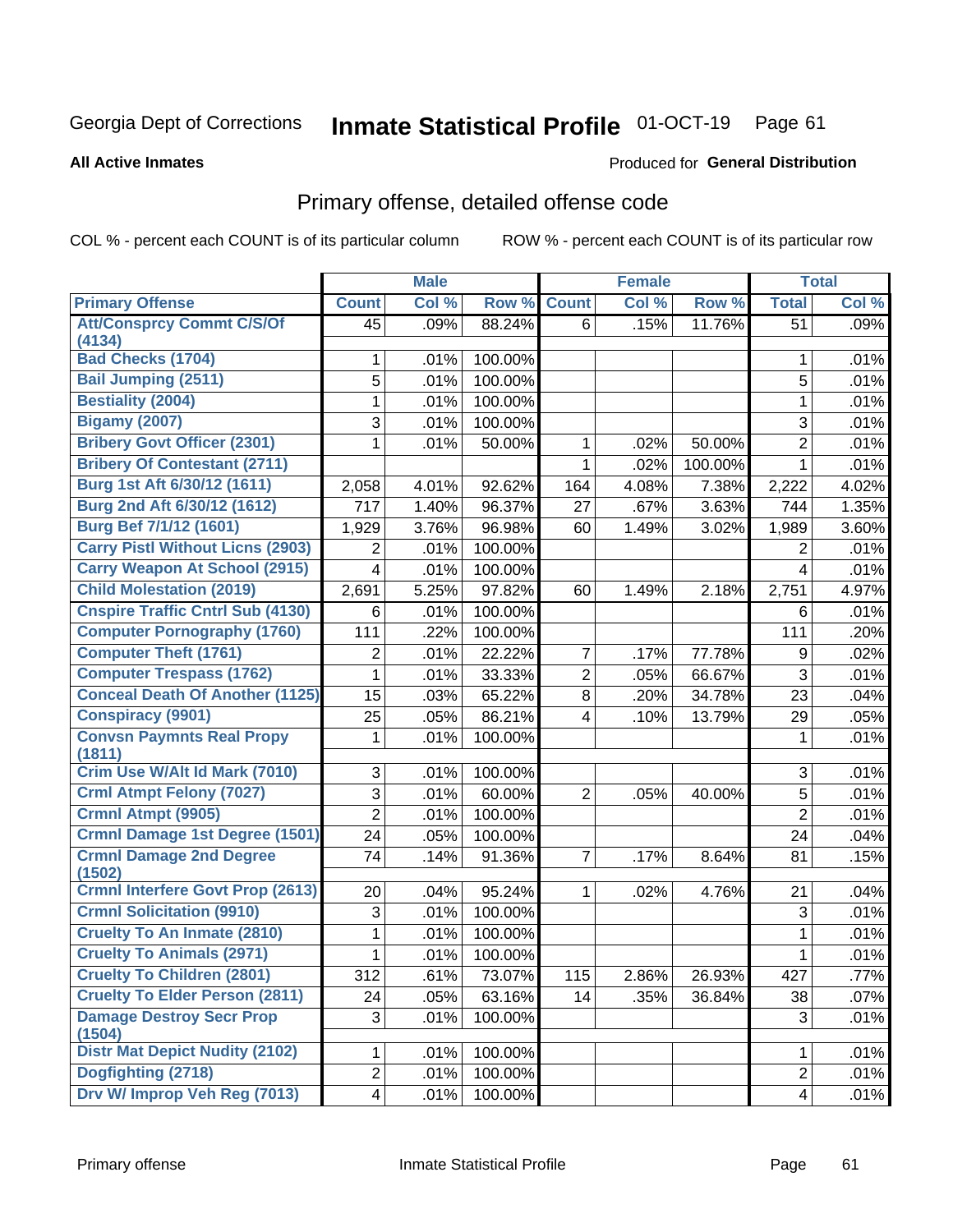#### Inmate Statistical Profile 01-OCT-19 Page 62

### **All Active Inmates**

# **Produced for General Distribution**

# Primary offense, detailed offense code

COL % - percent each COUNT is of its particular column

|                                            |                | <b>Male</b> |         |                | <b>Female</b> |         |                  | <b>Total</b> |
|--------------------------------------------|----------------|-------------|---------|----------------|---------------|---------|------------------|--------------|
| <b>Primary Offense</b>                     | <b>Count</b>   | Col %       | Row %   | <b>Count</b>   | Col %         | Row %   | <b>Total</b>     | Col %        |
| <b>Drvng Habtl Violator (5004)</b>         | 5              | .01%        | 71.43%  | $\overline{2}$ | .05%          | 28.57%  | 7                | .01%         |
| <b>Embracery (2407)</b>                    | $\overline{2}$ | .01%        | 100.00% |                |               |         | $\overline{2}$   | .01%         |
| <b>Entering Vehicle (1880)</b>             | 98             | .19%        | 96.08%  | 4              | .10%          | 3.92%   | 102              | .18%         |
| <b>Entice Child Attempted (2090)</b>       | 7              | .01%        | 100.00% |                |               |         | 7                | .01%         |
| <b>Enticing Child-Indec Purp (2020)</b>    | 83             | .16%        | 92.22%  | $\overline{7}$ | .17%          | 7.78%   | 90               | .16%         |
| <b>Escape (2501)</b>                       | 40             | .08%        | 93.02%  | 3              | .07%          | 6.98%   | 43               | .08%         |
| <b>Exploit Disabled/Elder (7022)</b>       | 8              | .02%        | 50.00%  | 8              | .20%          | 50.00%  | 16               | .03%         |
| <b>False Certificates (2311)</b>           | 1              | .01%        | 100.00% |                |               |         | 1                | .01%         |
| <b>False Imprisonment (1308)</b>           | 209            | .41%        | 95.43%  | 10             | .25%          | 4.57%   | 219              | .40%         |
| <b>False Public Alarm (2609)</b>           | 1              | .01%        | 100.00% |                |               |         | 1                | .01%         |
| <b>False Statements Govt (2408)</b>        | 21             | .04%        | 70.00%  | 9              | .22%          | 30.00%  | 30               | .05%         |
| <b>False Swearing (2402)</b>               |                |             |         | 1              | .02%          | 100.00% | 1                | .01%         |
| <b>Family Violence Battery (1301)</b>      | 172            | .34%        | 98.29%  | 3              | .07%          | 1.71%   | 175              | .32%         |
| Feticide (1121)                            | 2              | .01%        | 100.00% |                |               |         | $\overline{2}$   | .01%         |
| <b>Feticide By Vehicle (1118)</b>          | 6              | .01%        | 100.00% |                |               |         | 6                | .01%         |
| <b>Financial Identity Fraud (1756)</b>     | 70             | .14%        | 76.92%  | 21             | .52%          | 23.08%  | 91               | .16%         |
| <b>Fleeing/Eluding Police (2316)</b>       | 514            | 1.00%       | 94.14%  | 32             | .80%          | 5.86%   | 546              | .99%         |
| Forg 1st Aft 6/30/12 (1711)                | 121            | .24%        | 73.78%  | 43             | 1.07%         | 26.22%  | 164              | .30%         |
| Forg 1st Bef 7/1/12 (1701)                 | 162            | .32%        | 72.97%  | 60             | 1.49%         | 27.03%  | 222              | .40%         |
| Forg 2nd Aft 6/30/12 (1712)                | 40             | .08%        | 78.43%  | 11             | .27%          | 21.57%  | 51               | .09%         |
| Forg 2nd Bef 7/1/12 (1702)                 | 3              | .01%        | 75.00%  | 1              | .02%          | 25.00%  | 4                | .01%         |
| Forg 3rd Aft 6/30/12 (1713)                | 63             | .12%        | 85.14%  | 11             | .27%          | 14.86%  | 74               | .13%         |
| Forg 4th Aft 6/30/12 (1714)                | 15             | .03%        | 75.00%  | 5              | .12%          | 25.00%  | 20               | .04%         |
| <b>Forgery Credit Card (1752)</b>          | 7              | .01%        | 77.78%  | $\overline{2}$ | .05%          | 22.22%  | $\boldsymbol{9}$ | .02%         |
| <b>Fraudulent Access Compute</b>           | $\overline{2}$ | .01%        | 100.00% |                |               |         | $\overline{2}$   | .01%         |
| (1796)                                     |                |             |         |                |               |         |                  |              |
| <b>Fraudulent Checks (1750)</b>            | $\overline{2}$ | .01%        | 66.67%  | 1              | .02%          | 33.33%  | 3                | .01%         |
| <b>Fraudulent Credit Card (1753)</b>       | 72             | .14%        | 72.00%  | 28             | .70%          | 28.00%  | 100              | .18%         |
| <b>Gang Participation (9914)</b>           | 55             | .11%        | 96.49%  | 2              | .05%          | 3.51%   | 57               | .10%         |
| <b>Guard Line W/Weapon/Drugs</b><br>(2963) | 25             | .05%        | 56.82%  | 19             | .47%          | 43.18%  | 44               | .08%         |
| <b>Habit Traf Viol/Impaired (5005)</b>     | 9 <sup>1</sup> | .02%        | 100.00% |                |               |         | 9                | .02%         |
| <b>Habit Traf Viol/Other (5006)</b>        | 6              | .01%        | 66.67%  | 3              | .07%          | 33.33%  | $\boldsymbol{9}$ | .02%         |
| <b>Hijacking Motor Vehicle (1911)</b>      | 42             | .08%        | 100.00% |                |               |         | 42               | .08%         |
| <b>Hindering Appreh Or Pun (2503)</b>      | 5              | .01%        | 62.50%  | 3              | $.07\%$       | 37.50%  | 8                | .01%         |
| Hit-Run W/Injury/Fatality (5007)           | 40             | .08%        | 85.11%  | $\overline{7}$ | .17%          | 14.89%  | 47               | .08%         |
| Home Invasion 1st Degree (7007)            | 22             | .04%        | 88.00%  | 3 <sup>1</sup> | .07%          | 12.00%  | 25               | .05%         |
| <b>Home Invasion 2nd Degree</b>            | $\overline{2}$ | .01%        | 100.00% |                |               |         | $\overline{2}$   | .01%         |
| (7008)                                     |                |             |         |                |               |         |                  |              |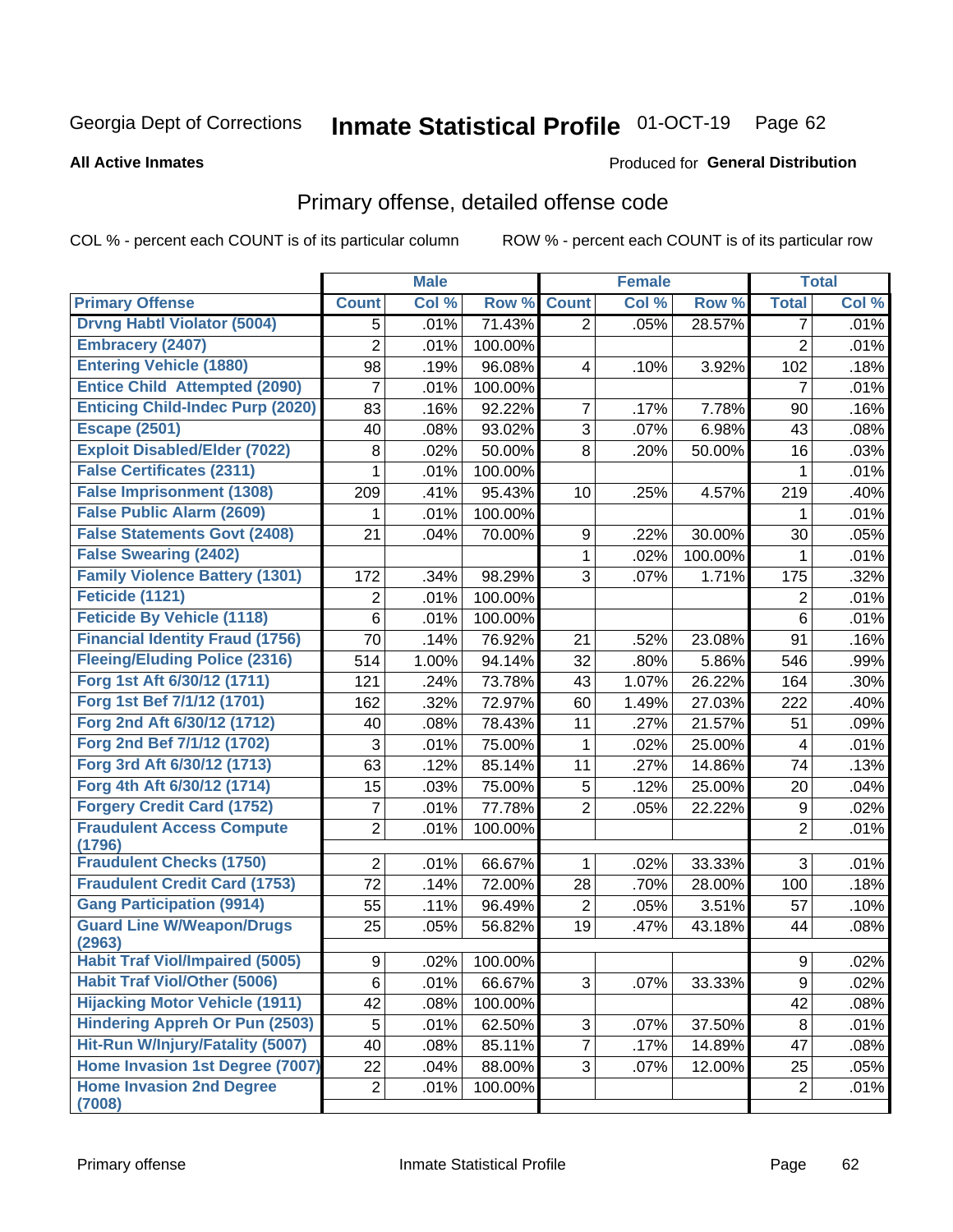# Inmate Statistical Profile 01-OCT-19 Page 63

### **All Active Inmates**

## Produced for General Distribution

# Primary offense, detailed offense code

COL % - percent each COUNT is of its particular column

|                                          |                         | <b>Male</b> |                  |                | <b>Female</b> |        |                | <b>Total</b> |
|------------------------------------------|-------------------------|-------------|------------------|----------------|---------------|--------|----------------|--------------|
| <b>Primary Offense</b>                   | <b>Count</b>            | Col %       | Row <sup>%</sup> | <b>Count</b>   | Col %         | Row %  | <b>Total</b>   | Col %        |
| <b>Homicide By Vessel (1124)</b>         | 42                      | .08%        | 87.50%           | 6              | .15%          | 12.50% | 48             | .09%         |
| <b>Illegal Attm To Obt Drugs (4011)</b>  | 4                       | .01%        | 80.00%           | 1              | .02%          | 20.00% | 5              | .01%         |
| <b>Impersonating Officer (2405)</b>      | $\overline{2}$          | .01%        | 100.00%          |                |               |        | $\overline{2}$ | .01%         |
| <b>Impersonation (2404)</b>              | 3                       | .01%        | 75.00%           | 1              | .02%          | 25.00% | $\overline{4}$ | .01%         |
| <b>Incest (2006)</b>                     | 219                     | .43%        | 99.55%           | 1              | .02%          | .45%   | 220            | .40%         |
| <b>Incest Atmpt (2098)</b>               | 1                       | .01%        | 100.00%          |                |               |        | 1              | .01%         |
| <b>Inciting To Insurrection (2203)</b>   | 2                       | .01%        | 66.67%           | 1              | .02%          | 33.33% | 3              | .01%         |
| <b>Influencing Witness (2313)</b>        | 7                       | .01%        | 77.78%           | $\overline{2}$ | .05%          | 22.22% | 9              | .02%         |
| <b>Injury By Vehicle (1318)</b>          | 106                     | .21%        | 82.17%           | 23             | .57%          | 17.83% | 129            | .23%         |
| <b>Insurance Fraud (7023)</b>            | 2                       | .01%        | 100.00%          |                |               |        | $\overline{2}$ | .01%         |
| <b>Insurrection (2202)</b>               | 3                       | .01%        | 100.00%          |                |               |        | 3              | .01%         |
| <b>Interfere Electronic Dvce (2614)</b>  | 1                       | .01%        | 100.00%          |                |               |        | 1              | .01%         |
| <b>Interference With Custody (1312)</b>  | 14                      | .03%        | 87.50%           | $\overline{2}$ | .05%          | 12.50% | 16             | .03%         |
| <b>Involuntary Manslaughter (1103)</b>   | 172                     | .34%        | 86.87%           | 26             | .65%          | 13.13% | 198            | .36%         |
| Kidnapping (1311)                        | 1,474                   | 2.87%       | 96.85%           | 48             | 1.19%         | 3.15%  | 1,522          | 2.75%        |
| <b>Livestock Theft (1817)</b>            | 5                       | .01%        | 100.00%          |                |               |        | 5              | .01%         |
| <b>Lottery Violation (2730)</b>          | $\overline{2}$          | .01%        | 100.00%          |                |               |        | $\overline{2}$ | .01%         |
| <b>Machine Gun Activities (2906)</b>     | 1                       | .01%        | 100.00%          |                |               |        | 1              | .01%         |
| Manf Methamph 200-399 Gm                 | 9                       | .02%        | 100.00%          |                |               |        | 9              | .02%         |
| (4144)                                   |                         |             |                  |                |               |        |                |              |
| <b>Manf Methamph 28-199 Gm</b><br>(4143) | 11                      | .02%        | 84.62%           | $\overline{2}$ | .05%          | 15.38% | 13             | .02%         |
| Manf Methamph 400+ Gm (4145)             | $\mathbf{1}$            | .01%        | 100.00%          |                |               |        | 1.             | .01%         |
| <b>Manf Methamph Unspec Amt</b>          | 99                      | .19%        | 91.67%           | 9              | .22%          | 8.33%  | 108            | .20%         |
| (4147)                                   |                         |             |                  |                |               |        |                |              |
| <b>Manufac Marijuana (7012)</b>          | 28                      | .05%        | 93.33%           | $\overline{2}$ | .05%          | 6.67%  | 30             | .05%         |
| <b>Manufact Meth Near Child (2803)</b>   | 12                      | .02%        | 75.00%           | 4              | .10%          | 25.00% | 16             | .03%         |
| <b>Misc Assault/Battery (1300)</b>       | 10                      | .02%        | 100.00%          |                |               |        | 10             | .02%         |
| <b>Misc Correctionl Inst Off (6200)</b>  | 7                       | .01%        | 100.00%          |                |               |        | $\overline{7}$ | .01%         |
| <b>Misc Drugs Trafficking (4100)</b>     | $\overline{\mathbf{4}}$ | .01%        | 100.00%          |                |               |        | 4              | .01%         |
| <b>Misc Forgery (1700)</b>               | 4                       | .01%        | 100.00%          |                |               |        | 4              | .01%         |
| <b>Misc Fraud (1799)</b>                 | 11                      | .02%        | 61.11%           | 7              | .17%          | 38.89% | 18             | .03%         |
| <b>Misc Homicide Offense (1100)</b>      | 6                       | .01%        | 85.71%           | $\mathbf{1}$   | .02%          | 14.29% | $\overline{7}$ | .01%         |
| <b>Misc Invasion Of Privacy (3000)</b>   | 4                       | .01%        | 100.00%          |                |               |        | 4              | .01%         |
| <b>Misc Mrals/Pblic H/Safty (6000)</b>   | $\overline{c}$          | .01%        | 100.00%          |                |               |        | $\overline{2}$ | .01%         |
| <b>Misc Obscenity (2100)</b>             | 6                       | .01%        | 100.00%          |                |               |        | 6              | .01%         |
| <b>Misc Public Order (2200)</b>          | 1                       | .01%        | 100.00%          |                |               |        | 1              | .01%         |
| <b>Misc Sexual Offense (2000)</b>        | 20                      | .04%        | 95.24%           | 1              | .02%          | 4.76%  | 21             | .04%         |
| <b>Misuse Firearm Hunting (2970)</b>     | 1                       | .01%        | 100.00%          |                |               |        | $\mathbf 1$    | .01%         |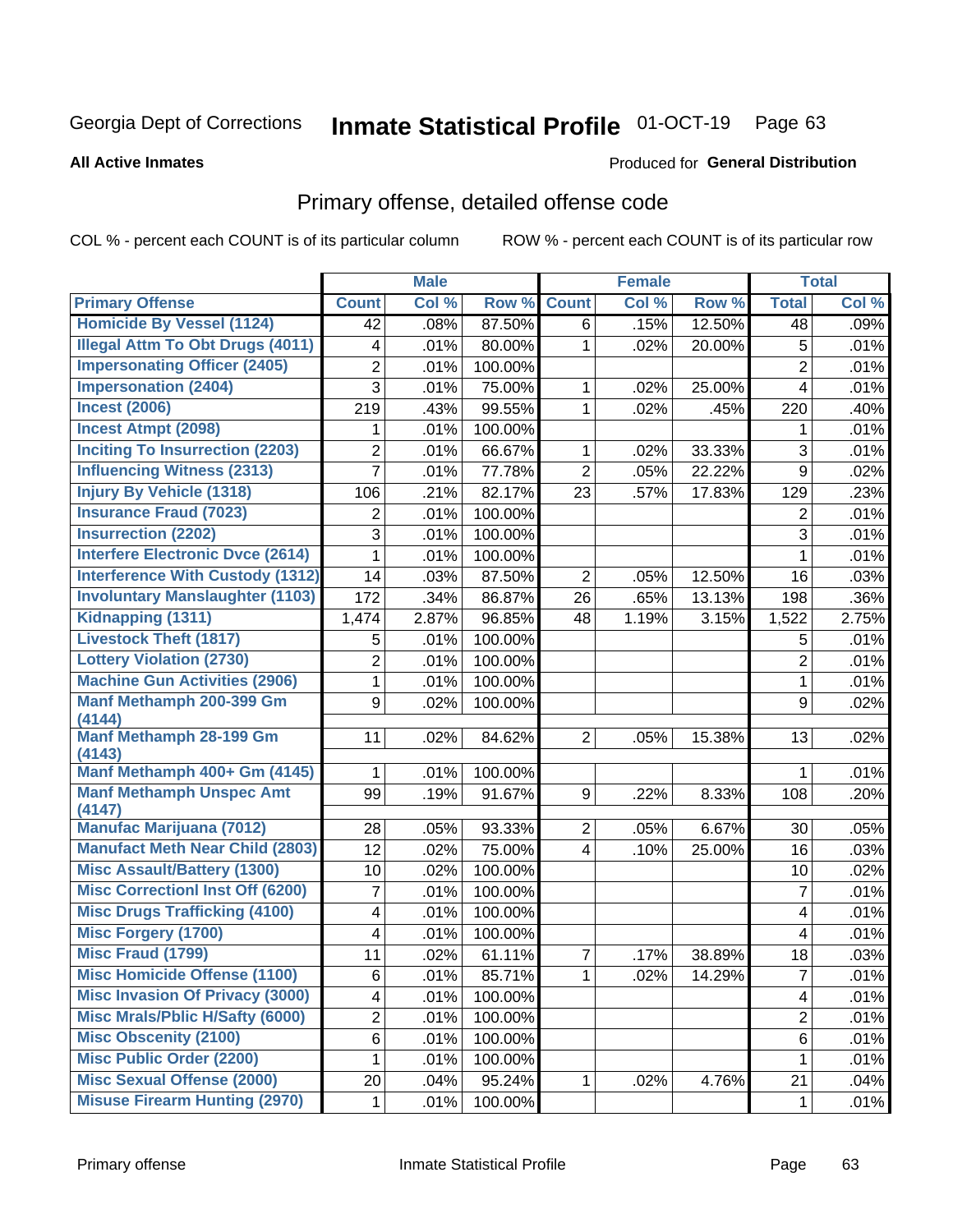# Inmate Statistical Profile 01-OCT-19 Page 64

### **All Active Inmates**

## **Produced for General Distribution**

# Primary offense, detailed offense code

COL % - percent each COUNT is of its particular column

|                                            |                | <b>Male</b> |         |                | <b>Female</b> |        |                | <b>Total</b> |
|--------------------------------------------|----------------|-------------|---------|----------------|---------------|--------|----------------|--------------|
| <b>Primary Offense</b>                     | <b>Count</b>   | Col %       | Row %   | <b>Count</b>   | Col %         | Row %  | <b>Total</b>   | Col %        |
| <b>Murder (1101)</b>                       | 6,248          | 12.18%      | 93.59%  | 428            | 10.64%        | 6.41%  | 6,676          | 12.07%       |
| <b>Murder Conspire To Commit</b><br>(1191) | 16             | .03%        | 88.89%  | $\overline{2}$ | .05%          | 11.11% | 18             | .03%         |
| Mutiny In Penal Inst (2507)                | 12             | .02%        | 100.00% |                |               |        | 12             | .02%         |
| Necrophilia (2022)                         |                | .01%        | 100.00% |                |               |        | 1              | .01%         |
| <b>Obstr Of Law Enf Officer (2314)</b>     | 394            | .77%        | 90.37%  | 42             | 1.04%         | 9.63%  | 436            | .79%         |
| <b>Pandering By Compulsion (2017)</b>      | 2              | .01%        | 100.00% |                |               |        | $\overline{2}$ | .01%         |
| Party To A Crime (9911)                    | 1              | .01%        | 100.00% |                |               |        | 1              | .01%         |
| Peeping Tom (3002)                         | 14             | .03%        | 100.00% |                |               |        | 14             | .03%         |
| Perjury (2401)                             | 3              | .01%        | 75.00%  | 1              | $.02\%$       | 25.00% | 4              | .01%         |
| Pimping A Minor Under 18 (2016)            | 6              | .01%        | 75.00%  | $\overline{2}$ | .05%          | 25.00% | 8              | .01%         |
| Poss Alprazolam (7003)                     | 13             | .03%        | 81.25%  | 3              | .07%          | 18.75% | 16             | .03%         |
| Poss By Inm Proh Items (7015)              | 9              | .02%        | 60.00%  | $6\phantom{1}$ | .15%          | 40.00% | 15             | .03%         |
| <b>Poss Contraband Articles (5171)</b>     | 3              | .01%        | 100.00% |                |               |        | 3              | .01%         |
| <b>Poss Dep Stim Cntrf Drugs</b><br>(4007) | 64             | .12%        | 62.14%  | 39             | .97%          | 37.86% | 103            | .19%         |
| Poss Drug Related Matrl (4016)             | 27             | .05%        | 79.41%  | $\overline{7}$ | .17%          | 20.59% | 34             | .06%         |
| Poss Ephedrine (4030)                      | 3              | .01%        | 100.00% |                |               |        | 3              | .01%         |
| Poss Firearm 1st Offender (2913)           | 142            | .28%        | 92.81%  | 11             | .27%          | 7.19%  | 153            | .28%         |
| <b>Poss Firearm Convct Felon</b><br>(2914) | 1,242          | 2.42%       | 96.43%  | 46             | 1.14%         | 3.57%  | 1,288          | 2.33%        |
| Poss Hydrocodone (7004)                    | 15             | .03%        | 60.00%  | 10             | .25%          | 40.00% | 25             | .05%         |
| <b>Poss Knife During Crime (2911)</b>      | 6              | .01%        | 100.00% |                |               |        | 6              | .01%         |
| Poss Mda/Extsy (4033)                      | $\overline{2}$ | .01%        | 66.67%  | 1.             | $.02\%$       | 33.33% | 3              | .01%         |
| Poss Methamphetamine (4031)                | 536            | 1.05%       | 74.03%  | 188            | 4.67%         | 25.97% | 724            | 1.31%        |
| <b>Poss Narcotics Opiates (4006)</b>       | 60             | .12%        | 71.43%  | 24             | .60%          | 28.57% | 84             | .15%         |
| <b>Poss Of Certain Weapons (2912)</b>      | 23             | .04%        | 92.00%  | 2              | .05%          | 8.00%  | 25             | .05%         |
| <b>Poss Of Cocaine (4022)</b>              | 299            | .58%        | 86.92%  | 45             | 1.12%         | 13.08% | 344            | .62%         |
| <b>Poss Of Firearm Dur Crime</b>           | 1,008          | 1.97%       | 94.83%  | 55             | 1.37%         | 5.17%  | 1,063          | 1.92%        |
| (2910)                                     |                |             |         |                |               |        |                |              |
| Poss Of Marijuana (4009)                   | 67             | .13%        | 93.06%  | 5              | .12%          | 6.94%  | 72             | .13%         |
| Poss Tools Commit Crime (1602)             | 20             | .04%        | 95.24%  | $\mathbf{1}$   | .02%          | 4.76%  | 21             | .04%         |
| Poss W Int Dis Other Drug (4053)           | 119            | .23%        | 88.15%  | 16             | .40%          | 11.85% | 135            | .24%         |
| <b>Poss W Int Dist Cocaine (4050)</b>      | 246            | .48%        | 96.47%  | 9              | .22%          | 3.53%  | 255            | .46%         |
| Poss W Int Dist Marijuana (4051)           | 640            | 1.25%       | 93.70%  | 43             | 1.07%         | 6.30%  | 683            | 1.24%        |
| Poss W Int Dist Meth (4052)                | 520            | 1.01%       | 77.15%  | 154            | 3.83%         | 22.85% | 674            | 1.22%        |
| Poss Within 1000 Hous Pjt (7009)           | 6              | .01%        | 85.71%  | $\mathbf 1$    | .02%          | 14.29% | $\overline{7}$ | .01%         |
| <b>Poss Wpn Drugs By Prisnr</b><br>(2965)  | 28             | .05%        | 84.85%  | 5              | .12%          | 15.15% | 33             | .06%         |
| <b>Prov Sex Mater To Minors (2110)</b>     | $\mathbf{1}$   | .01%        | 100.00% |                |               |        | $\mathbf{1}$   | .01%         |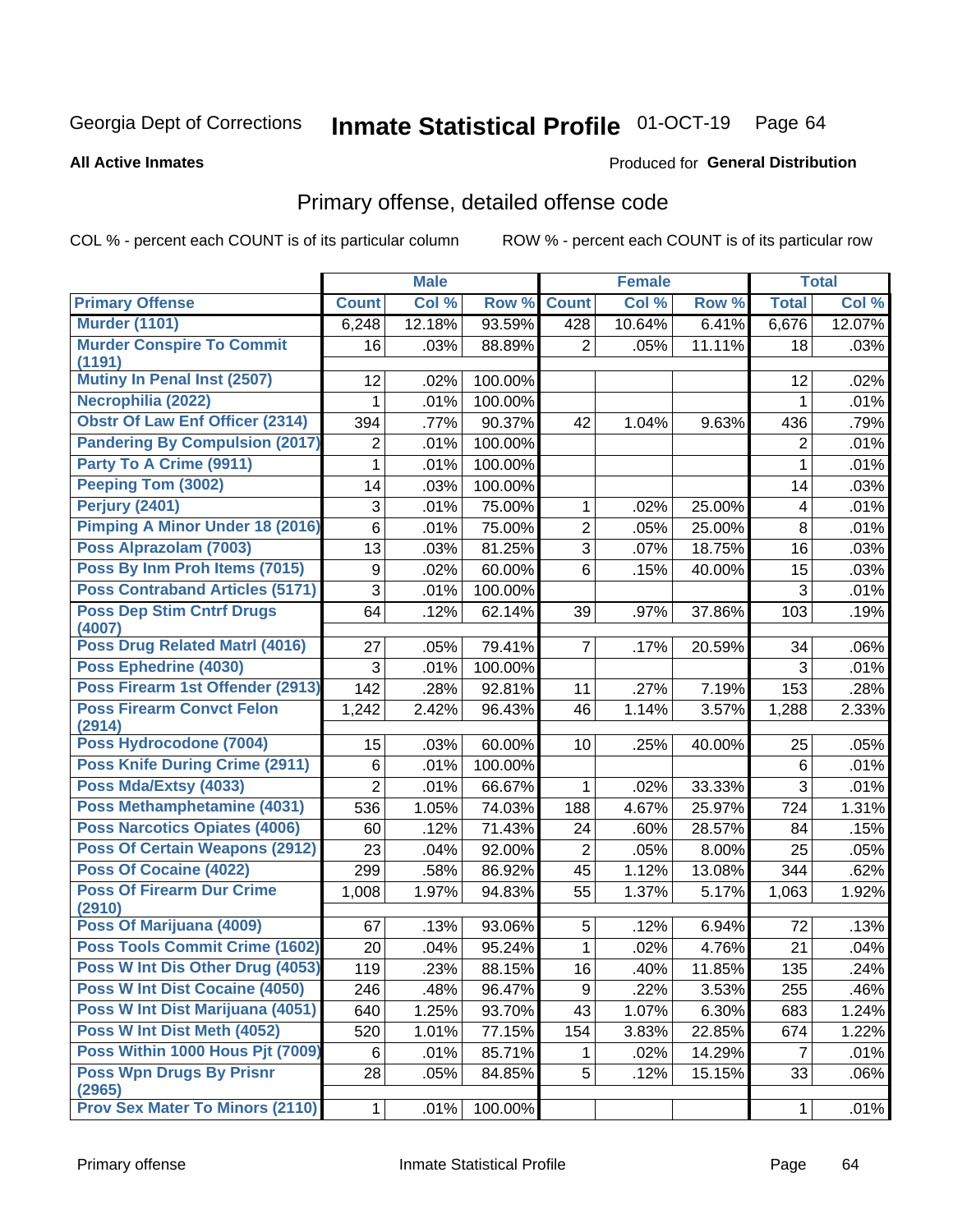#### Inmate Statistical Profile 01-OCT-19 Page 65

### **All Active Inmates**

# **Produced for General Distribution**

# Primary offense, detailed offense code

COL % - percent each COUNT is of its particular column

|                                            |                  | <b>Male</b> |         |                | <b>Female</b> |        |                | <b>Total</b> |
|--------------------------------------------|------------------|-------------|---------|----------------|---------------|--------|----------------|--------------|
| <b>Primary Offense</b>                     | <b>Count</b>     | Col %       | Row %   | <b>Count</b>   | Col %         | Row %  | <b>Total</b>   | Col %        |
| <b>Racketeering (3404)</b>                 | $\overline{127}$ | .25%        | 75.15%  | 42             | 1.04%         | 24.85% | 169            | .31%         |
| Rape (2001)                                | 1,864            | 3.64%       | 99.52%  | 9              | .22%          | .48%   | 1,873          | 3.39%        |
| <b>Reck Cond Infected Person</b>           | 9                | .02%        | 81.82%  | $\overline{2}$ | .05%          | 18.18% | 11             | .02%         |
| (1317)                                     |                  |             |         |                |               |        |                |              |
| <b>Recv Gds Srvs Fraud Obtnd</b><br>(1755) | 1                | .01%        | 100.00% |                |               |        | 1              | .01%         |
| <b>Remov/Atmpt Wpn Pub Offl</b>            | $\overline{2}$   | .01%        | 100.00% |                |               |        | $\overline{2}$ | .01%         |
| (7021)                                     |                  |             |         |                |               |        |                |              |
| <b>Removal Baggage Cargo Etc</b>           | 1                | .01%        | 100.00% |                |               |        | 1              | .01%         |
| (2761)                                     |                  |             |         |                |               |        |                |              |
| Robbery (1901)                             | 1,066            | 2.08%       | 93.59%  | 73             | 1.81%         | 6.41%  | 1,139          | 2.06%        |
| <b>Robbery By Force (1903)</b>             | 215              | .42%        | 96.85%  | $\overline{7}$ | .17%          | 3.15%  | 222            | .40%         |
| <b>Robbery By Intimidation (1904)</b>      | 255              | .50%        | 94.44%  | 15             | .37%          | 5.56%  | 270            | .49%         |
| <b>Robbery By Sudden Snatch</b><br>(1905)  | 120              | .23%        | 93.02%  | 9              | .22%          | 6.98%  | 129            | .23%         |
| S/D Cocaine (4021)                         | 346              | .67%        | 96.92%  | 11             | .27%          | 3.08%  | 357            | .65%         |
| S/D Cont Sub Public (4017)                 | 28               | .05%        | 100.00% |                |               |        | 28             | .05%         |
| S/D Cont Sub School (4018)                 | 24               | .05%        | 96.00%  | 1              | .02%          | 4.00%  | 25             | .05%         |
| S/D Dep Stim Cntrf Drugs (4002)            | 39               | .08%        | 84.78%  | 7              | .17%          | 15.22% | 46             | .08%         |
| <b>S/D Narcotics Opiates (4001)</b>        | 19               | .04%        | 86.36%  | 3              | .07%          | 13.64% | 22             | .04%         |
| S/D Of Marijuana (4004)                    | 200              | .39%        | 96.62%  | 7              | .17%          | 3.38%  | 207            | .37%         |
| Sale Mda/Extsy (4034)                      | $\overline{2}$   | .01%        | 100.00% |                |               |        | 2              | .01%         |
| Sale Methamphetamine (4032)                | 210              | .41%        | 76.92%  | 63             | 1.57%         | 23.08% | 273            | .49%         |
| <b>Sex Exploitation Child (2843)</b>       | 252              | .49%        | 99.60%  | 1              | .02%          | .40%   | 253            | .46%         |
| <b>Sex Offender Fail Registr (2026)</b>    | 550              | 1.07%       | 98.57%  | 8              | .20%          | 1.43%  | 558            | 1.01%        |
| <b>Sex Offender Fail To Move (2028)</b>    | 4                | .01%        | 100.00% |                |               |        | 4              | .01%         |
| Sexl/Asslt/Agn/Pers/Cstdy (2023)           | 23               | .04%        | 92.00%  | $\overline{2}$ | .05%          | 8.00%  | 25             | .05%         |
| <b>Sexual Aslt By Therapist (2024)</b>     | $\overline{2}$   | .01%        | 66.67%  | $\mathbf{1}$   | .02%          | 33.33% | 3              | .01%         |
| <b>Sexual Battery (2011)</b>               | 176              | .34%        | 98.32%  | 3              | .07%          | 1.68%  | 179            | .32%         |
| <b>Simple Battery (1316)</b>               | 16               | .03%        | 100.00% |                |               |        | 16             | .03%         |
| <b>Sodomy (2002)</b>                       | 20               | .04%        | 100.00% |                |               |        | 20             | .04%         |
| <b>Solicit Sodomy From Minor</b>           | $\overline{7}$   | .01%        | 87.50%  | 1              | .02%          | 12.50% | 8              | .01%         |
| (2025)                                     |                  |             |         |                |               |        |                |              |
| <b>Stalking (1320)</b>                     | 3                | .01%        | 75.00%  | $\mathbf{1}$   | .02%          | 25.00% | 4              | .01%         |
| <b>Statutory Rape (2018)</b>               | 751              | 1.46%       | 97.79%  | 17             | $-42%$        | 2.21%  | 768            | 1.39%        |
| <b>Statutory Rape Atmpt (2097)</b>         | 1                | .01%        | 100.00% |                |               |        | 1              | .01%         |
| <b>Tampering With Evidence (2315)</b>      | 12               | .02%        | 63.16%  | 7              | .17%          | 36.84% | 19             | .03%         |
| <b>Telecommunications Fraud</b><br>(1759)  | $\overline{2}$   | .01%        | 66.67%  | 1              | .02%          | 33.33% | 3              | .01%         |
| <b>Terrorist Threats &amp; Acts (1307)</b> | 358              | .70%        | 93.96%  | 23             | .57%          | 6.04%  | 381            | .69%         |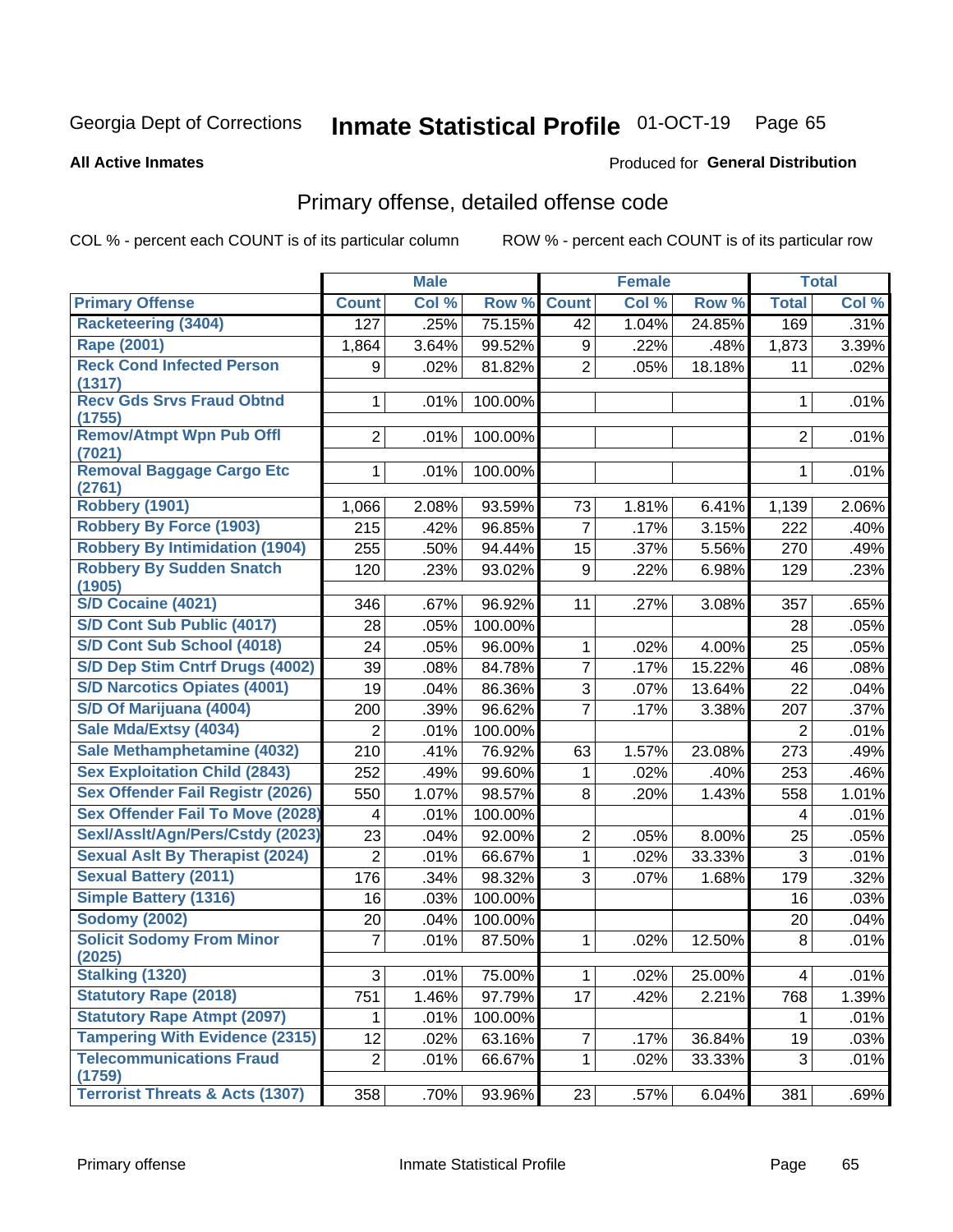# Inmate Statistical Profile 01-OCT-19 Page 66

### **All Active Inmates**

## Produced for General Distribution

# Primary offense, detailed offense code

COL % - percent each COUNT is of its particular column

|                                               |                  | <b>Male</b> |         |                | <b>Female</b> |         |                | <b>Total</b> |
|-----------------------------------------------|------------------|-------------|---------|----------------|---------------|---------|----------------|--------------|
| <b>Primary Offense</b>                        | <b>Count</b>     | Col %       | Row %   | <b>Count</b>   | Col %         | Row %   | <b>Total</b>   | Col %        |
| <b>Theft Bring Prop In State (1815)</b>       | 11               | .02%        | 78.57%  | 3              | .07%          | 21.43%  | 14             | .03%         |
| <b>Theft By Conversion (1808)</b>             | 25               | .05%        | 78.13%  | 7              | .17%          | 21.88%  | 32             | .06%         |
| <b>Theft By Deception (1803)</b>              | 34               | .07%        | 79.07%  | 9              | .22%          | 20.93%  | 43             | .08%         |
| Theft By Rec Stolen Prop (1806)               | 472              | .92%        | 89.90%  | 53             | 1.32%         | 10.10%  | 525            | .95%         |
| <b>Theft By Shoplifting (1821)</b>            | 418              | .82%        | 72.82%  | 156            | 3.88%         | 27.18%  | 574            | 1.04%        |
| <b>Theft By Taking (1802)</b>                 | 648              | 1.26%       | 83.51%  | 128            | 3.18%         | 16.49%  | 776            | 1.40%        |
| <b>Theft Credit Card (1751)</b>               | 15               | .03%        | 71.43%  | 6              | .15%          | 28.57%  | 21             | .04%         |
| <b>Theft Motorveh Or Part (1813)</b>          | 31               | .06%        | 96.88%  | 1              | .02%          | 3.13%   | 32             | .06%         |
| <b>Theft Of Lost Property (1805)</b>          | 1                | .01%        | 33.33%  | $\overline{2}$ | .05%          | 66.67%  | 3              | .01%         |
| <b>Theft Of Services (1807)</b>               | $\overline{2}$   | .01%        | 66.67%  | 1              | .02%          | 33.33%  | $\overline{3}$ | .01%         |
| <b>Theft Recv Prop Out State (1816)</b>       | 4                | .01%        | 80.00%  | 1              | .02%          | 20.00%  | 5              | .01%         |
| <b>Traf Amphtmine 200-399 Gm</b><br>(4127)    | 4                | .01%        | 80.00%  | 1              | .02%          | 20.00%  | 5              | .01%         |
| <b>Traf Amphtmine 28-199 Gm</b><br>(4126)     | 8                | .02%        | 72.73%  | 3              | .07%          | 27.27%  | 11             | .02%         |
| Traf Amphtmine 400+ Gm (4128)                 | 4                | .01%        | 100.00% |                |               |         | 4              | .01%         |
| <b>Traf Cocaine 201-400 Gm (4102)</b>         | 89               | .17%        | 98.89%  | 1              | .02%          | 1.11%   | 90             | .16%         |
| <b>Traf Cocaine 401+ Gm (4103)</b>            | 86               | .17%        | 94.51%  | 5              | .12%          | 5.49%   | 91             | .16%         |
| Traf Cocaine Less 200 Gm (4101)               | 178              | .35%        | 97.27%  | 5              | .12%          | 2.73%   | 183            | .33%         |
| <b>Traf Marijna 10-2000 Lb (4121)</b>         | 49               | .10%        | 98.00%  | 1              | .02%          | 2.00%   | 50             | .09%         |
| <b>Traf Marijna 10001+ Lb (4123)</b>          |                  |             |         | 1              | .02%          | 100.00% | $\mathbf 1$    | .01%         |
| Traf Mda/Extsy 200-399gm<br>(4151)            | $\overline{2}$   | .01%        | 100.00% |                |               |         | $\overline{2}$ | .01%         |
| <b>Traf Mda/Extsy 28-199gm (4150)</b>         | 8                | .02%        | 100.00% |                |               |         | 8              | .01%         |
| Traf Mda/Extsy 400+Gm (4152)                  | $\overline{4}$   | .01%        | 100.00% |                |               |         | 4              | .01%         |
| Traf Methamph 200-399 Gm                      | 137              | .27%        | 84.05%  | 26             | .65%          | 15.95%  | 163            | .29%         |
| (4141)                                        |                  |             |         |                |               |         |                |              |
| <b>Traf Methamph 28-199 Gm</b><br>(4140)      | 454              | .89%        | 78.14%  | 127            | 3.16%         | 21.86%  | 581            | 1.05%        |
| Traf Methamph 400+ Gm (4142)                  | 92               | .18%        | 84.40%  | 17             | .42%          | 15.60%  | 109            | .20%         |
| <b>Traf Methamph Unspec Amt</b>               | 116              | .23%        | 84.67%  | 21             | .52%          | 15.33%  | 137            | .25%         |
| (4146)                                        |                  |             |         |                |               |         |                |              |
| <b>Traf Methaqualone&lt; 400 Gm</b><br>(4124) | $\overline{2}$   | .01%        | 100.00% |                |               |         | $\overline{2}$ | .01%         |
| <b>Traf Narcotic 15-28 Gm (4112)</b>          | 35               | .07%        | 89.74%  | 4              | .10%          | 10.26%  | 39             | .07%         |
| Traf Narcotic 29+ Gm (4113)                   | 31               | .06%        | 93.94%  | $\overline{2}$ | .05%          | 6.06%   | 33             | .06%         |
| <b>Traf Narcotic Less 14 Gm (4111)</b>        | 47               | .09%        | 82.46%  | 10             | .25%          | 17.54%  | 57             | .10%         |
| <b>Traffick Labor Servitude (1330)</b>        | $\boldsymbol{2}$ | .01%        | 100.00% |                |               |         | $\overline{2}$ | .01%         |
| <b>Traffick Sexual Servitude (1331)</b>       | 23               | .04%        | 85.19%  | 4              | .10%          | 14.81%  | 27             | .05%         |
| <b>Transactions Cntrft Drugs (4132)</b>       | $\mathbf 1$      | .01%        | 100.00% |                |               |         | $\mathbf{1}$   | .01%         |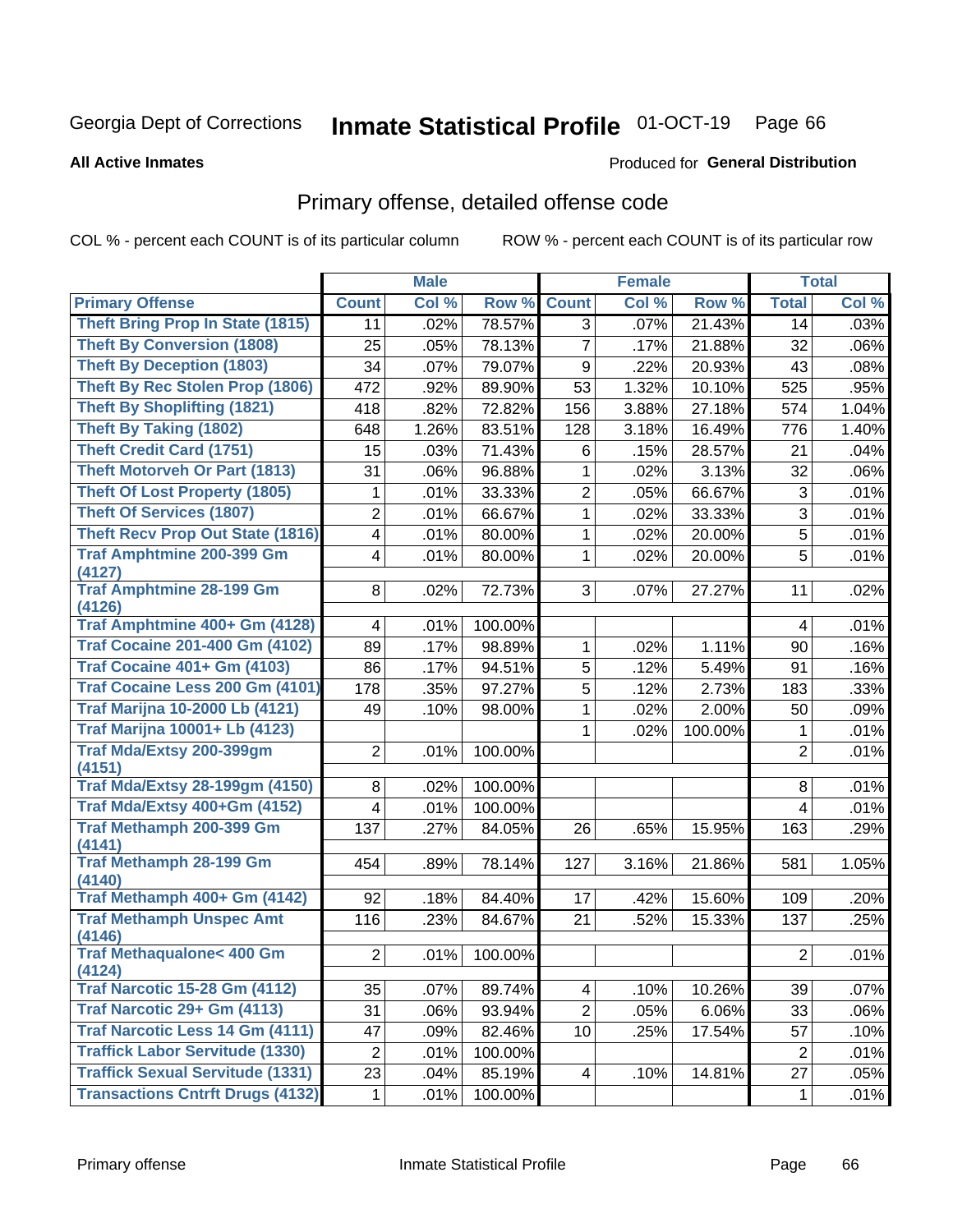# Inmate Statistical Profile 01-OCT-19 Page 67

### **All Active Inmates**

## Produced for General Distribution

# Primary offense, detailed offense code

COL % - percent each COUNT is of its particular column

|                                                |                | <b>Male</b> |         |              | <b>Female</b> |         |                | <b>Total</b> |
|------------------------------------------------|----------------|-------------|---------|--------------|---------------|---------|----------------|--------------|
| <b>Primary Offense</b>                         | <b>Count</b>   | Col %       | Row %   | <b>Count</b> | Col %         | Row %   | <b>Total</b>   | Col %        |
| <b>Unauth Dist Contrild Sub (4135)</b>         | $\mathbf 1$    | .01%        | 100.00% |              |               |         | 1              | .01%         |
| <b>Unknown Offense (9999)</b>                  | 12             | .02%        | 92.31%  | 1            | .02%          | 7.69%   | 13             | .02%         |
| <b>Uniwfl Mfg/Del/Dist N-C S (4014)</b>        | $\overline{4}$ | .01%        | 100.00% |              |               |         | 4              | .01%         |
| <b>Use Comm Facity Vio C Sub</b>               | 14             | .03%        | 82.35%  | 3            | .07%          | 17.65%  | 17             | .03%         |
| (4133)                                         |                |             |         |              |               |         |                |              |
| <b>Vandalism To Church Etc (1505)</b>          | $\overline{2}$ | .01%        | 100.00% |              |               |         | $\overline{2}$ | .01%         |
| <b>Vehicular Homicide (1123)</b>               | 319            | .62%        | 78.19%  | 89           | 2.21%         | 21.81%  | 408            | .74%         |
| <b>Viol Dngrous Drgs Act (4013)</b>            | 181            | .35%        | 83.80%  | 35           | .87%          | 16.20%  | 216            | .39%         |
| Viol Ga Cntrl Sbst Act (4012)                  | 3              | .01%        | 100.00% |              |               |         | 3              | .01%         |
| <b>Viol Motor Vehicle Laws (5001)</b>          | 32             | .06%        | 88.89%  | 4            | .10%          | 11.11%  | 36             | .07%         |
| <b>Viol Oath Public Offcr (2302)</b>           | $\overline{4}$ | .01%        | 80.00%  | 1            | .02%          | 20.00%  | $\overline{5}$ | .01%         |
| <b>Violatn Othr States Law (8001)</b>          | 44             | .09%        | 84.62%  | 8            | .20%          | 15.38%  | 52             | .09%         |
| <b>Vol Manslaughter Of Fetus</b>               | 3              | .01%        | 100.00% |              |               |         | 3              | .01%         |
| (1119)<br><b>Voluntary Manslaughter (1102)</b> | 1,127          | 2.20%       | 88.05%  | 153          | 3.80%         | 11.95%  | 1,280          | 2.31%        |
| <b>Abandonment Of Dep Child (11)</b>           | 4              | .01%        | 100.00% |              |               |         | 4              | .01%         |
| <b>Assault &amp; Battery (21)</b>              | 5              | .01%        | 100.00% |              |               |         | 5              | .01%         |
| <b>Bad Checks (52)</b>                         | $\overline{2}$ | .01%        | 66.67%  | $\mathbf{1}$ | .02%          | 33.33%  | 3              | .01%         |
| <b>Burglary (45)</b>                           | 8              | .02%        | 100.00% |              |               |         | 8              | .01%         |
| <b>Cheating &amp; Swindling (51)</b>           | 1              | .01%        | 100.00% |              |               |         | $\mathbf{1}$   | .01%         |
| <b>Cpwl &amp; Concealed Weapon (93)</b>        | 5              | .01%        | 100.00% |              |               |         | 5              | .01%         |
| <b>Crmnl Attempt (98)</b>                      | 1              | .01%        | 100.00% |              |               |         | $\mathbf{1}$   | .01%         |
| <b>Dui</b> (72)                                | 5              | .01%        | 100.00% |              |               |         | 5              | .01%         |
| Escape (92)                                    | 3              | .01%        | 100.00% |              |               |         | 3              | .01%         |
| Forgery (55)                                   | 3              | .01%        | 100.00% |              |               |         | $\overline{3}$ | .01%         |
| Lottery (54)                                   | 1              | .01%        | 100.00% |              |               |         | $\mathbf{1}$   | .01%         |
| <b>Misc Misdemeanor (500)</b>                  | $\overline{2}$ | .01%        | 100.00% |              |               |         | $\overline{2}$ | .01%         |
| <b>Other Misdemeanor (99)</b>                  | 16             | .03%        | 94.12%  | 1            | .02%          | 5.88%   | 17             | .03%         |
| <b>Pointing Gun At Another (96)</b>            | 1              | .01%        | 100.00% |              |               |         | 1              | .01%         |
| <b>Poss Ntp Whiskey (64)</b>                   | $\overline{2}$ | .01%        | 100.00% |              |               |         | $\overline{2}$ | .01%         |
| Poss Of Marijuana (70)                         | 1              | .01%        | 100.00% |              |               |         | 1              | .01%         |
| <b>Prostitution (81)</b>                       |                |             |         | 1            | $.02\%$       | 100.00% | $\mathbf 1$    | .01%         |
| <b>Public Drunkenness (61)</b>                 | 3              | .01%        | 100.00% |              |               |         | 3              | .01%         |
| <b>Simple Assault (24)</b>                     | 1              | .01%        | 100.00% |              |               |         | 1              | .01%         |
| <b>Simple Battery (25)</b>                     | 1              | .01%        | 100.00% |              |               |         | 1              | .01%         |
| <b>Theft By Taking - Larceny (41)</b>          | 25             | .05%        | 100.00% |              |               |         | 25             | .05%         |
| <b>Viol Motor Veh Law (71)</b>                 | 4              | .01%        | 100.00% |              |               |         | 4              | .01%         |
| <b>Wife Beating (28)</b>                       | $\overline{2}$ | .01%        | 100.00% |              |               |         | $\overline{2}$ | .01%         |
| <b>Total Rported</b>                           | 51,279         | 101%        | 92.72%  | 4,024        | 100%          | 7.28%   | 55,303         | 101%         |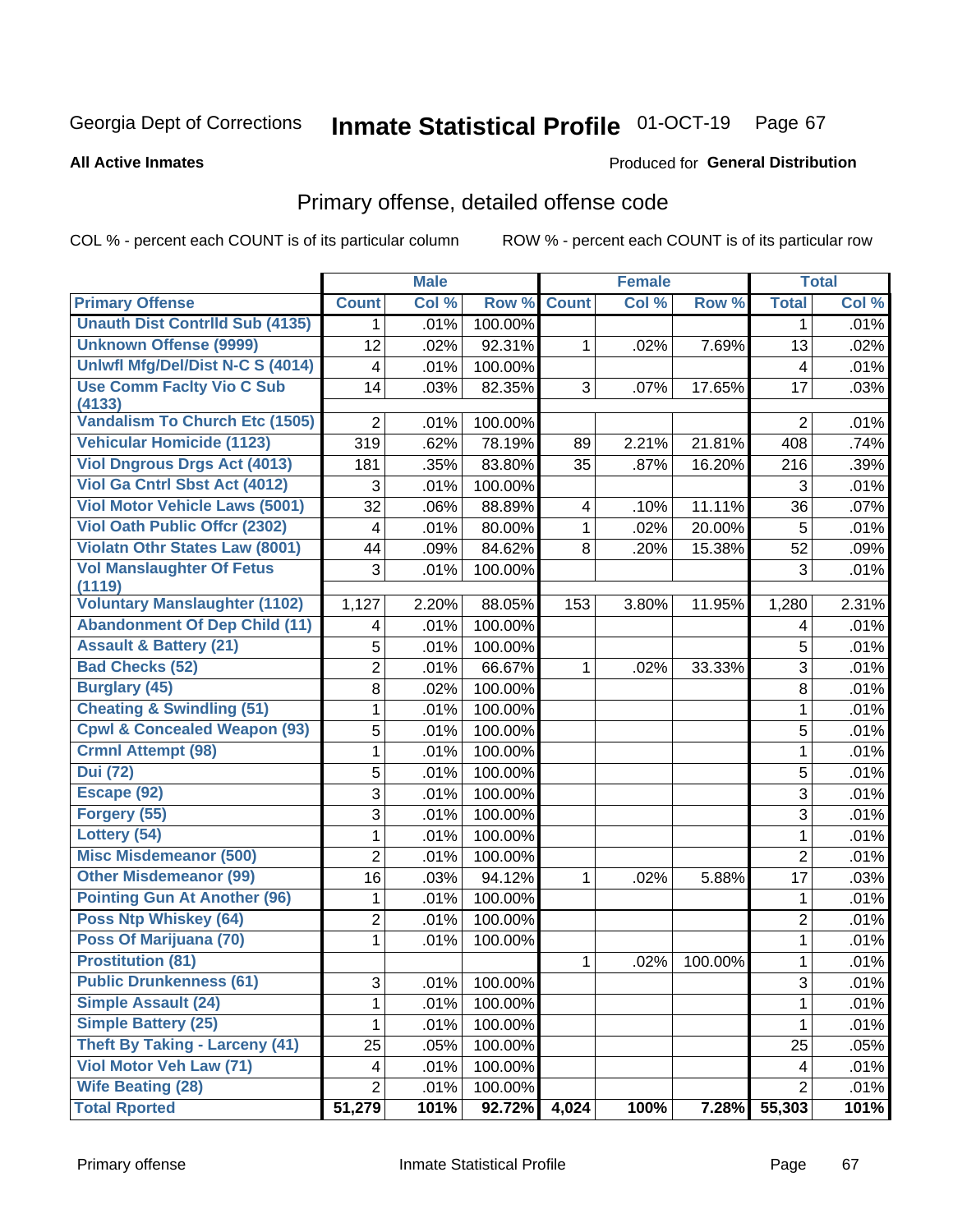# Inmate Statistical Profile 01-OCT-19 Page 68

**All Active Inmates** 

## Produced for General Distribution

# Primary offense, detailed offense code

COL % - percent each COUNT is of its particular column

|                     | <b>Male</b> | <b>Female</b> | Total  |
|---------------------|-------------|---------------|--------|
| <b>Not Reported</b> |             |               | 97     |
| <b>Grand Total</b>  | 51,376      | 4,024         | 55,400 |

| Mode (most frequent) | 1101 Murder | 1101 Murder | 1101 Murder |
|----------------------|-------------|-------------|-------------|
|                      |             |             |             |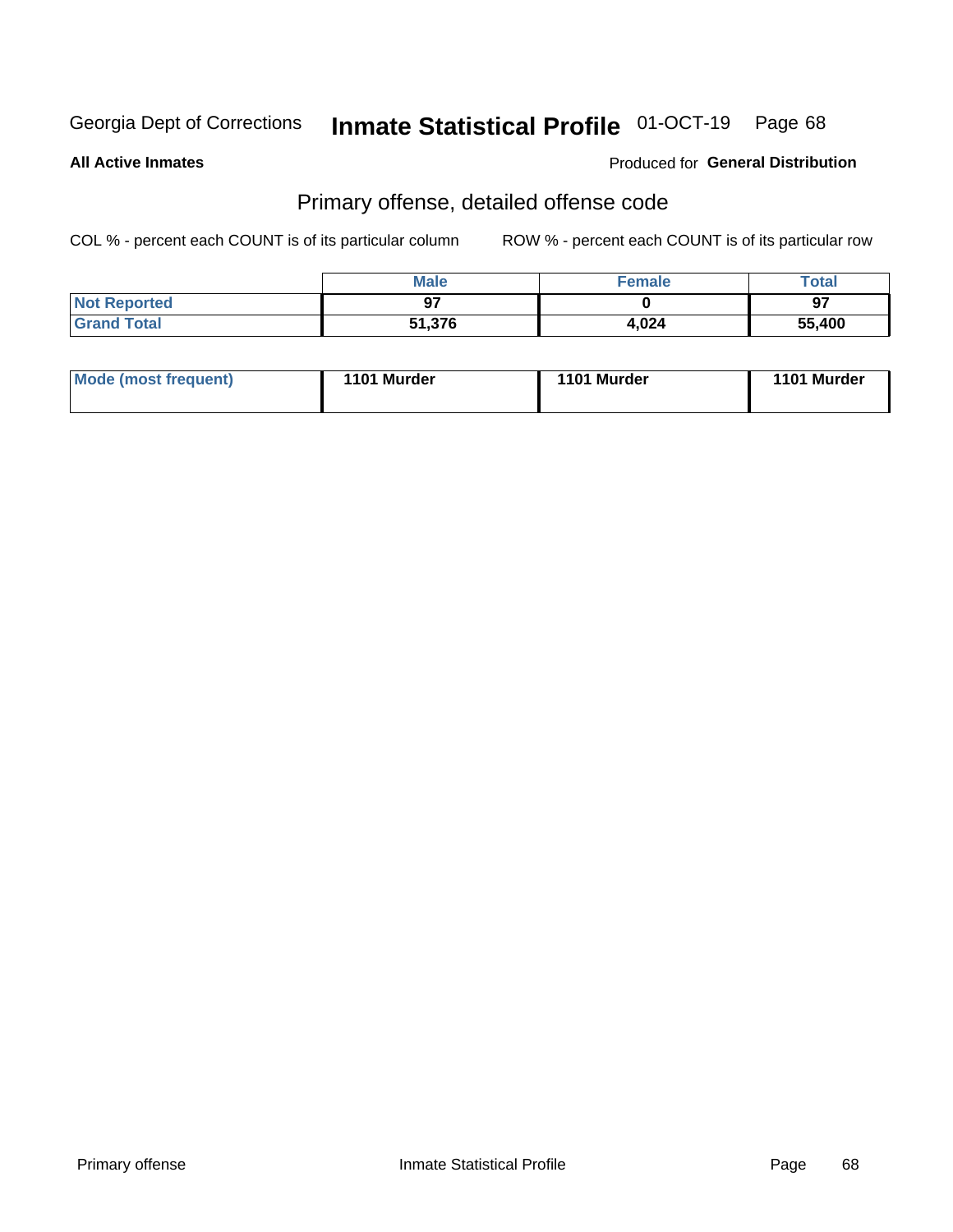# Inmate Statistical Profile 01-OCT-19 Page 69

**All Active Inmates** 

### Produced for General Distribution

# County of conviction of primary offense

COL % - percent each COUNT is of its particular column

|     |                             |              | <b>Male</b> |         |                         | <b>Female</b> |        |                  | <b>Total</b> |
|-----|-----------------------------|--------------|-------------|---------|-------------------------|---------------|--------|------------------|--------------|
|     | <b>County of Conviction</b> | <b>Count</b> | Col %       | Row %   | <b>Count</b>            | Col %         | Row %  | <b>Total</b>     | Col %        |
| 000 | <b>Unknown</b>              | 202          | .39%        | 93.52%  | 14                      | .35%          | 6.48%  | $\overline{216}$ | .39%         |
| 001 | <b>Appling County</b>       | 117          | .23%        | 95.12%  | 6                       | .15%          | 4.88%  | 123              | .22%         |
| 002 | <b>Atkinson County</b>      | 59           | .11%        | 89.39%  | $\overline{7}$          | .17%          | 10.61% | 66               | .12%         |
| 003 | <b>Bacon County</b>         | 89           | .17%        | 90.82%  | $\boldsymbol{9}$        | .22%          | 9.18%  | 98               | .18%         |
| 004 | <b>Baker County</b>         | 11           | .02%        | 84.62%  | $\overline{2}$          | .05%          | 15.38% | 13               | .02%         |
| 005 | <b>Baldwin County</b>       | 316          | .62%        | 92.67%  | 25                      | .62%          | 7.33%  | 341              | .62%         |
| 006 | <b>Banks County</b>         | 75           | .15%        | 92.59%  | 6                       | .15%          | 7.41%  | 81               | .15%         |
| 007 | <b>Barrow County</b>        | 360          | .70%        | 92.07%  | 31                      | .77%          | 7.93%  | 391              | .71%         |
| 008 | <b>Bartow County</b>        | 636          | 1.24%       | 86.65%  | 98                      | 2.44%         | 13.35% | 734              | 1.32%        |
| 009 | <b>Ben Hill County</b>      | 247          | .48%        | 93.92%  | 16                      | .40%          | 6.08%  | 263              | .47%         |
| 010 | <b>Berrien County</b>       | 90           | .18%        | 96.77%  | 3                       | .07%          | 3.23%  | 93               | .17%         |
| 011 | <b>Bibb County</b>          | 1,168        | 2.27%       | 94.27%  | 71                      | 1.76%         | 5.73%  | 1,239            | 2.24%        |
| 012 | <b>Bleckley County</b>      | 68           | .13%        | 93.15%  | 5                       | .12%          | 6.85%  | 73               | .13%         |
| 013 | <b>Brantley County</b>      | 89           | .17%        | 83.18%  | 18                      | .45%          | 16.82% | 107              | .19%         |
| 014 | <b>Brooks County</b>        | 53           | .10%        | 98.15%  | 1                       | .02%          | 1.85%  | 54               | .10%         |
| 015 | <b>Bryan County</b>         | 57           | .11%        | 95.00%  | 3                       | .07%          | 5.00%  | 60               | .11%         |
| 016 | <b>Bulloch County</b>       | 534          | 1.04%       | 92.87%  | 41                      | 1.02%         | 7.13%  | 575              | 1.04%        |
| 017 | <b>Burke County</b>         | 242          | .47%        | 97.19%  | $\overline{7}$          | .17%          | 2.81%  | 249              | .45%         |
| 018 | <b>Butts County</b>         | 121          | .24%        | 92.37%  | 10                      | .25%          | 7.63%  | 131              | .24%         |
| 019 | <b>Calhoun County</b>       | 30           | .06%        | 88.24%  | $\overline{4}$          | .10%          | 11.76% | 34               | .06%         |
| 020 | <b>Camden County</b>        | 204          | .40%        | 92.31%  | 17                      | .42%          | 7.69%  | 221              | .40%         |
| 021 | <b>Candler County</b>       | 111          | .22%        | 92.50%  | 9                       | .22%          | 7.50%  | 120              | .22%         |
| 022 | <b>Carroll County</b>       | 632          | 1.23%       | 91.73%  | 57                      | 1.42%         | 8.27%  | 689              | 1.24%        |
| 023 | <b>Catoosa County</b>       | 369          | .72%        | 90.00%  | 41                      | 1.02%         | 10.00% | 410              | .74%         |
| 024 | <b>Charlton County</b>      | 71           | .14%        | 92.21%  | 6                       | .15%          | 7.79%  | 77               | .14%         |
| 025 | <b>Chatham County</b>       | 1,919        | 3.74%       | 94.67%  | 108                     | 2.68%         | 5.33%  | 2,027            | 3.66%        |
| 026 | <b>Chattahoochee County</b> | 24           | .05%        | 100.00% |                         |               |        | 24               | .04%         |
| 027 | <b>Chattooga County</b>     | 240          | .47%        | 87.59%  | 34                      | .84%          | 12.41% | 274              | .49%         |
| 028 | <b>Cherokee County</b>      | 579          | 1.13%       | 90.75%  | 59                      | 1.47%         | 9.25%  | 638              | 1.15%        |
| 029 | <b>Clarke County</b>        | 573          | 1.12%       | 92.87%  | 44                      | 1.09%         | 7.13%  | 617              | 1.11%        |
| 030 | <b>Clay County</b>          | 24           | .05%        | 85.71%  | $\overline{\mathbf{4}}$ | .10%          | 14.29% | 28               | .05%         |
| 031 | <b>Clayton County</b>       | 1,398        | 2.72%       | 93.39%  | 99                      | 2.46%         | 6.61%  | 1,497            | 2.70%        |
| 032 | <b>Clinch County</b>        | 46           | .09%        | 90.20%  | 5                       | .12%          | 9.80%  | 51               | .09%         |
| 033 | <b>Cobb County</b>          | 2,580        | 5.02%       | 92.18%  | 219                     | 5.44%         | 7.82%  | 2,799            | 5.05%        |
| 034 | <b>Coffee County</b>        | 227          | .44%        | 94.19%  | 14                      | .35%          | 5.81%  | 241              | .44%         |
| 035 | <b>Colquitt County</b>      | 225          | .44%        | 96.15%  | 9                       | .22%          | 3.85%  | 234              | .42%         |
| 036 | <b>Columbia County</b>      | 429          | .84%        | 90.70%  | 44                      | 1.09%         | 9.30%  | 473              | .85%         |
| 037 | <b>Cook County</b>          | 117          | .23%        | 92.86%  | 9                       | .22%          | 7.14%  | 126              | .23%         |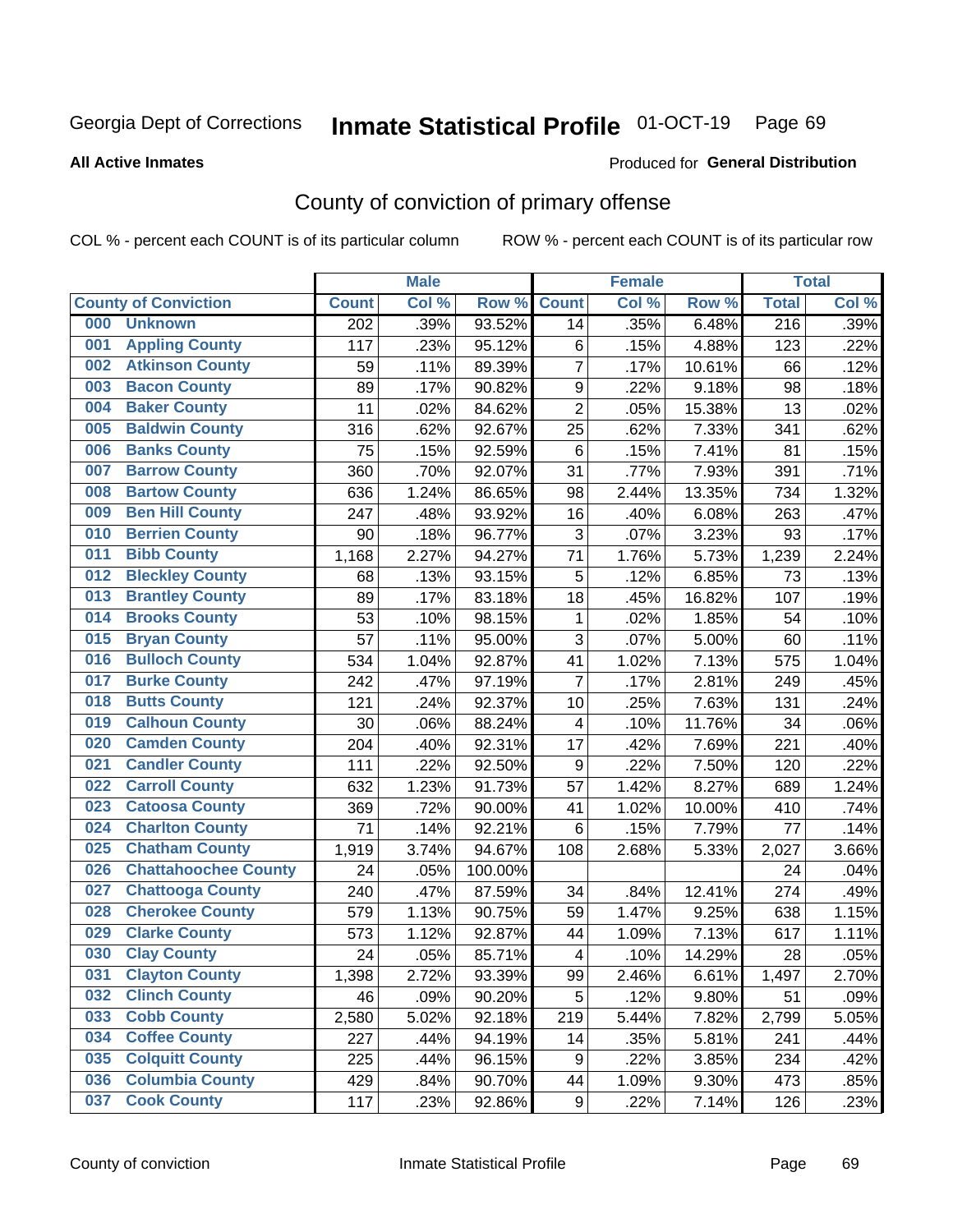# Inmate Statistical Profile 01-OCT-19 Page 70

### **All Active Inmates**

### Produced for General Distribution

# County of conviction of primary offense

COL % - percent each COUNT is of its particular column

|     |                             |              | <b>Male</b> |         |                  | <b>Female</b> |        |              | <b>Total</b> |
|-----|-----------------------------|--------------|-------------|---------|------------------|---------------|--------|--------------|--------------|
|     | <b>County of Conviction</b> | <b>Count</b> | Col %       | Row %   | <b>Count</b>     | Col%          | Row %  | <b>Total</b> | Col %        |
| 038 | <b>Coweta County</b>        | 642          | 1.25%       | 93.31%  | 46               | 1.14%         | 6.69%  | 688          | 1.24%        |
| 039 | <b>Crawford County</b>      | 26           | .05%        | 96.30%  | 1                | .02%          | 3.70%  | 27           | .05%         |
| 040 | <b>Crisp County</b>         | 340          | .66%        | 94.44%  | 20               | .50%          | 5.56%  | 360          | .65%         |
| 041 | <b>Dade County</b>          | 100          | .19%        | 92.59%  | 8                | .20%          | 7.41%  | 108          | .19%         |
| 042 | <b>Dawson County</b>        | 100          | .19%        | 91.74%  | $\boldsymbol{9}$ | .22%          | 8.26%  | 109          | .20%         |
| 043 | <b>Decatur County</b>       | 236          | .46%        | 94.40%  | 14               | .35%          | 5.60%  | 250          | .45%         |
| 044 | <b>Dekalb County</b>        | 2,956        | 5.75%       | 95.11%  | 152              | 3.78%         | 4.89%  | 3,108        | 5.61%        |
| 045 | <b>Dodge County</b>         | 141          | .27%        | 93.38%  | 10               | .25%          | 6.62%  | 151          | .27%         |
| 046 | <b>Dooly County</b>         | 119          | .23%        | 94.44%  | $\overline{7}$   | .17%          | 5.56%  | 126          | .23%         |
| 047 | <b>Dougherty County</b>     | 818          | 1.59%       | 95.12%  | 42               | 1.04%         | 4.88%  | 860          | 1.55%        |
| 048 | <b>Douglas County</b>       | 1,030        | 2.00%       | 91.15%  | 100              | 2.49%         | 8.85%  | 1,130        | 2.04%        |
| 049 | <b>Early County</b>         | 93           | .18%        | 95.88%  | 4                | .10%          | 4.12%  | 97           | .18%         |
| 050 | <b>Echols County</b>        | 12           | .02%        | 92.31%  | $\mathbf{1}$     | .02%          | 7.69%  | 13           | .02%         |
| 051 | <b>Effingham County</b>     | 261          | .51%        | 90.31%  | 28               | .70%          | 9.69%  | 289          | .52%         |
| 052 | <b>Elbert County</b>        | 142          | .28%        | 92.21%  | 12               | .30%          | 7.79%  | 154          | .28%         |
| 053 | <b>Emanuel County</b>       | 169          | .33%        | 91.85%  | 15               | .37%          | 8.15%  | 184          | .33%         |
| 054 | <b>Evans County</b>         | 87           | .17%        | 94.57%  | 5                | .12%          | 5.43%  | 92           | .17%         |
| 055 | <b>Fannin County</b>        | 107          | .21%        | 86.99%  | 16               | .40%          | 13.01% | 123          | .22%         |
| 056 | <b>Fayette County</b>       | 347          | .68%        | 90.60%  | 36               | .89%          | 9.40%  | 383          | .69%         |
| 057 | <b>Floyd County</b>         | 878          | 1.71%       | 90.52%  | 92               | 2.29%         | 9.48%  | 970          | 1.75%        |
| 058 | <b>Forsyth County</b>       | 374          | .73%        | 92.57%  | 30               | .75%          | 7.43%  | 404          | .73%         |
| 059 | <b>Franklin County</b>      | 157          | .31%        | 87.22%  | 23               | .57%          | 12.78% | 180          | .32%         |
| 060 | <b>Fulton County</b>        | 4,991        | 9.71%       | 95.98%  | 209              | 5.19%         | 4.02%  | 5,200        | 9.39%        |
| 061 | <b>Gilmer County</b>        | 108          | .21%        | 91.53%  | 10               | .25%          | 8.47%  | 118          | .21%         |
| 062 | <b>Glascock County</b>      | 10           | .02%        | 100.00% |                  |               |        | 10           | .02%         |
| 063 | <b>Glynn County</b>         | 563          | 1.10%       | 94.62%  | 32               | .80%          | 5.38%  | 595          | 1.07%        |
| 064 | <b>Gordon County</b>        | 414          | .81%        | 88.84%  | 52               | 1.29%         | 11.16% | 466          | .84%         |
| 065 | <b>Grady County</b>         | 152          | .30%        | 96.20%  | 6                | .15%          | 3.80%  | 158          | .29%         |
| 066 | <b>Greene County</b>        | 119          | .23%        | 91.54%  | 11               | .27%          | 8.46%  | 130          | .23%         |
| 067 | <b>Gwinnett County</b>      | 2,700        | 5.26%       | 93.04%  | 202              | 5.02%         | 6.96%  | 2,902        | 5.24%        |
| 068 | <b>Habersham County</b>     | 124          | .24%        | 89.86%  | 14               | .35%          | 10.14% | 138          | .25%         |
| 069 | <b>Hall County</b>          | 700          | 1.36%       | 91.03%  | 69               | 1.71%         | 8.97%  | 769          | 1.39%        |
| 070 | <b>Hancock County</b>       | 39           | .08%        | 90.70%  | 4                | .10%          | 9.30%  | 43           | .08%         |
| 071 | <b>Haralson County</b>      | 102          | .20%        | 86.44%  | 16               | .40%          | 13.56% | 118          | .21%         |
| 072 | <b>Harris County</b>        | 133          | .26%        | 94.33%  | 8                | .20%          | 5.67%  | 141          | .25%         |
| 073 | <b>Hart County</b>          | 180          | .35%        | 92.31%  | 15               | .37%          | 7.69%  | 195          | .35%         |
| 074 | <b>Heard County</b>         | 52           | .10%        | 96.30%  | $\overline{c}$   | .05%          | 3.70%  | 54           | .10%         |
| 075 | <b>Henry County</b>         | 715          | 1.39%       | 90.05%  | 79               | 1.96%         | 9.95%  | 794          | 1.43%        |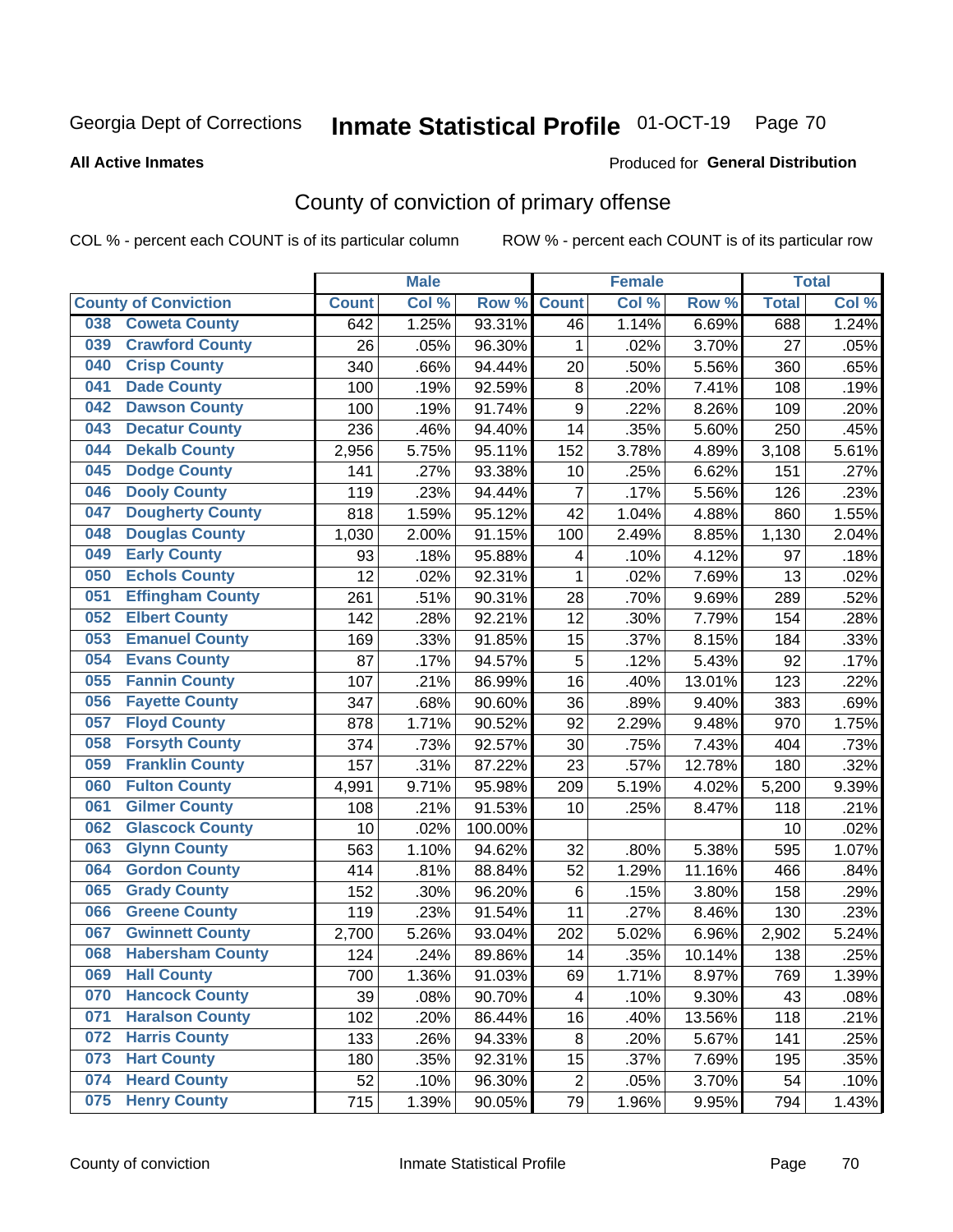# Inmate Statistical Profile 01-OCT-19 Page 71

### **All Active Inmates**

### Produced for General Distribution

# County of conviction of primary offense

COL % - percent each COUNT is of its particular column

|     |                             |              | <b>Male</b> |         |                           | <b>Female</b> |        |              | <b>Total</b> |
|-----|-----------------------------|--------------|-------------|---------|---------------------------|---------------|--------|--------------|--------------|
|     | <b>County of Conviction</b> | <b>Count</b> | Col %       | Row %   | <b>Count</b>              | Col %         | Row %  | <b>Total</b> | Col %        |
| 076 | <b>Houston County</b>       | 680          | 1.32%       | 93.02%  | 51                        | 1.27%         | 6.98%  | 731          | 1.32%        |
| 077 | <b>Irwin County</b>         | 73           | .14%        | 94.81%  | 4                         | .10%          | 5.19%  | 77           | .14%         |
| 078 | <b>Jackson County</b>       | 280          | .55%        | 93.02%  | 21                        | .52%          | 6.98%  | 301          | .54%         |
| 079 | <b>Jasper County</b>        | 66           | .13%        | 90.41%  | $\overline{7}$            | .17%          | 9.59%  | 73           | .13%         |
| 080 | <b>Jeff Davis County</b>    | 95           | .18%        | 93.14%  | $\overline{7}$            | .17%          | 6.86%  | 102          | .18%         |
| 081 | <b>Jefferson County</b>     | 171          | .33%        | 92.93%  | 13                        | .32%          | 7.07%  | 184          | .33%         |
| 082 | <b>Jenkins County</b>       | 83           | .16%        | 94.32%  | $\mathbf 5$               | .12%          | 5.68%  | 88           | .16%         |
| 083 | <b>Johnson County</b>       | 41           | .08%        | 93.18%  | 3                         | .07%          | 6.82%  | 44           | .08%         |
| 084 | <b>Jones County</b>         | 195          | .38%        | 88.24%  | 26                        | .65%          | 11.76% | 221          | .40%         |
| 085 | <b>Lamar County</b>         | 69           | .13%        | 90.79%  | $\overline{7}$            | .17%          | 9.21%  | 76           | .14%         |
| 086 | <b>Lanier County</b>        | 40           | .08%        | 95.24%  | $\overline{2}$            | .05%          | 4.76%  | 42           | .08%         |
| 087 | <b>Laurens County</b>       | 301          | .59%        | 92.33%  | 25                        | .62%          | 7.67%  | 326          | .59%         |
| 088 | <b>Lee County</b>           | 77           | .15%        | 88.51%  | 10                        | .25%          | 11.49% | 87           | .16%         |
| 089 | <b>Liberty County</b>       | 226          | .44%        | 95.36%  | 11                        | .27%          | 4.64%  | 237          | .43%         |
| 090 | <b>Lincoln County</b>       | 42           | .08%        | 95.45%  | $\overline{2}$            | .05%          | 4.55%  | 44           | .08%         |
| 091 | <b>Long County</b>          | 63           | .12%        | 90.00%  | $\overline{7}$            | .17%          | 10.00% | 70           | .13%         |
| 092 | <b>Lowndes County</b>       | 459          | .89%        | 95.23%  | 23                        | .57%          | 4.77%  | 482          | .87%         |
| 093 | <b>Lumpkin County</b>       | 100          | .19%        | 92.59%  | $\bf 8$                   | .20%          | 7.41%  | 108          | .19%         |
| 094 | <b>Macon County</b>         | 43           | .08%        | 93.48%  | $\sqrt{3}$                | .07%          | 6.52%  | 46           | .08%         |
| 095 | <b>Madison County</b>       | 155          | .30%        | 89.60%  | 18                        | .45%          | 10.40% | 173          | .31%         |
| 096 | <b>Marion County</b>        | 34           | .07%        | 91.89%  | $\ensuremath{\mathsf{3}}$ | .07%          | 8.11%  | 37           | .07%         |
| 097 | <b>Mcduffie County</b>      | 195          | .38%        | 95.59%  | $\boldsymbol{9}$          | .22%          | 4.41%  | 204          | .37%         |
| 098 | <b>Mcintosh County</b>      | 51           | .10%        | 85.00%  | $\boldsymbol{9}$          | .22%          | 15.00% | 60           | .11%         |
| 099 | <b>Meriwether County</b>    | 203          | .40%        | 92.27%  | 17                        | .42%          | 7.73%  | 220          | .40%         |
| 100 | <b>Miller County</b>        | 38           | .07%        | 97.44%  | 1                         | .02%          | 2.56%  | 39           | .07%         |
| 101 | <b>Mitchell County</b>      | 152          | .30%        | 93.25%  | 11                        | .27%          | 6.75%  | 163          | .29%         |
| 102 | <b>Monroe County</b>        | 148          | .29%        | 90.80%  | 15                        | .37%          | 9.20%  | 163          | .29%         |
| 103 | <b>Montgomery County</b>    | 35           | .07%        | 87.50%  | 5                         | .12%          | 12.50% | 40           | .07%         |
| 104 | <b>Morgan County</b>        | 149          | .29%        | 90.85%  | 15                        | .37%          | 9.15%  | 164          | .30%         |
| 105 | <b>Murray County</b>        | 221          | .43%        | 92.86%  | 17                        | .42%          | 7.14%  | 238          | .43%         |
| 106 | <b>Muscogee County</b>      | 1,251        | 2.43%       | 93.99%  | 80                        | 1.99%         | 6.01%  | 1,331        | 2.40%        |
| 107 | <b>Newton County</b>        | 743          | 1.45%       | 91.05%  | 73                        | 1.81%         | 8.95%  | 816          | 1.47%        |
| 108 | <b>Oconee County</b>        | 53           | .10%        | 100.00% |                           |               |        | 53           | .10%         |
| 109 | <b>Oglethorpe County</b>    | 67           | .13%        | 94.37%  | 4                         | .10%          | 5.63%  | 71           | .13%         |
| 110 | <b>Paulding County</b>      | 224          | .44%        | 92.18%  | 19                        | .47%          | 7.82%  | 243          | .44%         |
| 111 | <b>Peach County</b>         | 92           | .18%        | 95.83%  | 4                         | .10%          | 4.17%  | 96           | .17%         |
| 112 | <b>Pickens County</b>       | 115          | .22%        | 87.12%  | 17                        | .42%          | 12.88% | 132          | .24%         |
| 113 | <b>Pierce County</b>        | 105          | .20%        | 93.75%  | $\overline{7}$            | .17%          | 6.25%  | 112          | .20%         |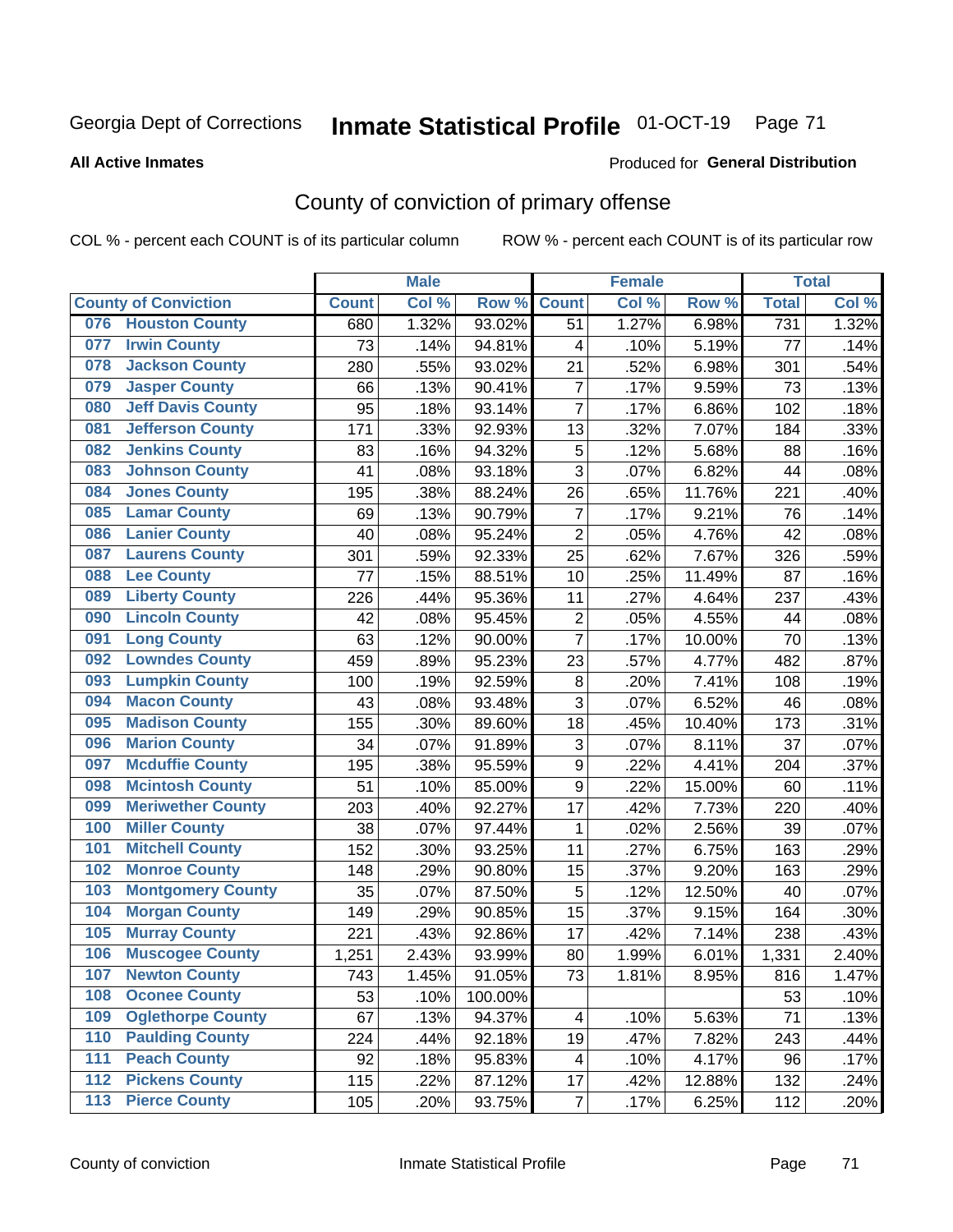# Inmate Statistical Profile 01-OCT-19 Page 72

### **All Active Inmates**

### Produced for General Distribution

# County of conviction of primary offense

COL % - percent each COUNT is of its particular column

|                                        |              | <b>Male</b> |         |                         | <b>Female</b> |        |                 | <b>Total</b> |
|----------------------------------------|--------------|-------------|---------|-------------------------|---------------|--------|-----------------|--------------|
| <b>County of Conviction</b>            | <b>Count</b> | Col %       | Row %   | <b>Count</b>            | Col %         | Row %  | <b>Total</b>    | Col %        |
| <b>Pike County</b><br>114              | 43           | .08%        | 93.48%  | 3                       | .07%          | 6.52%  | $\overline{46}$ | .08%         |
| <b>Polk County</b><br>$\overline{115}$ | 197          | .38%        | 89.55%  | 23                      | .57%          | 10.45% | 220             | .40%         |
| <b>Pulaski County</b><br>116           | 44           | .09%        | 93.62%  | 3                       | .07%          | 6.38%  | 47              | .08%         |
| <b>Putnam County</b><br>117            | 164          | .32%        | 94.25%  | 10                      | .25%          | 5.75%  | 174             | .31%         |
| 118<br><b>Quitman County</b>           | 15           | .03%        | 93.75%  | 1                       | .02%          | 6.25%  | 16              | .03%         |
| <b>Rabun County</b><br>119             | 67           | .13%        | 89.33%  | 8                       | .20%          | 10.67% | 75              | .14%         |
| <b>Randolph County</b><br>120          | 62           | .12%        | 93.94%  | 4                       | .10%          | 6.06%  | 66              | .12%         |
| <b>Richmond County</b><br>121          | 1,930        | 3.76%       | 93.10%  | 143                     | 3.55%         | 6.90%  | 2,073           | 3.74%        |
| <b>Rockdale County</b><br>122          | 481          | .94%        | 90.93%  | 48                      | 1.19%         | 9.07%  | 529             | .95%         |
| <b>Schley County</b><br>123            | 15           | .03%        | 100.00% |                         |               |        | 15              | .03%         |
| <b>Screven County</b><br>124           | 118          | .23%        | 95.16%  | 6                       | .15%          | 4.84%  | 124             | .22%         |
| <b>Seminole County</b><br>125          | 75           | .15%        | 90.36%  | 8                       | .20%          | 9.64%  | 83              | .15%         |
| 126<br><b>Spalding County</b>          | 508          | .99%        | 91.86%  | 45                      | 1.12%         | 8.14%  | 553             | 1.00%        |
| 127<br><b>Stephens County</b>          | 148          | .29%        | 87.57%  | 21                      | .52%          | 12.43% | 169             | .31%         |
| <b>Stewart County</b><br>128           | 30           | .06%        | 93.75%  | $\overline{2}$          | .05%          | 6.25%  | 32              | .06%         |
| <b>Sumter County</b><br>129            | 211          | .41%        | 95.05%  | 11                      | .27%          | 4.95%  | 222             | .40%         |
| <b>Talbot County</b><br>130            | 28           | .05%        | 93.33%  | $\mathbf 2$             | .05%          | 6.67%  | 30              | .05%         |
| <b>Taliaferro County</b><br>131        | 17           | .03%        | 94.44%  | $\mathbf{1}$            | .02%          | 5.56%  | 18              | .03%         |
| <b>Tattnall County</b><br>132          | 206          | .40%        | 90.35%  | 22                      | .55%          | 9.65%  | 228             | .41%         |
| <b>Taylor County</b><br>133            | 71           | .14%        | 94.67%  | $\overline{\mathbf{4}}$ | .10%          | 5.33%  | 75              | .14%         |
| <b>Telfair County</b><br>134           | 111          | .22%        | 94.87%  | 6                       | .15%          | 5.13%  | 117             | .21%         |
| <b>Terrell County</b><br>135           | 85           | .17%        | 93.41%  | 6                       | .15%          | 6.59%  | 91              | .16%         |
| <b>Thomas County</b><br>136            | 204          | .40%        | 95.77%  | $\boldsymbol{9}$        | .22%          | 4.23%  | 213             | .38%         |
| <b>Tift County</b><br>137              | 329          | .64%        | 94.00%  | 21                      | .52%          | 6.00%  | 350             | .63%         |
| <b>Toombs County</b><br>138            | 332          | .65%        | 89.49%  | 39                      | .97%          | 10.51% | 371             | .67%         |
| <b>Towns County</b><br>139             | 58           | .11%        | 76.32%  | 18                      | .45%          | 23.68% | 76              | .14%         |
| <b>Treutlen County</b><br>140          | 75           | .15%        | 92.59%  | 6                       | .15%          | 7.41%  | 81              | .15%         |
| <b>Troup County</b><br>141             | 659          | 1.28%       | 92.69%  | 52                      | 1.29%         | 7.31%  | 711             | 1.28%        |
| <b>Turner County</b><br>142            | 66           | .13%        | 98.51%  | $\mathbf{1}$            | .02%          | 1.49%  | 67              | .12%         |
| <b>Twiggs County</b><br>143            | 51           | .10%        | 94.44%  | 3                       | .07%          | 5.56%  | 54              | .10%         |
| <b>Union County</b><br>144             | 123          | .24%        | 82.55%  | 26                      | .65%          | 17.45% | 149             | .27%         |
| 145<br><b>Upson County</b>             | 172          | .33%        | 88.66%  | 22                      | .55%          | 11.34% | 194             | .35%         |
| <b>Walker County</b><br>146            | 427          | .83%        | 89.14%  | 52                      | 1.29%         | 10.86% | 479             | .86%         |
| <b>Walton County</b><br>147            | 663          | 1.29%       | 91.32%  | 63                      | 1.57%         | 8.68%  | 726             | 1.31%        |
| <b>Ware County</b><br>148              | 295          | .57%        | 92.48%  | 24                      | .60%          | 7.52%  | 319             | .58%         |
| <b>Warren County</b><br>149            | 39           | .08%        | 95.12%  | $\overline{2}$          | .05%          | 4.88%  | 41              | .07%         |
| <b>Washington County</b><br>150        | 195          | .38%        | 91.98%  | 17                      | .42%          | 8.02%  | 212             | .38%         |
| <b>Wayne County</b><br>151             | 176          | .34%        | 89.34%  | 21                      | .52%          | 10.66% | 197             | .36%         |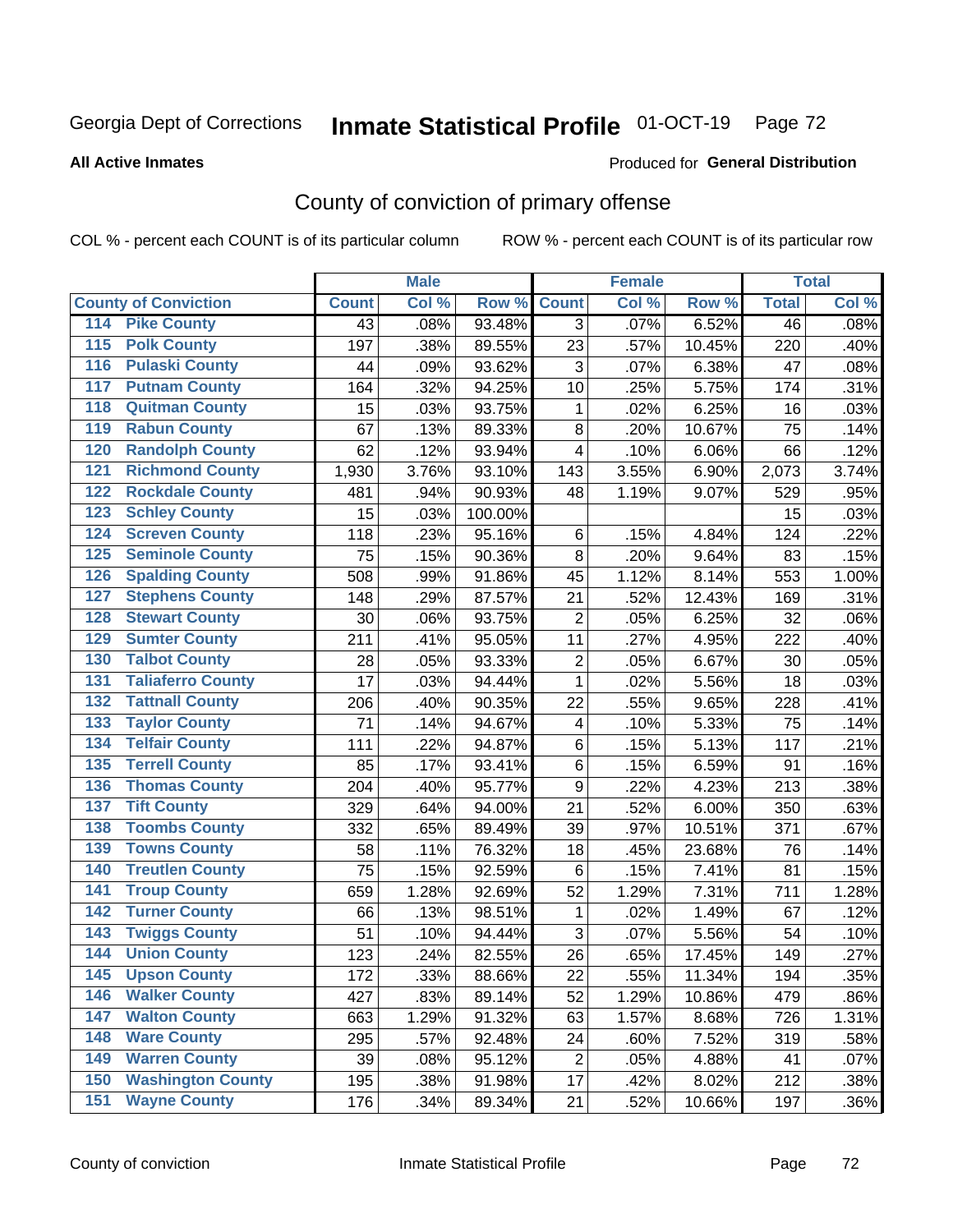# Inmate Statistical Profile 01-OCT-19 Page 73

**All Active Inmates** 

## Produced for General Distribution

# County of conviction of primary offense

COL % - percent each COUNT is of its particular column

|                                |              | <b>Male</b> |             |       | <b>Female</b> |        |              | <b>Total</b> |
|--------------------------------|--------------|-------------|-------------|-------|---------------|--------|--------------|--------------|
| <b>County of Conviction</b>    | <b>Count</b> | Col %       | Row % Count |       | Col %         | Row %  | <b>Total</b> | Col %        |
| <b>Webster County</b><br>152   | 6            | .01%        | 75.00%      | 2     | .05%          | 25.00% | 8            | .01%         |
| <b>Wheeler County</b><br>153   | 19           | $.04\%$     | 100.00%     |       |               |        | 19           | .03%         |
| <b>White County</b><br>154     | 103          | .20%        | 88.79%      | 13    | .32%          | 11.21% | 116          | .21%         |
| <b>Whitfield County</b><br>155 | 772          | 1.50%       | 86.64%      | 119   | 2.96%         | 13.36% | 891          | 1.61%        |
| <b>Wilcox County</b><br>156    | 53           | .10%        | 92.98%      | 4     | .10%          | 7.02%  | 57           | .10%         |
| <b>Wilkes County</b><br>157    | 66           | .13%        | 94.29%      | 4     | .10%          | 5.71%  | 70           | .13%         |
| <b>Wilkinson County</b><br>158 | 47           | .09%        | 94.00%      | 3     | $.07\%$       | 6.00%  | 50           | .09%         |
| <b>Worth County</b><br>159     | 116          | .23%        | 90.63%      | 12    | .30%          | 9.38%  | 128          | .23%         |
| <b>Total Rported</b>           | 51,376       | 100%        | 92.74%      | 4,024 | 100%          | 7.26%  | 55,400       | 100%         |

| <b>Not Reported</b> |        |       |        |
|---------------------|--------|-------|--------|
| <b>Grand Total</b>  | 51,376 | 4,024 | 55,400 |

| Mode (most frequent) | <b>Fulton County</b> | <b>Cobb County</b> | <b>Fulton County</b> |
|----------------------|----------------------|--------------------|----------------------|
|                      |                      |                    |                      |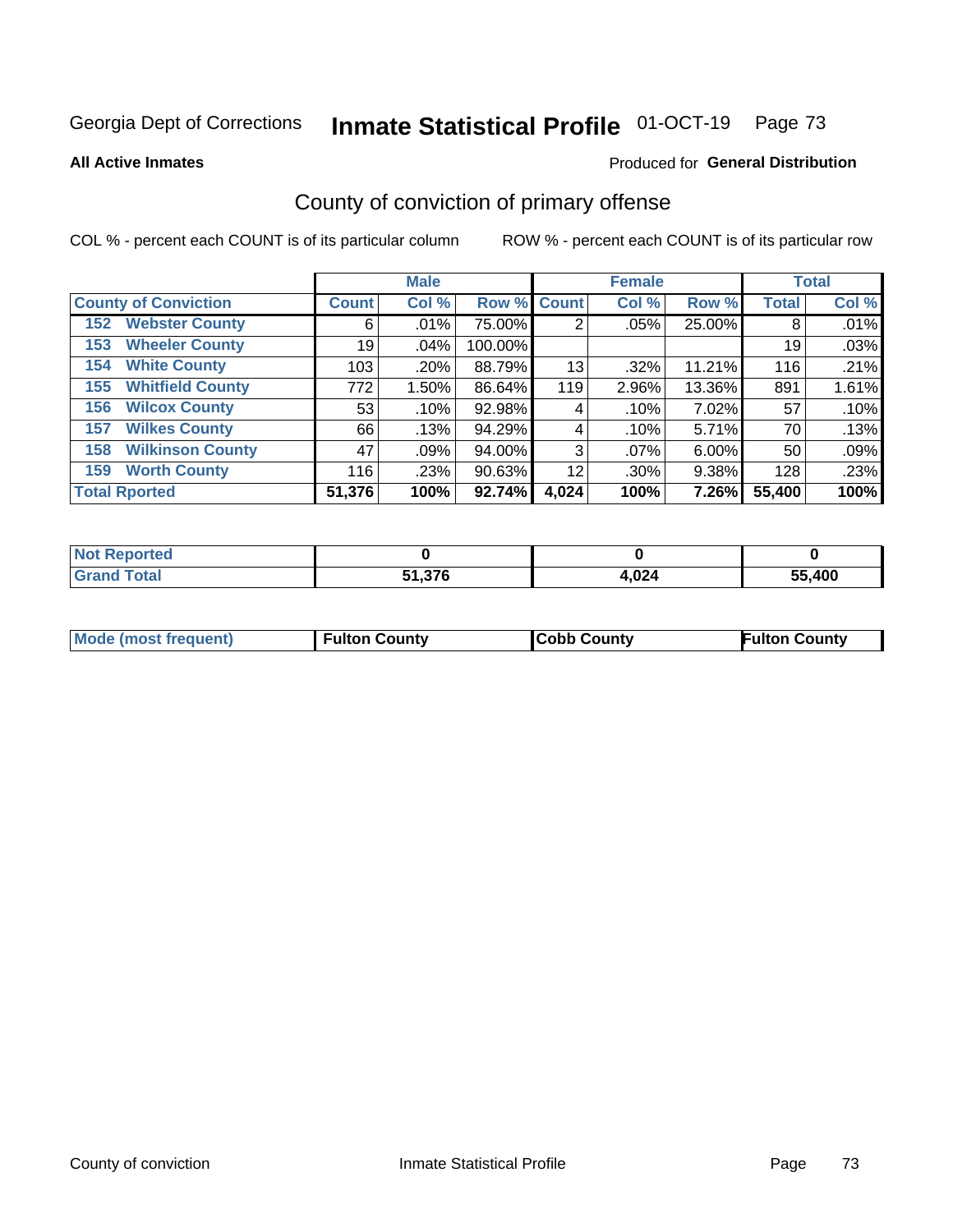## Georgia Dept of Corrections **All Active Inmates**

# Inmate Statistical Profile 01-OCT-19 Page 74

Produced for General Distribution

# Circuit of conviction of primary offense

|                         |                                 | <b>Male</b>  |       |        | <b>Female</b> |       |        | <b>Total</b>     |       |
|-------------------------|---------------------------------|--------------|-------|--------|---------------|-------|--------|------------------|-------|
|                         | <b>Circuit of Conviction</b>    | <b>Count</b> | Col % | Row %  | <b>Count</b>  | Col % | Row %  | <b>Total</b>     | Col % |
| 1                       | <b>Alapaha Circuit</b>          | 352          | .69%  | 93.12% | 26            | .65%  | 6.88%  | $\overline{378}$ | .68%  |
| $\overline{2}$          | <b>Alcovy Circuit</b>           | 1,406        | 2.75% | 91.18% | 136           | 3.39% | 8.82%  | 1,542            | 2.79% |
| $\overline{\mathbf{3}}$ | <b>Atlanta Circuit</b>          | 4,991        | 9.75% | 95.98% | 209           | 5.21% | 4.02%  | 5,200            | 9.42% |
| 4                       | <b>Atlantic Circuit</b>         | 690          | 1.35% | 92.37% | 57            | 1.42% | 7.63%  | 747              | 1.35% |
| $\overline{5}$          | <b>Augusta Circuit</b>          | 2,601        | 5.08% | 93.06% | 194           | 4.84% | 6.94%  | 2,795            | 5.06% |
| $\overline{\bf{6}}$     | <b>Blue Ridge Circuit</b>       | 579          | 1.13% | 90.75% | 59            | 1.47% | 9.25%  | 638              | 1.16% |
| 7                       | <b>Brunswick Circuit</b>        | 1,155        | 2.26% | 93.30% | 83            | 2.07% | 6.70%  | 1,238            | 2.24% |
| $\overline{\mathbf{8}}$ | <b>Chattahoochee Circuit</b>    | 1,541        | 3.01% | 94.08% | 97            | 2.42% | 5.92%  | 1,638            | 2.97% |
| $\overline{9}$          | <b>Cherokee Circuit</b>         | 1,050        | 2.05% | 87.50% | 150           | 3.74% | 12.50% | 1,200            | 2.17% |
| 10                      | <b>Clayton Circuit</b>          | 1,398        | 2.73% | 93.39% | 99            | 2.47% | 6.61%  | 1,497            | 2.71% |
| $\overline{11}$         | <b>Cobb Circuit</b>             | 2,580        | 5.04% | 92.18% | 219           | 5.46% | 7.82%  | 2,799            | 5.07% |
| $\overline{12}$         | <b>Conasauga Circuit</b>        | 993          | 1.94% | 87.95% | 136           | 3.39% | 12.05% | 1,129            | 2.05% |
| 13                      | <b>Cordele Circuit</b>          | 759          | 1.48% | 94.17% | 47            | 1.17% | 5.83%  | 806              | 1.46% |
| $\overline{14}$         | <b>Coweta Circuit</b>           | 2,188        | 4.28% | 92.63% | 174           | 4.34% | 7.37%  | 2,362            | 4.28% |
| 15                      | <b>Dougherty Circuit</b>        | 818          | 1.60% | 95.12% | 42            | 1.05% | 4.88%  | 860              | 1.56% |
| 16                      | <b>Dublin Circuit</b>           | 468          | .91%  | 92.67% | 37            | .92%  | 7.33%  | 505              | .92%  |
| 17                      | <b>Eastern Circuit</b>          | 1,919        | 3.75% | 94.67% | 108           | 2.69% | 5.33%  | 2,027            | 3.67% |
| $\overline{18}$         | <b>Flint Circuit</b>            | 715          | 1.40% | 90.05% | 79            | 1.97% | 9.95%  | 794              | 1.44% |
| 19                      | <b>Griffin Circuit</b>          | 1,070        | 2.09% | 90.99% | 106           | 2.64% | 9.01%  | 1,176            | 2.13% |
| $\overline{20}$         | <b>Gwinnett Circuit</b>         | 2,700        | 5.28% | 93.04% | 202           | 5.04% | 6.96%  | 2,902            | 5.26% |
| $\overline{21}$         | <b>Houston Circuit</b>          | 680          | 1.33% | 93.02% | 51            | 1.27% | 6.98%  | 731              | 1.32% |
| $\overline{22}$         | <b>Lookout Mountain Circuit</b> | 1,136        | 2.22% | 89.38% | 135           | 3.37% | 10.62% | 1,271            | 2.30% |
| 23                      | <b>Macon Circuit</b>            | 1,286        | 2.51% | 94.42% | 76            | 1.90% | 5.58%  | 1,362            | 2.47% |
| $\overline{24}$         | <b>Middle Circuit</b>           | 978          | 1.91% | 91.32% | 93            | 2.32% | 8.68%  | 1,071            | 1.94% |
| $\overline{25}$         | <b>Mountain Circuit</b>         | 339          | .66%  | 88.74% | 43            | 1.07% | 11.26% | 382              | .69%  |
| 26                      | <b>Northeastern Circuit</b>     | 800          | 1.56% | 91.12% | 78            | 1.95% | 8.88%  | 878              | 1.59% |
| $\overline{27}$         | <b>Northern Circuit</b>         | 701          | 1.37% | 90.69% | 72            | 1.80% | 9.31%  | 773              | 1.40% |
| 28                      | <b>Ocmulgee Circuit</b>         | 1,095        | 2.14% | 91.56% | 101           | 2.52% | 8.44%  | 1,196            | 2.17% |
| 29                      | <b>Oconee Circuit</b>           | 418          | .82%  | 93.51% | 29            | .72%  | 6.49%  | 447              | .81%  |
| 30                      | <b>Ogeechee Circuit</b>         | 996          | 1.95% | 92.57% | 80            | 2.00% | 7.43%  | 1,076            | 1.95% |
| $\overline{31}$         | <b>Pataula Circuit</b>          | 392          | .77%  | 93.33% | 28            | .70%  | 6.67%  | 420              | .76%  |
| 32                      | <b>Piedmont Circuit</b>         | 715          | 1.40% | 92.50% | 58            | 1.45% | 7.50%  | 773              | 1.40% |
| 33                      | <b>Rome Circuit</b>             | 878          | 1.72% | 90.52% | 92            | 2.29% | 9.48%  | 970              | 1.76% |
| 34                      | <b>South Georgia Circuit</b>    | 581          | 1.14% | 94.01% | 37            | .92%  | 5.99%  | 618              | 1.12% |
| 35                      | <b>Southern Circuit</b>         | 953          | 1.86% | 95.68% | 43            | 1.07% | 4.32%  | 996              | 1.80% |
| 36                      | <b>Southwestern Circuit</b>     | 382          | .75%  | 93.17% | 28            | .70%  | 6.83%  | 410              | .74%  |
| 37                      | <b>Stone Mountain Circuit</b>   | 2,956        | 5.78% | 95.11% | 152           | 3.79% | 4.89%  | 3,108            | 5.63% |
| 38                      | <b>Tallapoosa Circuit</b>       | 299          | .58%  | 88.46% | 39            | .97%  | 11.54% | 338              | .61%  |
| 39                      | <b>Tifton Circuit</b>           | 584          | 1.14% | 93.89% | 38            | .95%  | 6.11%  | 622              | 1.13% |
| 40                      | <b>Toombs Circuit</b>           | 369          | .72%  | 95.35% | 18            | .45%  | 4.65%  | 387              | .70%  |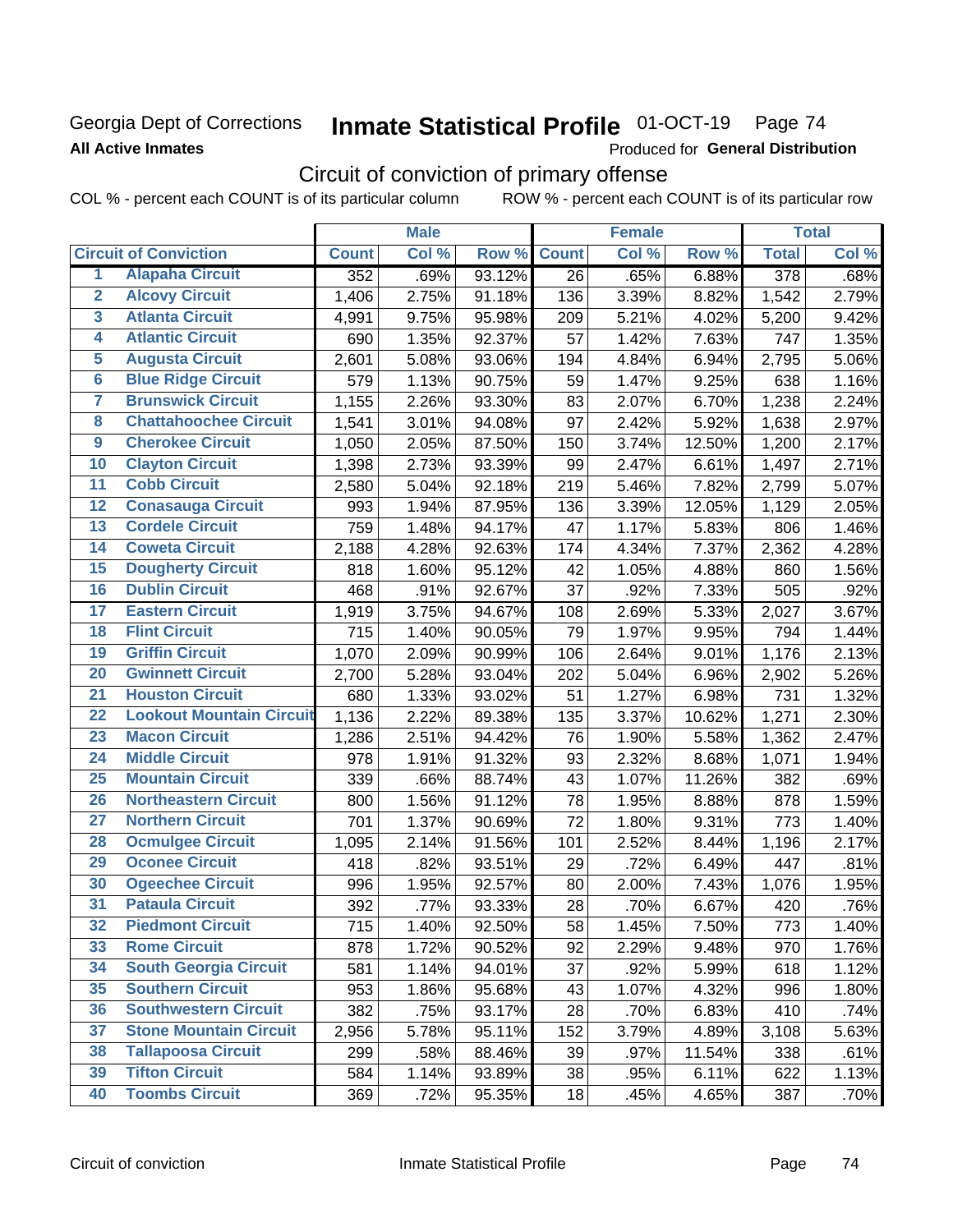## Georgia Dept of Corrections **All Active Inmates**

# Inmate Statistical Profile 01-OCT-19 Page 75

Produced for General Distribution

## Circuit of conviction of primary offense

|                                        | <b>Male</b>  |        |        |              | <b>Female</b> |        | <b>Total</b> |         |
|----------------------------------------|--------------|--------|--------|--------------|---------------|--------|--------------|---------|
| <b>Circuit of Conviction</b>           | <b>Count</b> | Col %  | Row %  | <b>Count</b> | Col %         | Row %  | <b>Total</b> | Col %   |
| <b>Waycross Circuit</b><br>41          | 876          | 1.71%  | 91.82% | 78           | 1.95%         | 8.18%  | 954          | 1.73%   |
| <b>Western Circuit</b><br>42           | 626          | 1.22%  | 93.43% | 44           | 1.10%         | 6.57%  | 670          | 1.21%   |
| <b>Rockdale Circuit</b><br>43          | 481          | .94%   | 90.93% | 48           | 1.20%         | 9.07%  | 529          | $.96\%$ |
| <b>Douglas Circuit</b><br>44           | 1,030        | 2.01%  | 91.15% | 100          | 2.49%         | 8.85%  | 1,130        | 2.05%   |
| <b>Appalachian Circuit</b><br>45       | 330          | .64%   | 88.47% | 43           | 1.07%         | 11.53% | 373          | .68%    |
| <b>Enotah Circuit</b><br>46            | 384          | .75%   | 85.52% | 65           | 1.62%         | 14.48% | 449          | .81%    |
| <b>Bell-Forsyth J.C.</b><br>47         | 374          | .73%   | 92.57% | 30           | .75%          | 7.43%  | 404          | .73%    |
| <b>Towaliga Judicial Circuit</b><br>48 | 338          | .66%   | 91.35% | 32           | $.80\%$       | 8.65%  | 370          | .67%    |
| <b>Paulding Circuit</b><br>49          | 224          | .44%   | 92.18% | 19           | .47%          | 7.82%  | 243          | .44%    |
| <b>Total Rported</b>                   | 51,174       | 100%   | 92.73% | 4,010        | 100%          | 7.27%  | 55,184       | 100%    |
| <b>Not Reported</b>                    |              | 202    |        |              | 14            |        |              | 216     |
| <b>Grand Total</b>                     |              | 51 376 |        |              | A NOA         |        |              | 55 AND  |

| ⊺Grand Total                | 31.JO   | 4.VZ4 | ้วว.4UU |
|-----------------------------|---------|-------|---------|
| <b>Mode (most frequent)</b> | Atlanta | Cobb  | Atlanta |
|                             |         |       |         |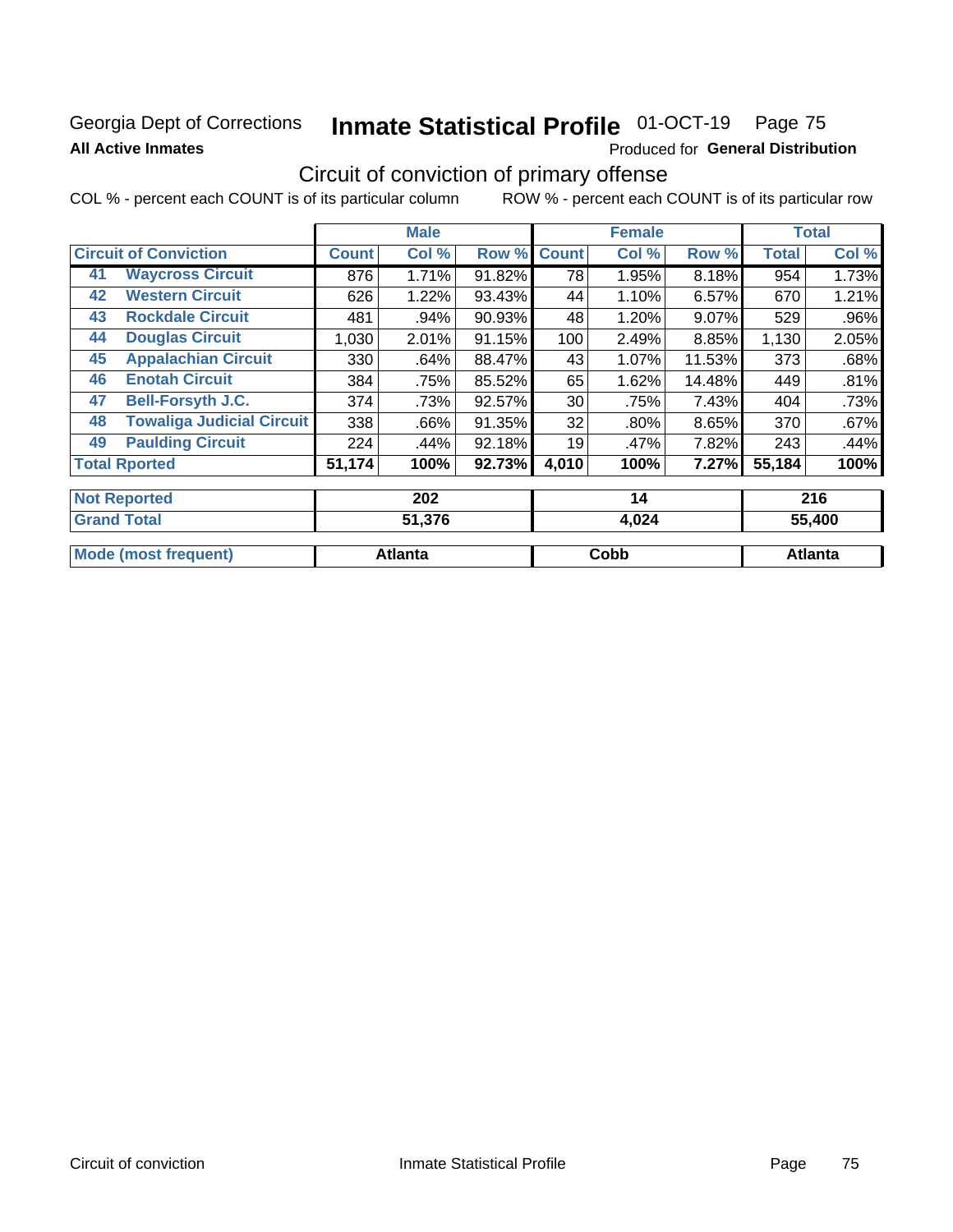#### **All Active Inmates**

#### Produced for **General Distribution**

## Years served (jail + prison) in this incarceration

COL % - percent each COUNT is of its particular column ROW % - percent each COUNT is of its particular row

|                       |              | <b>Male</b> |                  |                | <b>Female</b> |       | <b>Total</b> |        |
|-----------------------|--------------|-------------|------------------|----------------|---------------|-------|--------------|--------|
| <b>Years Served</b>   | <b>Count</b> | Col %       | Row <sup>%</sup> | <b>Count</b>   | Col %         | Row % | <b>Total</b> | Col %  |
| Less than one year    | 9,850        | 19.18%      | 90.26%           | 1,063          | 26.42%        | 9.74% | 10,913       | 19.71% |
| 1 to 1.99 years       | 7,758        | 15.11%      | 90.67%           | 798            | 19.84%        | 9.33% | 8,556        | 15.45% |
| 2 to 2.99 years       | 5,435        | 10.58%      | 92.01%           | 472            | 11.73%        | 7.99% | 5,907        | 10.67% |
| 3 to 3.99 years       | 4,251        | 8.28%       | 92.61%           | 339            | 8.43%         | 7.39% | 4,590        | 8.29%  |
| 4 to 4.99 years       | 3,323        | 6.47%       | 92.31%           | 277            | 6.89%         | 7.69% | 3,600        | 6.50%  |
| 5 to 5.99 years       | 2,648        | 5.16%       | 93.04%           | 198            | 4.92%         | 6.96% | 2,846        | 5.14%  |
| 6 to 6.99 years       | 2,253        | 4.39%       | 93.21%           | 164            | 4.08%         | 6.79% | 2,417        | 4.36%  |
| 7 to 7.99 years       | 2,054        | 4.00%       | 94.39%           | 122            | 3.03%         | 5.61% | 2,176        | 3.93%  |
| 8 to 8.99 years       | 1,824        | 3.55%       | 94.41%           | 108            | 2.68%         | 5.59% | 1,932        | 3.49%  |
| 9 to 9.99 years       | 1,313        | 2.56%       | 94.94%           | 70             | 1.74%         | 5.06% | 1,383        | 2.50%  |
| 10 to 10.99 years     | 1,066        | 2.08%       | 94.59%           | 61             | 1.52%         | 5.41% | 1,127        | 2.04%  |
| 11 to 11.99 years     | 1,030        | 2.01%       | 95.64%           | 47             | 1.17%         | 4.36% | 1,077        | 1.94%  |
| 12 to 12.99 years     | 967          | 1.88%       | 96.22%           | 38             | 0.94%         | 3.78% | 1,005        | 1.81%  |
| 13 to 13.99 years     | 775          | 1.51%       | 95.92%           | 33             | 0.82%         | 4.08% | 808          | 1.46%  |
| 14 to 14.99 years     | 622          | 1.21%       | 95.55%           | 29             | 0.72%         | 4.45% | 651          | 1.18%  |
| 15 to 15.99 years     | 513          | 1.00%       | 94.82%           | 28             | 0.70%         | 5.18% | 541          | 0.98%  |
| 16 to 16.99 years     | 531          | 1.03%       | 95.16%           | 27             | 0.67%         | 4.84% | 558          | 1.01%  |
| 17 to 17.99 years     | 470          | 0.92%       | 95.72%           | 21             | 0.52%         | 4.28% | 491          | 0.89%  |
| 18 to 18.99 years     | 458          | 0.89%       | 96.83%           | 15             | 0.37%         | 3.17% | 473          | 0.85%  |
| 19 to 19.99 years     | 447          | 0.87%       | 95.92%           | 19             | 0.47%         | 4.08% | 466          | 0.84%  |
| 20 to 20.99 years     | 329          | 0.64%       | 94.81%           | 18             | 0.45%         | 5.19% | 347          | 0.63%  |
| 21 to 21.99 years     | 349          | 0.68%       | 96.94%           | 11             | 0.27%         | 3.06% | 360          | 0.65%  |
| 22 to 22.99 years     | 383          | 0.75%       | 97.46%           | 10             | 0.25%         | 2.54% | 393          | 0.71%  |
| 23 to 23.99 years     | 344          | 0.67%       | 96.09%           | 14             | 0.35%         | 3.91% | 358          | 0.65%  |
| 24 to 24.99 years     | 326          | 0.63%       | 98.19%           | 6              | 0.15%         | 1.81% | 332          | 0.60%  |
| 25 to 25.99 years     | 267          | 0.52%       | 96.39%           | 10             | 0.25%         | 3.61% | 277          | 0.50%  |
| 26 to 26.99 years     | 219          | 0.43%       | 99.10%           | $\overline{c}$ | 0.05%         | 0.90% | 221          | 0.40%  |
| 27 to 27.99 years     | 183          | 0.36%       | 95.81%           | 8              | 0.20%         | 4.19% | 191          | 0.34%  |
| 28 to 28.99 years     | 178          | 0.35%       | 98.34%           | 3              | 0.07%         | 1.66% | 181          | 0.33%  |
| 29 to 29.99 years     | 121          | 0.24%       | 96.80%           | 4              | 0.10%         | 3.20% | 125          | 0.23%  |
| Thirty $+$ years      | 1,065        | 2.07%       | 99.25%           | 8              | 0.20%         | 0.75% | 1,073        | 1.94%  |
| <b>Total Reported</b> | 51,352       | 100%        | 92.73%           | 4,023          | 100%          | 7.27% | 55,375       | 100.0% |

| <b>Not Reported</b>    | 24                        |                    | 25            |
|------------------------|---------------------------|--------------------|---------------|
| <b>Grand Total</b>     | 55,400<br>51.376<br>4.024 |                    |               |
|                        |                           |                    |               |
| Mean<br>(average)      | 6.73                      | 4.14               | 6.54          |
| <b>Median (middle)</b> | 3.58                      | 2.27               | 3.47          |
| Mode (most frequent)   | Less than one year        | Less than one year | Less than one |

**year**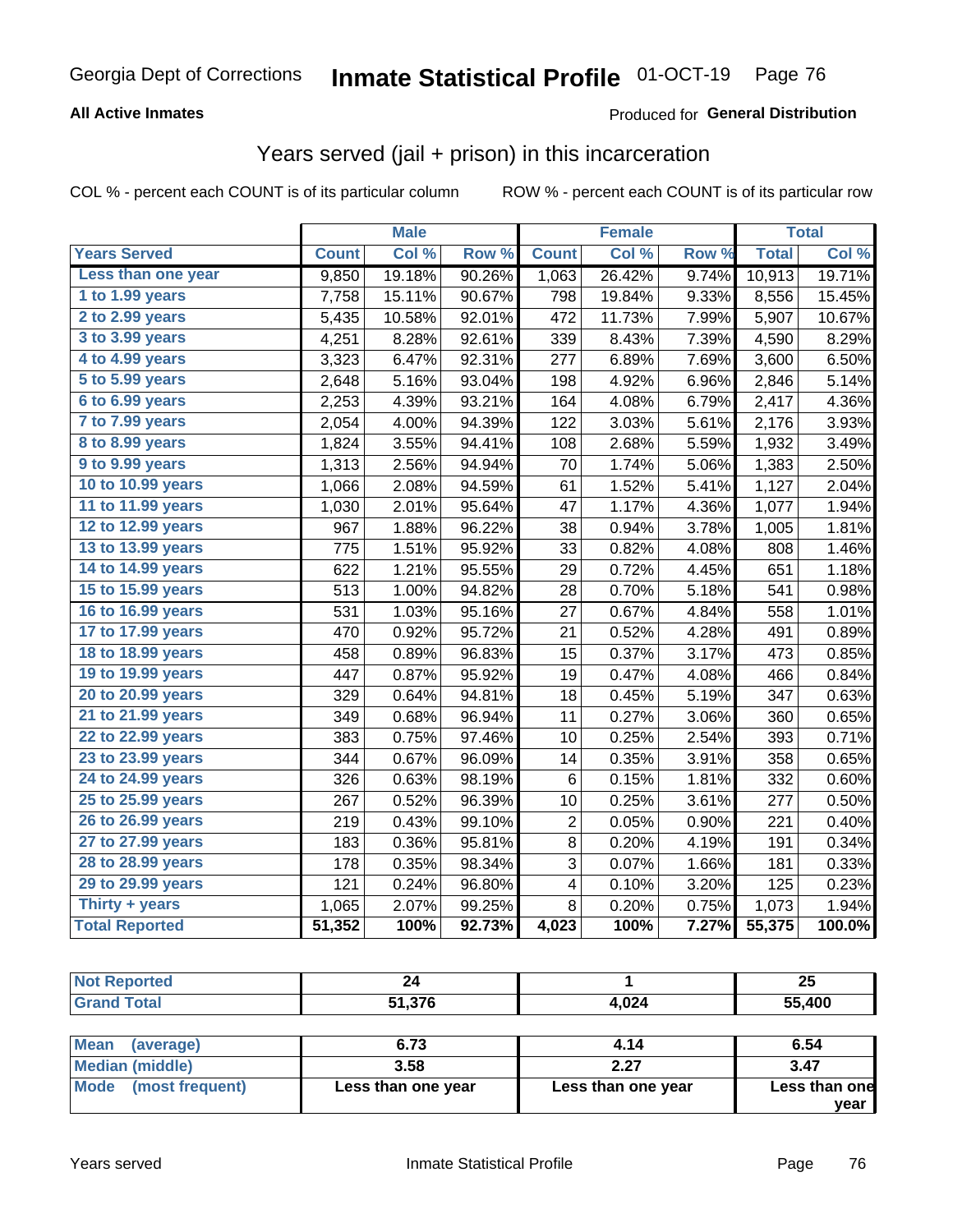#### **All Active Inmates**

Produced for **General Distribution**

## Results of most recent HIV tests

|                         | <b>Male</b>  |          |         | <b>Female</b> |           |          | Total  |        |
|-------------------------|--------------|----------|---------|---------------|-----------|----------|--------|--------|
| <b>HIV Test Results</b> | <b>Count</b> | Col %    | Row %I  | <b>Count</b>  | Col %     | Row %    | Total  | Col %  |
| <b>Positive</b>         | 655          | $1.42\%$ | 92.12%  | 56            | 1.49%     | 7.88%    | 711    | 1.43%  |
| <b>Negative</b>         | 45,464       | 98.57%   | 92.48%  | 3,696         | $98.51\%$ | 7.52%    | 49,160 | 98.57% |
| <b>Indeterminate</b>    | າ            | 0.01%    | 100.00% |               |           |          |        | 0.01%  |
| <b>Total Reported</b>   | 46,122       | 100%     | 92.48%  | 3,752         | 100%      | $7.52\%$ | 49,874 | 100.0% |

| <b>Not Reported</b>          | 5,254  | 273<br><u><i><u> 41</u></i></u> | 5,526  |
|------------------------------|--------|---------------------------------|--------|
| <b>Total</b><br><b>Grand</b> | 51,376 | 4,024                           | 55,400 |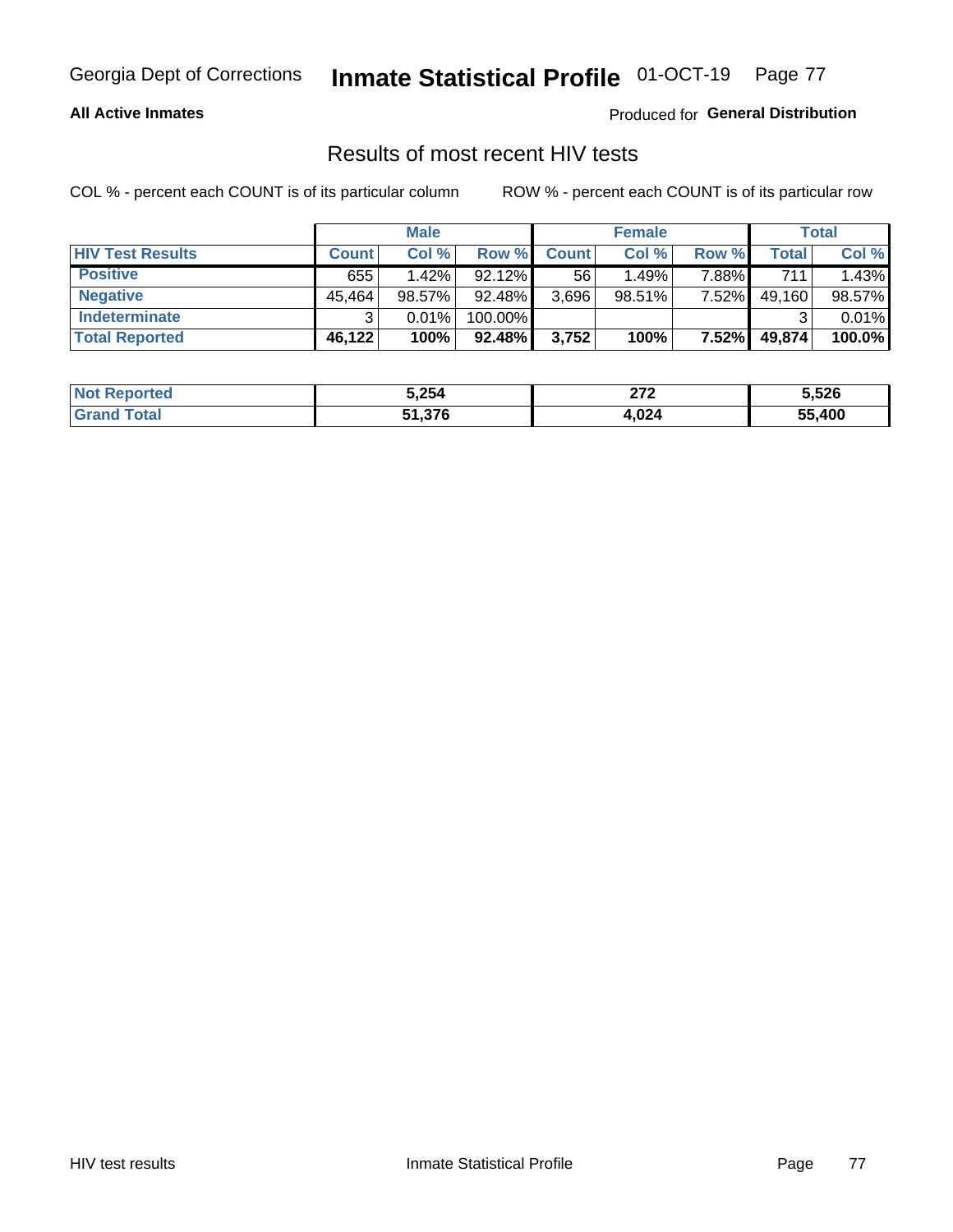#### **All Active Inmates**

#### Produced for **General Distribution**

#### Results of most recent tuberculosis test

|                                  | <b>Male</b>  |           |           |              | <b>Female</b> |          | Total        |        |
|----------------------------------|--------------|-----------|-----------|--------------|---------------|----------|--------------|--------|
| <b>Tuberculosis Test Results</b> | <b>Count</b> | Col %     | Row %     | <b>Count</b> | Col %         | Row %    | <b>Total</b> | Col %  |
| <b>Positive on current test</b>  | 6,123        | 12.90%    | 97.95%    | 128          | $3.32\%$      | 2.05%    | 6,251        | 12.18% |
| <b>Positive on previous test</b> | ົ            | 0.01%     | 100.00%   |              |               |          |              | 0.01%  |
| <b>Negative</b>                  | 41,353       | $87.10\%$ | 91.73%    | 3,730        | $96.68\%$     | $8.27\%$ | 45,083       | 87.82% |
| <b>Total Reported</b>            | 47,478       | 100%      | $92.48\%$ | 3,858        | 100%          | $7.52\%$ | 51,336       | 100.0% |

| <b>Not Reported</b>          | 3,898  | 166   | 1,064  |
|------------------------------|--------|-------|--------|
| <b>Total</b><br><b>Grand</b> | 51,376 | 4,024 | 55,400 |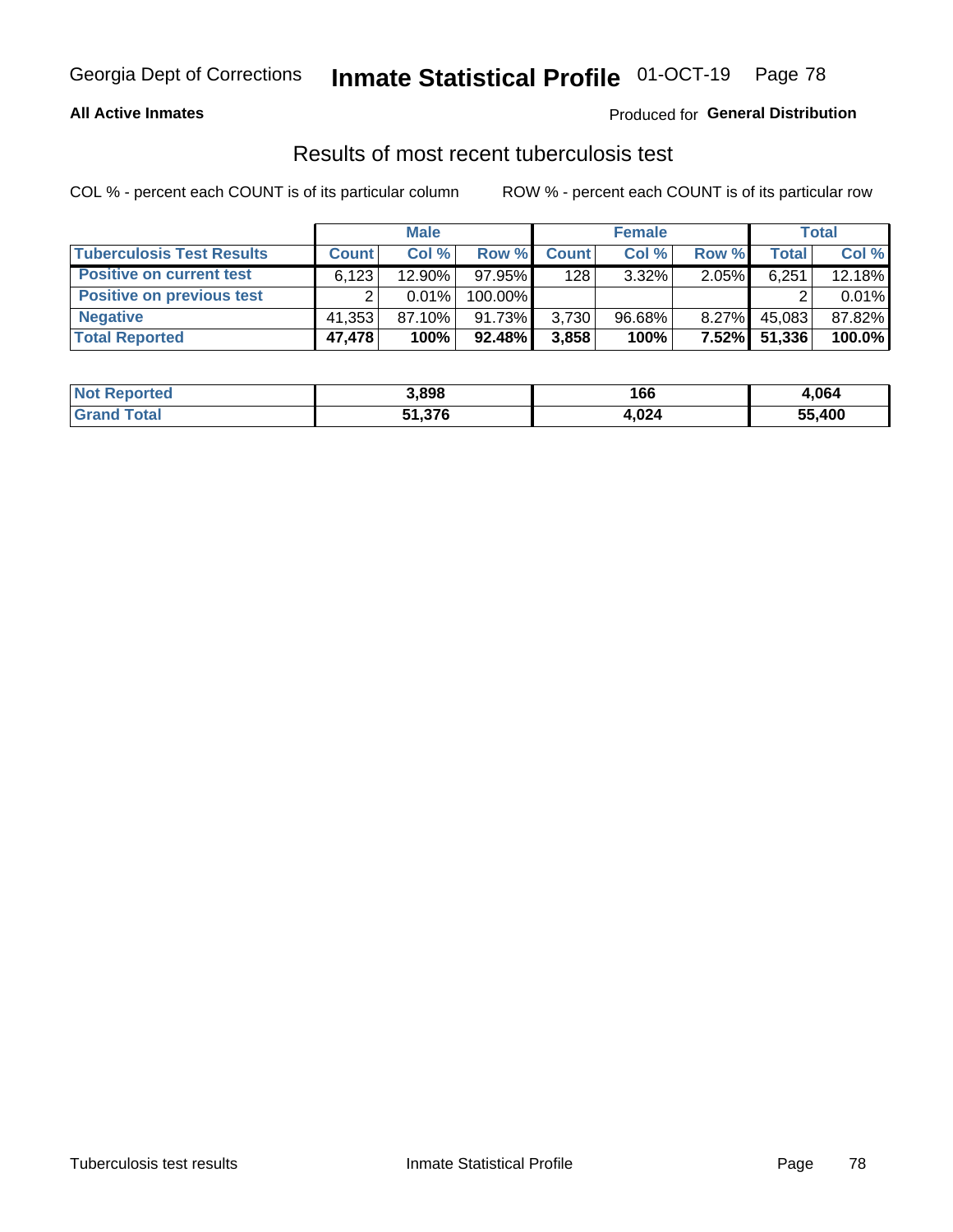#### **All Active Inmates**

Produced for **General Distribution**

### Results of most recent syphilis test

|                                 | <b>Male</b>  |           |           | <b>Female</b> | Total     |          |         |        |
|---------------------------------|--------------|-----------|-----------|---------------|-----------|----------|---------|--------|
| <b>Syphilis Test Results</b>    | <b>Count</b> | Col%      | Row %     | <b>Count</b>  | Col %     | Row %    | Total I | Col %  |
| <b>Positive on current test</b> | 150          | $1.35\%$  | $94.94\%$ |               | $1.99\%$  | $5.06\%$ | 158     | 1.37%  |
| <b>Negative</b>                 | 10.968       | $98.65\%$ | 96.53%    | 394           | $98.01\%$ | $3.47\%$ | 11,362  | 98.63% |
| <b>Total Reported</b>           | 11,118       | 100%      | 96.51%    | 402           | 100%      | $3.49\%$ | 11,520  | 100%   |

| <b>Not Reported</b> | 40,258 | 3,622 | 43,880 |
|---------------------|--------|-------|--------|
| <b>Grand Total</b>  | 51,376 | 4,024 | 55,400 |